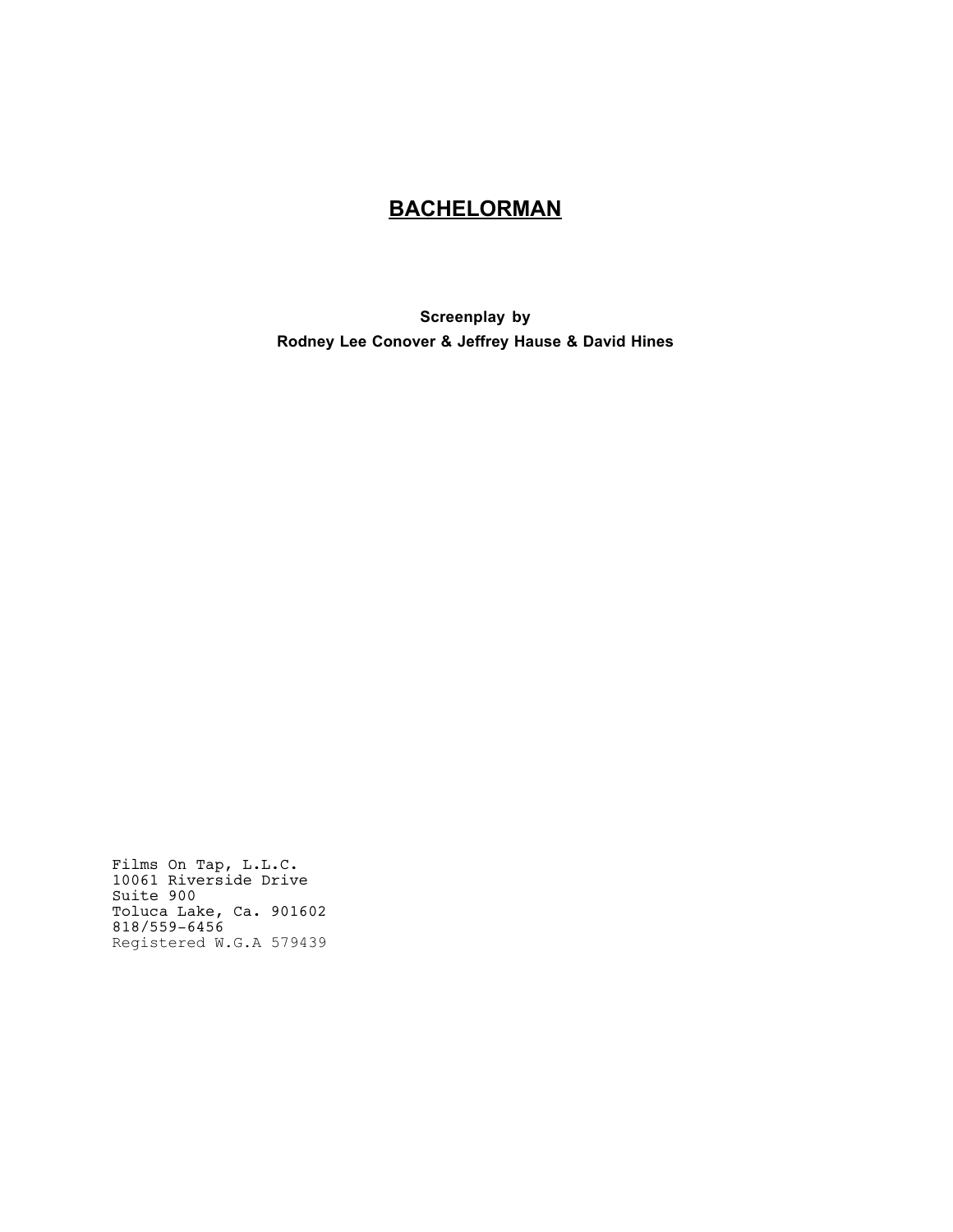FADE IN:

INT. HOSPITAL - DELIVERY ROOM - DAY

Circa 1969. A woman, MRS. DAVIS, strains through the agony of childbirth while a DOCTOR and NURSES tend to her. As one of the Nurses wipes Mrs. Davis' brow, a friendly voice comments on the action.

> TED (V.O.) Hi. I know you're wondering what we're doing here, but I thought it was important you see this. My name is Ted Davis, and the woman in pain on the delivery table is my mother. I know she's in pain because she'd tell me all about it at seminal points in my upbringing - like every time I laughed in church, or tracked mud through the living room...

Mrs. Davis lets out a cry of pain as a new contraction hits.

TED (V.O.) (CONT'D) Notice that my dad is nowhere to be found. These were the dark days before natural childbirth, and husbands and wives 'sharing the experience' - my dad thought 'Lamaze' was a 24-hour road race in France. And here I come...

DOCTOR Push, Mrs. Davis, push!

MRS. DAVIS I'm tired of pushing - you pull!

TED (V.O.) Anyway, I thought it was important you see this, because I believe this moment set the tone for my relationships with women...

HEAD NURSE Push, Mrs. Davis, push!

MRS. DAVIS I'm pushing! I'm pushing! I want more drugs! Oh... never again, I swear... (last grunt) ... Get... OUT!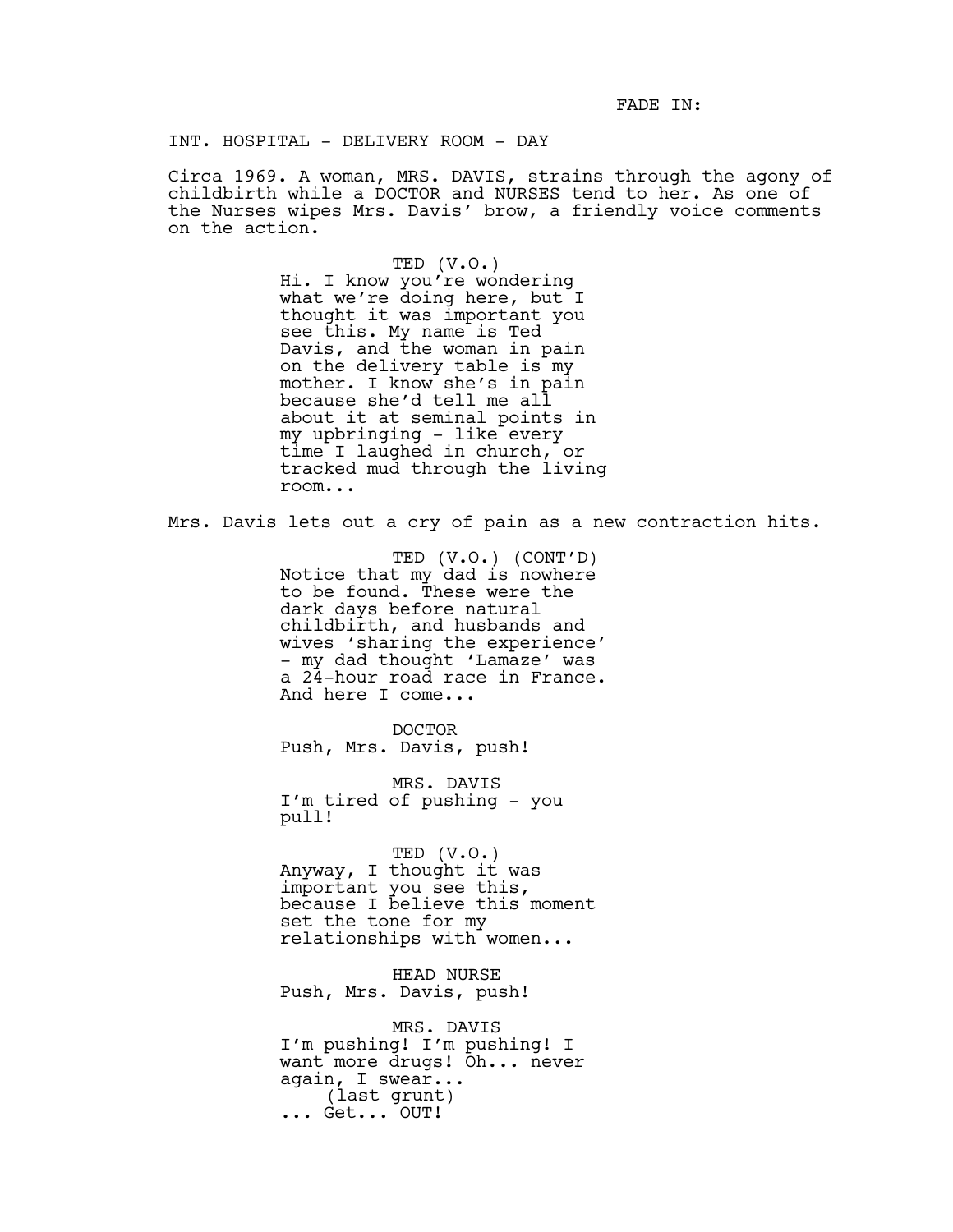A fairly disgusting noise emanates from Mrs. Davis, and the Doctor holds up baby Ted. TED (V.O.) ... The very first time a hysterical woman threw me out. Baby Ted screams in protest as the Doctor and Nurses grin proudly, setting him on his mother's stomach. DOCTOR Congratulations, Mrs. Davis it's a boy. Mrs. Davis lays back, relieved and exhausted. MRS. DAVIS A boy... A noisy, little chauvinist... Glancing down, the Doctor's and Nurses' eyes go wide. The HEAD NURSE mutters in shock. HEAD NURSE Doctor - do you see what I... DOCTOR Oh my God... MRS. DAVIS (worried) What is it? HEAD NURSE I've never seen... What's it doing...? DOCTOR He's... he's trying to get back in! TED (V.O.) So it would be with every woman I met for the rest of my life... ROLL CREDITS EXT. CIRCA 1984 - APARTMENT DOORWAY - MORNING TED DAVIS, now a teenager, steps out of the apartment. He wears a nice suit, hair slicked back into a small pony tail. An attractive MADONNA WANNABE stands in the doorway, with big

> TED (V.O.) Relationships were a lot easier in the late 80's...

hair, accessories and a bathrobe.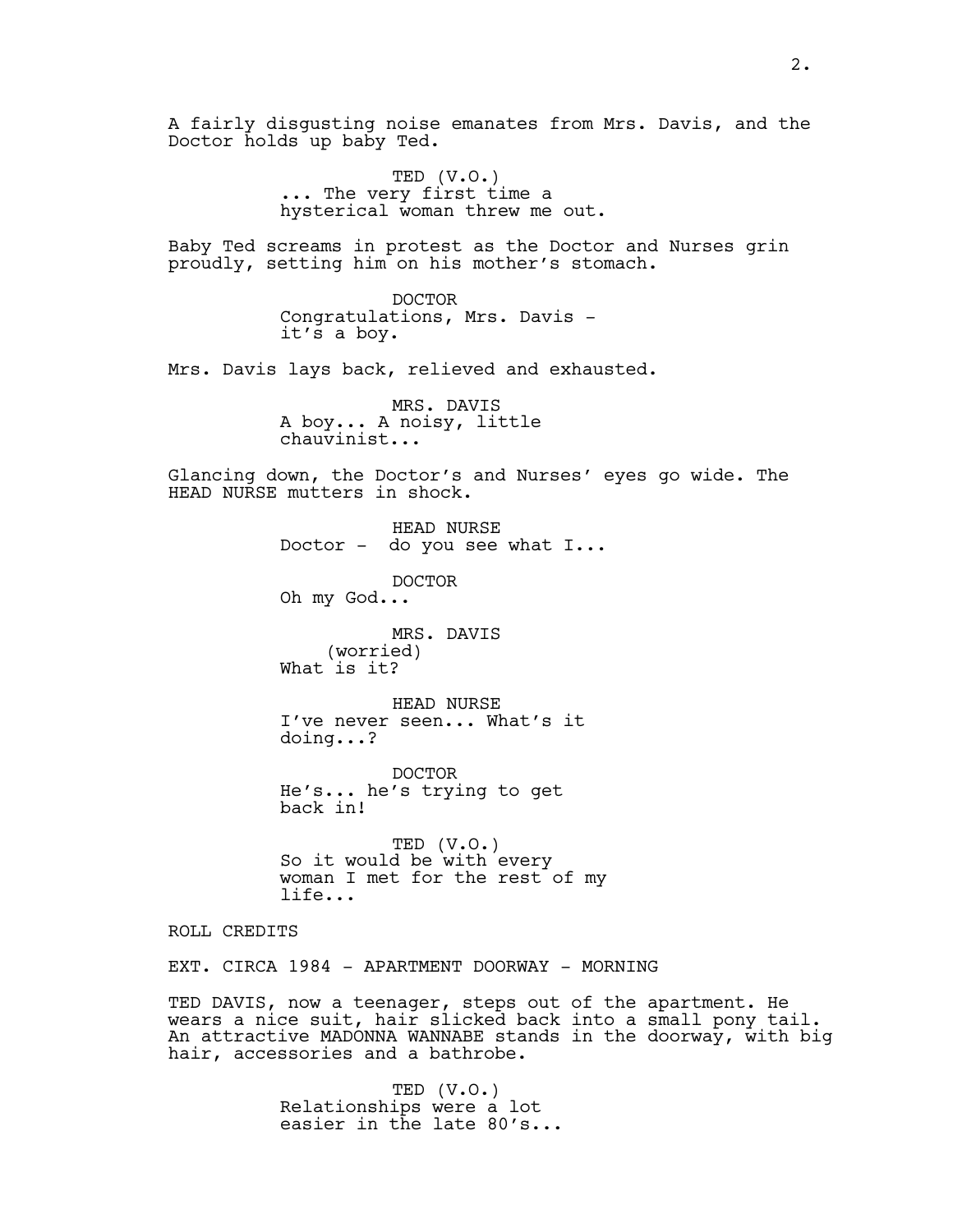CUT TO:

EXT. CIRCA 1992 - APARTMENT DOORWAY - MORNING

Door opens, Ted stepping out. He sports the "Grunge" look shorts, unkempt hair, flannel shirt. Like a slacker, Ted turns as a COURTNEY LOVE WANNABE follows him out. She wears a torn T-shirt, a couple piercings and too much lipstick, carrying a guitar.

> TED (V.O.) The 90's were even better, for a while...

> > COURTNEY LOVE WANNABE

Call me.

The Courtney Love Wannabe gives Ted a long kiss before he shambles down the walk.

CUT TO:

EXT. CIRCA 1999 - FREE CLINIC - DAY

A casually dressed, worried looking Ted steps out.

TED (V.O.) But the new millennium changed all the rules...

We THEN see the DOCTOR standing behind him, holding a metal beaker in his latex-gloved hand.

> DOCTOR (discreetly) Call me.

> > CUT TO:

INT. BAR - NIGHT

Present. Ted walks through the crowded room, no woman escaping his notice. A girl at the bar smiles. They make small talk as Ted's voice-over continues.

> TED (V.O.) These days I'm more discriminating. I try to play it safe...

He moves on and another girl stops him.

TED (V.O.) (CONT'D) Actually I try to play it safe two or three times a week...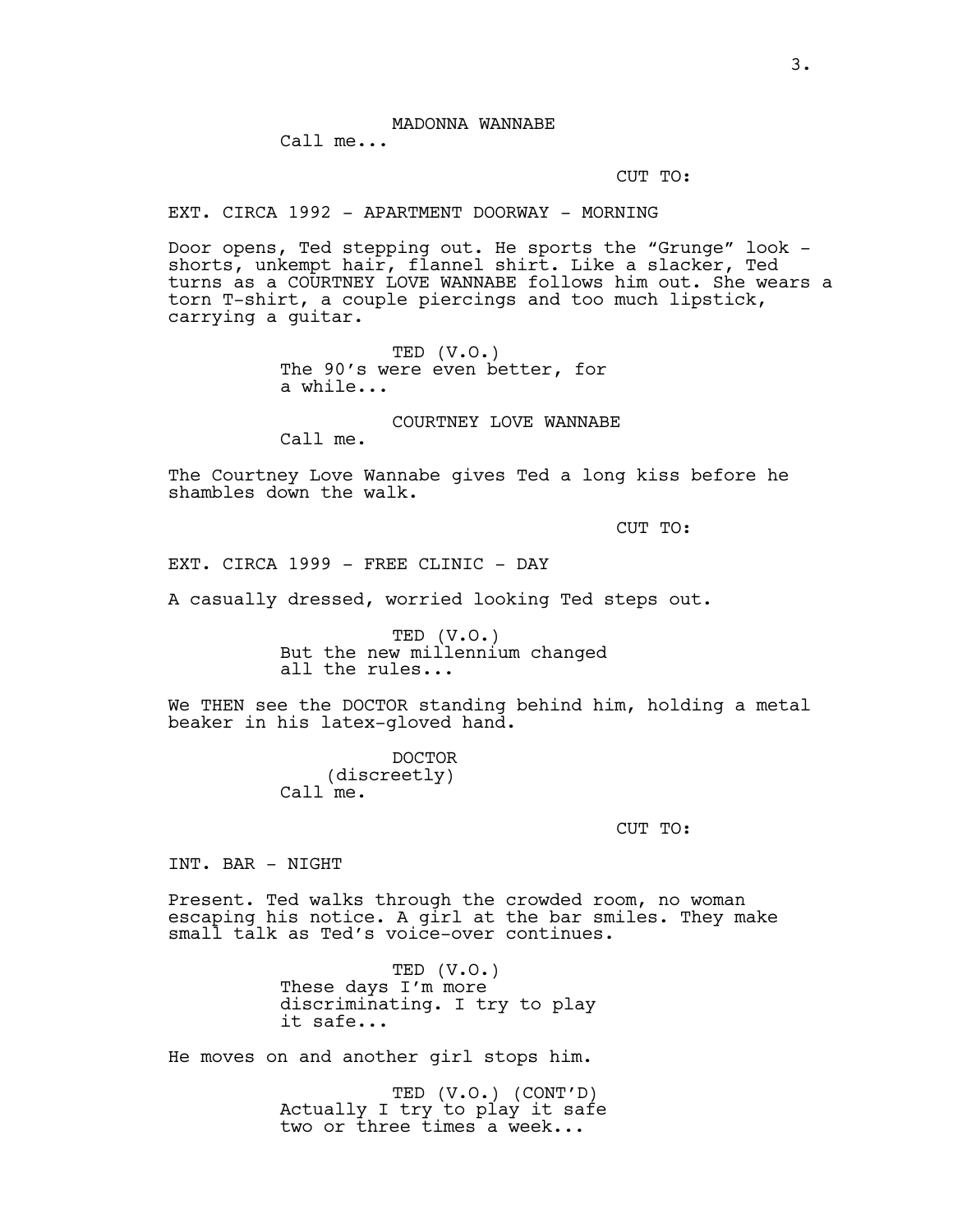Ted continues to wind his way through, three girls waving at him from nearby.

> TED (V.O.) (CONT'D) You're probably wondering how an ordinary guy like me is so popular with all these woman. All I can say is they know I'm sincere. I'm girl happy, I just adore women - the way they move, the way they talk, the way they think. I don't think I'm God's gift to women... I'm just optimistic enough to think they're God's gift to me.

Ted waves back, then turns and speaks directly into the CAMERA.

> TED (V.O.) (CONT'D) Look, if I met the right woman - a REAL woman - someone who's natural, smart, athletic, a sense of humor, nice hips... you know, kissable... (thinks, brow furrowed in concentration) ... horny, fun, rich family, (drifts off) wears those panty-hose with the... (snaps back) ... then yeah - I'd settle down in a heartbeat. But let's face it, my dream girl is not going to show up. So I just continue to struggle on...

Ted steps to the bar, glancing to the back of the room, where a group of people have gathered beneath a banner reading 'HAPPY 30th BIRTHDAY DONNA!'. An attractive woman, DONNA, sits morosely while her friends laugh.

> TED (V.O.) (CONT'D) Women have been through the same drastic societal changes as us. Today it takes a more sophisticated, sensitive approach to close the deal...

Donna stands, heading for the bar.

TED (V.O.) (CONT'D) (motions toward the party) Women are all obsessed about getting older - especially the single ones. (MORE)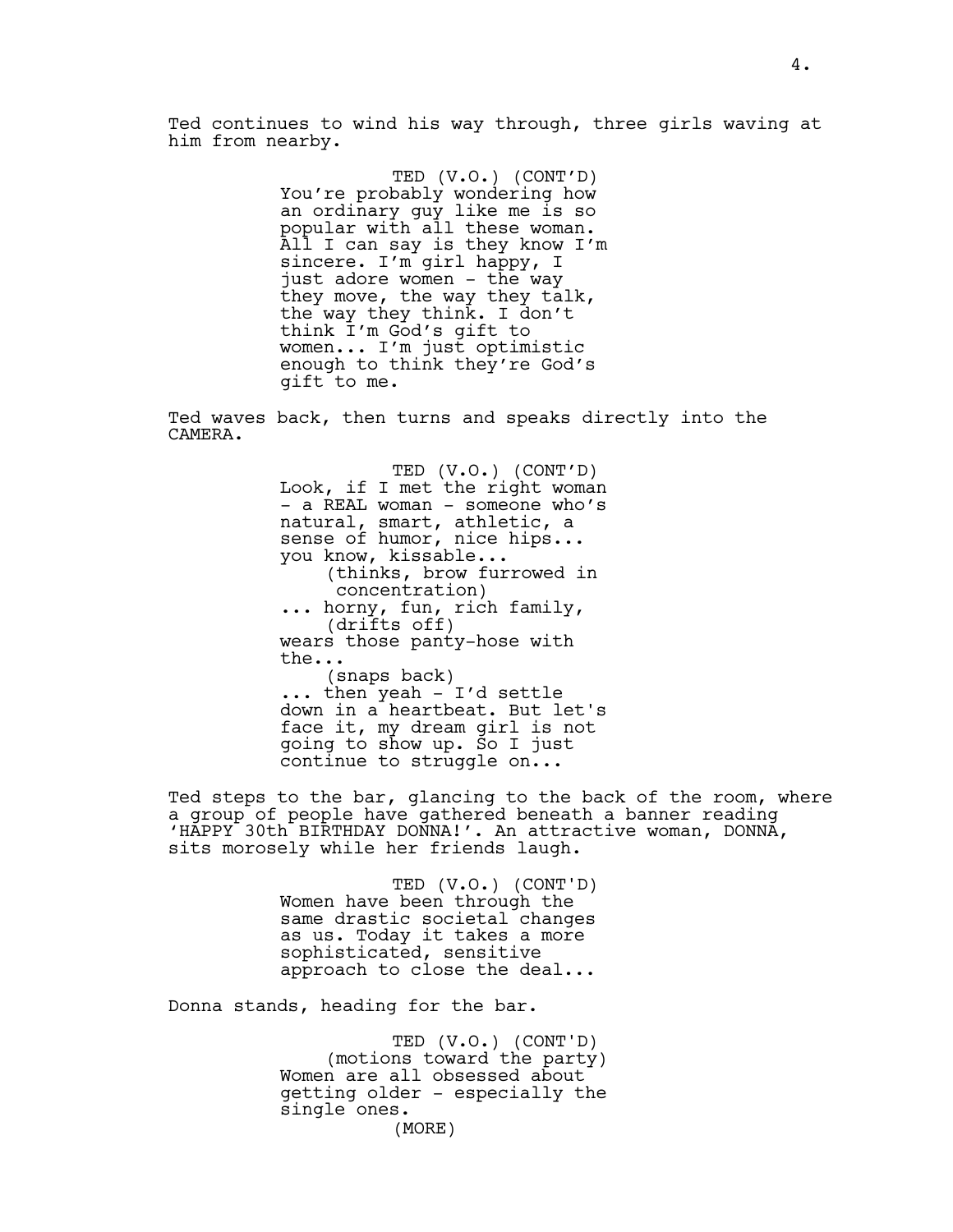And after they've been hitting the snooze button on that biological clock for a few years, they need some reassurance... (to camera) Bachelor tip - number 27: Always try to appeal to a woman's sense of youth... TED (V.O.) (CONT'D)

Donna sidles up to the bar next to Ted. He looks to her understandingly.

> TED (CONT'D) The big 3-0, huh? Looks pretty grim.

DONNA I can feel my hair turning blue. I was afraid I might fall and break my hip coming over here.

TED Come on, it's not that bad. You shouldn't be moping around, you should be celebrating your maturity and wisdom... (grins) But if you are feeling old, I have just what you need...

DONNA Let me guess: I should "celebrate my wisdom" by going

home with some guy who tries to pick me up in a bar?

TED I'm serious. If you're worried about getting older, I have the secret to staying young. It comes in a little pill. If you take one of these, you'll feel like you're five again... serious.

DONNA

Let me guess - Ecstacy? Or are you more of Ruffie man?

He reaches into his pocket, pulling out a small, wooden moose.

# **TED**

... Poopmoose?

It's a famous retro-novelty candy dispenser. Donna laughs, surprised. Ted flips the antlers and a small candy drops out of it's ass.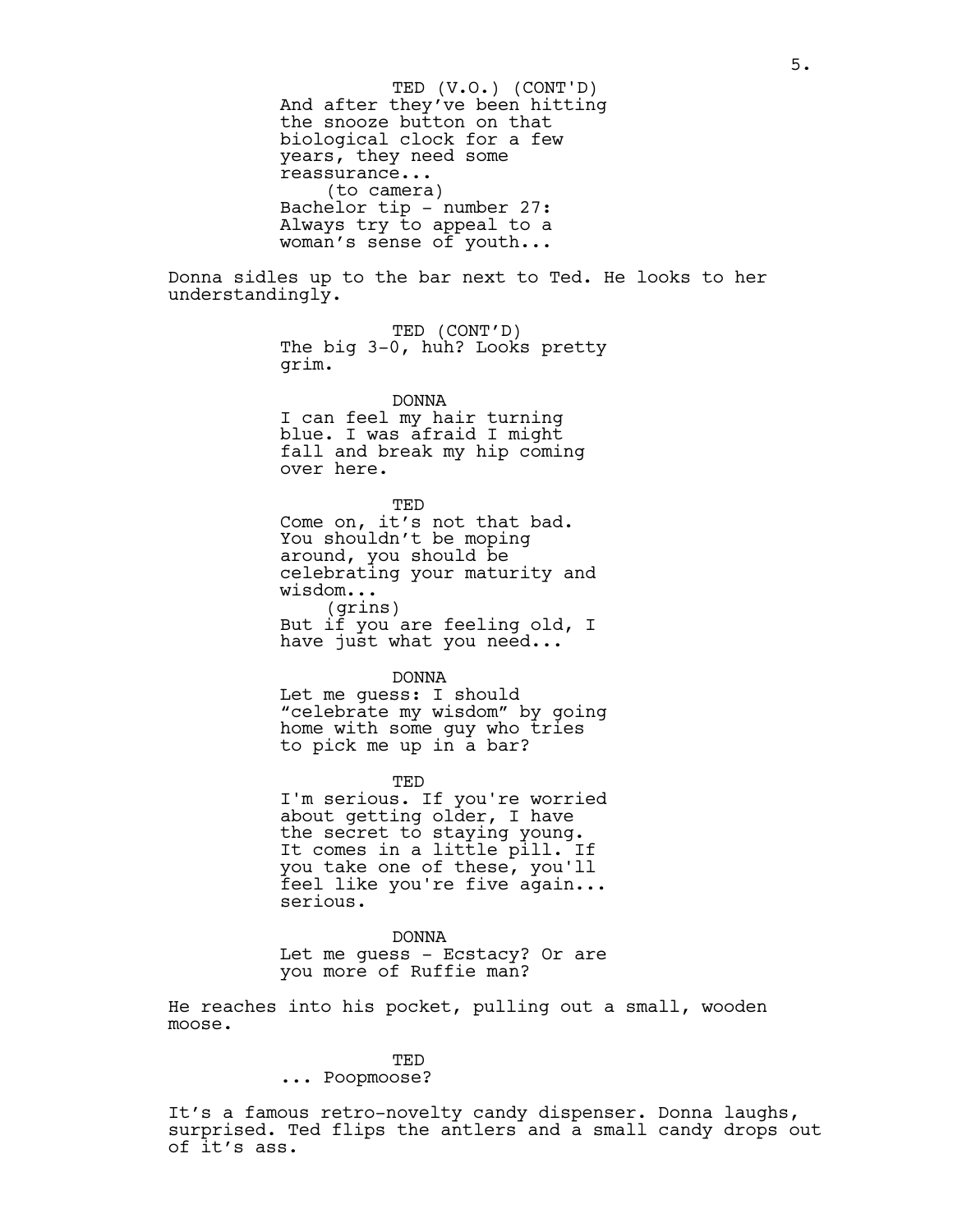DONNA Poopmoose? Awww... I love Poopmoose!

TED Keep it. Happy birthday.

DONNA Thanks! You sure? I had one of these when I was little... You sure?

TED I'm positive. I have a whole collection of them back at my place...

CUT TO:

INT. TED'S BEDROOM - NIGHT

Panning over from his Poopmoose collection to the bed, Ted and Donna lay under the covers - playing with a huge Poopmoose. Donna laughs happily, working her way down Ted's torso as Ted looks to the CAMERA.

> TED Underline tip 27...

He returns to Donna as we...

CUT TO:

INT. SPORTSHOLLYWOOD NETWORK CONFERENCE ROOM - DAY

A monitor shows a promo for the SportsHollywood Network, opening on a seemingly innocent game of croquet.

> ANNOUNCER (V.O.) Don't miss the double hoops and double-barrel action of Croquet Skeet.

An older man knocks his ball through the double hoops and it strikes the stick. The contact causes a cage to open, allowing two pigeons to fly free. He quickly brandishes a shotgun from his mallet rack, aims and nails both birds in flight with two successive shots.

> ANNOUNCER (V.O.) (CONT'D) Only on SportsHollywood - the Extreme Sports Network!

We PAN to Ted, who sits at the large conference table, speaking to MEG THOMPSON. She's attractive, dressed in a conservative business suit. She grins at him skeptically.

> MEG Poopmoose?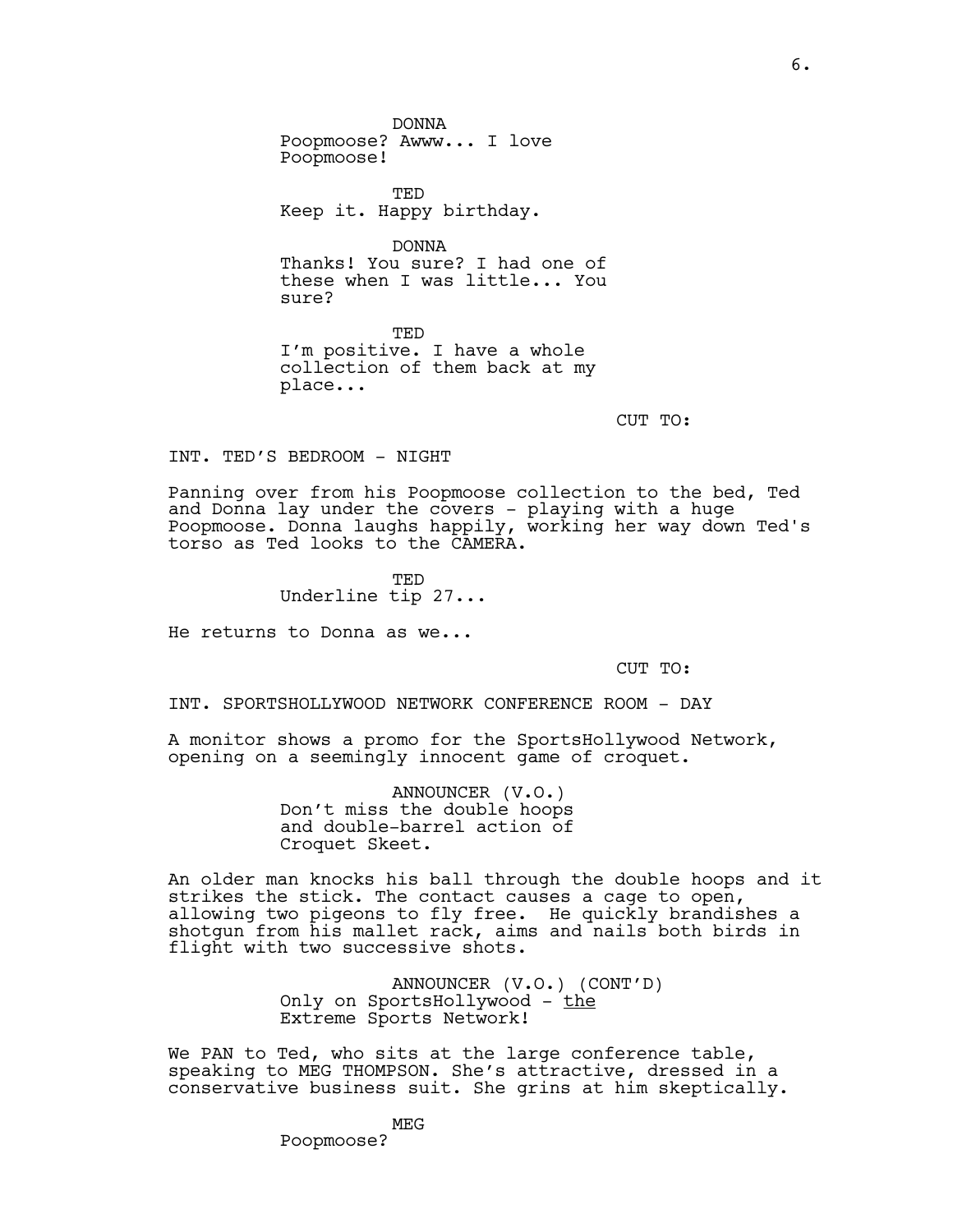TED Women love Poopmoose.

Meg shakes her head and laughs as she shuffles through some paperwork. Ted watches her with a smile.

> TED (V.O.) (CONT'D) Meg Thompson - marketing executive here at the network. We were hired the same week, eight years ago. She's the one person in this world I can count on no matter what. A true, loyal, trusted friend...

MEG (teasing) You are a slut of the worst kind - you realize that, right? Sex means something to a woman - not just some sort of temporary gratification. Don't you know those days are over?

TED What can I say, I'm old school. Who're we meeting, here?

Meg hands him a sheaf of papers, Ted giving them a cursory glance.

> MEG A sales rep from Extremely Real. They're shopping around some new shows...

TED Okay, let's do it... And please god, nothing with monkeys...

A salesperson, SHERRY, enters, carrying folders bursting with various charts and graphs. They shake hands.

> SHERRY Sherry Cappleman, Extremely Real Productions.

Ted gives Sherry 'the James Coburn' look.

We see a digitized electronic scan of Sherry, overlaid with alphanumeric readouts, like something out of 'The Terminator'. A grid appears over her body, data spinning past:

SCAN MODE: BREASTS: 37 WAIST: 23 (MORE)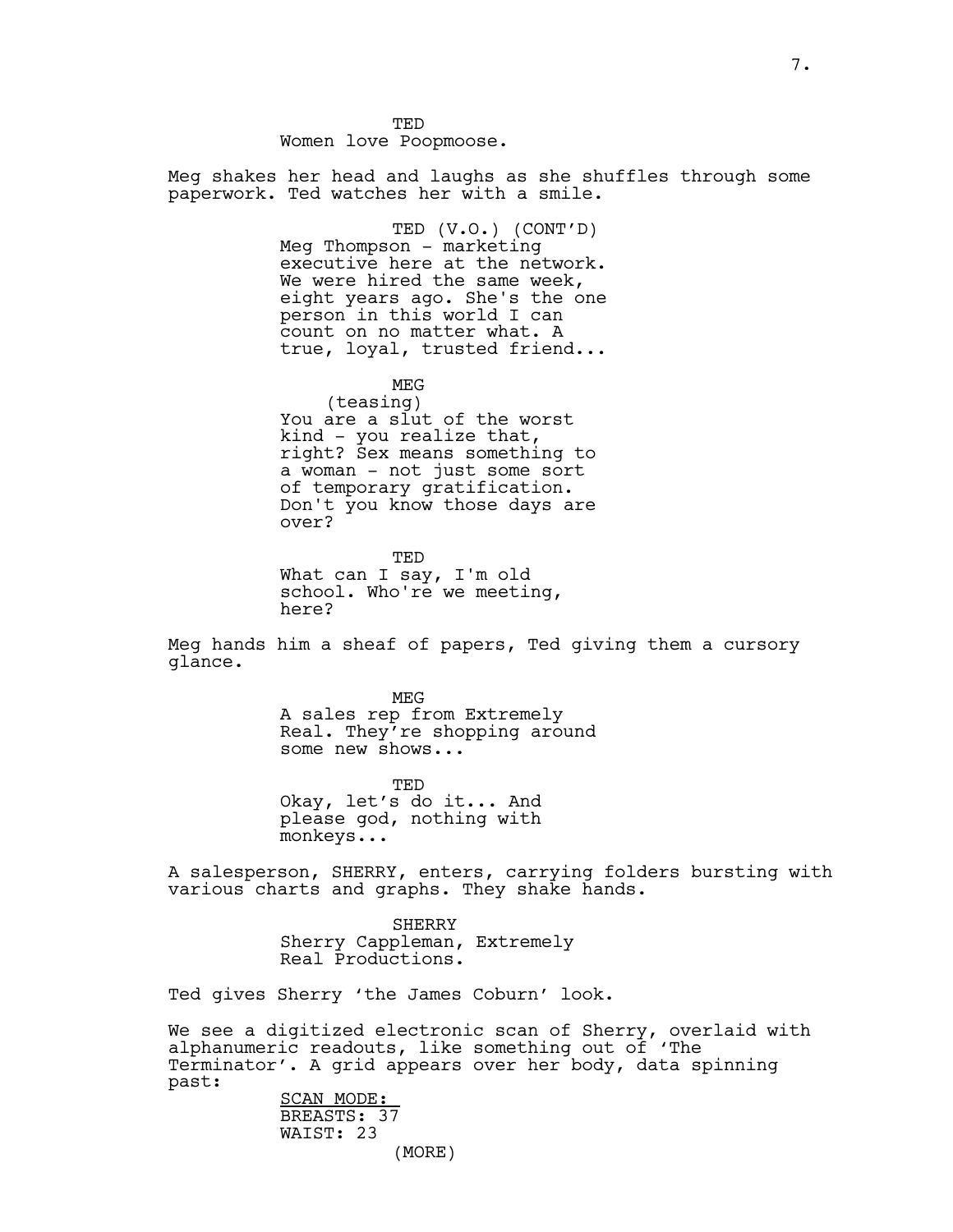HIPS: 34 NO WEDDING RING NICE SMILE - 3 CAPS GREAT LEGS - ONLY SHAVES THE CALVES SHERRY (cont'd)

The readout changes: POSSIBLE OPENING LINES: "SHERRY? MY MOTHER'S NAME IS SHERRY." "DO YOU WANT TO GO IN HALVES ON A BABY?" "YOU LOOK LIKE THAT WOMAN WHO RAN FOR GOVERNOR OF NEW JERSEY." "GOT A HAM SANDWICH ON YOU?" "PERMISSION TO COME ABOARD?" "NICE TO MEET YOU."

Ted stands, shaking her hand, as their eyes lock for a moment.

> TED Nice to meet you. We're looking to branch out from extreme sports and move into more mainstream reality programming. That's wh $\bar{\mathrm{y}}$  we called you. Loved that show "When the Elderly Attack." So what do you have for us?

Sherry pitches excitedly.

SHERRY

(pulling out charts) "OUCH-MY BALLS!" Home video show of guys getting hit in the nuts. Hit with baseballs, footballs, bowling balls - we even have footage of one poor slob getting tagged by a wrecking ball.

TED AND MEG (not impressed) Mmmm...

#### SHERRY

"HANDS UP!" Instead of a camera crew riding with cops, they follow the criminals! Planning the crime, stealing the getaway car, robbing the liquor store...

MEG We're looking for something with a little more crossover appeal.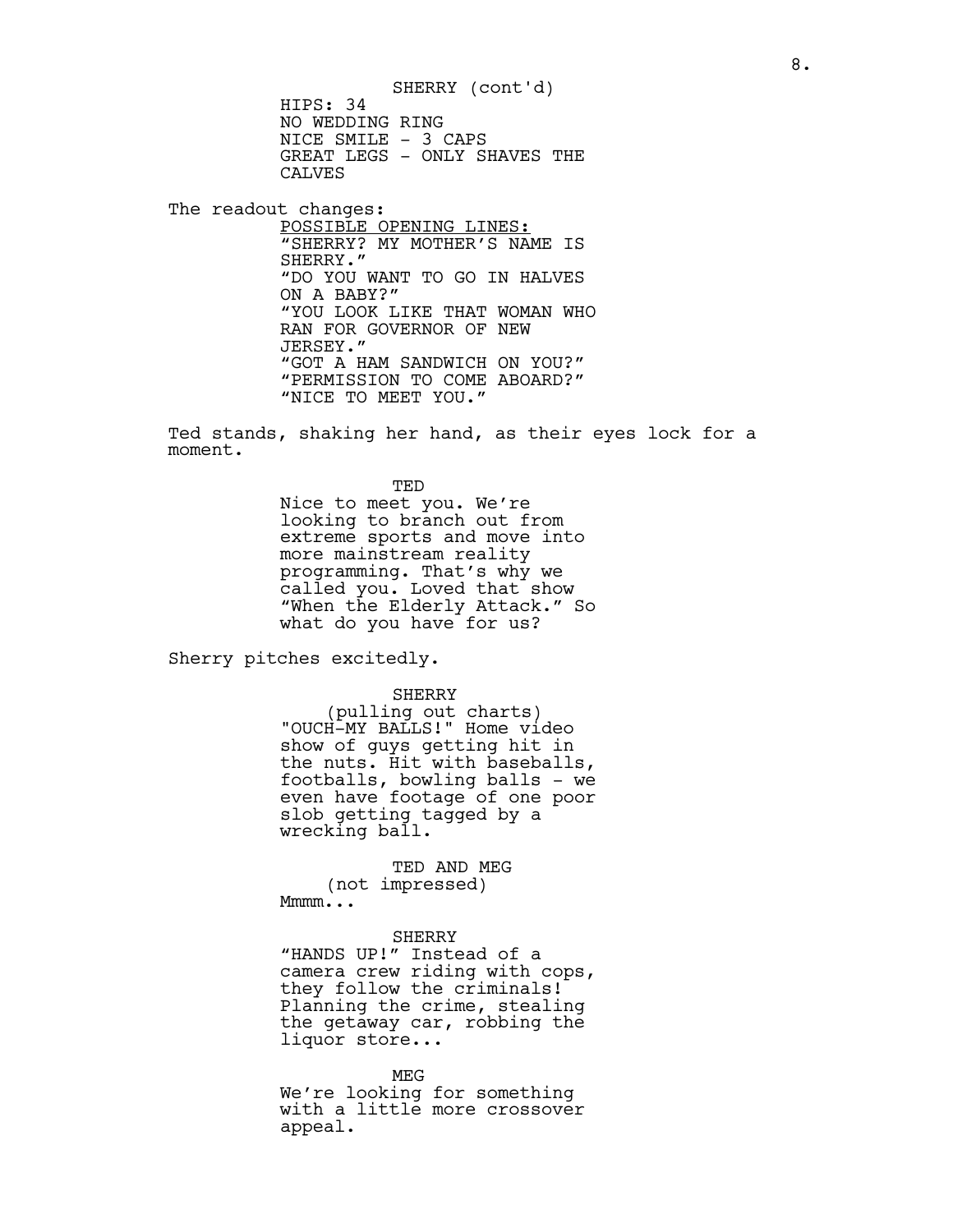SHERRY "CELEBRITY BREAST EXAM!" Different celebrities have their boobs examined. Couples can watch it together - it's educational and raunchy.

Ted and Meg are still underwhelmed. Sherry scans her notes desperately.

> SHERRY (CONT'D) Uh... a thong bikini lumberjack competition? Nearly naked women with chain saws...

> TED We already have something like that with monkeys.

SHERRY (honing in on Ted) Perhaps if I knew what you were looking for I could better satisfy your needs.

TED I have an hour open on Thursday nights. I've signed a half hour show but there's nothing to go with it. I have to fill that hole pretty quickly.

SHERRY I may have a nice companion piece.

Sherry hands Ted her business card.

TED I'd love to see it.

SHERRY I have a number of interesting ideas - maybe we should get together over dinner to discuss them...

Ted turns over the card to find her home phone number written on the back. He looks to Meg smugly as she rolls her eyes.

CUT TO:

EXT. TED'S CONDO - DAY

Ted is walking in as he notices a moving truck parked, with burly MOVERS in the driveway. Ted freezes when he sees his new neighbor, HEATHER NEWMAN, step out of her house.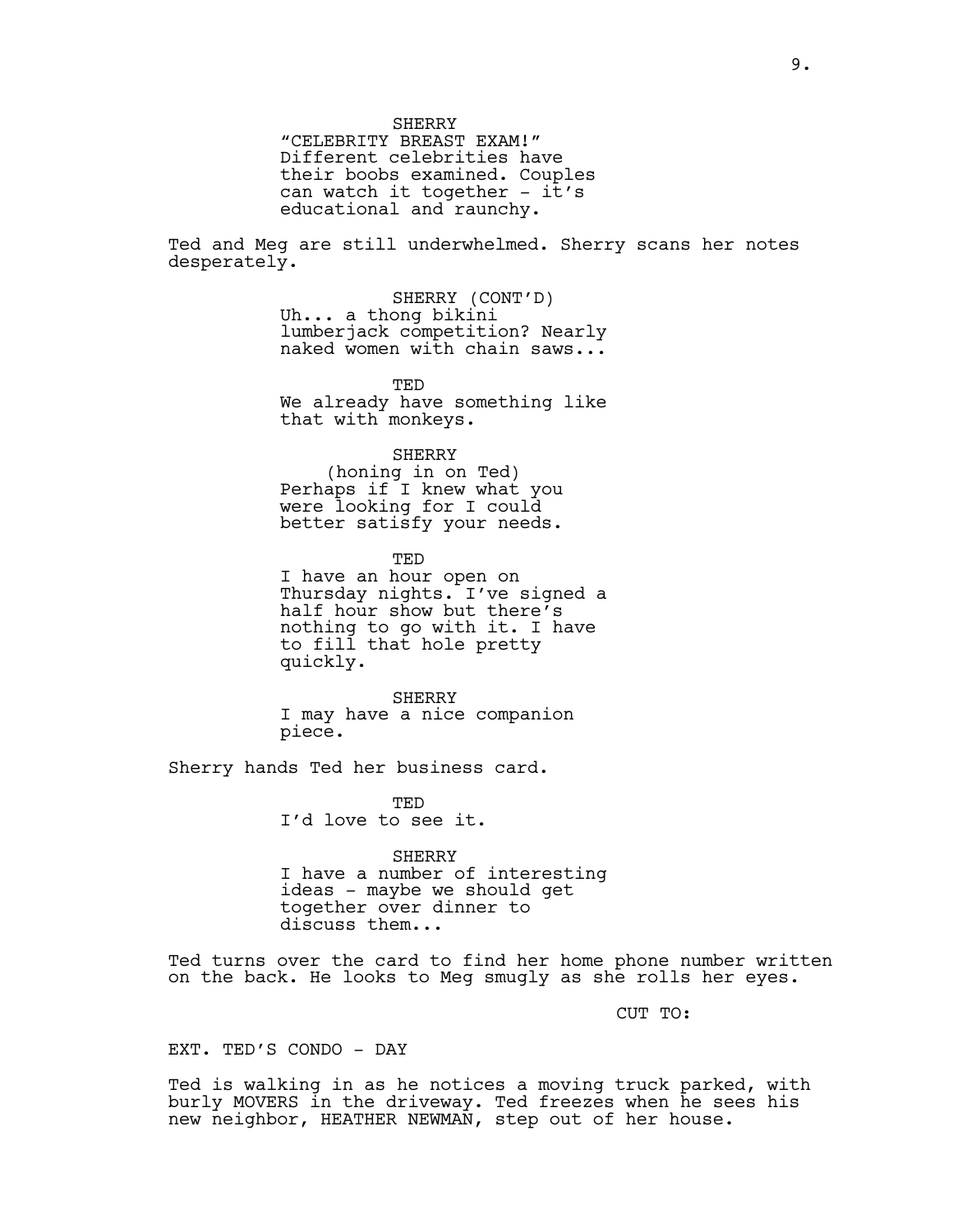She's in her late-twenties, all natural, long-legged, athletic, nice hips - Ted's REAL woman . He stares, mesmerized, as she bends to pick up a box, only to have the bottom fall out, sexy panty-hose scattering everywhere. The Movers lunge forward, elbowing and biting each other to help her pick it up.

> TED (muttering) "Dear Penthouse, I always thought your letters were fake - until I met my new neighbor..."

Ted shakes his head, snapping out of it as he unlocks the door, stepping inside.

INT. TED'S CONDO - DAY

Ted's place is the ultimate bachelor pad. Utilitarian. Furnished in Early Ikea. Ted plays his answering machine, an ANGRY WOMAN'S voice coming from the tiny speaker.

> ANGRY WOMAN (V.O.) ... You sleep with me and then don't call for two weeks? What do you think I am, some kind of tramp that you can use and then just dump-

He hurriedly shuts off the machine, smiling sheepishly.

TED (V.O.) Bachelor Tip #12: If you've got a date coming over, turn off the answering machine. Messages like this tend to affect her enjoyment, not to mention yours...

CUT TO:

INT. TED'S CONDO - NIGHT

Later that night, Ted wanders the house, selectively messing things up. He continues to speak to us.

> TED (V.O.) Also, try to keep your place a little messy. Not like you're a slob, just a little disorganized. New Age CD's and travel magazines are okay, dirty underwear is not.

The doorbell RINGS, Ted opening the door to reveal an Asian man, MR. YI, holding several bags of Italian take-out food.

> TED All right - Mr. Yi, my man.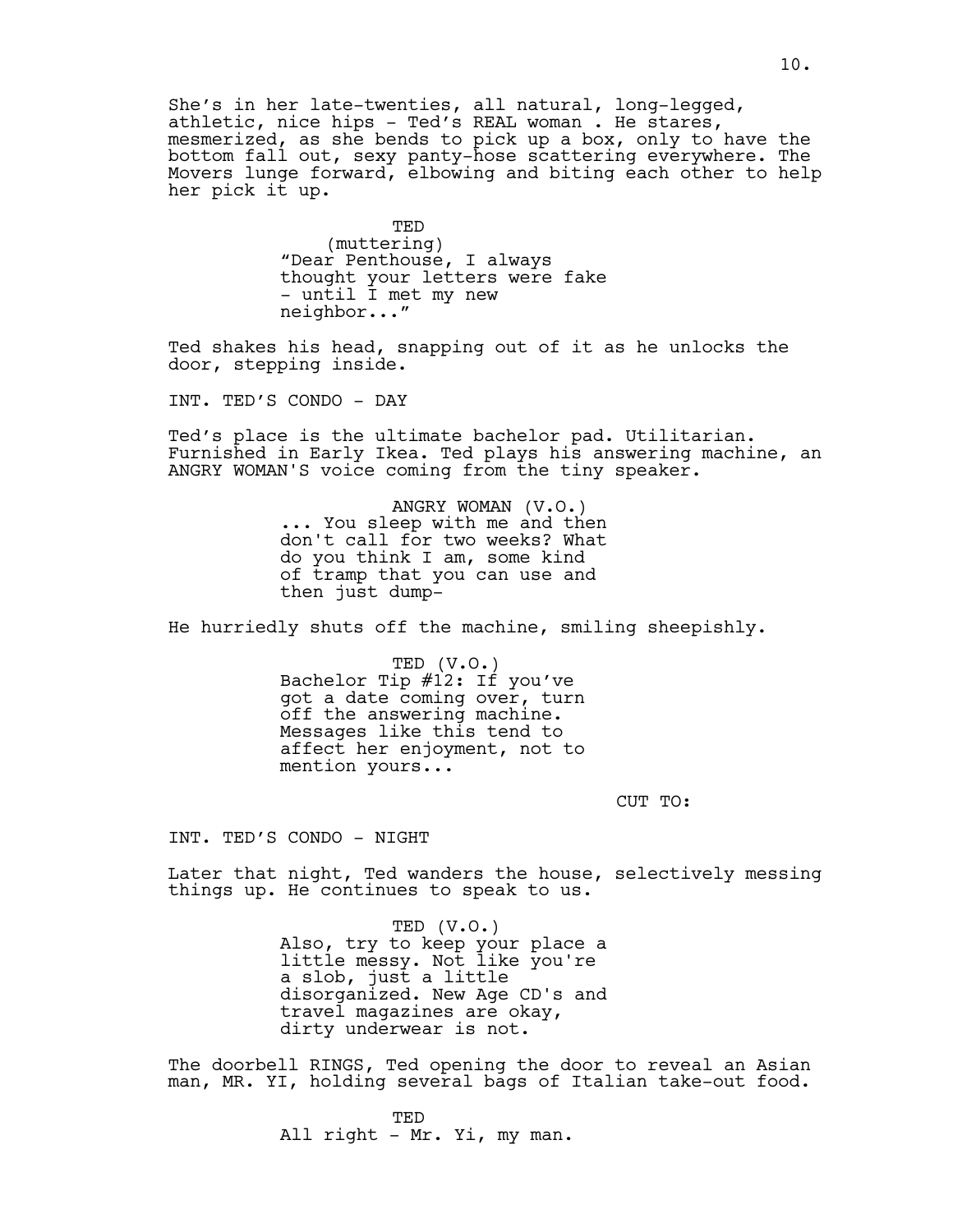MR. YI (bowing) Anyoungi Haseo.

TED (bowing back, sort of) Anyoungi to you, sportsfan.

Mr. Yi steps inside, moving to the kitchen counter. He's obviously familiar with the apartment. As he pulls food from the bags Mr. Yi glances to the big screen TV, where a 'Then Came Tree' rerun is on (It looks an awful lot like a 'Kung Fu' rerun, but instead of David Carradine it stars a muscular African-American).

> MR. YI You watch 'Then Came Tree' reruns?

> TED Never miss it. Channel 34, eight o'clock.

MR. YI Shaolin would never let halfbreed into temple.

Ted scoffs, shaking his head.

TED Come on - his parents were killed. He had nowhere else to go!

MR. YI (laughs hard) Hah! You need study Chinese more...

TED This coming from a Korean guy with an Italian restaurant?

Mr. Yi opens the food containers, Ted pulling a couple of pots and pans from the cupboard. Mr. Yi looks at Ted, insulted, as they begin putting the food in the cookware.

> MR. YI Must be pretty good for you to always pretend you cook traditional Sicilian feast all in the name of sexual conquest? That not right!

TED You need study American more.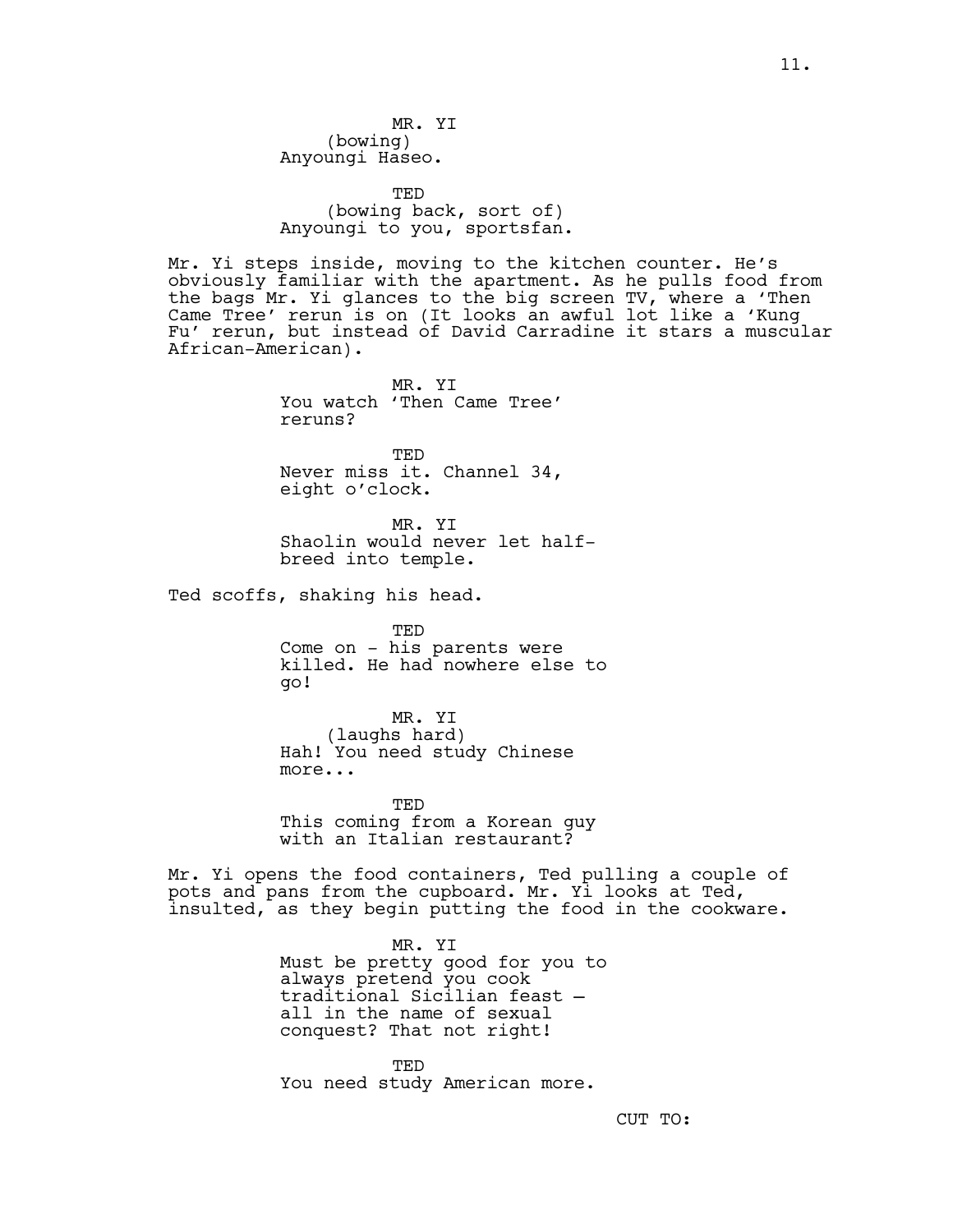Later, Ted glances out the window to see Sherry moving up the front walk. He springs into action, moving to a small picture hanging in the entry way. He slides it away to reveal a can of furniture cleaner in a cubby hole in the wall.

> TED (V.O.) Bachelor Tip #31: When you see her coming, spray some polish over the door. When she comes in she'll think you spent the whole day dusting.

He sprays the door, putting the can back in it's hiding place as the doorbell RINGS. He opens the door, gesturing Sherry inside.

> TED (CONT'D) Hello! Come on in.

Sherry enters, sniffing the air.

**SHERRY** Have you been cleaning? For me?

TED (grins sheepishly) Oops. You caught me.

CUT TO:

INT. TED'S CONDO - NIGHT

A little later. Sherry sits at the dining table while Ted stands over her, spooning food from a pan onto her plate.

> SHERRY I can't believe you went to all this trouble. This is really special.

TED Are you kidding me? I can't believe you're here tonight. I don't know how guys control themselves around you - it's like having a centerfold over for dinner. Every guy's dream...

SHERRY (giggling at his bull) No - every guy's dream is to be able to deliver lines like that with a straight face...

Ted sits, raising his glass of wine in a toast.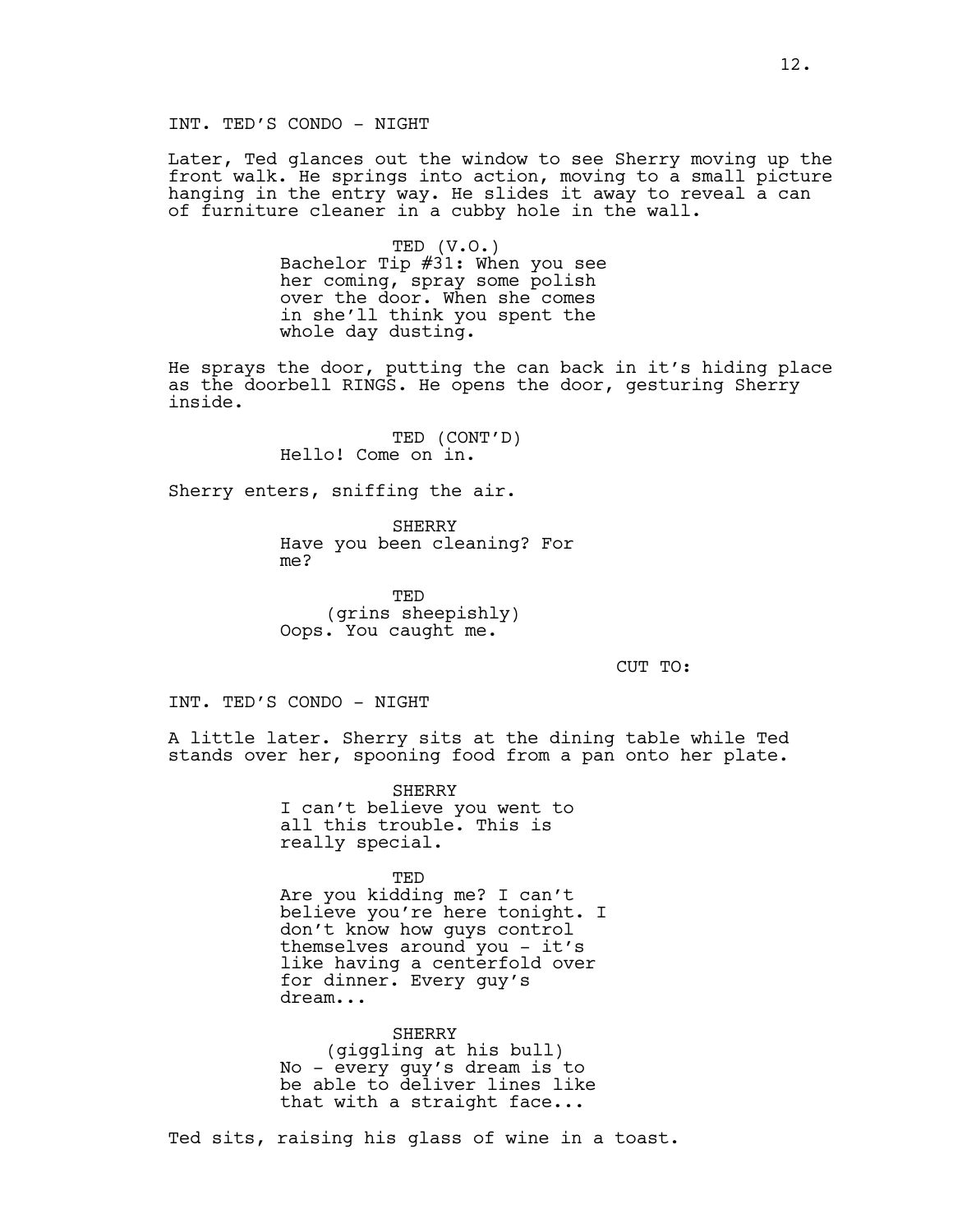TED "Dove posso prendere il tassi per andare in citta`..."

A TITLE appears across the bottom of the screen, translating: "How can I get a taxi into the city?"

> SHERRY (clinks glasses with Ted) How beautiful. Thank you. I just love Italian food and the Italian language and this whole Italian night…

She takes a bite, and speaks with noodles hanging out - her mouth full.

> SHERRY (CONT'D) ... Say some more in Italian...

The doorbell RINGS, saving Ted as he stands to answer it.

TED Excuse me. I can't imagine who it could be...

He opens the door to reveal Mr. Yi, tiny bag in hand.

MR. YI (loud and friendly) Forgot cookies!

Ted slams the door in his face, turning back to Sherry. He laughs uneasily.

> TED Those Girl Scouts are getting uglier all the time.

> > CUT TO:

INT. TED'S CONDO - NIGHT

Later still. After dinner, Ted and Sherry sit on the leather couch, talking and flirting.

> SHERRY It seems like I barely have any social life anymore. I'm either working or sleeping.

TED I know what you mean. I've spent most of my time lately focusing on work... I've got to make SportsHollywood huge. (MORE)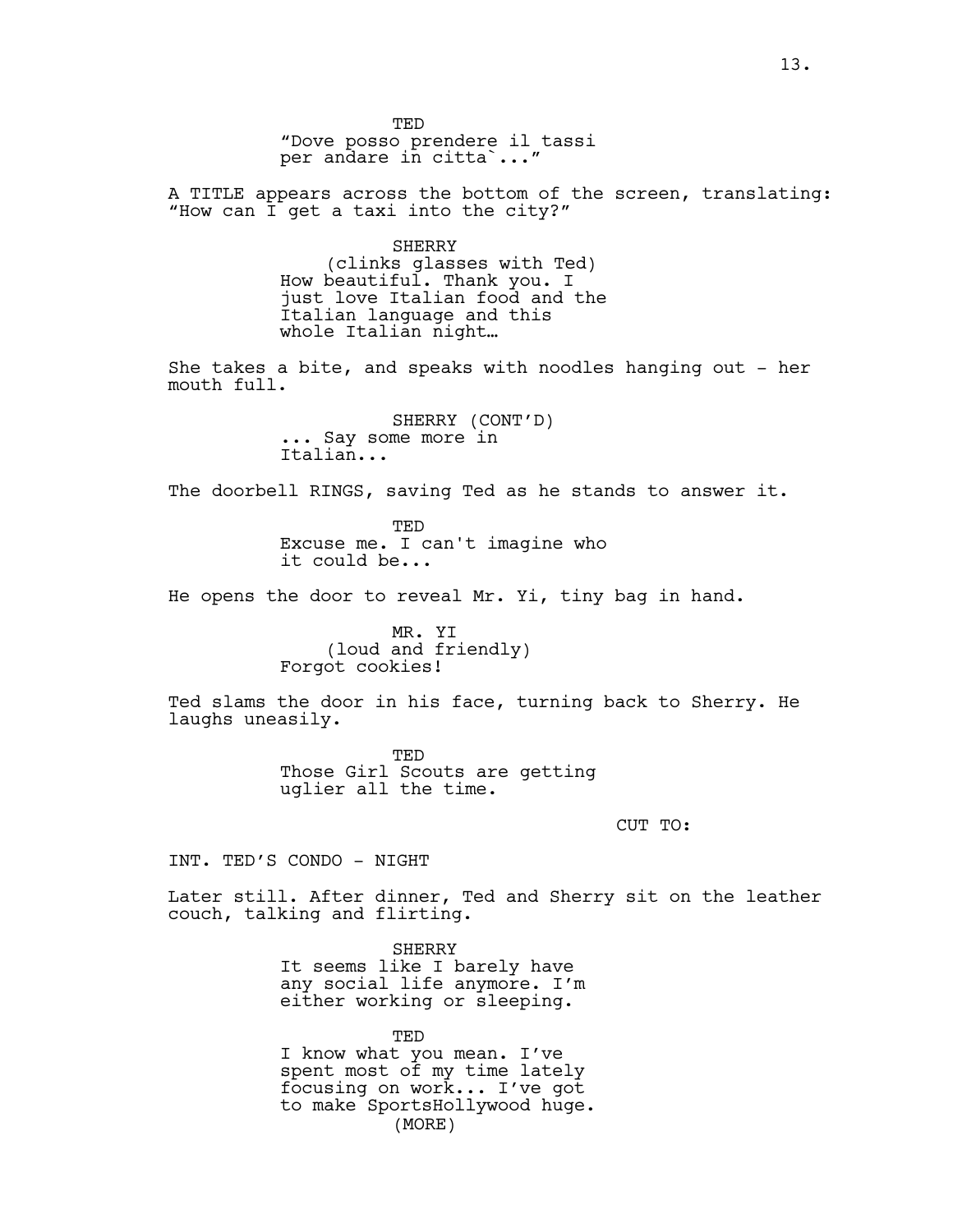I want to kick the other network's asses so bad, I can smell it... (stops himself, grins) ... Sorry. I get carried away. There used to be more to life than just work... Sherry laughs ruefully, speaking over-dramatically. SHERRY Life is hell for single people in the highly competitive world of reality programming... (smiles slyly) Of course, I could take some of the pressure off you... TED (scoots closer) Really?... Sherry sighs, resting her head on his shoulder. SHERRY I could do it right now, as a matter of fact... TED Ummm. Go for it, sweetheart... She pauses to think, then pulls her face up next to his: SHERRY Tonight... TED ... Yes??? SHERRY Tonight... DONKEY BOWLING... Ted rubs his cheek against hers as if he heard what he wanted to hear. TED I've never tried that posit- (realizes) Wait - <u>what</u>? She kisses him lightly. SHERRY ... Followed by "When Good Gym Teachers Go Bad"... She smiles huge. Ted is still confused TED (cont'd)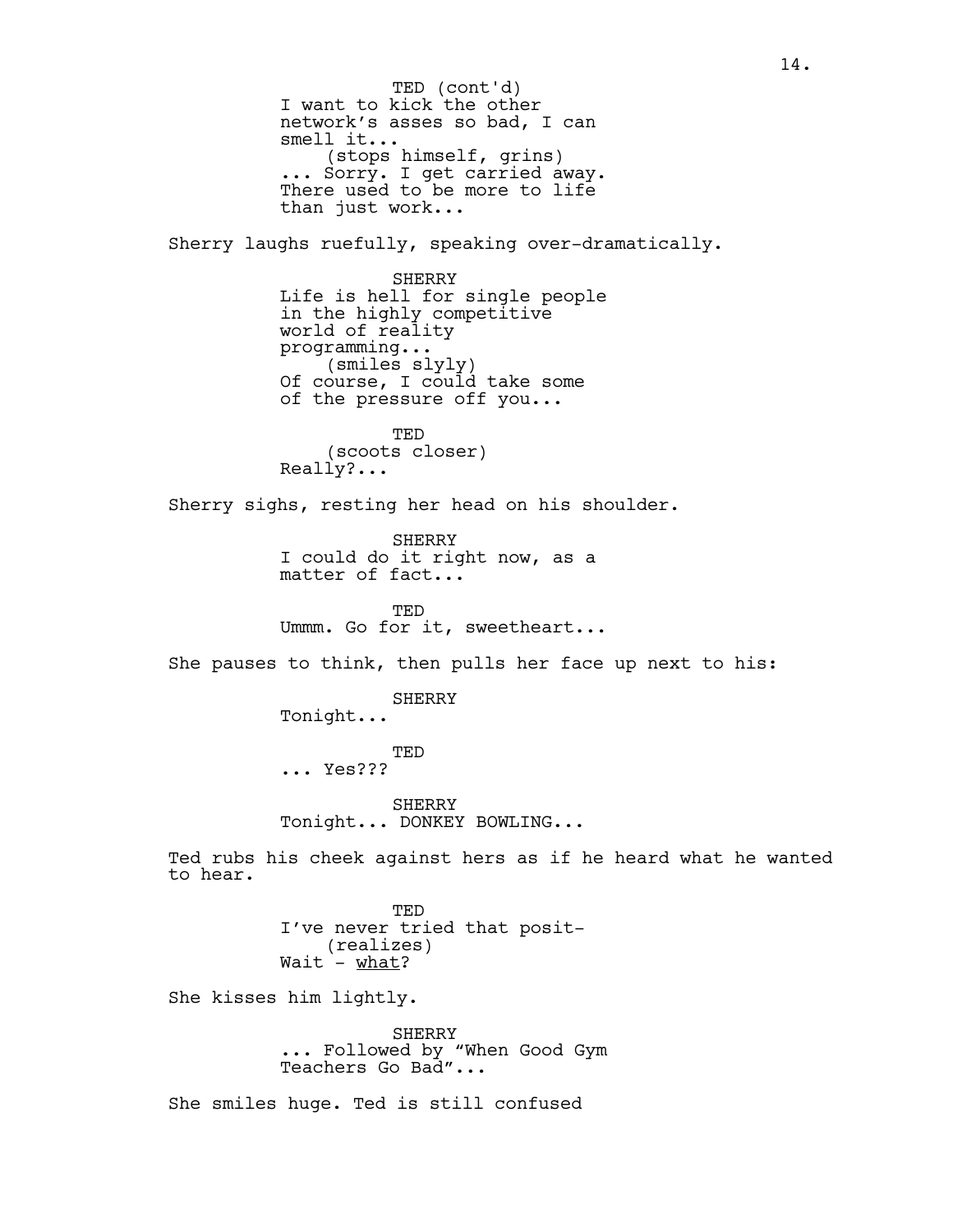SHERRY (CONT'D) There's your Thursday lineup!

TED Oh, right, right... Actually, I'm more interested in tonight's offerings...

Ted puts his arm around her, Sherry snuggling up closer.

CUT TO:

INT. TED'S BEDROOM - NIGHT

Ted and Sherry in bed, sliding around on the black silk sheets. Ted kisses and caresses her.

> TED (V.O.) Here's another tip, #17: If you want to prolong sex time, imagine you're doing something else. Some guys picture their old lunch ladies from school, or The Cubs. But I imagine myself as a super hero... Not just any super hero - a bachelor super hero...

Sherry moans, Ted taking a deep breath and smiling.

TED (V.O.)(CONT'D) (proudly) ... BachelorMan!

ANIMATED FANTASY

BachelorMan stands on a mountain top with his logo on his chest. He crushes boulders in his hands and bends steel bars as SINGERS belt out his theme song. BachelorMan flies toward the shining "Palace of Love," heading toward its heart-shaped entrance. The sound of MOANING grows louder as he gets closer.

> TED (V.O.) Yes, I'm BachelorMan, flying toward the Palace of Love. The warm and exciting Palace of Love...

The MOANING escalates to a fever pitch, a blissful expression on BachelorMan's face as Sherry suddenly cries out.

> SHERRY (V.O.) Wait a second - stop!

A net is suddenly thrown over BachelorMan just before he reaches the Palace of Love, and he's YANKED out of frame.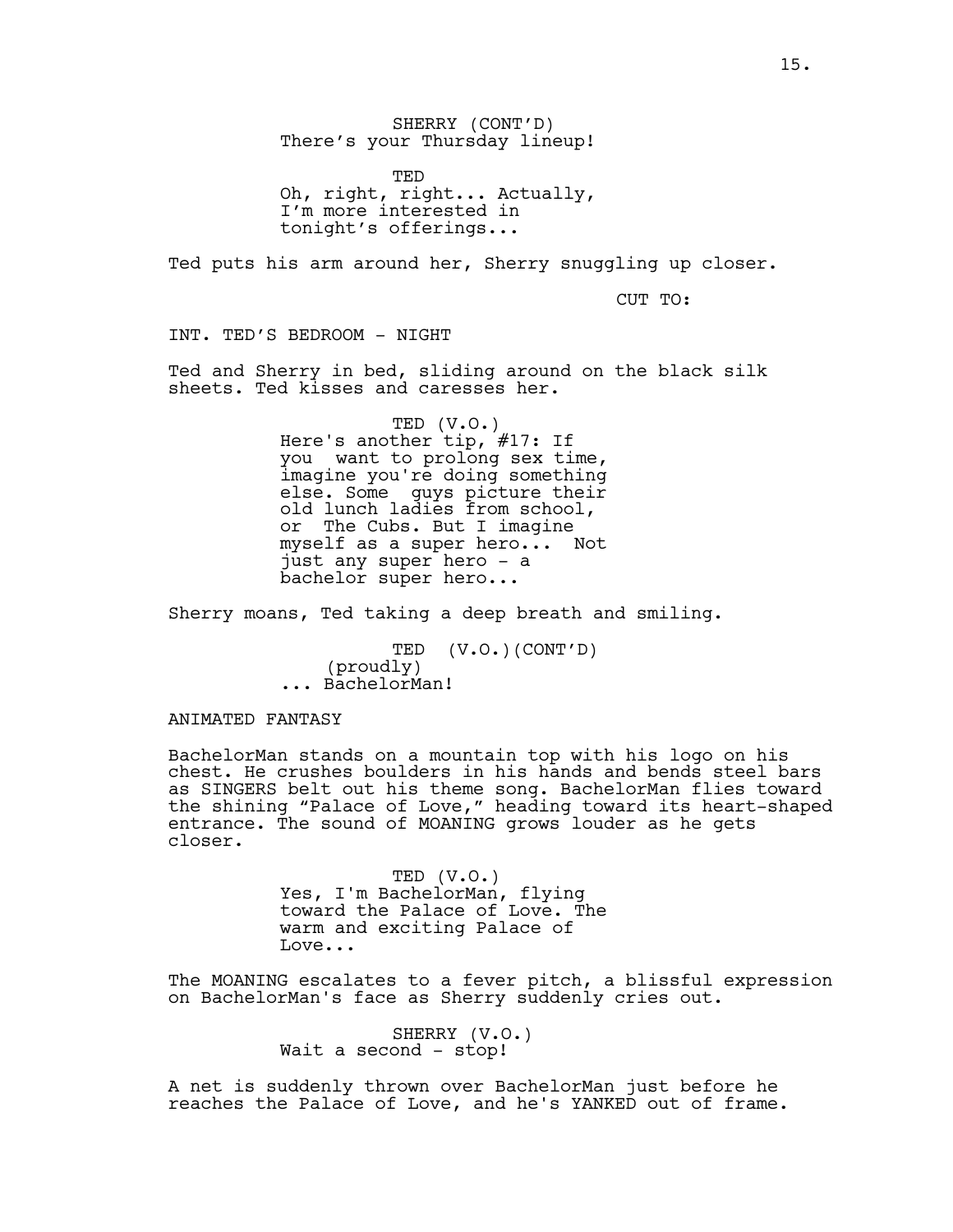INT. TED'S BEDROOM - NIGHT

Ted and Sherry lie still - listening as the MOANING we heard comes through the wall from next door.

> SHERRY Why are there three people moaning?

TED (groans) It must be my new neighbor.

They're quiet again, a WOMAN'S VOICE calling out.

WOMAN'S VOICE (O.S.) (muffled) Oh yes! Yes! You're so good!

SHERRY What if you have to listen to this every night? I can't think of anything more sexually frustrating...

TED I can. Now where were we... ?

He moves to embrace her, but she's already sliding out of bed.

> SHERRY I'm sorry, Ted. I can't. This is too creepy.

TED What do you mean? So they're a little loud - think of it as a challenge. - who can get further, faster - us against them!

The MOANING gets louder. Pictures on the wall rattle.

WOMAN'S VOICE (O.S.) (muffled) Harder! Do it! Yes! YES!!!

SHERRY (pulling on clothes) I don't think so. I mean, if we can hear them, then they might hear us...

TED So? We'll be quiet, we'll use different names - you don't have to rush out of here.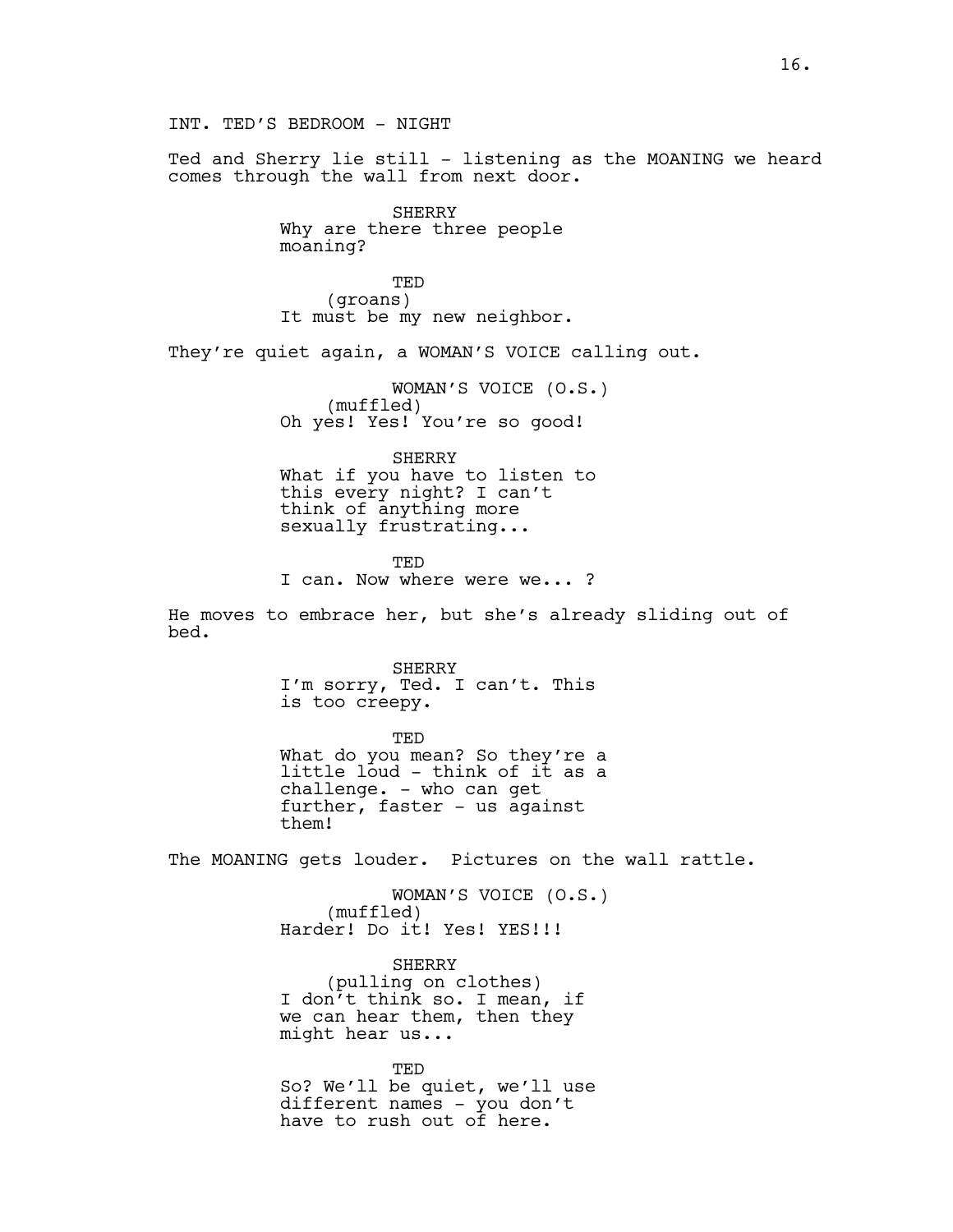**SHERRY** Who's rushing? Not me...

**TED** Then why are you putting on my underwear?

She looks down to see that she's wearing Ted's briefs. Embarrassed, she starts to take them off and falls against the wall, CRASHING to the floor, making a huge racket. She gets up and starts putting on her own clothes.

> SHERRY Sorry. I really had a good time tonight - the dinner, the wine...

They both turn toward the wall as the Woman's Voice calls out wildly.

> WOMAN'S VOICE (O.S.) (muffled) Pump me! Pump me! Pump me!

SHERRY ... the entertainment. I'll call you. Don't get up... I mean out of the bed.

Hopping on one foot as she puts on her shoe, Sherry gives Ted a regretful smile as she hurries out. Ted lays back, staring up at the ceiling in disbelief.

> WOMAN'S VOICE (O.S.) (muffled) Oooh, Lucky... you're the best, Lucky.

TED BachelorMan has met his kryptonite...

CUT TO:

EXT. TED'S CONDO - DAY

The next morning. Ted steps onto his porch, bending to pick up the paper when he hears the door open next door. He looks up to see Heather, also retrieving her paper. She turns, making meaningful eye contact. Ted flashes his best BachelorMan smile.

> HEATHER Excuse me, but do you think you could keep it down to a loud roar over there at night? So maybe those of us who work for a living could get a few minutes of sleep?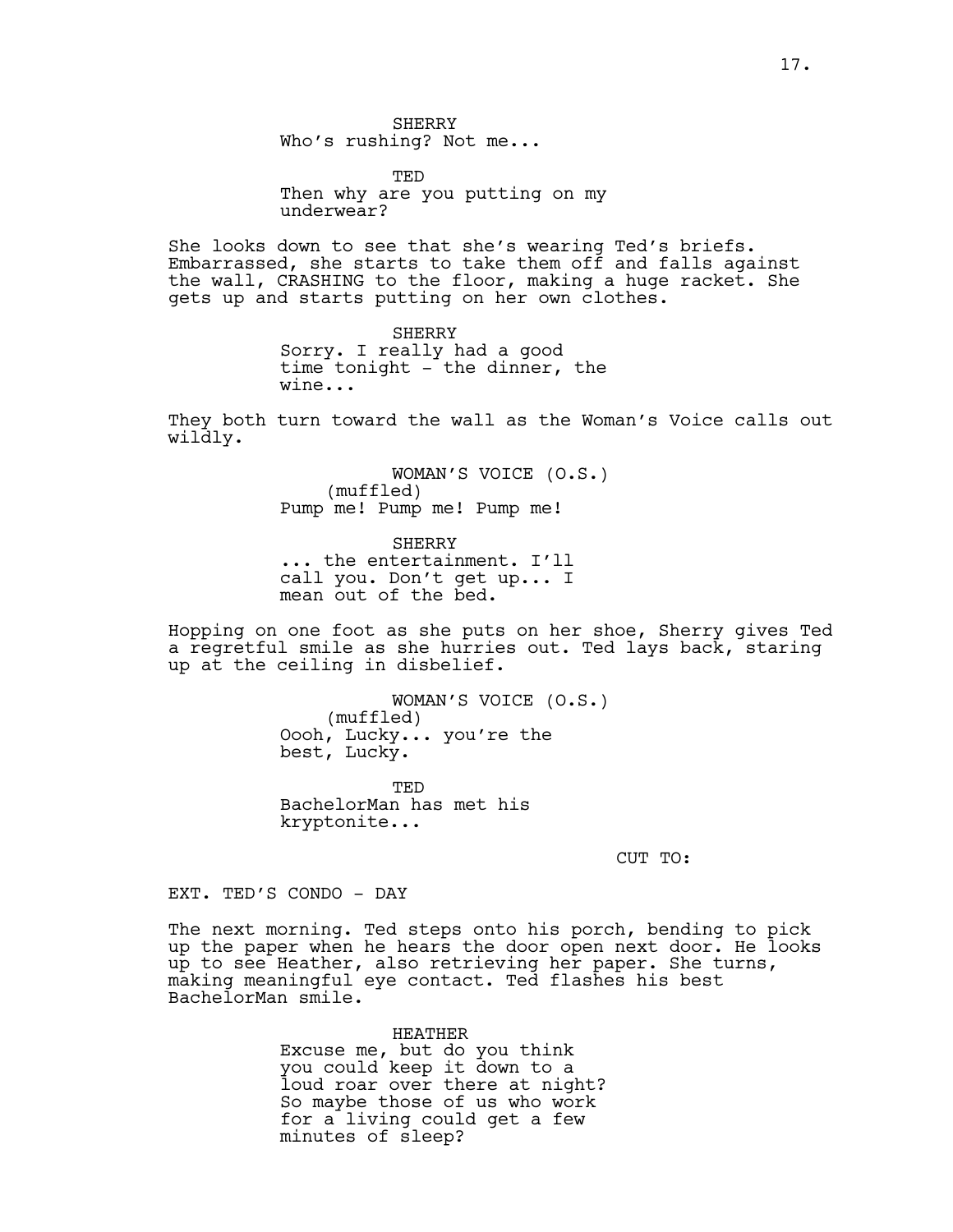Ted's BachelorMan smile fades. He stammers, trying to rebut...

**TED** 

But, I...

... only to have her turn and step back inside her house. He stares at the closed door, puzzled...

CUT TO:

INT. SUSHI BAR - NIGHT

Ted sits at the sushi bar, partying with three friends. The chefs are wild and getting drunk. GORDIE POSTER, short, rumpled and hyper, leans to Ted, speaking loudly.

> GORDIE What are you, high? Tree could kick Tyson's ass.

> SUSHI WAITER Who cares? Mr. Miage kick both their asses.

KELLY BARNET, a broad-shouldered guy with close-cropped hair, carefully puts a piece of sushi on the table.

> KELLY Eat it, or I will kick your ass.

ARTIE SPIRES, a little dorky looking, looks to the Sushi Waiter.

> ARTIE I want one of those big Japanese beers.

The Sushi Waiter turns to the bartender, hands spread vertically to indicate a huge beer.

SUSHI WAITER

Doy!

TED How come Japanese beers are so massive? Aren't these the same people that make small cars, small TV's, small stereos you want a beer? (to waiter, imitating him) Doy!

GORDIE (to Waiter) Doy!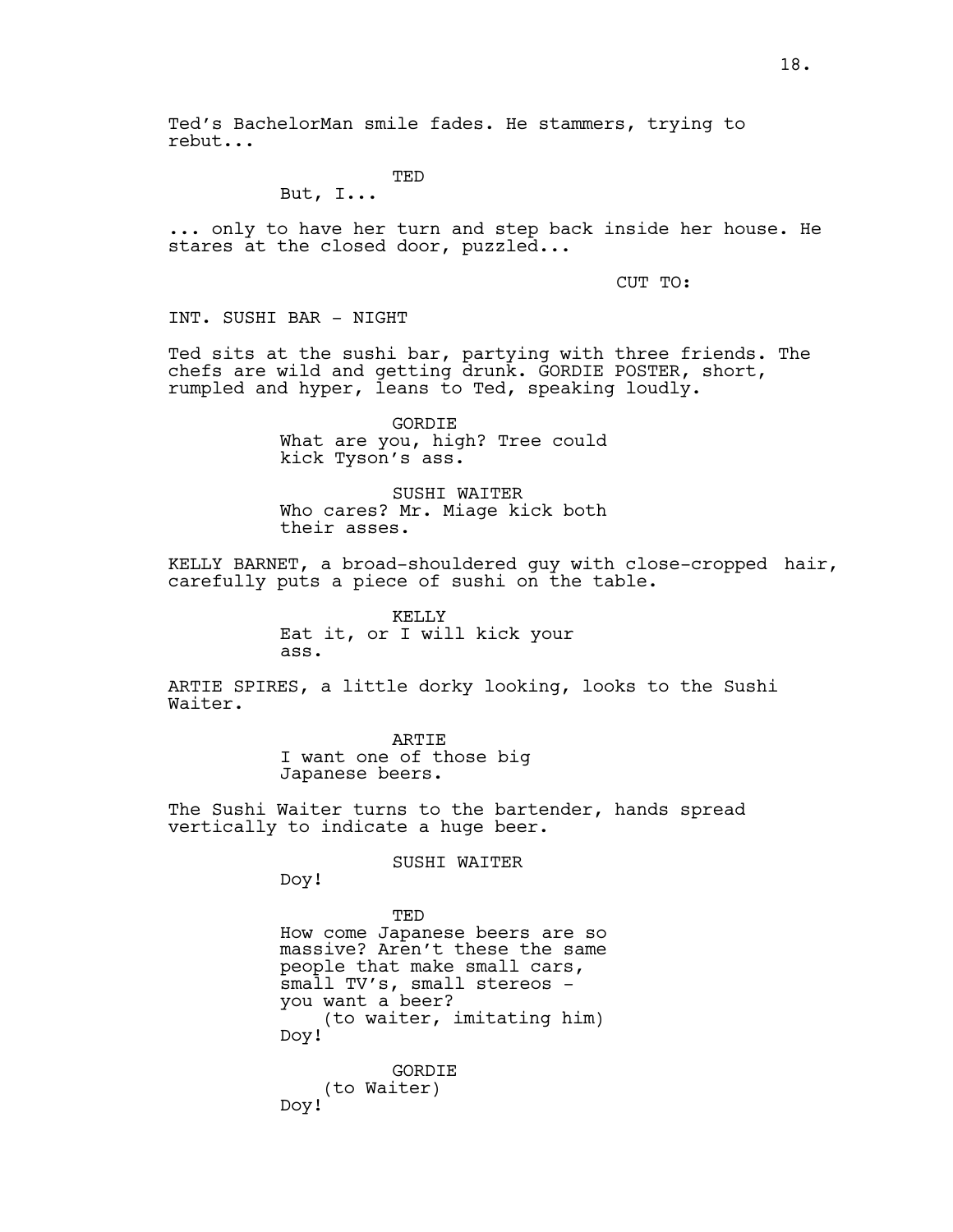SUSHI WAITER (to bar)

Doy!

KELLY

Doy!

TED (V.O.) Kelly Barnet. I've known him since I was seven years old. His goal in life is to get married and settle down. Maybe it's because he never gets laid.

Kelly grimaces as Artie picks up the sushi filled with little red salmon eggs.

> TED (V.O.) (CONT'D) He's convinced that if he gets married he'll never have to masturbate again.

ARTIE This baby's going down with one swallow.

KELLY That's what she said!

Kelly laughs uproariously.

TED (V.O.) Odds are he'll never know the sad truth...

Artie slowly and deliberately puts the sushi in his mouth, chewing with his mouth open as the others gag. Ted looks to Artie, who smiles triumphantly at the gross-out.

> TED (V.O.) (CONT'D) Artie Spires. Still bitter from a broken relationship... in high school. He's totally obsessed with it...

Artie swallows, looking to the others bitterly.

ARTIE Did I tell you? That slut had her fourth kid - just to bug me.

GORDIE Give it up, you idiot.

TED (V.O.) My best friend, Gordie Poster.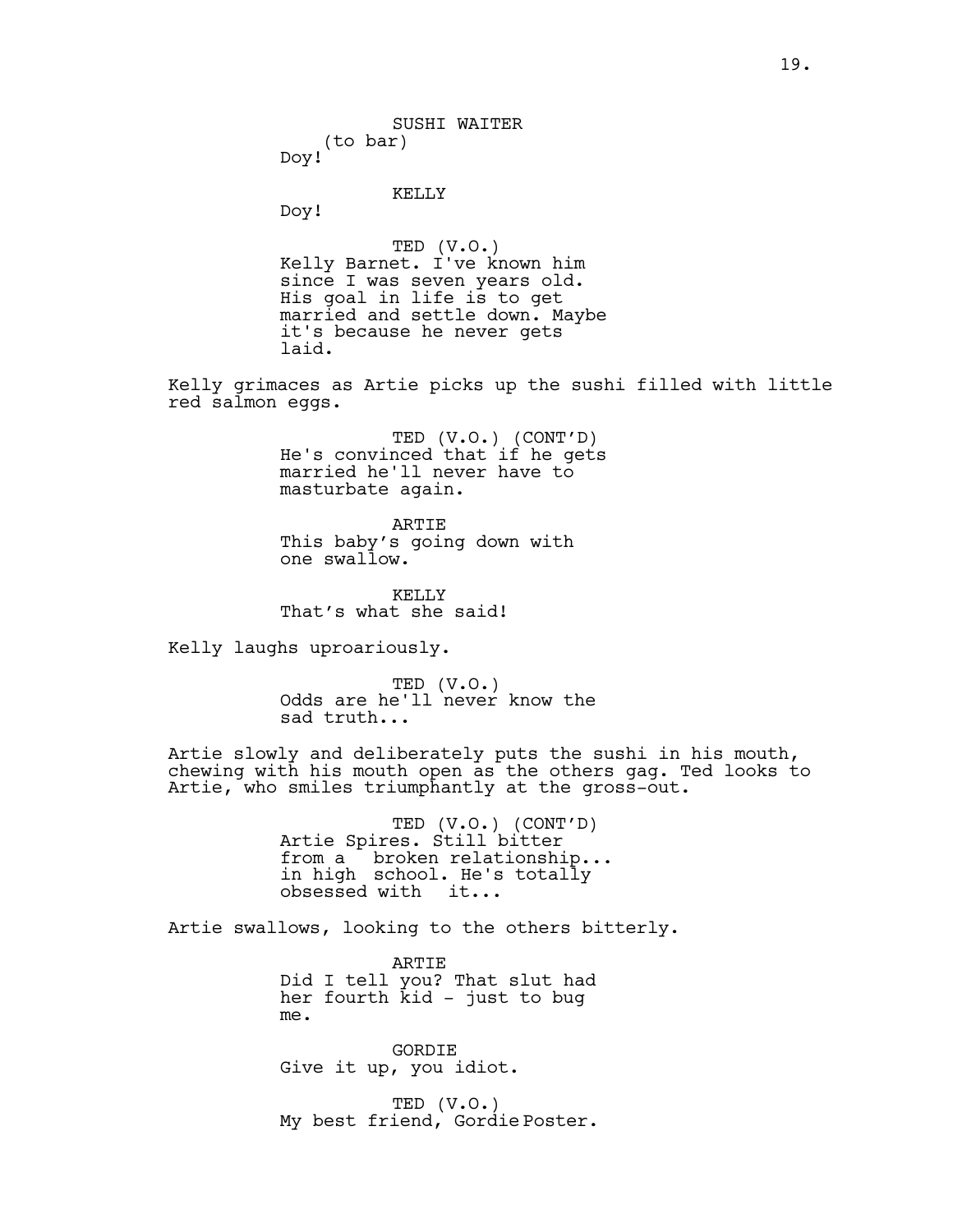GORDIE What are you, high?

ARTIE I'll tell you this - she better not have grandkids. If she pulls that one, she's off the list.

KELLY You're psychotic...

ARTIE Everybody says that; except my friends, deep inside the earth...

GORDIE You're single, you're free! Forget her!

TED (V.O.) Gordie is probably the best friend I've ever had.

GORDIE You wouldn't know a real woman if she jumped up and cinched onto your ball sack...

TED (V.O. Gordie's wife is a knockout. She's constantly horny. He's probably the only happily married man I know...

SUSHI WAITER You want to see a REAL woman? Owner's niece will be in here today. Walk all over you idiots.

KELLY She probably looks like Yoda...

TED Actually, I think the perfect Ted woman moved in next door.

GORDIE And you're here with us? What are you, high?

TED I have to come up with an opener...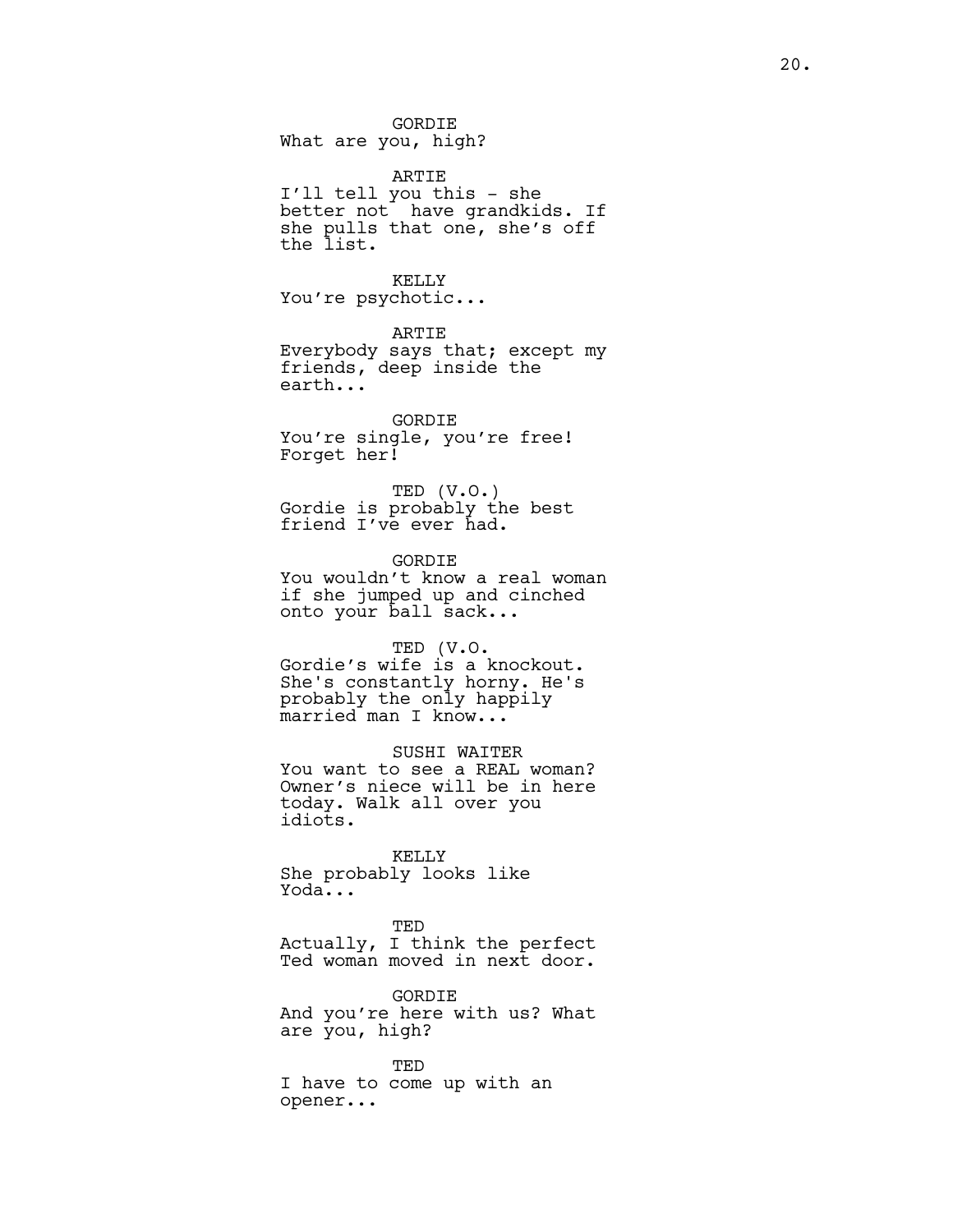ARTIE

Use the 'Will you help me pick out a gift for my mom?' routine. No, no  $-$  "my drains are clogged can I take a shower over here?" Winner! Winner!

GORDIE

My favorite of all time was when you told that nurse you were a former hostage in Iran and hadn't had sex in 12 years.

TED (reminiscing) Oooh - that was a good one...

KELLY I remember in third grade you used to stick worms in your

Snak-Pak pudding and show all the girls.

GORDIE What are you... what are you... what are you... high?

KELLY Well I didn't say it'd work now!

TED (cocky and only half-serious) No boys, the classic lines wouldn't work on this woman. I have to tell her exactly how I feel - be honest with her, express my true feelings, share with her, be sincere...

Gordie, Artie and Kelly bow their heads in admiration. The Sushi Chef suddenly points to the entrance, calling out:

> SUSHI WAITER Rook! Niece coming!

INT. SUSHI BAR - NIGHT

The restaurant breaks off into complete silence as the doors swing open to reveal the Chef's niece - a gorgeous girl in tight jeans and a silk blouse, TSUKI.

She saunters in like she owns the place, all heads turning as she steps to the bar like Clint Eastwood in Italy. The Sushi Chef freezes.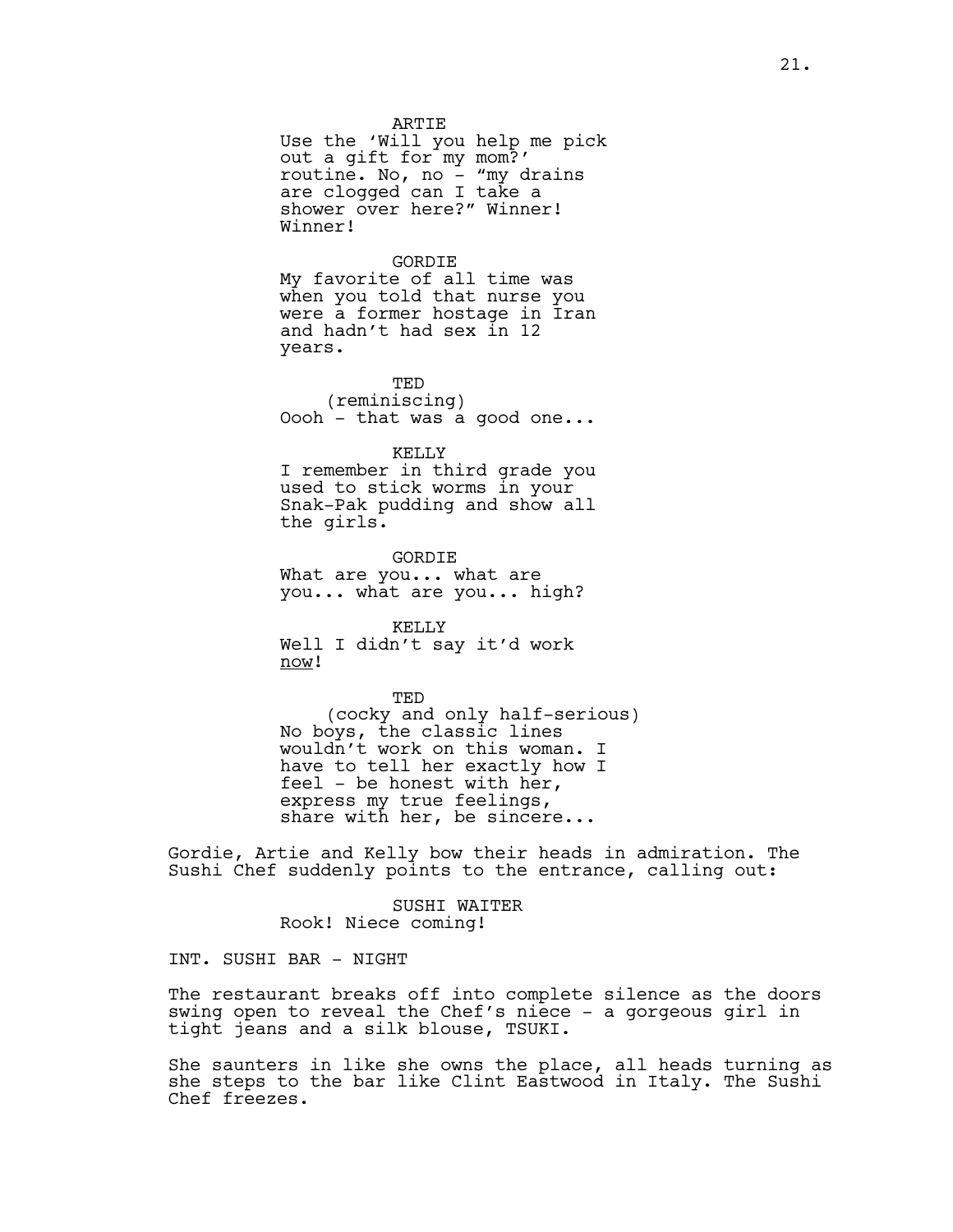The girl chews and spits.

TSUKI (gesturing with hands and yelling) Doy!

INT. SUSHI BAR - NIGHT

Continuous. The place goes back to normal - loud rock and roll music blaring, employees and customers partying together and chef's shouting "DOY!"

Kelly steps to where Tsuki sits, sipping her big beer, trying to be cool. The CAMERA sweeps back and forth, as if filming a Western.

KELLY

Hi.

#### TSUKI

Hi.

KELLY The word of the day is legs, what do you say, let's go back to my place and spread the word.

TSUKI You got a major booger hanging out of your nose.

Kelly's head snaps back, BANG, as if shot by a twelve gauge; Artie steps up.

> ARTIE ... How'd you like three inches of pink steel?

TSUKI Save your air - you're going to need it to blow up your date later...

Artie grabs his chest as though wounded, spinning away.

Ted stands, kicking his barstool away, walking toward Tsuki's table. Spurs jangling. He stops before her, grinning confidently (NOTE: Through the course of this seduction, everyone in the place begins to gather, cheering Ted on).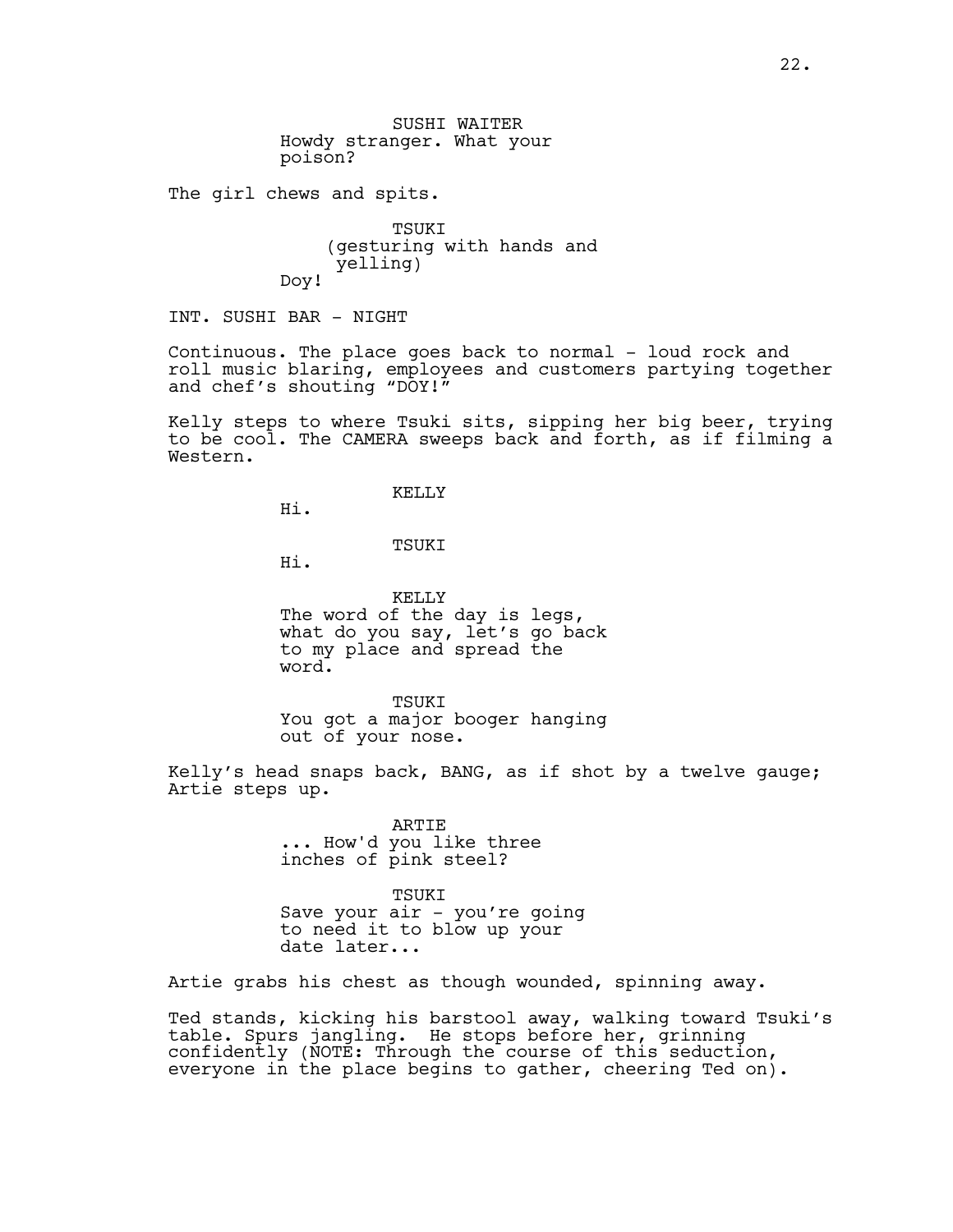TED Pick-up line number one confident: Do you believe in love at first sight or should I walk by again?

TSUKI

Huh?

The crowd sees Ted is on the make, grabbing their drinks and rushing over to hear. This has obviously happened here a lot.

TED

You've probably heard them all. Flirtatious lines: "I know your legs must be tired, because you've been running through my mind all day..." Or worshipful: "I was just wondering if heaven knows you're here, because it's missing an angel." Or,

(the crowd goes "awww!") How about the provocative approach: "If I gave you some negligee, would there be anything in it for me?" "Hey baby, how would you like to join me in some math? Let's add you and me, subtract our clothes, divide your legs, and multiply!"

(the group applauds - even Tsuki joining in)

An oldie but a goodie... (stick finger in drink,

flicks it on her shirt) "How about we get out of these wet clothes?" Or sleazy: "You know where that dress would look great? On the floor in my bedroom..."

(the crowd boos, laughing) Finally, pathetic: Hey babe -

ZOOM IN on Ted's face.

TED (cont'd) "Do you have a quarter I can borrow? I told my mother I would call her when I fell in love."

The crowd stops and Tsuki is taken back.

#### TSUKI

Who are you?

Ted gives her "the James Coburn look."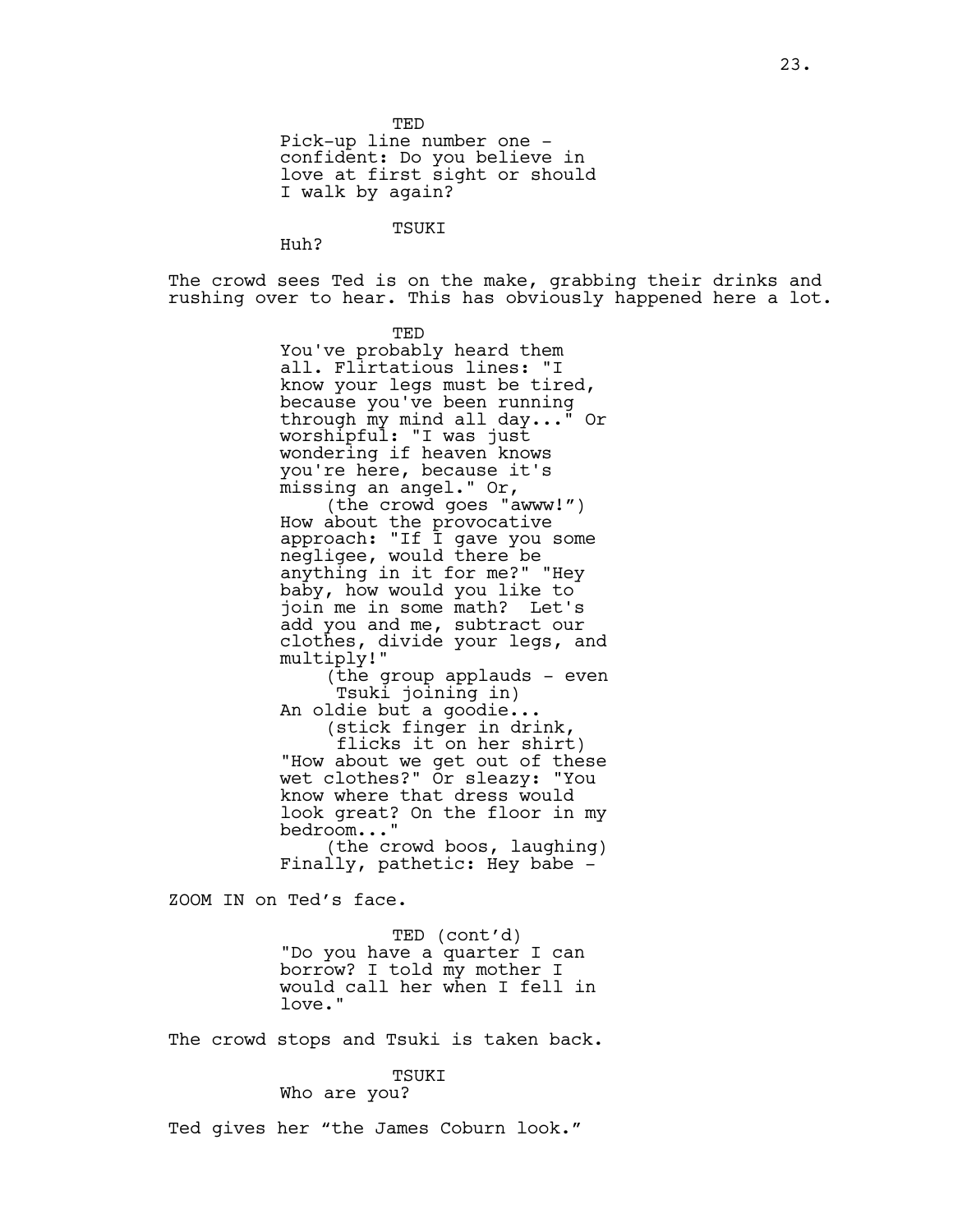TED I'm BachelorMan.

Tsuki stares at him a moment, then smiles. The crowd applauds when she stands, taking Ted by the arm as they walk out of the bar.

CUT TO:

#### INT. TED'S CONDO - NIGHT

The house is dark and silent, except for some occasional SOUNDS of passion. The only illumination comes from the big screen TV, which plays "Donkey Bowling" on the SportsHollywood network.

We PULL BACK to see Ted and Tsuki rolling around on the floor. Ted begins to unbutton her blouse, Tsuki backing away slightly.

> TSUKI You're awful quick, Mr. BachelorMan.

TED I'm sorry, I'll slow down. It's just that... oh, forget it.

Ted kisses her again, but her eyes don't close.

## TSUKI

Just what?

TED I don't know how guys control themselves around you - it's like having a centerfold in my house. Every guy's dream...

TSUKT (whispering) Yeah?

Ted smiles, closes his eyes and resumes kissing.

TED (affirmative) Mmmm-hmmm.

The action continues, Ted expertly unbuckling her belt. He goes for the zipper, but AHH - they're buttons! He reaches up and blows on his fingers like he's cracking a safe, then expertly unbuttons her pants (with one hand). There is only token resistance as he grabs the top of her jeans with both hands, ready to pull them down. He pauses, pondering intensely.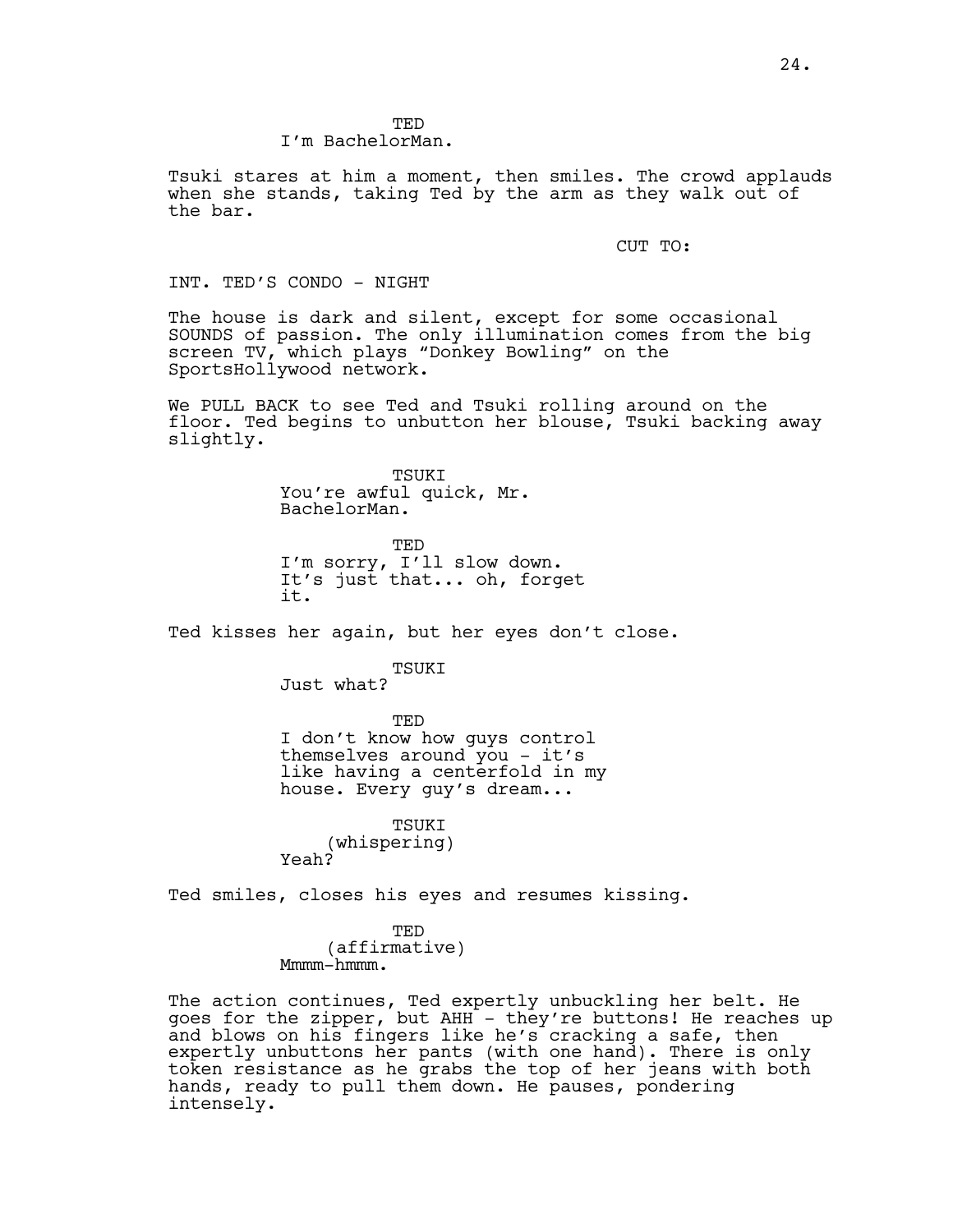TED (V.O.) (CONT'D) Bachelor tip #22: In this situation you never really know whether you're going all the way until she does the old lift-up-the-hips deal. When she does that, you're in there. Don't get cocky until this point.

He turns back to Tsuki, who smiles and lifts up her hips very deliberately. Ted looks with a raised eyebrow.

TED (V.O.) (CONT'D)

Yes!

Ted pauses as the doorbell RINGS, groaning.

TED (CONT'D) (to Tsuki) Hold that thought.

He creeps over to the window, peeking through the shade. He's not happy.

> TED (CONT'D) This'll take two minutes. Wait for me in the bedroom - down the hall, last door on the left. And keep those hips raised!

Tsuki laughs as she scurries off down the hallway. Ted opens the door to reveal his mom. She bursts in, looking around curiously.

> MRS. DAVIS I thought I heard noises. Who's here with you? Are you getting lucky?

TED (impatiently) Just some girl I know. What are you doing here, mom?

MRS. DAVIS It's Monday night! Bears-Cowboys! Monsters of the Midway versus those pussies from Dallas. Besides, your father kicked me out of the house so he could have his "space" as he's always saying... God knows what he does when I'm out - he sure doesn't clean up anything...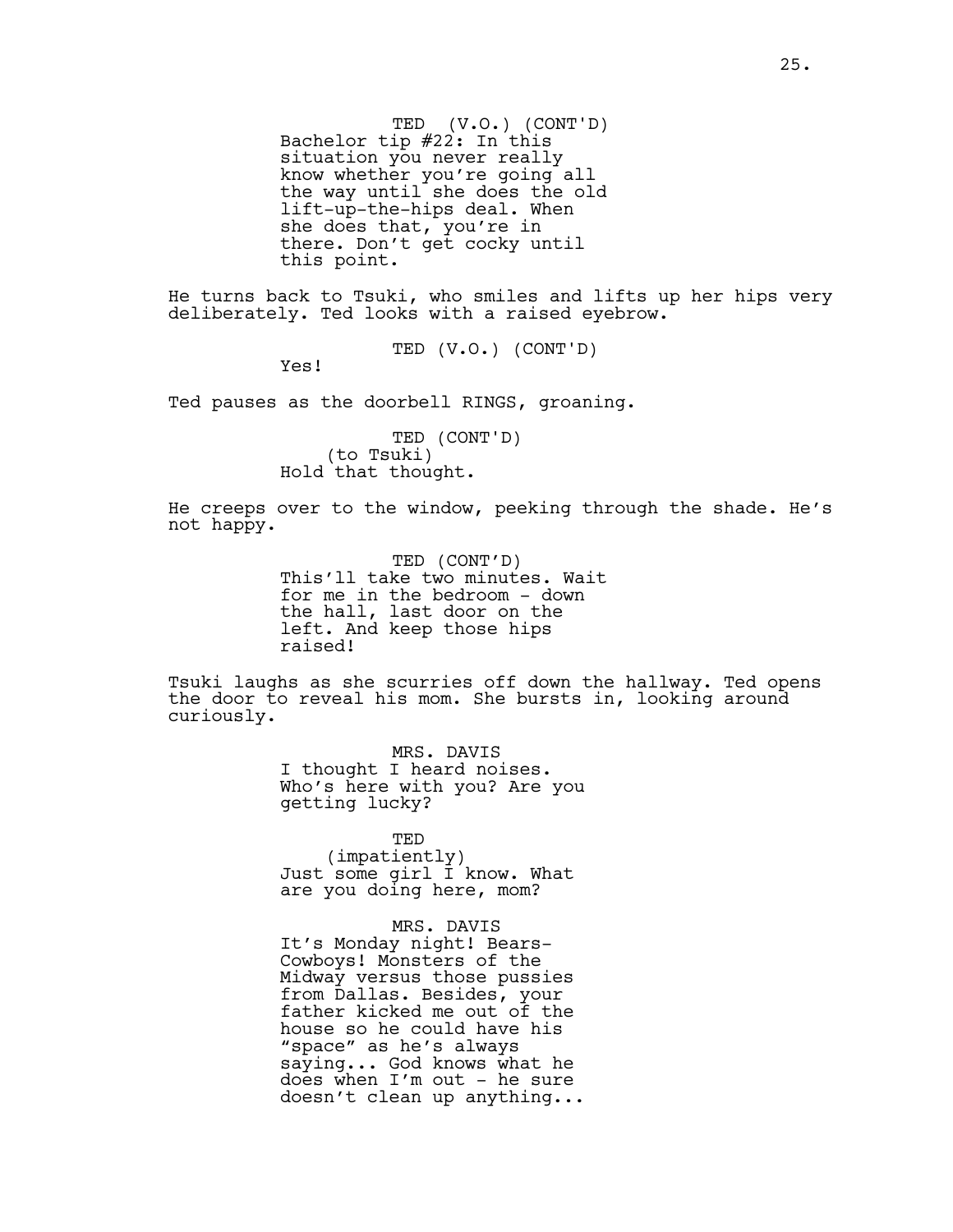TED I forgot. Isn't it a little late?

MRS. DAVIS (getting the picture) Late? It's 6:15. What'd you do, pick her up at happy hour?

TED No! Well, I... uh... yes.

Mrs. Davis opens her purse, rummaging through it before pulling out three or four condoms.

> MRS. DAVIS Here, these are fresh. And don't forget to use them. They're the extra thin ones four bucks a pop. Speaking of pop, they're your dad's favorite.

> TED (taking condoms) Thanks for the visual, mom. Suddenly I'm not in the mood.

> > MRS. DAVIS

Yeah, right.

She fumbles through her purse once more, pulling out a large vibrator.

> MRS. DAVIS (CONT'D) Here. Call it an early Christmas present.

> > TED

Mom!

MRS. DAVIS Two minutes with this and you'll have her grunting like Monica Seles at match point.

TED This is not what I need.

MRS. DAVIS

Nonsense, I know what you need. I'm your mother and don't you forget it. A woman knows all about her children. She knows about dentist appointments and romances, best friends, favorite foods, how long she was in labor with them...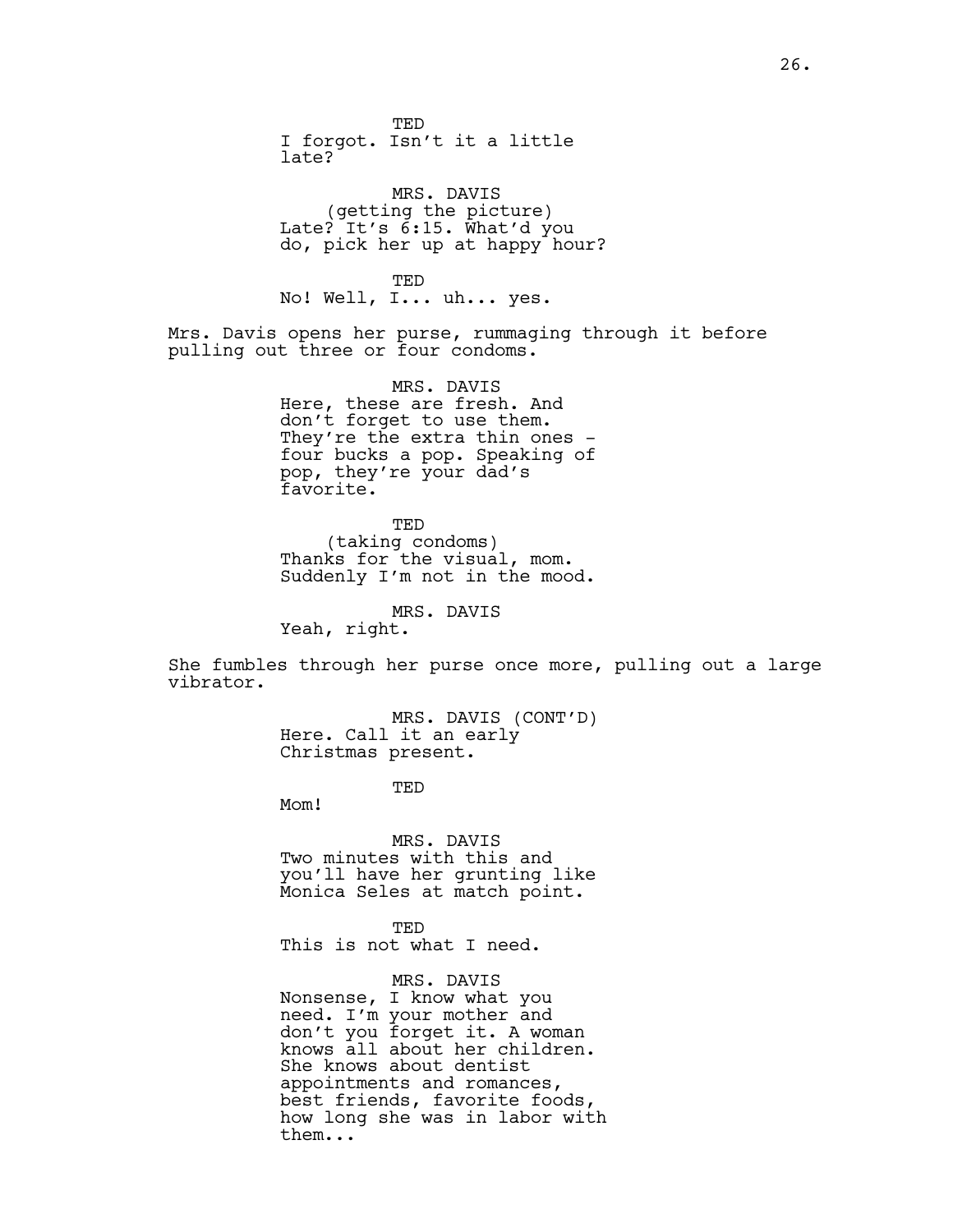Ted gives an 'It never ends' look.

MRS. DAVIS (CONT'D) ... A mother knows these things - a father is vaguely aware of some short people living in the house.

TED Mom, I can't take this from you.

MRS. DAVIS Nonsense, I get a deal at the Women's Resource Center. It's the latest thing. It's cable ready!

Ted takes it, holding it gingerly between his thumb and forefinger.

CUT TO:

INT. TED'S BEDROOM - NIGHT

A little later. Tsuki lays in bed, the covers over her body. Ted is completely hidden beneath them, positioning himself. Once again we hear Heather MOANING from next door.

> HEATHER (O.S.) Oh, you make me feel sooooo good...

Tsuki's eyes snap open, confused by the voice coming through the wall.

> TED (muffled, under covers) Me, too.

Tsuki frowns, looking around the room.

HEATHER (O.S.) You are so big. You feel sooo nice...

Ted pops his head out from under the sheet.

**TED** I really haven't done anything yet.

TSUKI But, it's not...

HEATHER (O.S.) Oh yes... that's it. Yes... oh, faster... you stud...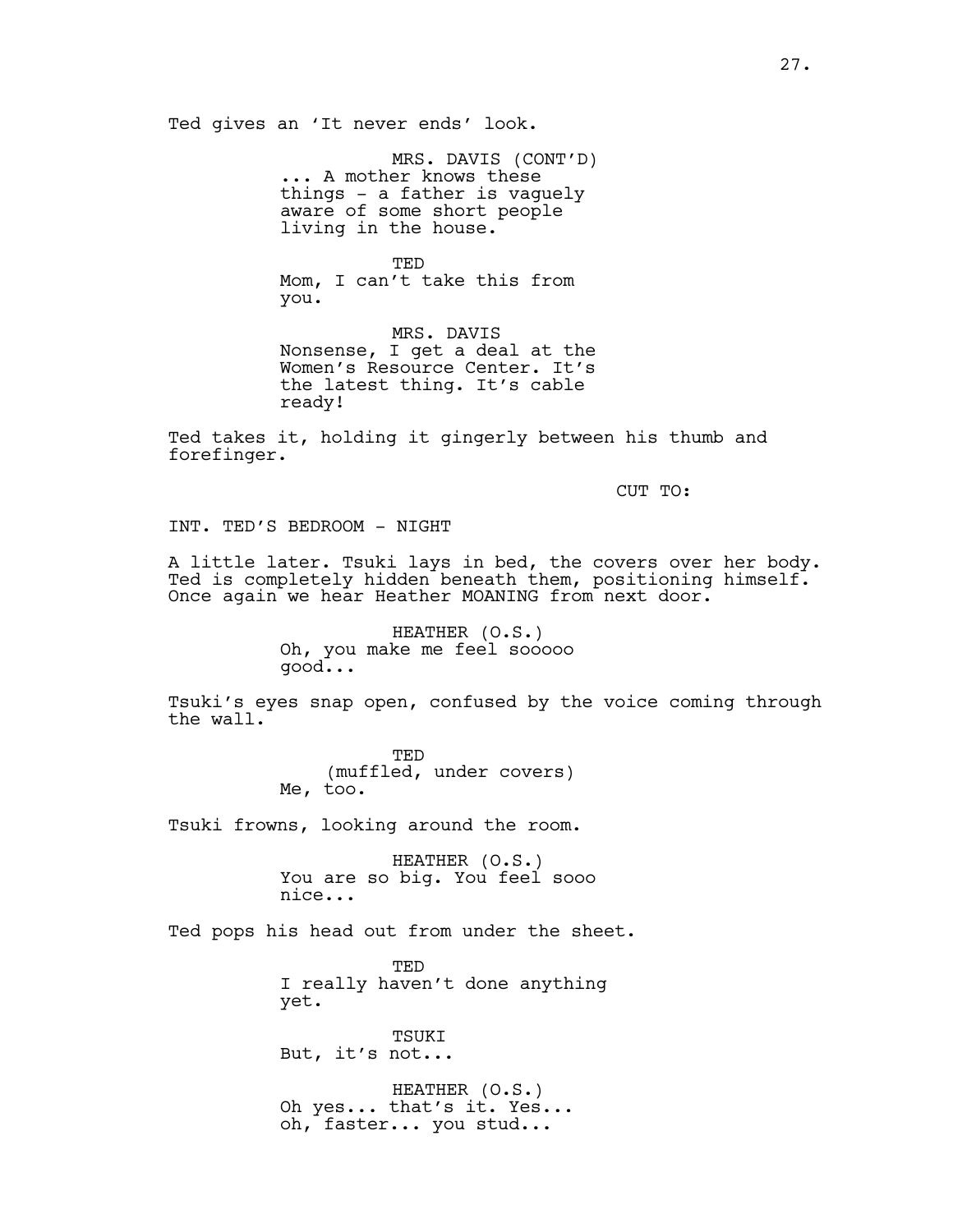TSUKI Maybe I should be next door. Who is that?

**TED** It's Bachelorette Woman...

#### ANIMATED FANTASY

Heather flies through the air as BACHELORETTE WOMAN, cape snapping behind her. BachelorMan flies up next to her, wielding his sword - only to have Bachelorette Woman laugh in his face and zoom off into the clouds, leaving Ted blinking in disappointment. The sword droops limply.

INT. TED'S BEDROOM - NIGHT

Ted and Tsuki continue to listen.

HEATHER (O.S.) Yes, yes - go Lucky - go! Deeper! Harder! Faster!

Ted tries to resume physical contact.

TSUKI Ted - stop. I can't do this - I feel too inhibited now. It's like trying to sing with Maria Callas living next door.

TED (trying to change subject) Never mind her. Did I show you what I got for Christmas?

CUT TO:

EXT. TED'S CONDO - DAY

The next morning. Ted steps out to fetch the morning paper. He turns as Heather steps out her front door wearing a jogging outfit. She gives him a friendly but uninterested smile before trotting off down the street.

> TED Jesus, eight hours of sex and she still moves like a gazelle...

> > CUT TO:

# INT. SPORTSHOLLYWOOD NETWORK HALLWAY - DAY

Ted strolls up the hall, doing a double-take when he sees A SECRETARY, who is very sexy in a girl-next-door way.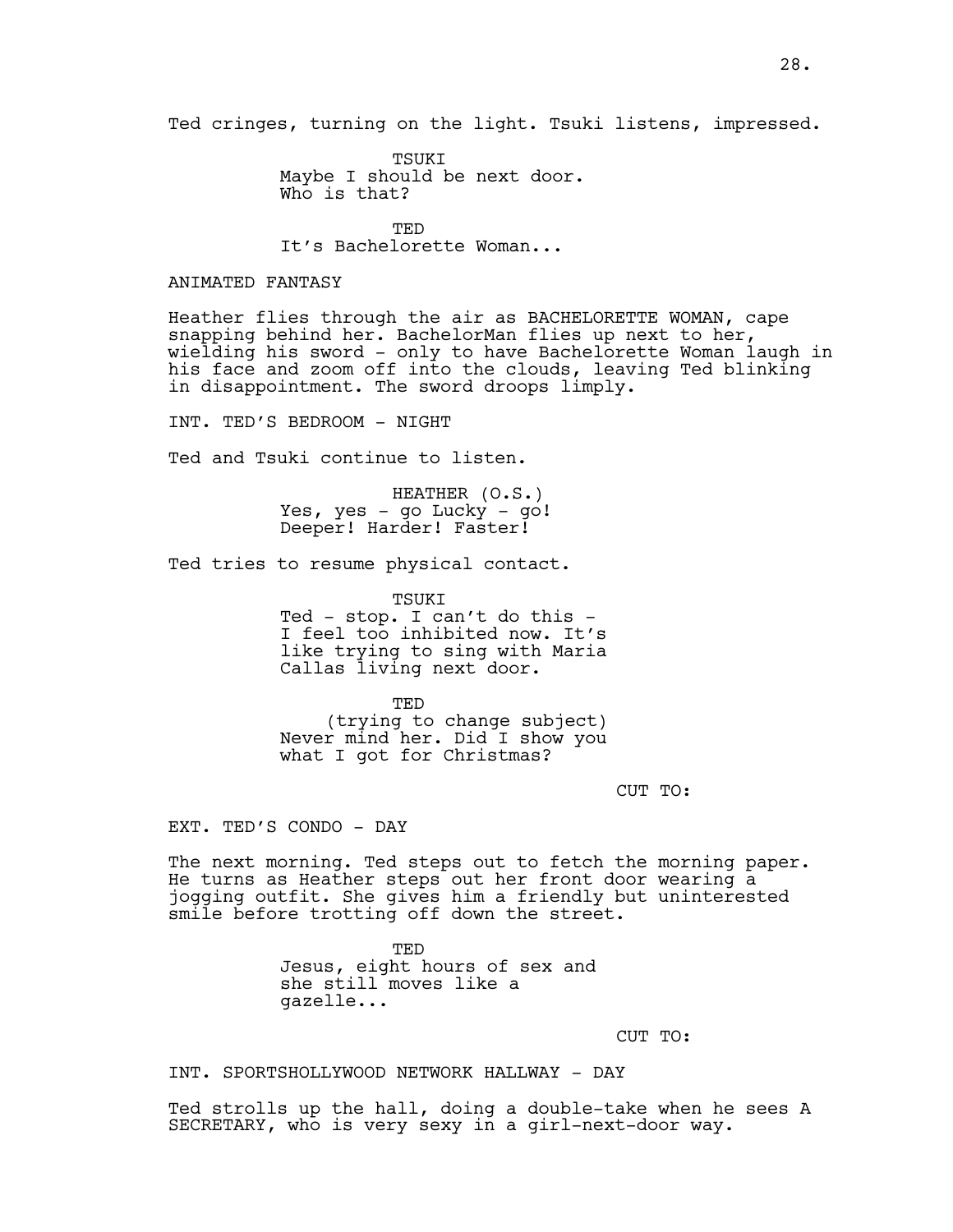He walks backwards to admire her and once again we see a digitized grid appear over her body:

> SCAN MODE NO WEDDING RING VERY LITTLE FACIAL HAIR BREASTS: 36C CHILD-BEARING HIPS

The readout changes:

POSSIBLE OPENING LINES: "HEY BABE - MOUSE OR TRACKBALL" "YOUR FACE OR MINE?" "WE NEED TO GET YOU OUT OF...

Before the last readout has a chance to register, Ted bumps into an OLD LADY with a walker.

> TED Oh! Excuse me, I'm sorry.

Ted turns, making eye contact with the old lady, and as he does the digitized grid switches to her stats:

> SCAN MODE: BREASTS: 38 LONG WEDDING RING FOUR CHINS DEPENDS

Before the readout can continue Ted quickly spins and shakes it off, waving his hands in front of his face.

INT. SPORTSHOLLYWOOD NETWORK CONFERENCE ROOM - DAY

Ted and Meg are talking at the conference table. Ted is face down.

> MEG What's with you?

TED It's my damn neighbor! I can't get any sleep.

Meg steps back in, handing Ted a glass of water as she sits next to him.

> TED (CONT'D) It's like living in hell. She's my dream girl - all natural, no make-up, longlegged, athletic, hips to Sunday. And she lives next door.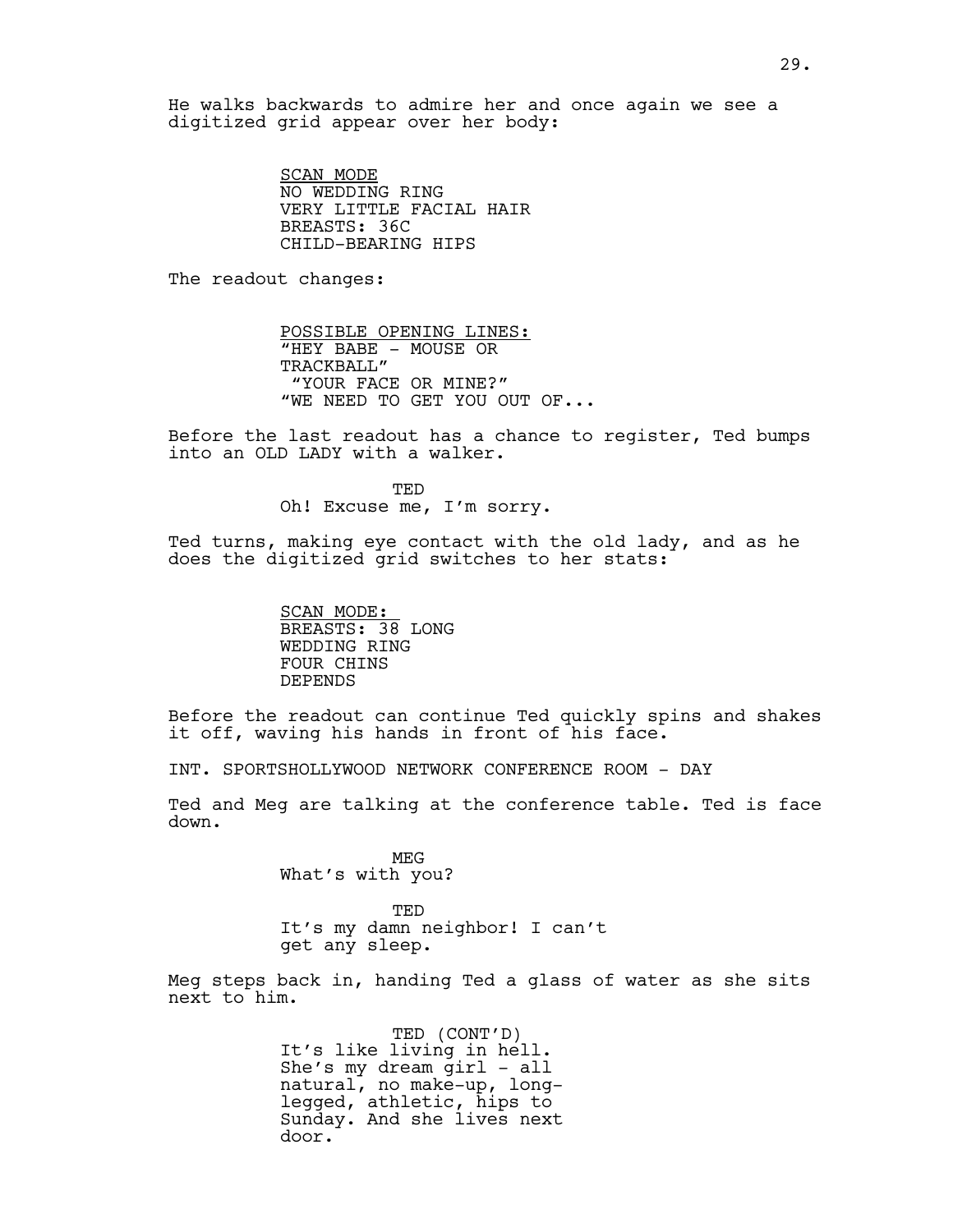MEG You're right, sounds like hell. TED It is! Her bedroom's right next to mine and I have to listen to her having sex all night with someone who isn't me. Meg gives him a piercing look. MEG Ted Davis - the man whose idea of a commitment is putting a girl's phone number on speed dial - has found his 'dream girl'? TED No woman's driven me this crazy since Marsha Brady got her training bra. MEG Have you talked to her yet? Ted squirms self-consciously. TED I tried... MEG

So try again - ask her out. But if she really is your dream girl don't try and scam her...

CUT TO:

EXT. HORSE RANCH - DAY

Ted and Gordie brush their horses.

GORDIE Scam on her! Romance her! Sleep with her! Take good mental notes! You know the only pleasure I get in life is hearing your stories.

Ted seems uncertain.

TED Yeah, but she's my next-door door neighbor. I don't want to shit in my own nest.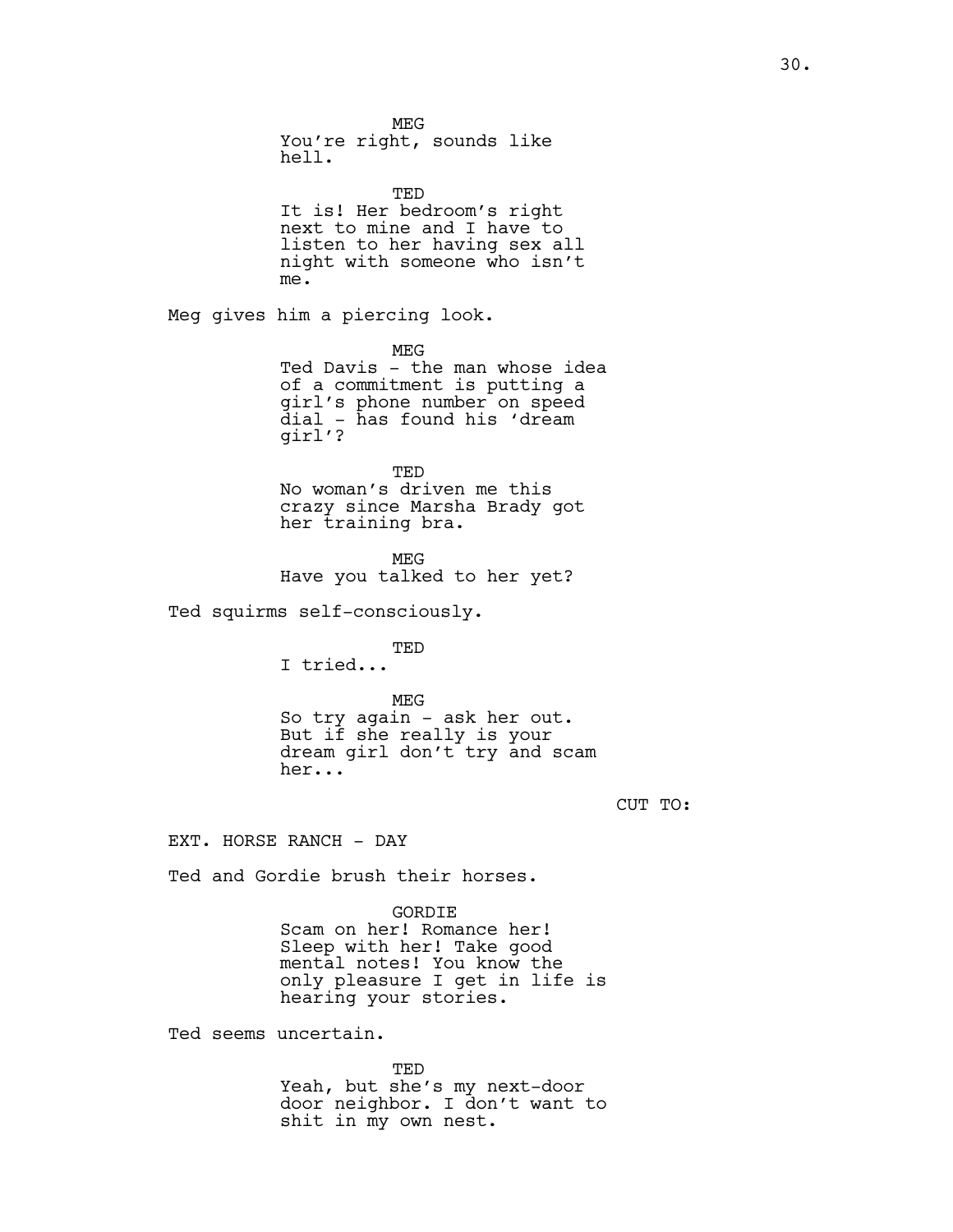GORDIE What are you, high? Shit away, shit away!

Something really funny happens with horse poo.

GORDIE (CONT'D) So what does she look like?

TED Great, but she's obviously taken.

GORDIE Is he bigger than you?

They look at the horse for a moment.

TED

(shrugs) She keeps screaming that he's huge - but what's she gonna do, scream "Oh, give me your small thing! You're so small, you're so small..."

GORDIE I meant can he kick your ass?

TED

I've never seen him. I've never even heard him, for that matter. He just has sex for eight hours with a one hour lunch break and leaves. It's kind of like wham-bam, whambam, wham-bam, wham-bam, whambam, wham-bam, wham-bam, whambam, wham-bam, wham-bam, thank you, ma'am.

GORDIE

I hate him. Steal her, steal her, steal her, steal her!

TED She calls him "Lucky"...

GORDIE

Let me get this straight this guy, who's hung like Secretariat, (points) sneaks in undetected for eight hours of loud pounding, then beams back to planet testosterone without a sound?

TED That's about the size of it.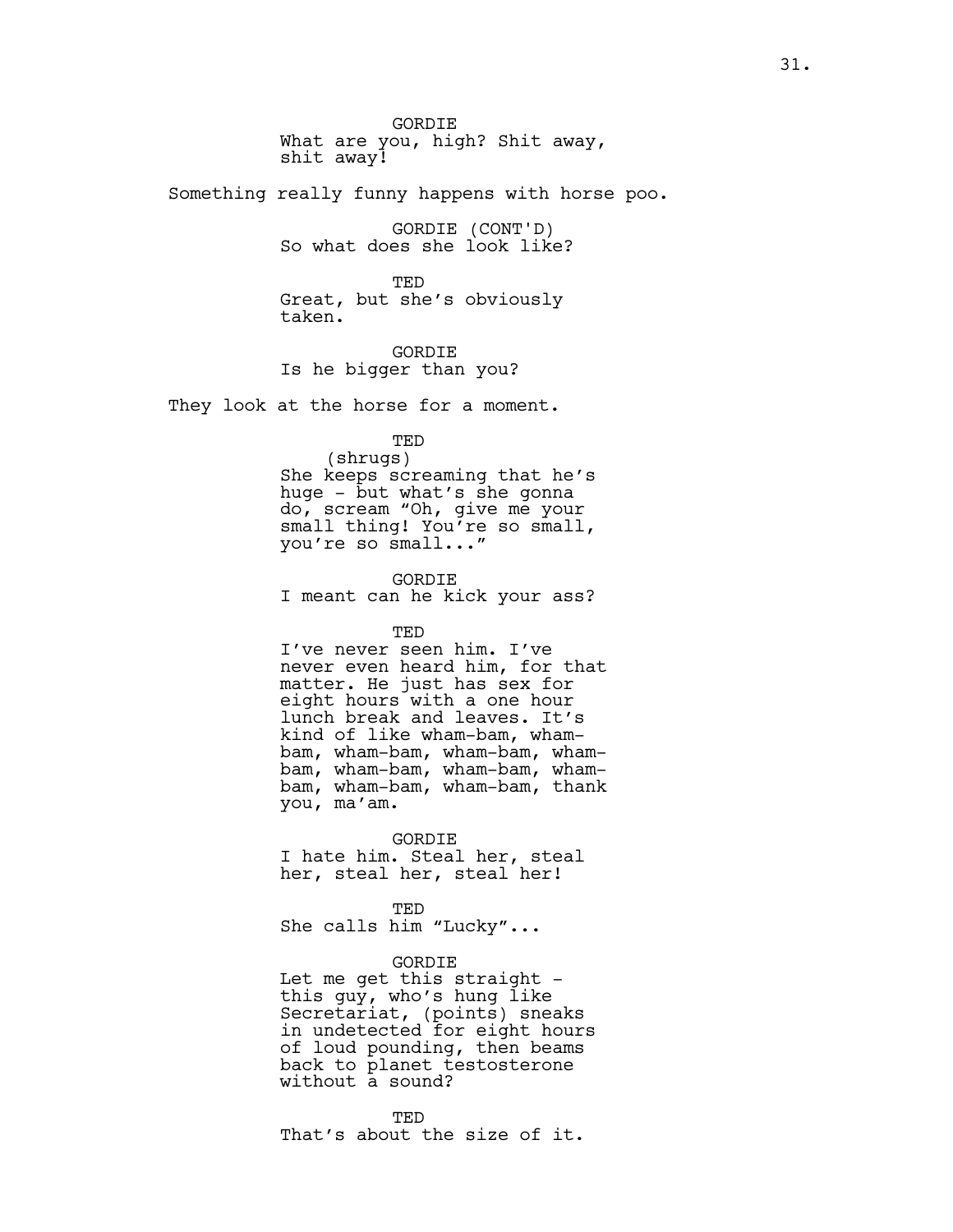## ANIMATED FANTASY

Ted flies through the air as BachelorMan. He stops when a Chippendale's-type rival super hero blocks his way. BachelorMan quickly pulls a large sword from his scabbard, wielding it skillfully. His rival pulls out an even bigger sword, grinning wickedly. BachelorMan looks from his sword, to his rival's, and back to his. He swallows hard as the rival lunges forward, engaging him in a death battle. Ted's sword is cut-off.

EXT. HORSE RANCH - DAY

Ted sighs, depressed. Gordie struggles with a hoof cleaning.

GORDIE James Coburn is your answer. Hey - I could never rely on good looks to attract a woman, but you can't lose with the James Coburn. Watch.

Gordie straightens up, as TWO COWGIRLS walk by. He shoots them his best "James Coburn," but they pay no attention to him. He deflates dejectedly.

> GORDIE (CONT'D) I'm obviously taken.

**TED** Don't mess around with that, will you? The James Coburn is an art that must be practiced. You must also know when to use the In Like Flynt or the Hard Times, or what. Observe:

A girl struggling with her saddle gives up. She sees the boys and Ted shoots her the "James Coburn." She smiles and walks over.

> TED (CONT'D) (to Gordie) "Magnificent Seven"

Gordie acknowledges as she leads Ted away. He turns and smiles at Gordie, who grins, impressed.

> GORDIE (as they walk away) Stories baby - don't forget stories...

CUT TO: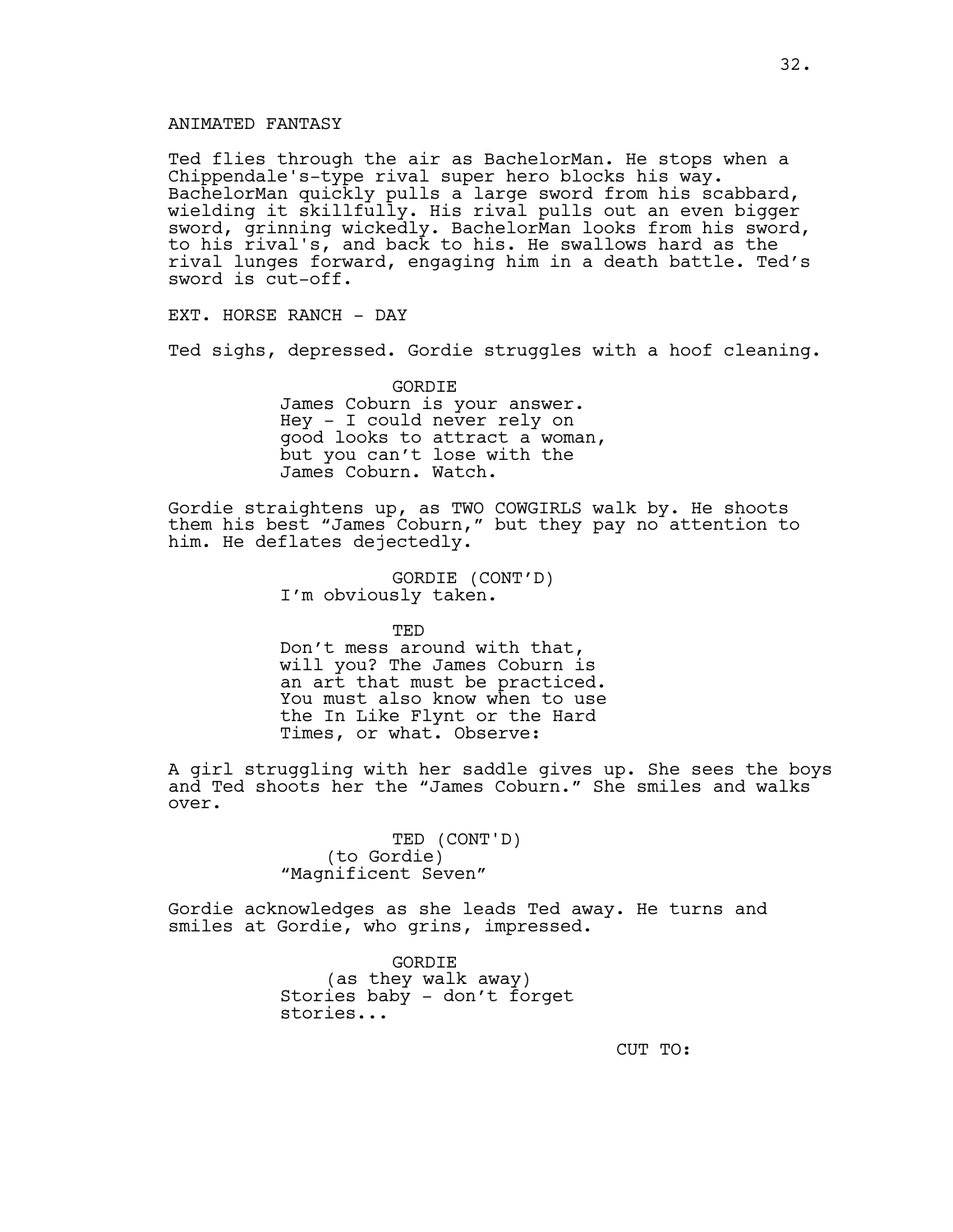INT. SPORTSHOLLYWOOD NETWORK CONFERENCE ROOM - DAY

Ted and Meg sit at the conference table. Meg can barely get the words out as she finishes her story, laughing hysterically.

> **MEG** ... then afterwards the monkeys were smoking...

She laughs even harder and must wipe the tears from her eyes as she recovers. Ted is in a catatonic stare through the whole thing.

> MEG (CONT'D) You have to stop worrying, Ted. Since you've been head of programming, we have the highest ratings we've ever had.

> TED Yeah, but this network is never gonna be taken seriously if we don't break out of these ridiculous shows...

> MEG These ridiculous shows pay the bills-

Meg looks up as DOUG HARDIN flirts with a group of secretaries at another table. Immaculately groomed, immaculately dressed and immaculately sleazy, Doug glances at Meg, giving her a cocky wink. Her smile fades as she stands to leave.

> MEG (CONT'D) I've got to run.

TED What's the rush?

MEG (nods to Doug) I really don't want to talk to Hardin.

Meg walks away, Ted calling after her.

**TED** Thanks - leave me here with him...

Doug steps up, taking Meg's place at the table. He checks out Meg as she walks away, turning to Ted with a macho grin on his face.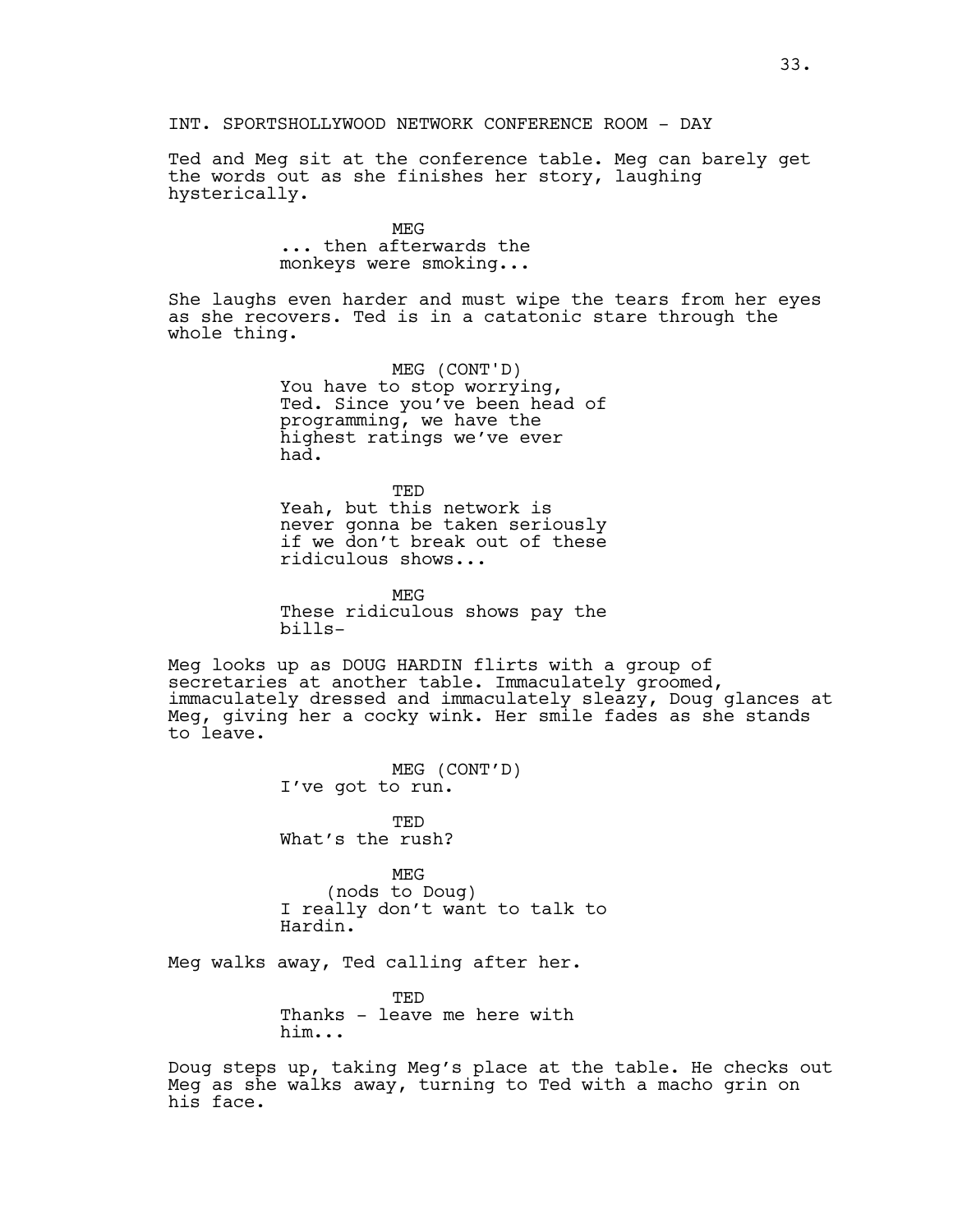DOUG

What's up her ass? Jesus, you do a girl once and they think it's a lifelong commitment.

TED (V.O.) Doug Hardin, company dicknoz.

Doug turns again, continuing to check her out as Ted tries to ignore him, disgusted.

> TED (CONT'D) If I throw a stick, will you leave?

DOUG I swear, man - hottest piece of ass in the building. Too bad she's so possessive.

TED Doug, there's three things a bachelor should know: Never call your girlfriend by the wrong name in bed, and don't brag about women that wouldn't touch you with a ten-foot pole...

Doug looks at Ted expectantly. A beat.

DOUG What's the third thing?

TED

Never try to make love while suppressing a fart - but that's not important here...

Doug scoffs, shaking his head.

DOUG (not buying it) Cut me some slack, Davis. Everyone knows you're the biggest cocksmith in the company... next to me. What, are you gonna tell me you love 'em all?

TED As a matter of fact, I do.

DOUG Yeah, yeah, right. Listen, I've got a great idea for a new show...

Ted cuts him off impatiently.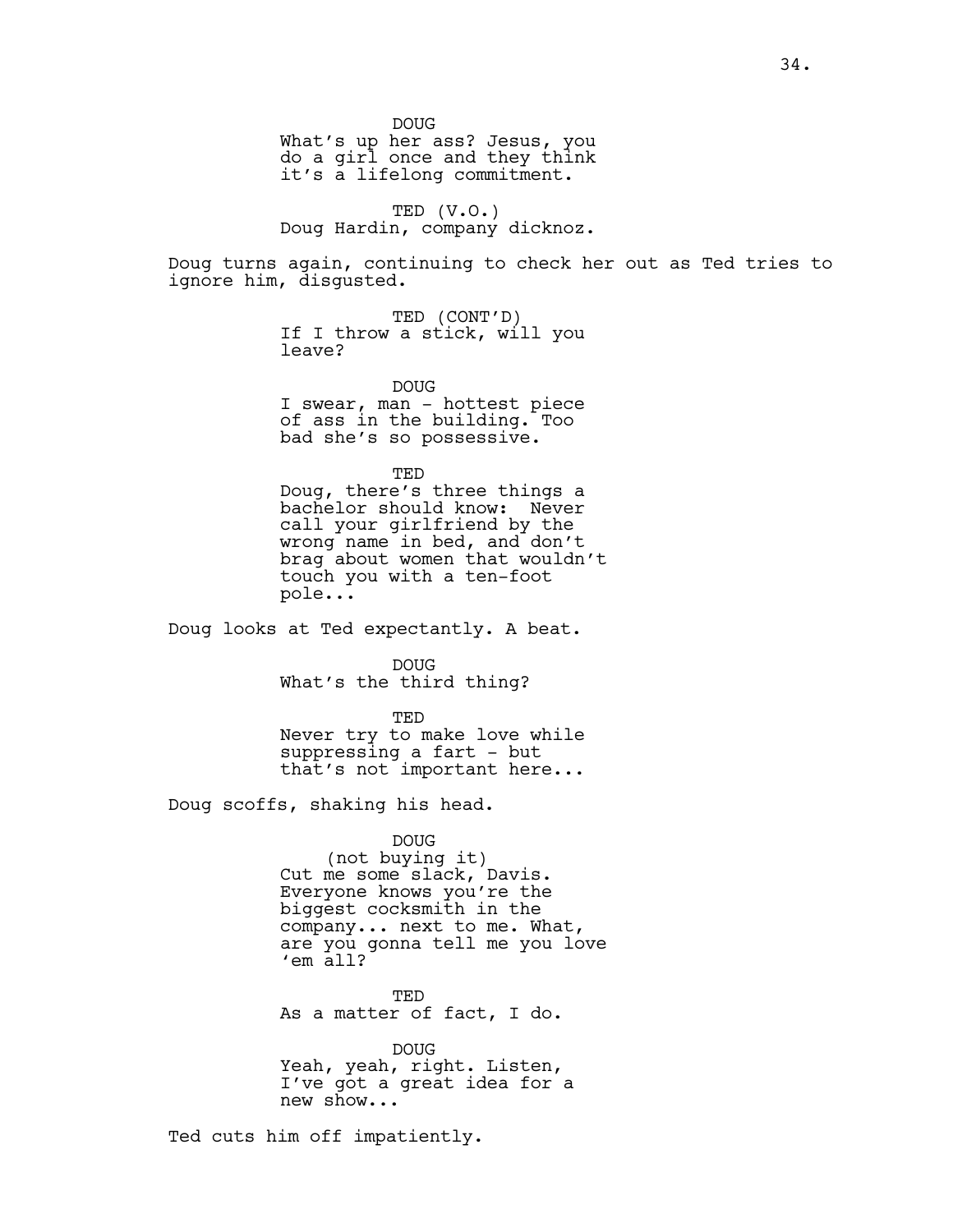TED Doug, you are in sales. Concentrate on sales, I'll concentrate on programming.

**DOUG** No, really. This will revolutionize reality television.

TED Hardin - don't you get it? I don't like you. You screwed over Meg - then you brag about it like we're on some imaginary 'guy team' and you scored some big victory. I happen to be very fond of Meg, so I'm probably not the guy you want to come and pitch your ideas to, okay?

DOUG I guess I'll go over your head with these ideas if you won't listen to them - know what I'm sayin'?

Doug walks away.

TED (V.O.) Never argue with an idiot they drag you down to their level and then beat you with experience...

CUT TO:

INT. SPORTSHOLLYWOOD NETWORK CONFERENCE ROOM - DAY

Later. Several SportsHollywood Network EXECUTIVES sit around a huge table, with a bar chart on an easel. Meg and Ted sit, squirming uncomfortably.

> EXECUTIVE #1 I am very excited about our new marketing and programming plans. As you know, for the last three periods, our competitors have had an aggregate rating of about 28.5. For the same period, SportsHollywood has enjoyed our highest ratings ever, averaging 5.8.

Some slight clapping, until they realize that sucks.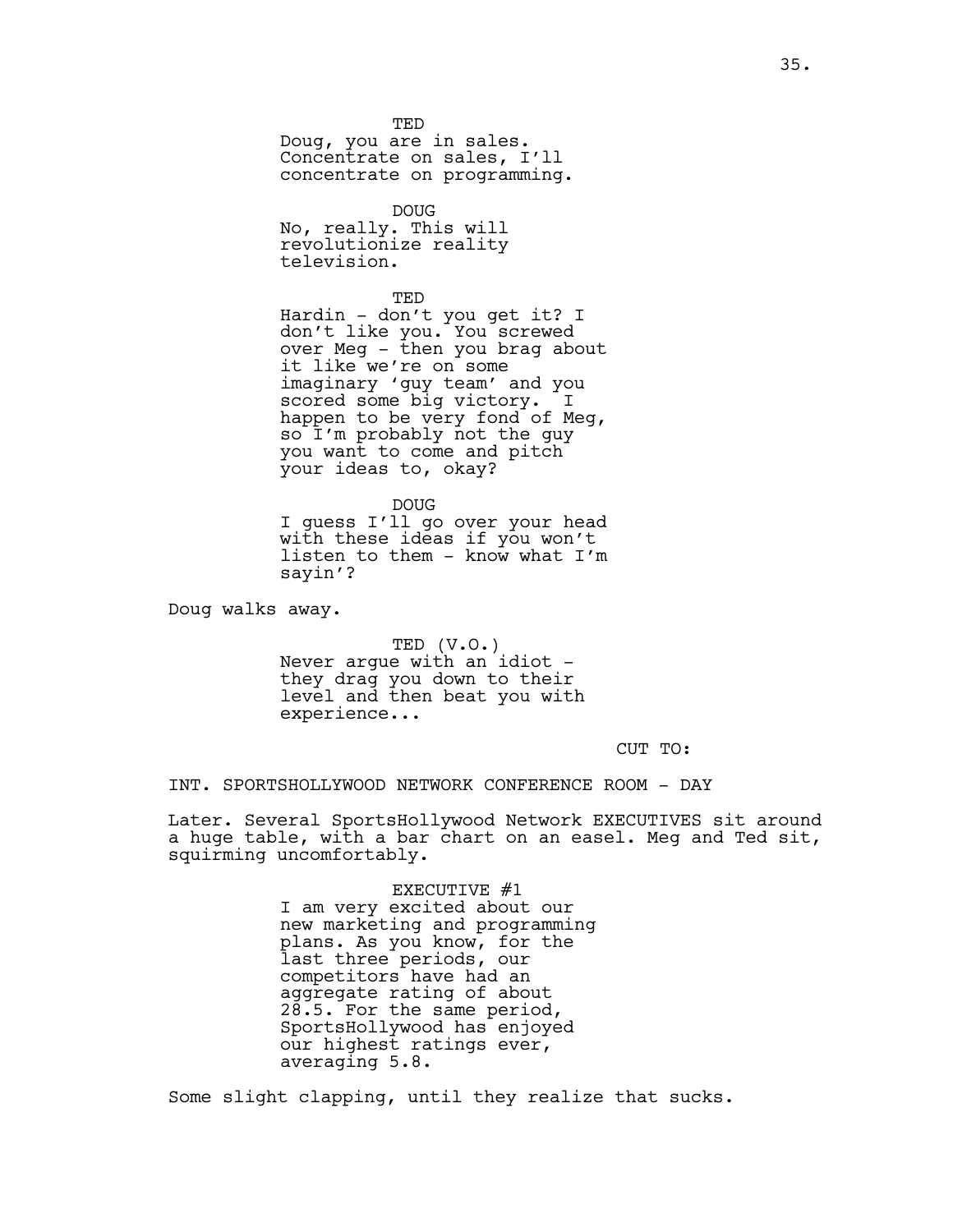EXECUTIVE #1 (CONT'D) ... And while that is significantly up from our 1.2 from last year; we would like to start kicking the world's aggregate asses as soon as possible.

EXECUTIVE #2 Programming needs to step it up...

EXECUTIVE #3 Ted Davis, our new programming wiz here, has been working for the past 90 days on several outstanding ideas for the future of SportsHollywood!

They cheer and Ted acknowledges.

# EXECUTIVE #1

I'm afraid it's not all good news, however... A hostile bid for control of this network is brewing. The shareholders are naturally tempted by all the numbers being thrown around, but I've convinced the board that on the horizon is that one breakthrough show that we can build the network around and become a major player.

EXECUTIVE #2 Programming needs to step it up...

EXECUTIVE #1 Davis? You have exactly one month to put it all together, or we'll all be moving to... (shudders) ... Atlanta...

The entire place groans as we...

DISSOLVE TO:

INT. TED'S CONDO - NIGHT

On the big-screen TV is the reality cop show, "Hands-up!" A couple of dopey criminals are pulling off a petty crime, obviously playing for the camera.

We PULL BACK to see Ted lounging on the sofa, taking notes. He sighs, bored, as one of the criminals getting a beating from the cops starts MOANING to the cameraman to help him. There's also a girl moaning, but...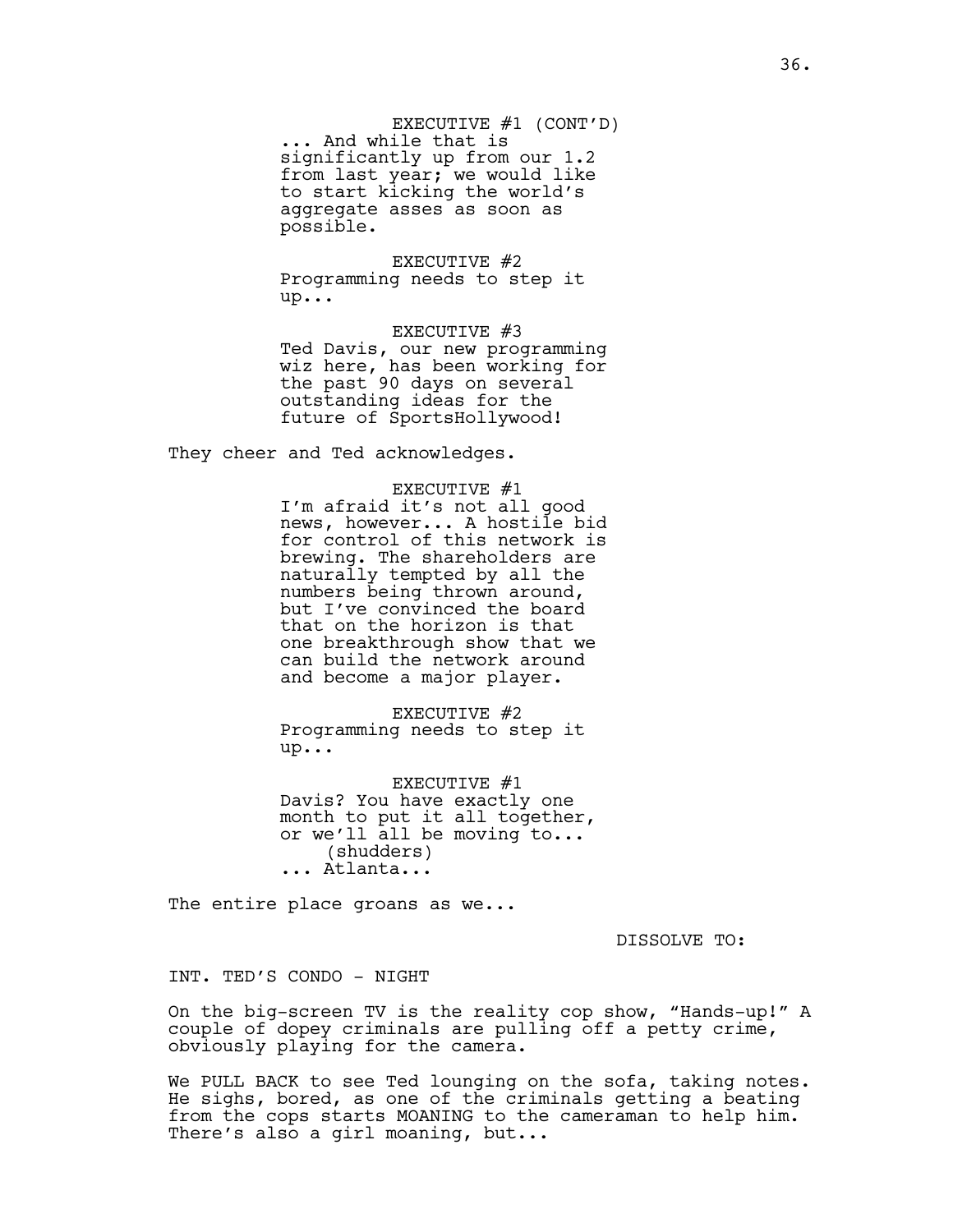Ted snaps back when he realizes the MOANING is coming through the walls from next door again. Frustrated, he jumps off the couch and heads for the door.

> TED That's enough!

EXT. TED'S CONDO - NIGHT

Ted bolts from his house, hurrying next door, where he listens intently. The sounds of love continue to resound from within until he raps on the door loudly. After a moment Heather opens the door - a telephone in one hand, the other covering the mouthpiece.

> HEATHER I'm busy. What do...

Ted sizes up the situation, a huge grin spreading across his face.

> TED (figures out it's phone sex) Ooooh! Ah-ha!

HEATHER (realizing, embarrassed) You mean... you can hear... oh no.

TED

Oh yes.

Flustered, she motions him inside.

HEATHER Come on in - I'm not... I mean he's not finished.

Ted follows her inside.

INT. HEATHER'S CONDO - NIGHT

Ted glances around the living room while Heather moves to the kitchen counter, where she stuffs a Cornish game hen while continuing the call.

> HEATHER I'm sorry, Lucky. Where were we? Oh yeah... (feigning arousal) Oh yes, Lucky... stuff it in. Cram it in, baby... add almonds... uh, I mean, keep going...

Ted listens to this, fascinated. Grinning playfully, he calls out.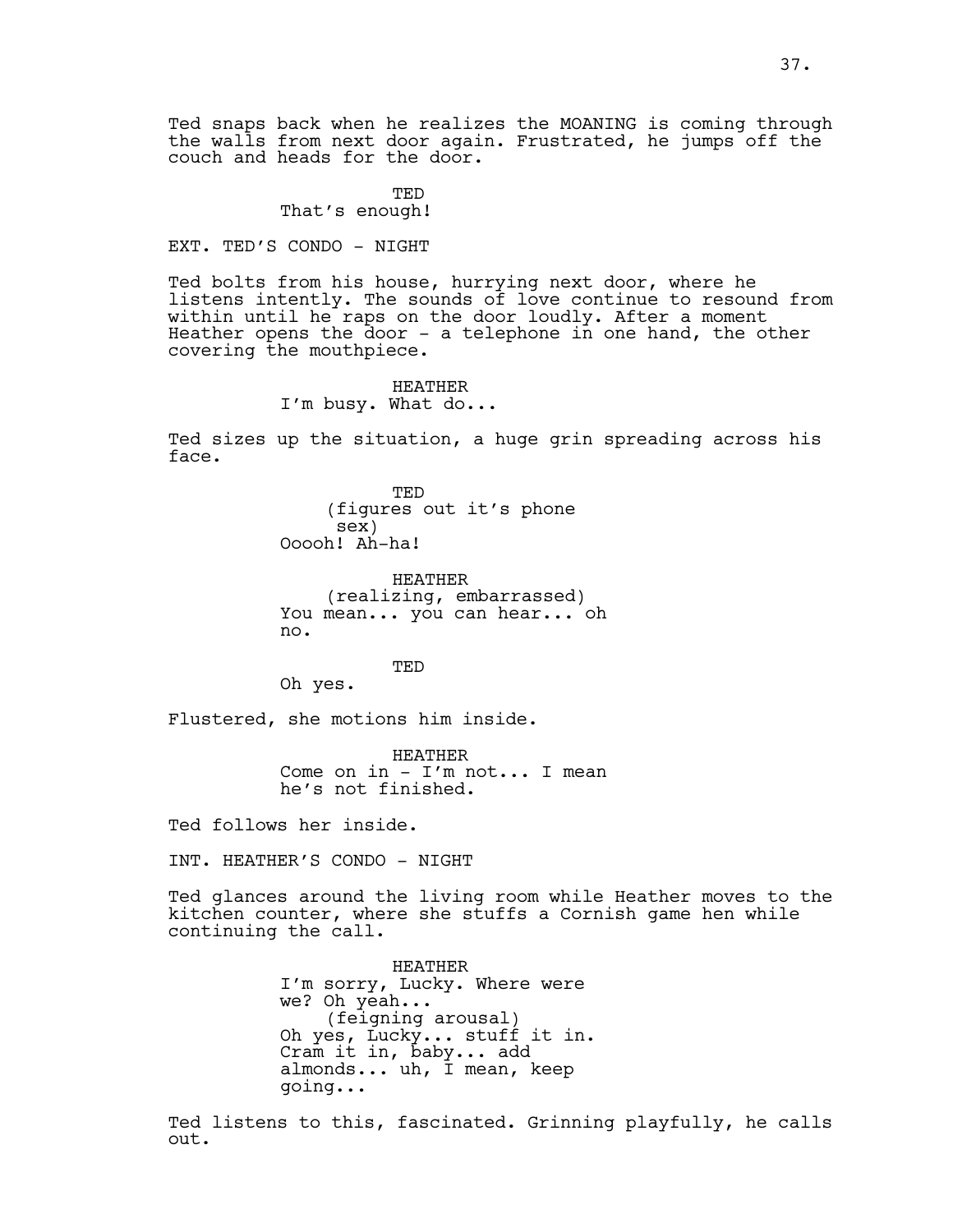TED "Honey, I'm home from the war..." Heather gives him a stern look, but almost breaks out laughing. HEATHER Never mind, Lucky. Keep trying... oh, you stud... TED "Oh my God - You're in bed with another man? I'll kill myself!" HEATHER Go, Lucky. Go, baby... (stops acting) What? Oh. All right, talk to you later... She hangs up, looking to Ted as she wipes her hands on a towel. HEATHER (CONT'D) That did it. Thanks. TED It was nothing. I've got to tell you, it's a big relief to know you don't sleep with fifty guys a week. Heather laughs sheepishly. HEATHER Sorry if I'm a little loud. A lot of my clients are hard of hearing. I'm Heather Newman, by the way. TED (they shake hands) Ted Davis. How long have you been doing this? HEATHER About a year. TED And just how does one train for a job where you screw people without getting personally involved? HEATHER

I worked in a law office.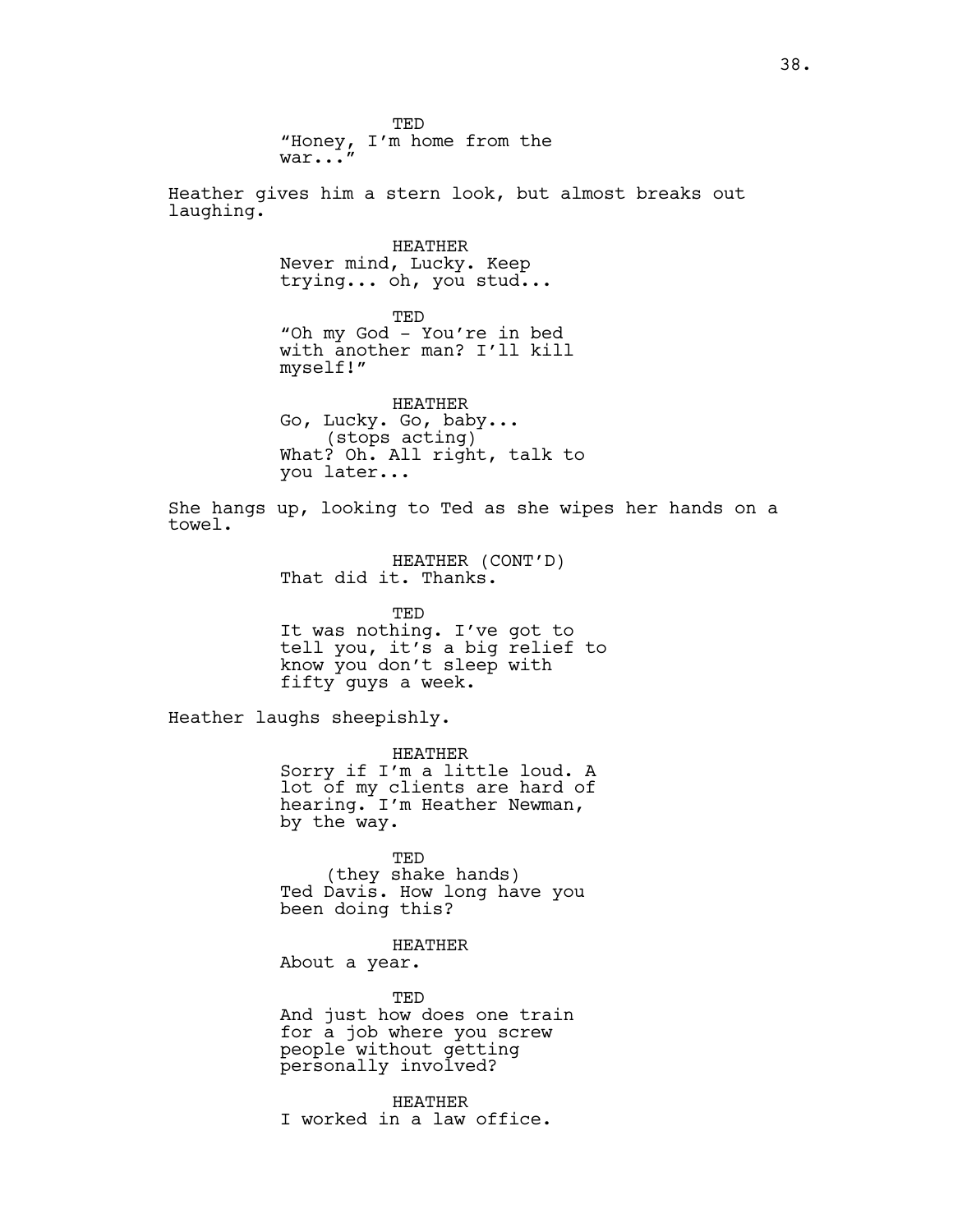TED Everything's starting to make sense...

HEATHER I really was getting burned out there... (stuffing game hen angrily) ... Plus I caught my hot-shot attorney boyfriend with a stenographer, and his legal briefs around his ankles...

Heather notices that Ted is wincing with every violent stuff into the poor game hen. She calms herself, changing the subject.

> HEATHER (CONT'D) ... So with that I decided to take a year off  $-$  get out, have some fun. Not that this is all that exciting, but the pay is good and I am my own boss...

TED So you went from a job prosecuting people for sexual harassment to one where it's actually encouraged.

HEATHER In this line of work, harass is two words.

TED (impressed) Wow - looks and a sense of humor... How does your boyfriend handle this?

HEATHER I don't have one.

Ted's eyes light up. He gives Heather his most charming grin.

ANIMATED FANTASY

Ted stands on a mountaintop, where with a stab of triumphant music he rips open his shirt to reveal his BachelorMan superhero outfit. Arms outstretched, he flies joyfully into the air.

INT. HEATHER'S CONDO - NIGHT

Ted speaks with supreme confidence.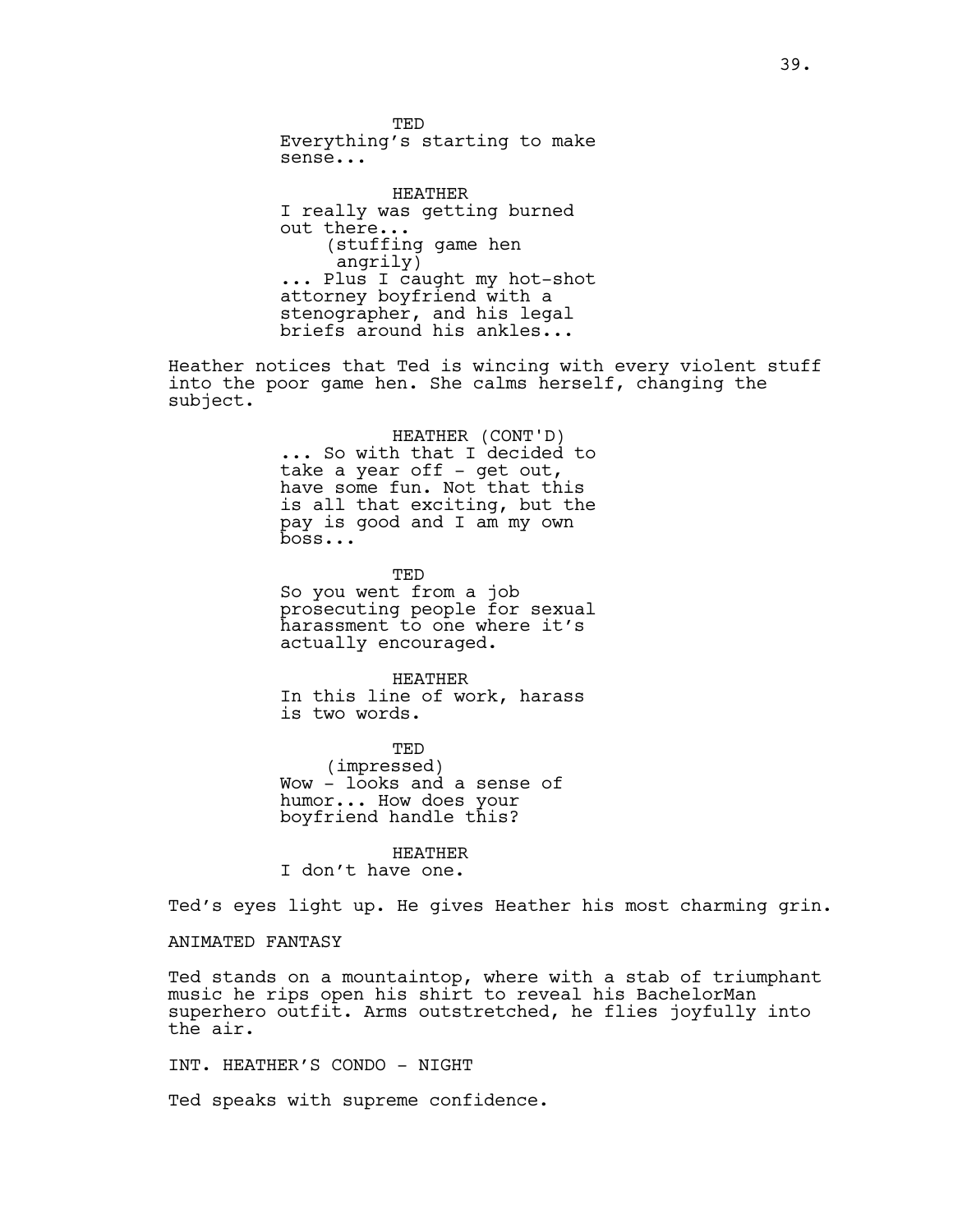Listen, I've got an extra ticket to The Greek Sunday would you like to go?

HEATHER

No.

Ted just stares at her in shock as we...

CUT TO:

INT. LIVING ROOM

Gordie and his knockout wife nuzzle. His cell phone rings and he picks it up.

**GORDIE** 

No?

CUT TO:

INT. SUSHI BAR - NIGHT

Kelly and Artie sit, eating gross things. Artie yells into his cell phone, confused.

ARTIE & KELLY

No?

CUT TO:

INT. RESTAURANT KITCHEN - DAY

Mr. Yi is dumping leftovers from dirty plates into a pan, balancing the phone on his shoulder, stunned.

> MR. YI Nooooooo.....!

> > CUT TO:

INT. TED'S PARENTS' KITCHEN - DAY

Ted sits at the kitchen table while his father, MR. DAVIS, makes him lunch.

> MR. DAVIS Why have you been moping around here all afternoon?

TED To be honest dad, it's girl troubles.

Mr. Davis sits next to Ted, placing a concerned hand on his knee.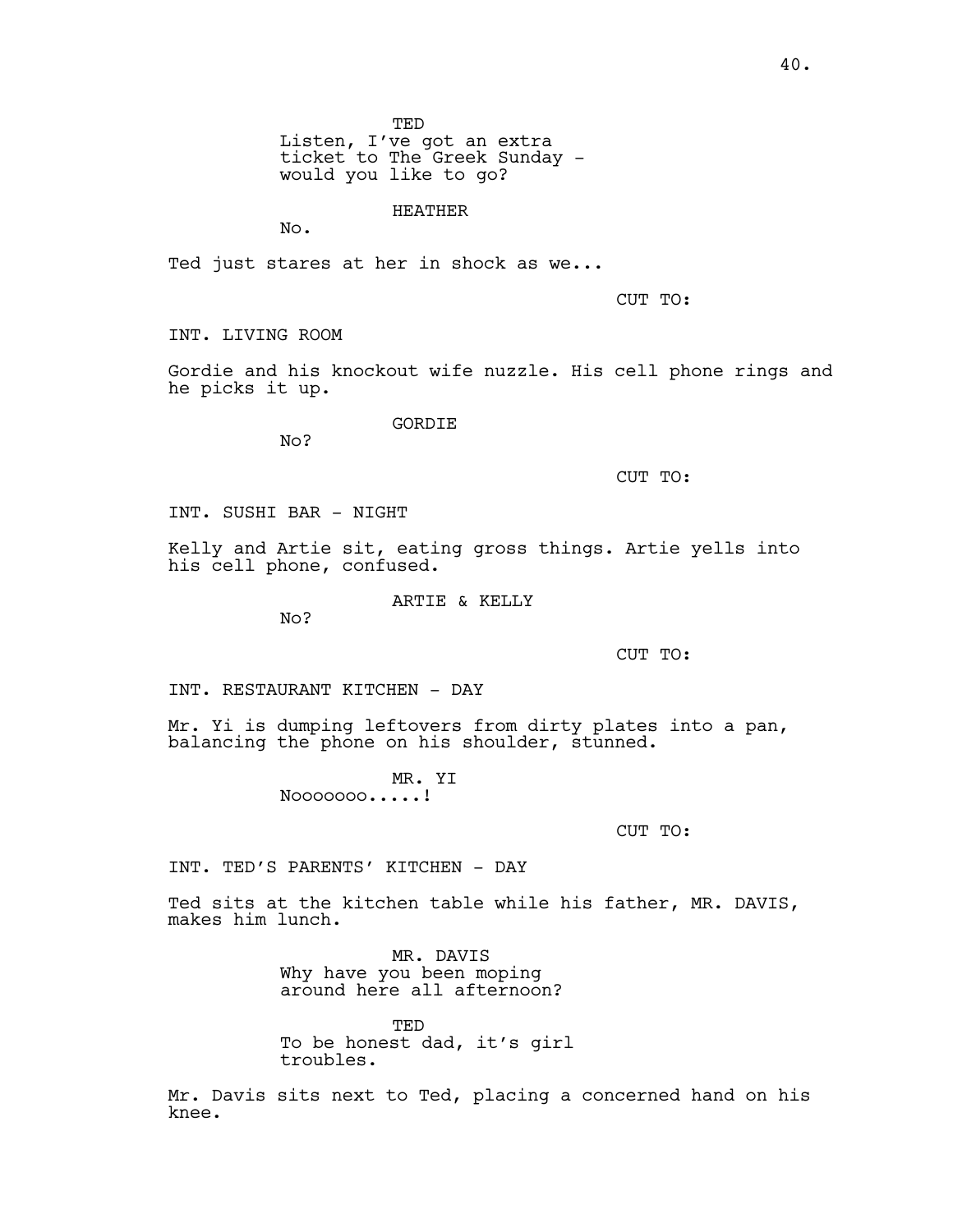MR. DAVIS Julie? TED No. MR. DAVIS Diane? TED Naw. MR. DAVIS Barbara? TED Uh-uh. MR. DAVIS Kay? TED Nope. MR. DAVIS (frowns) Jill?... Laurie?... Liz?... Janet?... Eileen?... Lisa?...

Ted shakes his head 'no' with each name. Mr. Davis stares at him, stunned.

> MR. DAVIS (CONT'D) A new one?

Ted doesn't answer, playing with his sandwich morosely. Mr. Davis seems uncertain what to do next. He wrings his hands nervously.

> TED Her name's Heather.

Wendy?... Bobbie?

MR. DAVIS Well - I don't envy you son. Until you find that someone special - life is just a series of dumping and getting dumped. Thank God I found your mom - I knew the dumping was finally over. But it's not like you to be depressed over a girl.

TED I can't even get her to go out with me. I've never had this happen before - I don't know what to do.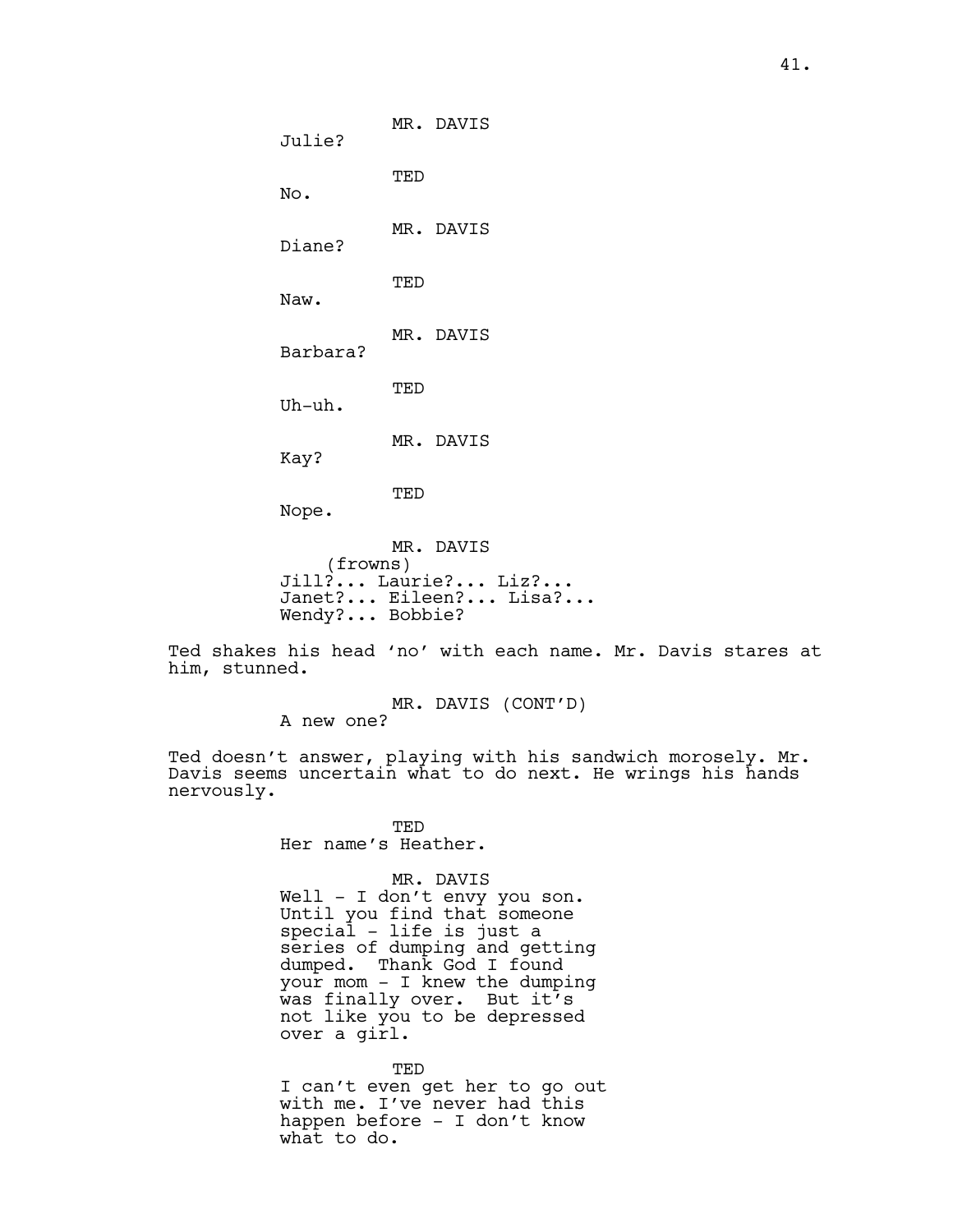MR. DAVIS Give up, son - it won't hurt a bit!

TED (getting no help) Where is mom, anyway?

MR. DAVIS She's in the den. Watching sports.

They exchange looks. 'In the den watching sports.' Only brave men dare enter.

CUT TO:

INT. TED'S PARENTS' DEN - DAY

The television is tuned to "Senior Women's Hockey." As the crowd roars, A BEER CAN STRIKES against the TV screen, slightly splashing the picture.

> MRS. DAVIS (O.S.) Oh! You common piece of shit!

We PULL BACK to find Ted's mom sitting in the big chair, with the sports page in one hand and the remote in the other. She is screaming at the tube.

> MRS. DAVIS (CONT'D) You're getting paid to shoot like that? You're pathetic!

Ted steps into the room, momentarily caught up in the game. Mrs. Davis glances at him.

> MRS. DAVIS (CONT'D) Who the hell is 24?

**TED** Shohoney. They just got her from Pittsburgh.

MRS. DAVIS Well she blows chunks. (groans, yelling at TV) Oh, fuck me to tears! I can't win for losing!

TED Take it easy mom, it's only the second period.

MRS. DAVIS These wrinkly bitches haven't won since they had a period.

Ted sits on an ottoman, trying to get his mother's attention.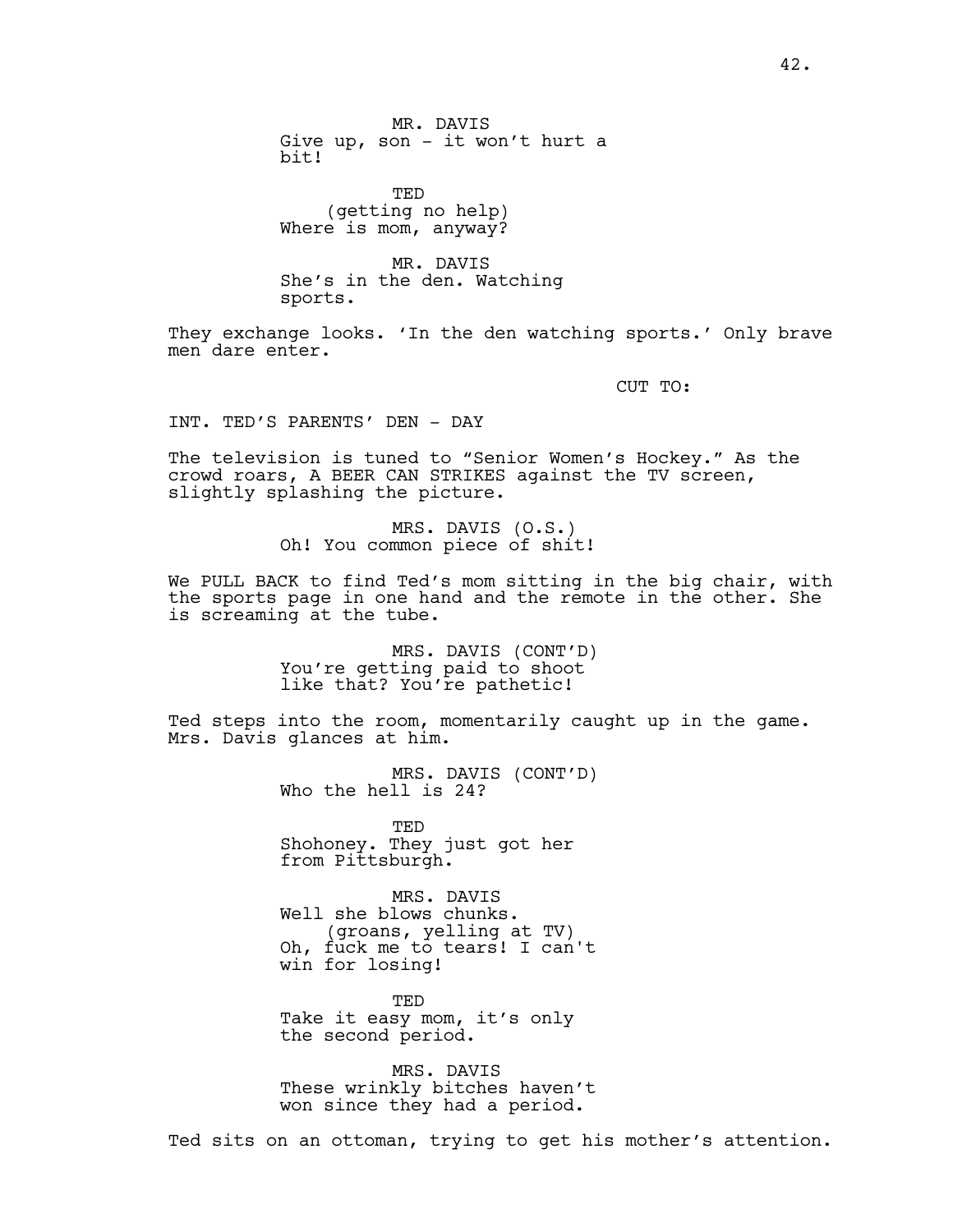TED Can I talk to you about something?

MRS. DAVIS Can't it wait? I got forty bucks on these whores...

TED Just for a minute?

Mrs. Davis hits the 'mute' button on the remote, but keeps her eye on the game.

> MRS. DAVIS What's the problem?

TED It's this...

Ted notices that his mom is looking over his shoulder at the TV. She sighs as he scoots the ottoman to block her view.

> TED (CONT'D) It's this girl.

MRS. DAVIS Julie?... Diane?... Kay?

**TED** No, no. A new one. Heather.

Mrs. Davis nods, grabbing a pad of paper and a pen, adding Heather's name to a long list.

> MRS. DAVIS God, you are hornier than Woody Allen at a family reunion... just like the old lady, aren't ya? You know, you really should talk to your father about this.

> TED I did. He just told me to give up.

MRS. DAVIS Your father couldn't get laid at a Stones concert with a fistful of backstage passes. Come see me when the match is over and I'll tell you how to get in her shorts...

Ted ducks as she groans and pegs another beer at the screen.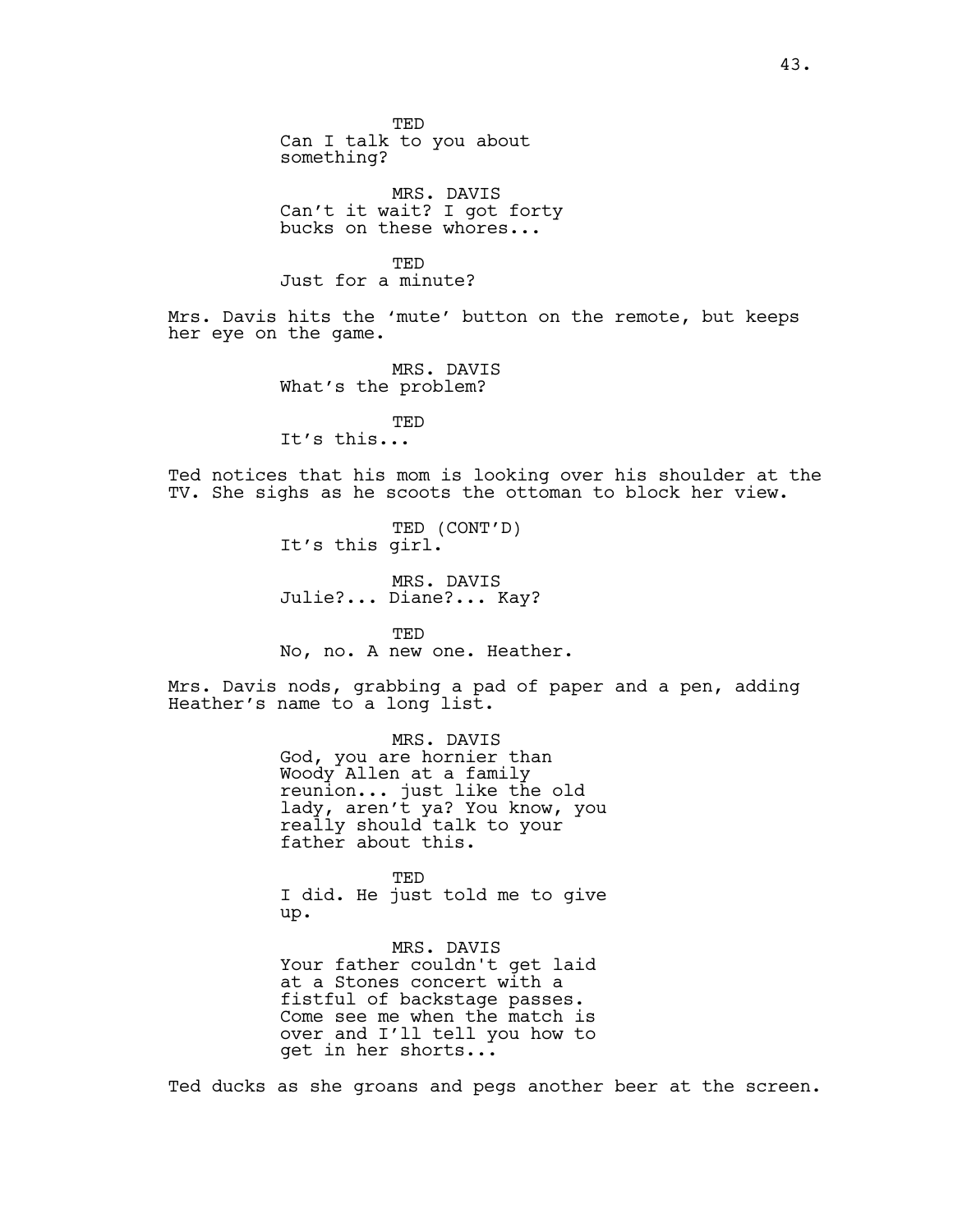MRS. DAVIS (CONT'D) (back to Ted) Better yet - get some of those network guys at the station to help you. They gotta know more about getting women than they do about hockey. (yelling at the TV) Douche bags!

Ted raises his eyebrows thoughtfully as we...

CUT TO:

INT. SPORTSHOLLYWOOD NETWORK CONFERENCE ROOM - DAY

Ted sits at the conference table, watching as a network veteran with a graph and a pointer makes a presentation. The converging lines on the chart track the amount of money spent with the occurrence of sex on the average date.

> DICK VITALE ... and it's at this amount of money spent that actual penetration will occur...

> > CUT TO:

EXT. HEATHER'S CONDO - NIGHT

Heather opens the door to find Ted wearing a tuxedo, designer sunglasses and hundred dollar bills falling out of his pockets. He hands her a bouquet of roses.

> TED Pardon me, but did you order a sugar daddy?

HEATHER (as she swings door shut) No.

CUT TO:

INT. SPORTSHOLLYWOOD NETWORK CONFERENCE ROOM - DAY

A network veteran with a huge flip chart pitches Ted.

DICK VITALE Sell her on the product. You need brand recognition - sell the sizzle, pound that message home...

CUT TO: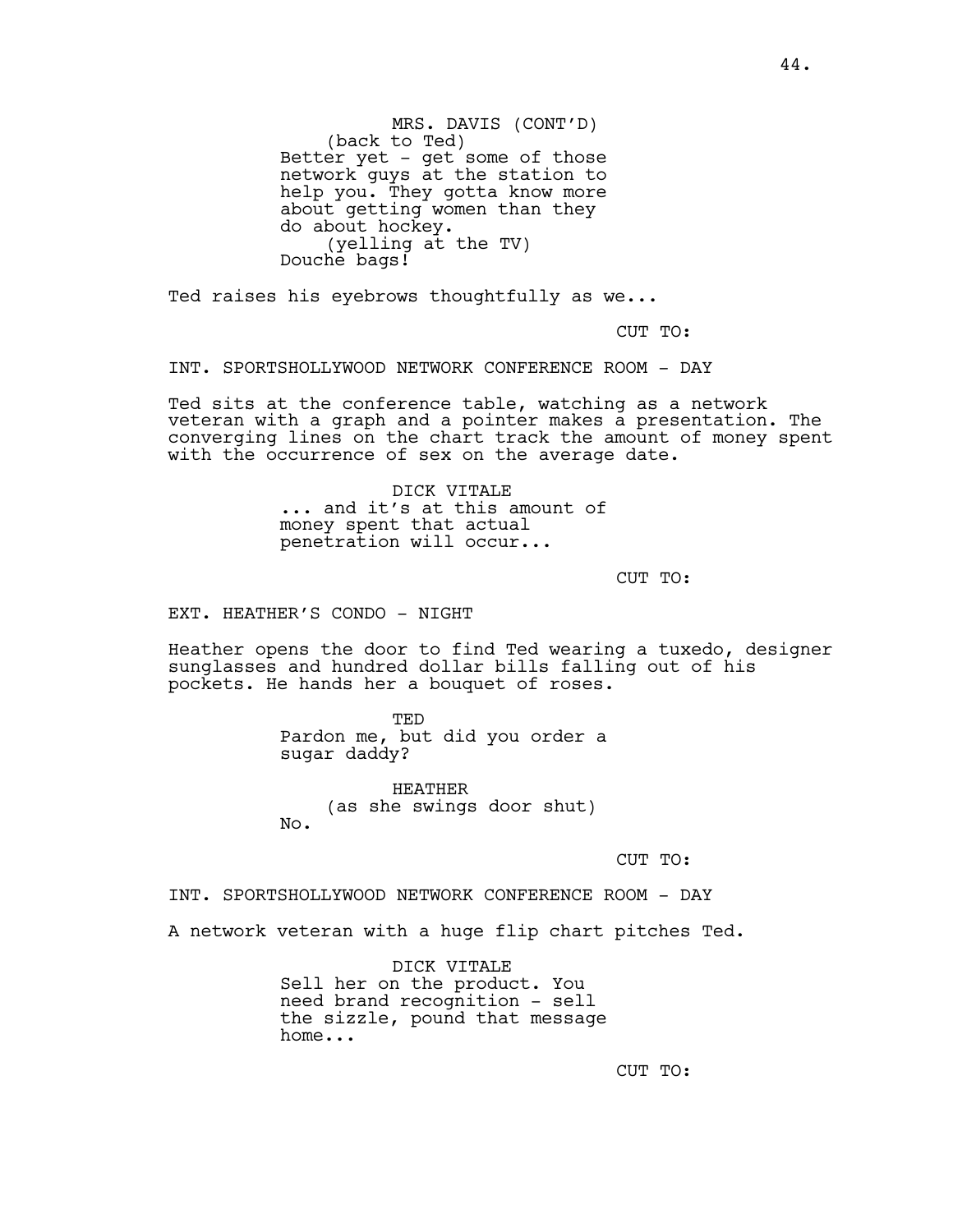EXT. HEATHER'S CONDO - NIGHT

Heather opens the door to find Ted grinning at her, a sparkler in each hand. He wears a 'DATE TED NOW - ASK ME HOW' T-shirt. A Mariachi band plays in the street as a huge banner goes by reading 'DINNER TONIGHT?'.

> HEATHER (closing door) No.

> > CUT TO:

INT. SPORTSHOLLYWOOD NETWORK CONFERENCE ROOM - DAY

DICK VITALE is now sweating, and coming out of his tie.

DICK VITALE Big Ted Davis, baby! Mr. Bachelor superstar! Tell her your hopes and fears, tell her your secret desires everything deep down inside then you're in there, baby!

CUT TO:

INT. HEATHER'S CONDO - NIGHT

Heather's business phone rings. She answers it, using her sensual, work voice.

> HEATHER Hi, you've reached the 'Reach Out and Touch Yourself' hot line. Can I help you?

INT. TED'S CONDO - NIGHT

Ted is on the phone, disguising his voice by holding his nose.

> TED Yes, I was wondering if you offer...

HEATHER (V.O.) (recognizes his voice) No.

TED But I... you see...

She hangs up, the DIAL TONE buzzing in Ted's ear. He hangs up, frustrated.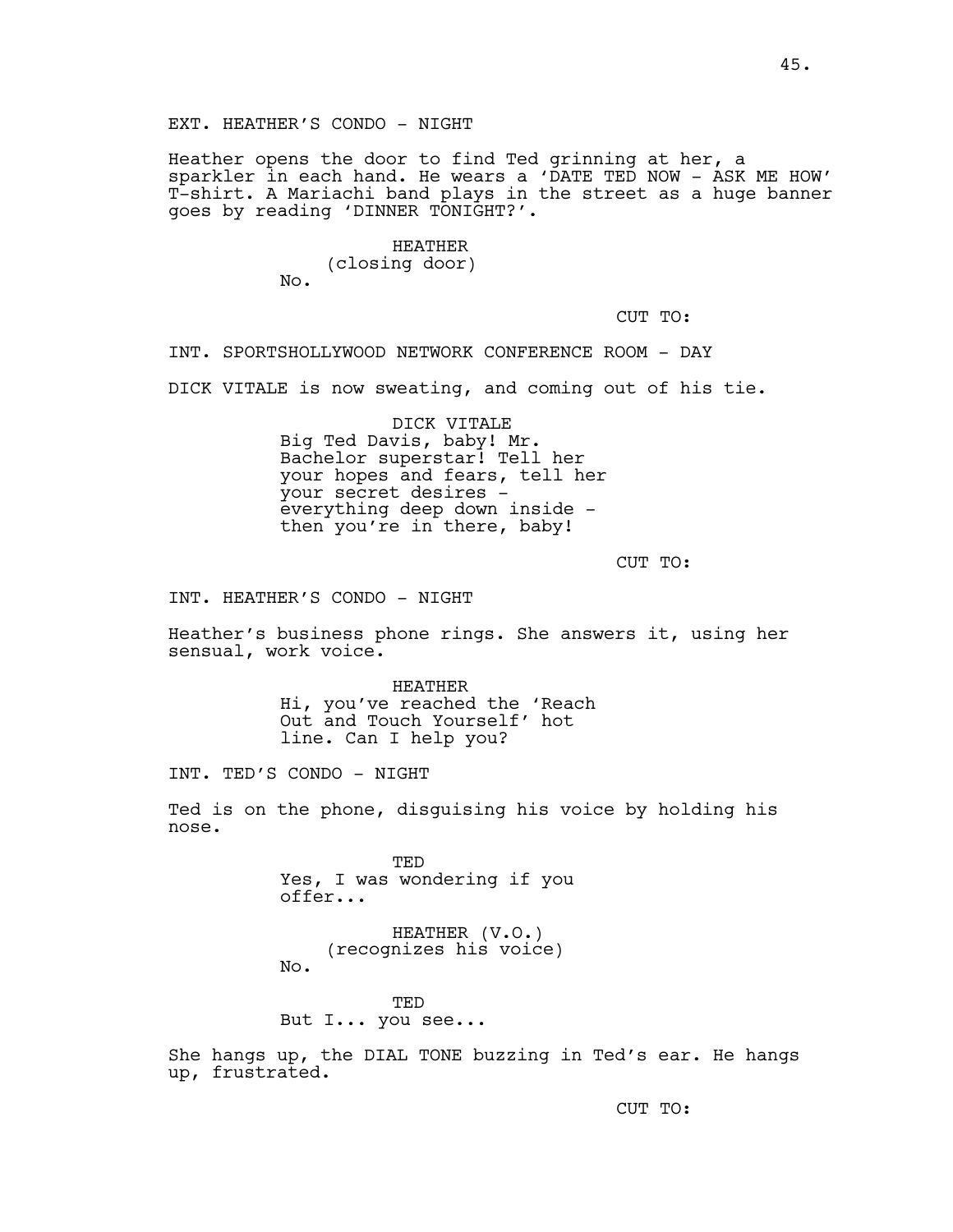## SLAMMING DOORS

THREE doors slam with Heather saying 'no'. The last one is the stall door in a public bathroom, with Heather on the throne.

CUT TO:

# EXT. TRENDY CAFE - DAY

Heather is seated at a table with two single women in their late 20's: CAROL is edgy and energetic, very career oriented, while JANEY is more the party girl, skinny and avant-garde, fashion-wise.

> HEATHER There's nothing to tell. He won't take 'no' for an answer. He doesn't just send flowers he buys billboard space across from the apartment pleading for a date. I can hear him listening to me through the adjoining wall. He produced a late night "Date Ted" infomercial. It's getting weird...

JANEY Is he cute?

HEATHER Looks are overated.

### JANEY

If he's brilliant, charming and witty but looks like the elephant man you're still gonna spend a lot of nights sitting at home.

### CAROL

Looks aren't important as great sex, I can tell you that. It's great sex and a lot of money. What does he do?

### JANEY

You've got to consider the size of the penis he gives you compared to the size of the ring he gives you.

CAROL This is true. Your rock to cock ratio is crucial...

HEATHER He annoys me, that's what he does. Beyond that who knows. Why should it matter? (MORE)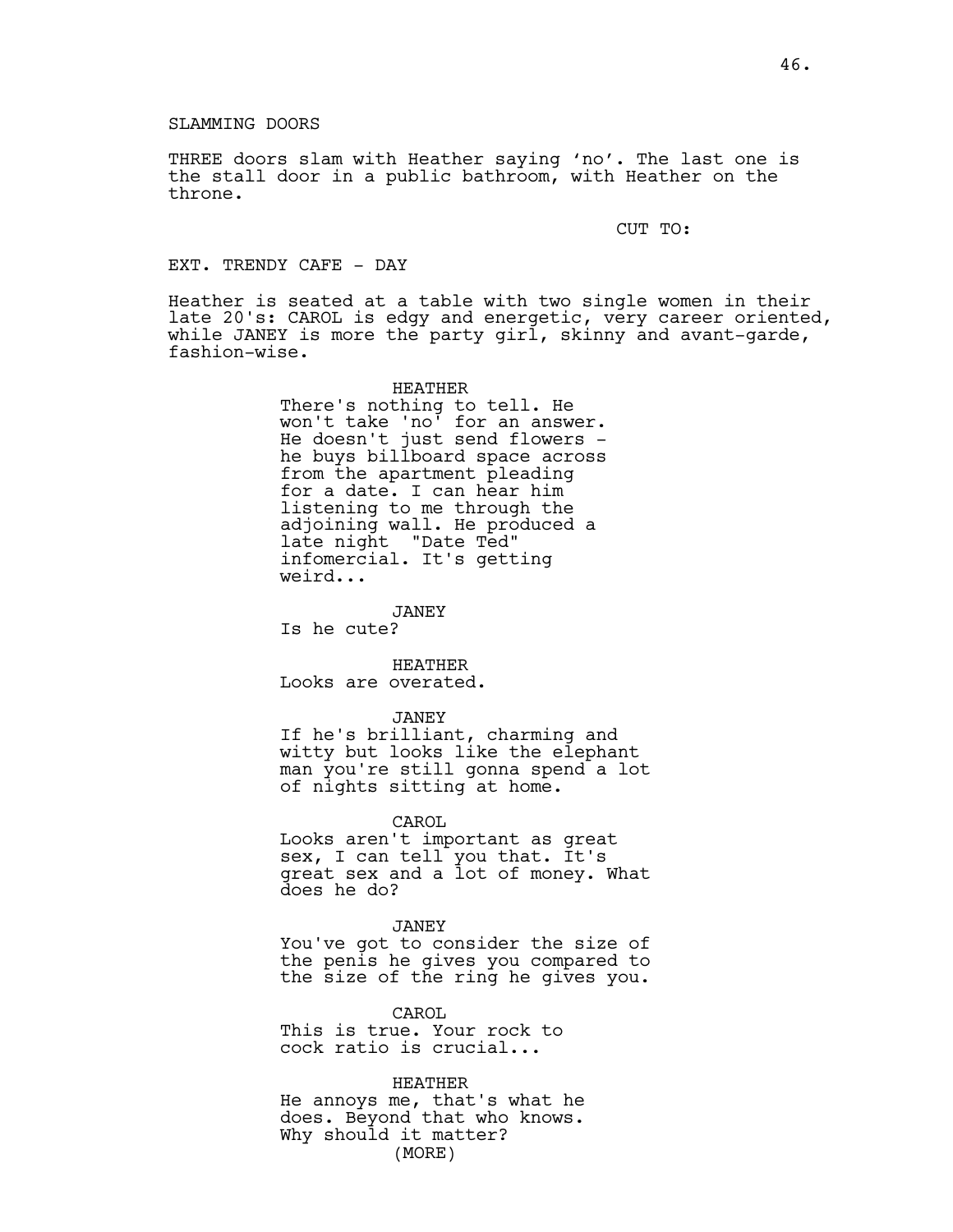A WAITER approaches with his note pad. He is tall, dark and European looking.

> JANEY (expertly) Triple Latte and one of those large chocolate bars - dark chocolate. A lot of whipped cream on top with cinnamon sprinkles...

> CAROL (articulate and concise) I'll have an ice-blended mocha, half-half and half, half regular, 2% Milk, with chocolate-covered espresso beans... and a... Biscotti... (thinks) Wait - make it a Mezzo-Mezzo Grande with a double shot of espresso, two teaspoons of amaretto, with two chocolate scones and the whipped cream on the side... De-CAF.

They smile as the Waiter rips out about six pages of order forms, turns and leaves. Carol turns to Heather inquisitively.

> CAROL (CONT'D) So how have you been, Heather? We sure miss you at the D.A.'s office. The way you used to handle those asshole private attorneys...

## JANEY

(adjusting her wonder-bra) I'm sick of guys thinking of me as a sex object.

### HEATHER

It's getting to where I'd jump the first guy who just uses a little sincerity. I yearn for the good old days, when all men did was fake sensitivity to get us into bed. Now they also throw in pretending to want a relationship, too... cruel.

CAROL It's called the time-honored tradition of seduction. (MORE)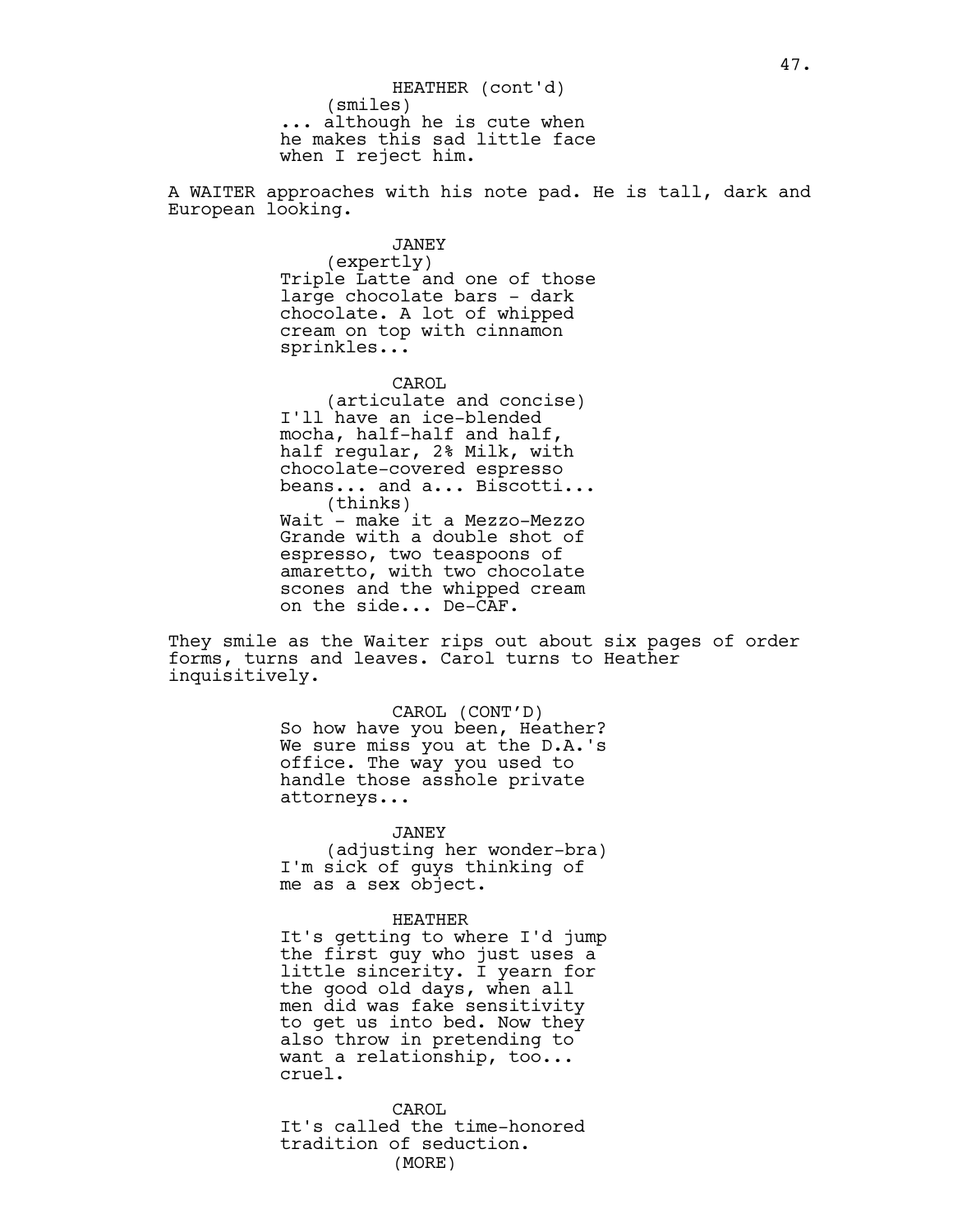Man pursues woman - it's nature - quit trying to fight it. CAROL (cont'd)

HEATHER So's the plague. I'm sick of these guys - trying to look adorable with his cute little come-ons. Showering me with gifts, complimenting me...

JANEY

You know you like him - no matter what we talk about you keep bringing him back up. I'll bet he's sitting at home right now, thinking about you, too...

CUT TO:

INT. BAR - NIGHT

Ted and Gordie are seated at the bar. They've been there a while.

> TED I gotta get some strange, homeboy. (to a passing female) Hi there!

She smiles impolitely - and moves on. Ted looks to Gordie, rebuffed.

> GORDIE That's weird... do "phone number".

Ted nods. Another woman walks past them and Ted tries to get her attention.

> TED Excuse me, I've lost my phone number - can I have yours?

She glances quickly, then walks by.

GORDIE She didn't hear you.

TED She heard me.

GORDIE Maybe you should use 'ham sandwich.'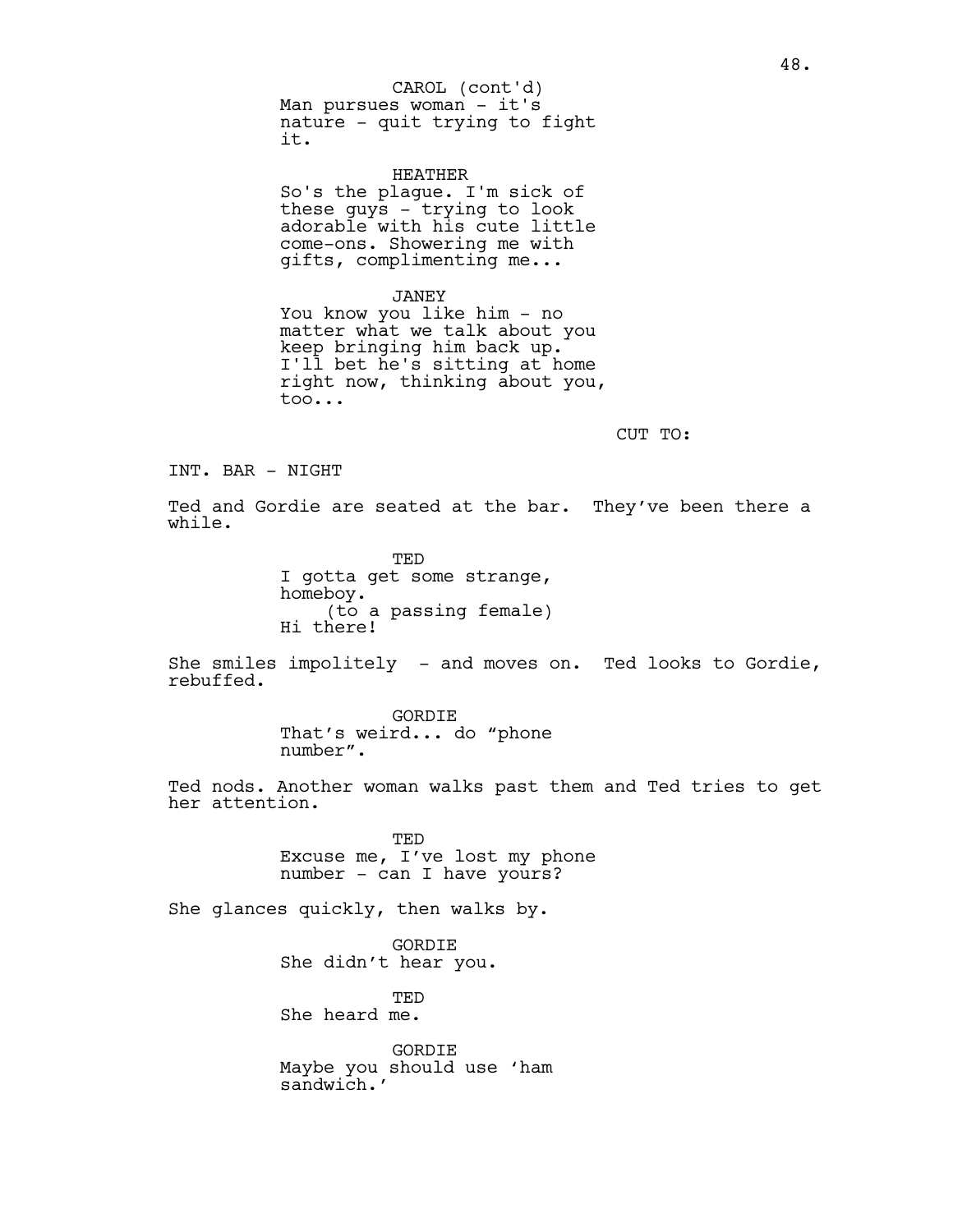TED Every woman in this bar is ignoring me. What is going on?

GORDIE What are you, high? You're in love. They don't notice you because you're obviously taken.

TED (defeated) I've got to get away from here. Someplace without any distractions, no women. Just peace and quiet...

CUT TO:

EXT. FOREST - DAY

The OUIET AND SOOTHING SOUNDS of nature fill the air. All is peaceful until SUDDENLY a LOUD SHOT is heard. PAN DOWN to a group of running, screaming and shooting paint ball fighters, dressed in full gear, completely disrupting the calm.

A group of guys that include Gordie, Artie and Kelly engage in battle, fighting squads of other weekend warriors. They wear battle fatigues and protective goggles as the have plenty of serious guy fun. (NOTE: TED IS ONLY IN FINAL SHOT.)

Gordie gets shot and WE SEE the paint splash through his organs, a parody of "THREE KINGS."

EXT. FOREST - DAY

Later. The 'war' is over and the guys have gathered for some beer and male bonding.

> ARTIE That was great, man!

KELLY Best war ever - great job.

GORDIE I love the smell of non-toxic, water-based enamel in the morning..

ARTIE This was just what I needed baby.

KELLY I kicked some yuppie ass today.

They all high five.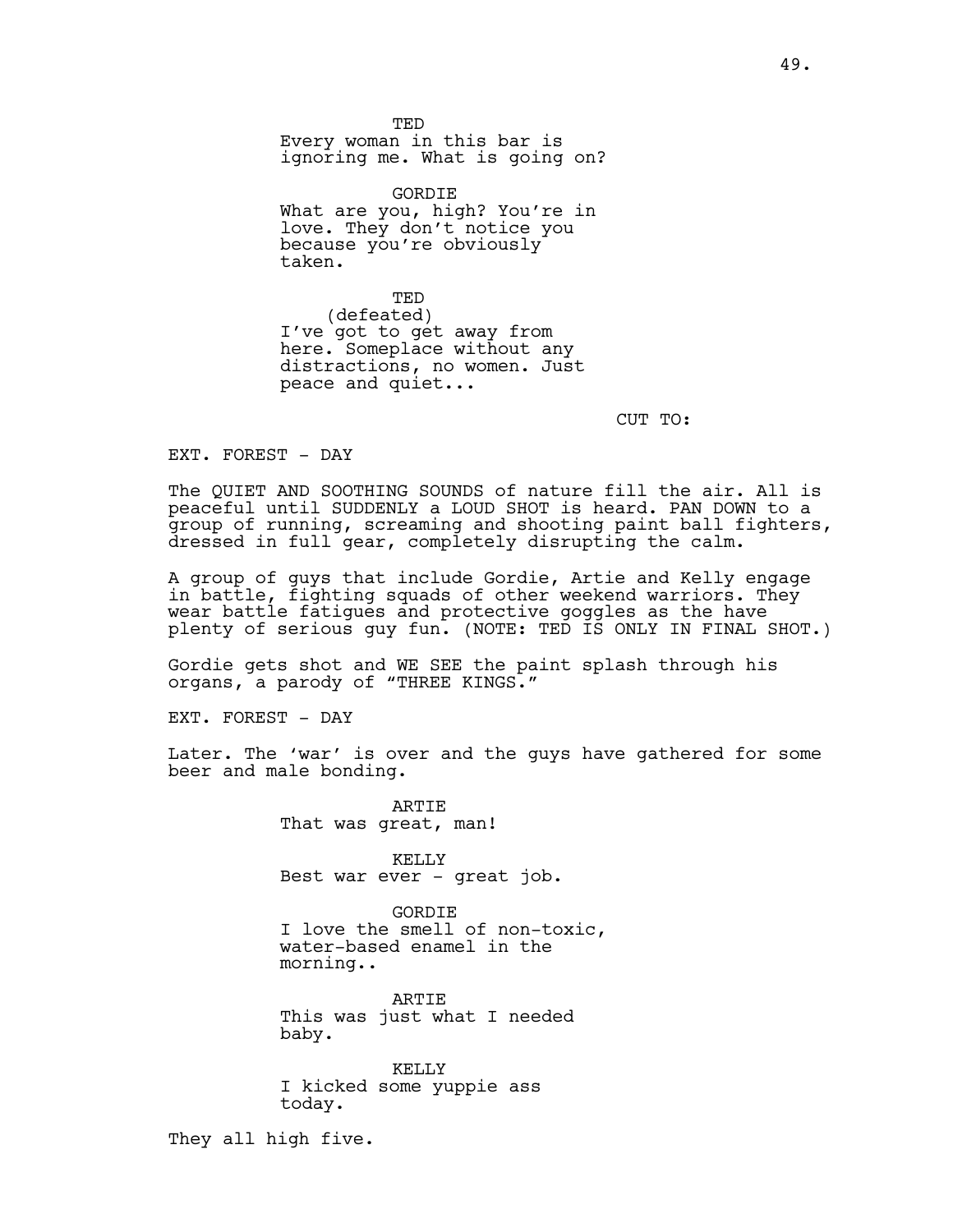KELLY Yeah, he's not himself.

ARTIE What's up with that?

GORDIE I don't know, he seems kind of... down...

They turn to look at...

EXT. FOREST - MEADOW - DAY

Ted stands alone in a huge, uncovered meadow, head down, gun at his side, completely splattered by hundreds of paint balls.

> TED (muttering) The horror... the horror...

> > DISSOLVE TO:

INT. TED'S CONDO - NIGHT

Ted staggers through the front door, still covered with paint. He tosses his duffel bag down in disgust when he hears the MOANS coming from next door.

> **TED** Ahh! That is IT!

He storms out the door determinedly.

EXT. HEATHER'S CONDO - NIGHT

Ted marches over to Heather's house. The sounds of love continue to resound from within, until he raps hard on the front door. She answers, phone in hand.

> HEATHER (into phone) Can you hold... the phone, I mean. (to Ted) What? I'm busy!

Ted speaks calmly, rationally.

TED Don't worry, this won't happen again. (MORE)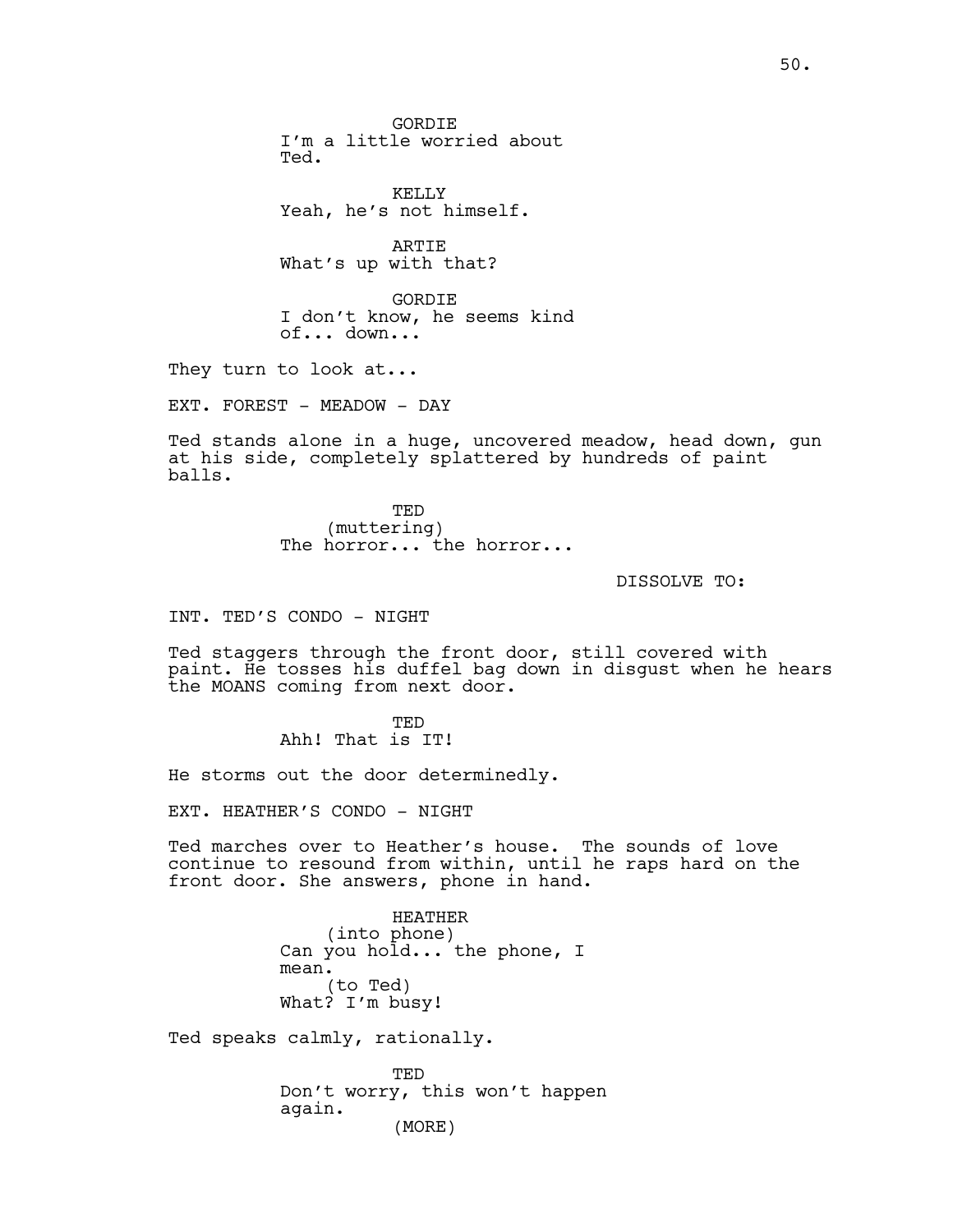## TED (cont'd)

I just wanted to tell you what a heartless person you are. I wouldn't date you if you paid me.

HEATHER Will you leave me alone if I pay you? Look - you're just another poodle in heat  $-$  I'm just another leg hump. Now if you're through, I have to speak to another jerk-off.

TED

Fine. Your last boyfriend betrayed you, so you'd rather hide in your apartment and talk dirty to strangers rather than give me a chance? A guy that is really nuts about you and wants to be next to you and know all about you? Do know how hard that is for me to say?

She doesn't react.

TED (CONT'D) Fine! No sweat...

He turns and stalks off, then hesitates and turns.

TED (CONT'D) I can't leave it like this. Look, I can't see you anymore, because seeing you and not being with you drives me crazy. But... I think you're wonderful.

He places his precious Poopmoose - his BachelorMan secret weapon - on the counter for Heather, leaving it behind forever.

> TED (CONT'D) Keep this, I'm through with it...

He leaves as Heather stares after him in surprise.

INT. TED'S CONDO - NIGHT

Ted steps back inside, moving to the kitchen sink, where he begins to wash the paint off his face when the phone rings. It's Heather.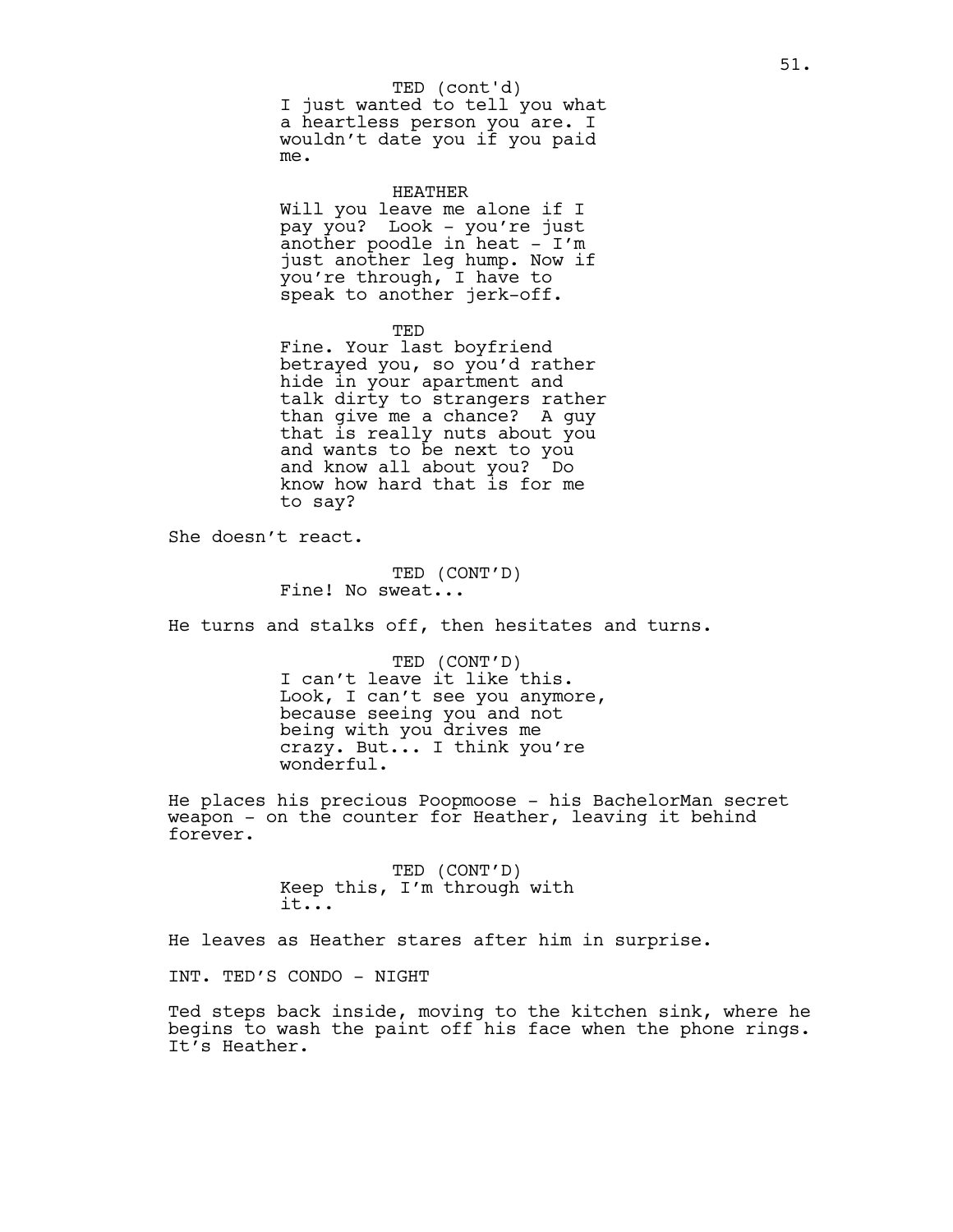HEATHER (ON PHONE) Ted, it was never my intention to make you feel bad - I don't run around looking for people to hurt. It's just that I'm so sick of lines and bullshit.

TED

What the hell did I do? Help me out here - how am I supposed to get to know you? Why do you hate me?

HEATHER (ON PHONE) I don't hate you or anything like that... I apologize, okay? I haven't been getting along with men lately.

There is a KNOCK on the door.

TED Hold on - there's somebody at the door - I'll get rid of them.

He answers it, to reveal Heather standing on the porch with her cellular phone.

> HEATHER (still into phone) Actually, now that you're being honest with me, I find you kind of attractive.

She comes in and they sit down on opposite ends of the couch. They continue their conversation, still talking on their respective phones.

> TED So how 'bout dinner?

HEATHER Okay... As long as we can bring cell phones...

TED Do you want to try talking like real people?

HEATHER Not yet - this is more comfortable. So are you going to forgive me for being so mean to you, or what?

TED I guess so...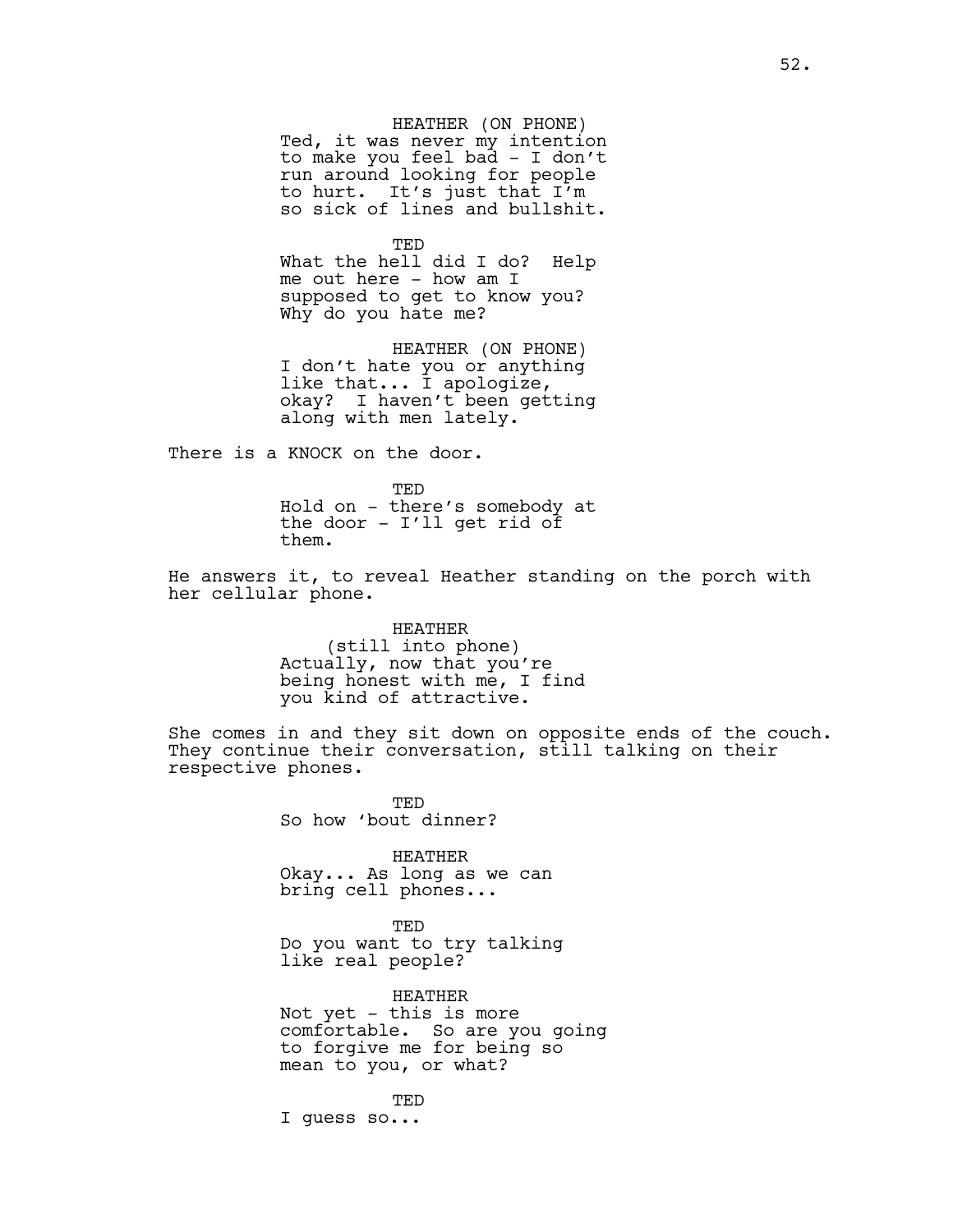HEATHER How about a tiny little kiss to make up?

TED

Sure...

He kisses into the phone. She sighs.

HEATHER That's not what I meant...

Heather inches her way down the couch. She leans forward, kissing him on the lips. They wrap their arms around each other and kiss madly. She pockets the phone and moves down, nibbling on Ted's neck.

> TED (V.O.) (confessing) Bachelor tip #43: When all else fails, the old 'honesty gag' works every time.

Ted and Heather stumble back into the living room, making out and trying to remove each others' clothing.

> HEATHER I don't know how girls control themselves around you.

TED What do you mean?

HEATHER It's like having a Playgirl centerfold. Every woman's dream.

Ted reacts.

ANIMATED FANTASY

BachelorMan glides happily through the skies toward the Palace of Love. A huge banner reads 'WELCOME TED DAVIS!' as the palace doors swing open invitingly. BachelorMan closes his eyes in ecstasy as he zips toward his goal. But they bolt open as a phone RINGS.

INT. TED'S CONDO - NIGHT

Ted and Heather continue to grope, clothes disheveled. Heather pauses when a phone RINGS.

> TED Don't worry, my machine will get it.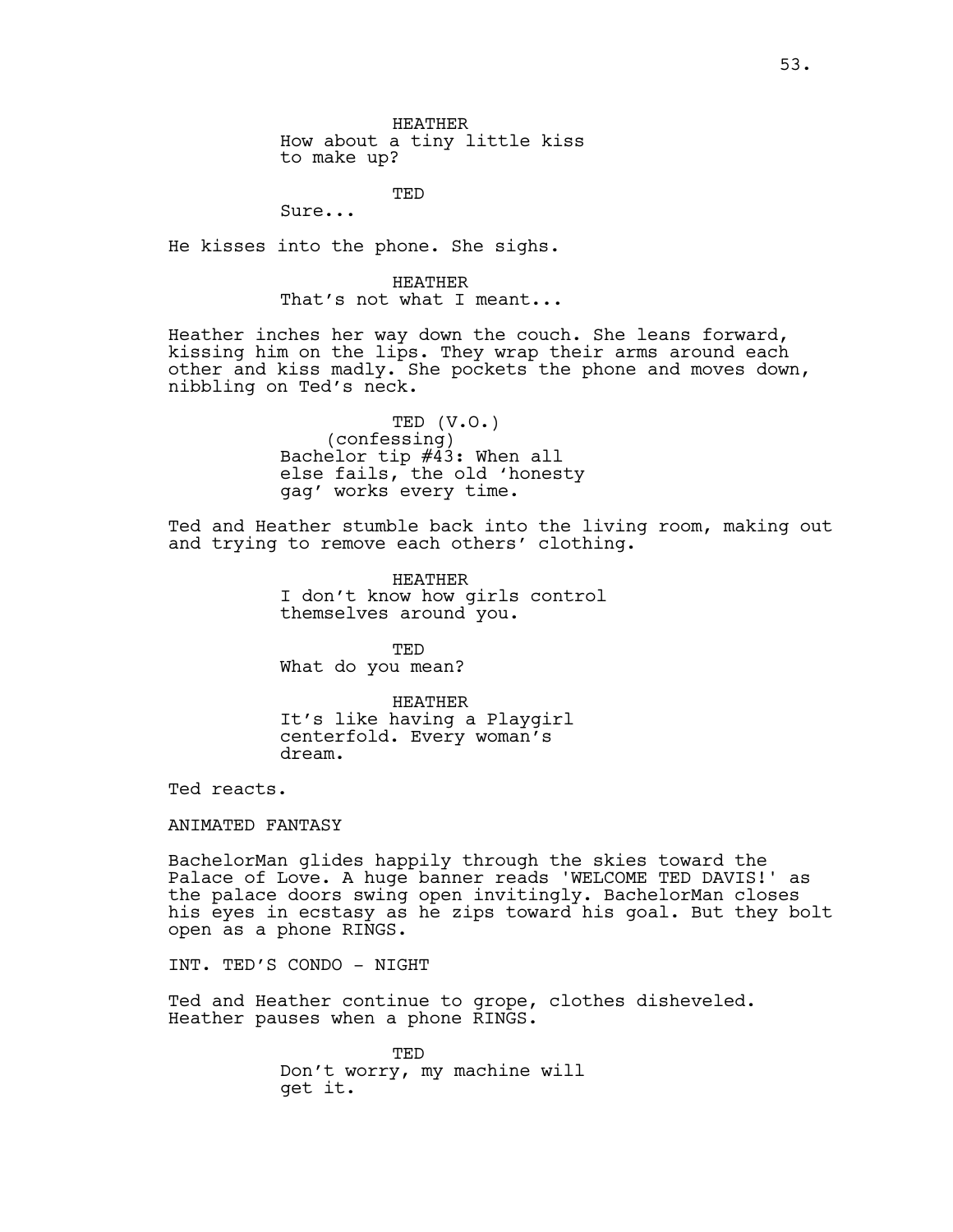HEATHER Uh... it's my phone. Sorry - I'm still on duty. (pulls phone from pocket) Hello? Oh, hi Lucky. Ready...?

Ted is frustrated; but then a wicked grin spreads across his face as he listens to Heather on the phone.

> HEATHER (CONT'D) I'm wearing a white blouse, and... (Ted rips her blouse open) ... the buttons are missing and... oooh!

Ted lifts her up and starts carrying her toward the bedroom.

HEATHER (CONT'D) ... You're taking me into the bedroom...

VOICE ON PHONE (O.S.) I'd rather do it in the kitchen.

HEATHER ... I mean the kitchen, the kitchen...

INT. TED'S KITCHEN - NIGHT

Ted spins around, hurrying into the kitchen, where he lifts her onto the kitchen sink. He tears at her belt.

> HEATHER ... I'm on the sink - you're ripping my pants off...

VOICE ON PHONE (O.S.) Hey, wait a minute... I don't even have my zipper down yet.

Heather leans her head back, eyes closed.

HEATHER ... You've got your tongue... oh my God...

VOICE ON PHONE (O.S.) What? What? I've got my tongue where? Where's my tongue?

HEATHER (cooing) ... Oh, you are good... you are the best...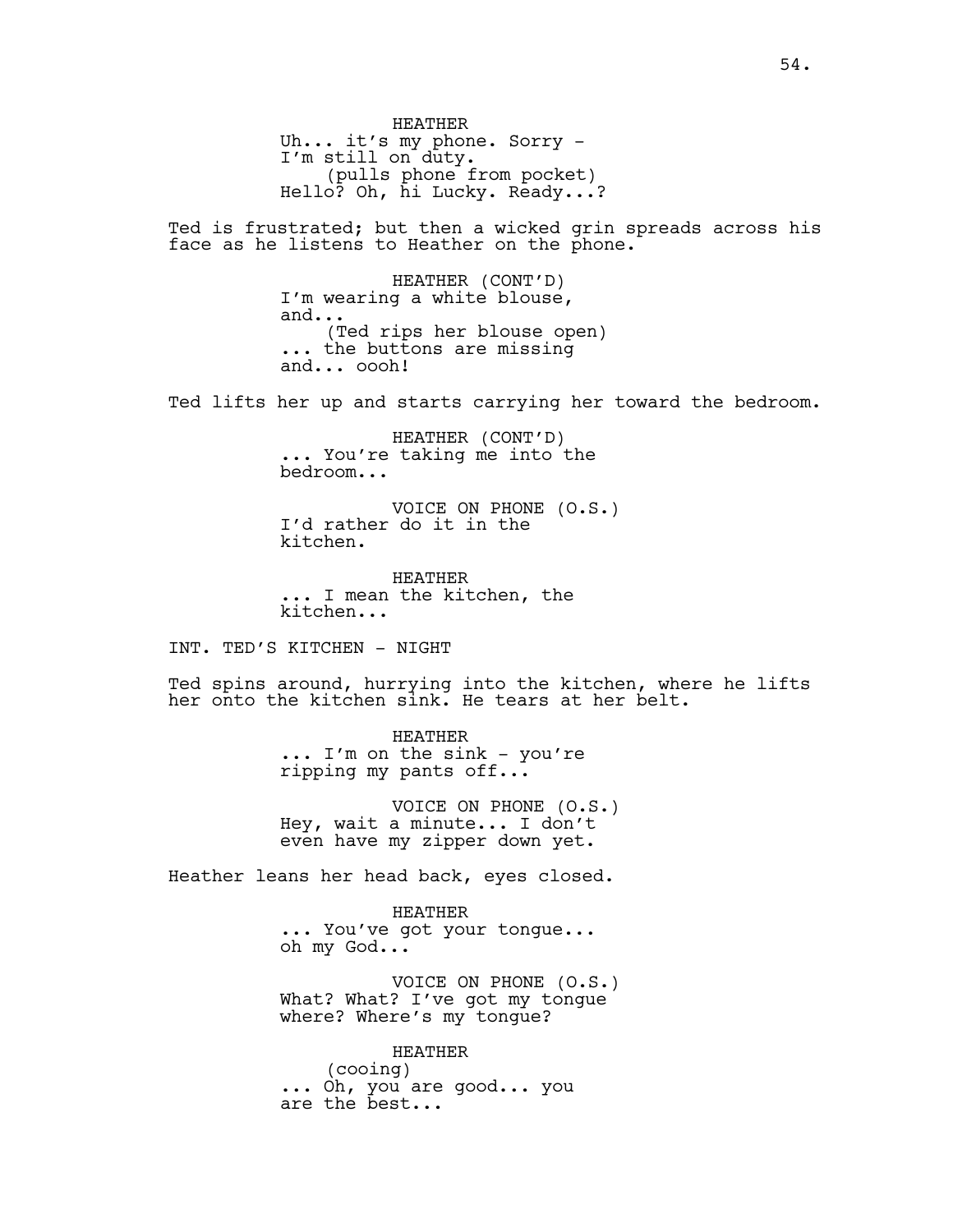VOICE ON PHONE (O.S.) What! I'm the best at what?

HEATHER ... Keep going... yes, yes...

VOICE ON PHONE (O.S.) Hold on, I dropped my lotion...

HEATHER ... Right there, right there... yes... I'm gonna... ohhhhhhh...

There is a pause while she recovers. She drops the phone into the sink, where water drips from the faucet.

> VOICE ON PHONE (O.S.) ... I'm feeling used...

RELATIONSHIP MUSIC begins to play, continuing through the next sequence.

DISSOLVE TO:

FALLING IN LOVE MONTAGE

They go walking, they clink glasses, she gives him a facial and pinches a blackhead.

DISSOLVE TO:

EXT. TRENDY CAFE - DAY

Ted and Heather are talking very openly and are really focused on one another.

> TED What is a relationship, anyway? I mean, when is it official? Is there some sort of 'going steady' fifth inning and suddenly I become the pitcher of record?

Heather is loving every minute of this.

HEATHER This isn't sports Ted. This is us. You know, as in me and you?

TED I guess what I'm trying to say is that I think you are fine.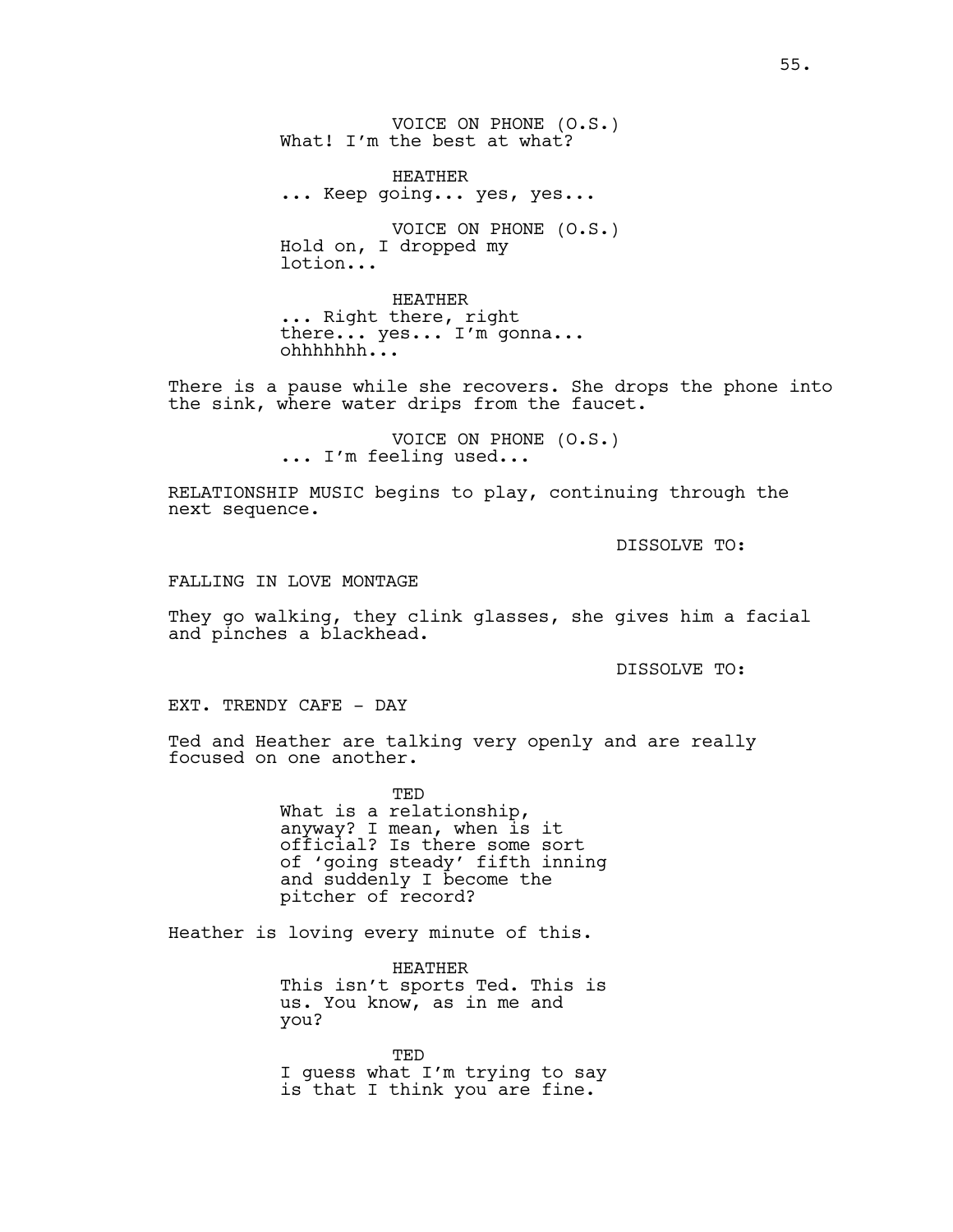HEATHER Do you realize you actually have a romantic glow?

TED It's the cappuccino. I burned the shit out of my tongue a minute ago and I'm red from holding back the tears.

HEATHER (eyes light up) Tears? BachelorMan has the urge to cry?

TED That, I won't do.

HEATHER Why not? Get in touch with your feelings; it's a total turn-on.

TED

Really?

HEATHER My nipples are hard just thinking about you crying.

TED For that I'd cry like a schoolgirl.

HEATHER Wow - I can't wait!

TED Anything for the cause.

HEATHER Do you think you're the only one that's scared?

TED I knew the conversation about horny wouldn't last.

They have a nice laugh together as we...

DISSOLVE TO:

INT. SPORTSHOLLYWOOD NETWORK CONFERENCE ROOM - DAY

We hear dangerous, doom-like music as Ted's personal life begins to destroy his professional life. Several SportsHollywood Executives and Meg sit around a table, with a chart with less than huge television ratings on it.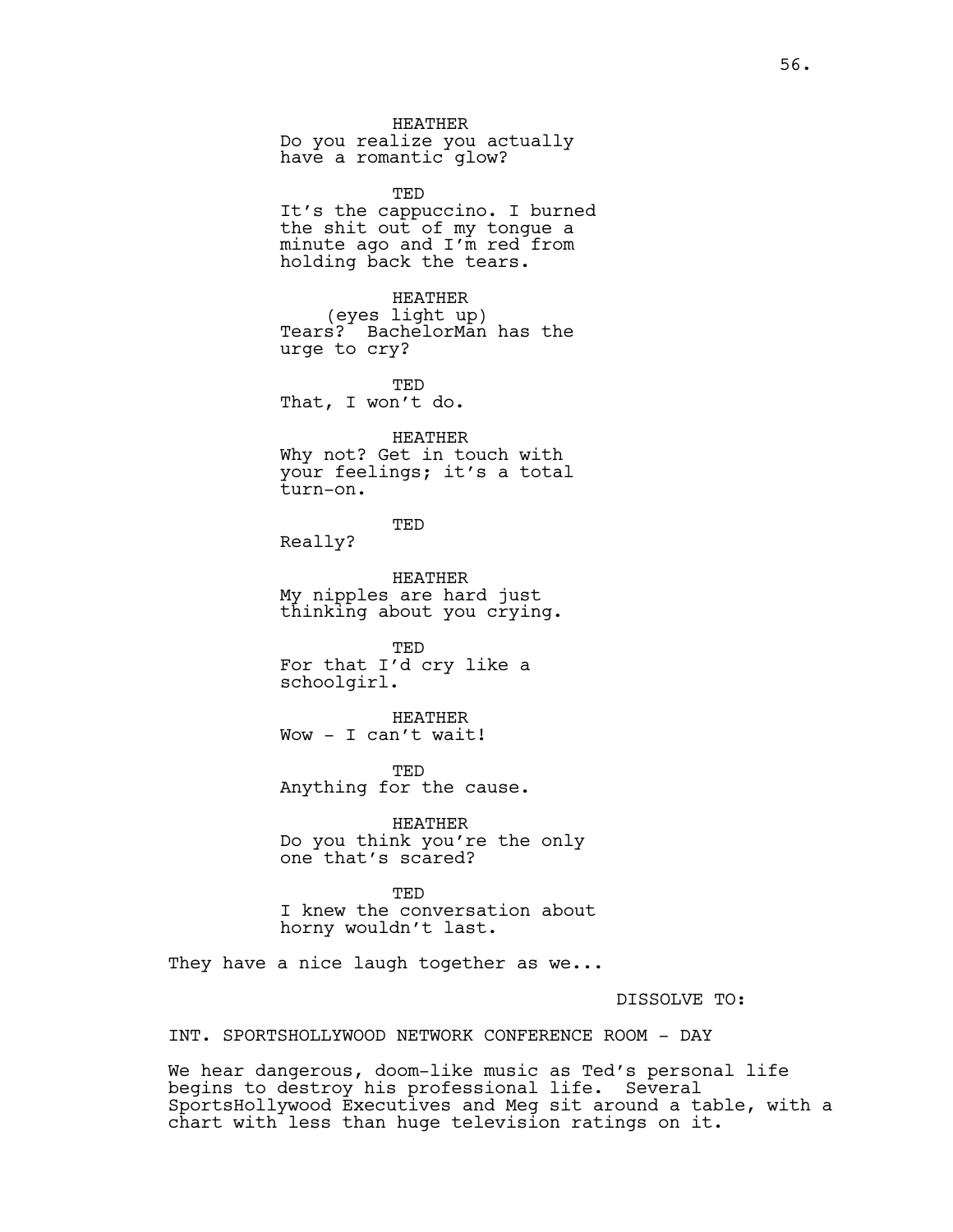EXECUTIVE #1

As you can see, while industry ratings have held steady for the last period at 28.5, SportsHollywood has dropped to a 2.4... This is not exactly in line with our goal of becoming a threat...

The men look around the room, dumbfounded.

EXECUTIVE #3 Our goal is to become a little more... legitimate...

EXECUTIVE #1 A LOT more legitimate... It's time to stop resting on our laurels and move this network UP a few clicks... 28.4 clicks, to be exact...

EXECUTIVE #2 Programming needs to step it up.

EXECUTIVE #1 Yes - where the hell is Davis, anyway?

They all look to the empty seat where Ted is presumably supposed to be sitting.

> EXECUTIVE #3 If ad rates drop any further, we may be forced to drop the company softball team..

EXECUTIVE #2 Programming needs to step it up...

EXECUTIVE #1 Would you quit saying that? (to Meg) You know Davis the best what's going on? For the last three weeks I haven't seen anything coming out of his department.

MEG He's been under a lot of pressure lately.

EXECUTIVE #2 We may be able to relieve some of that pressure if programming doesn't step... (MORE)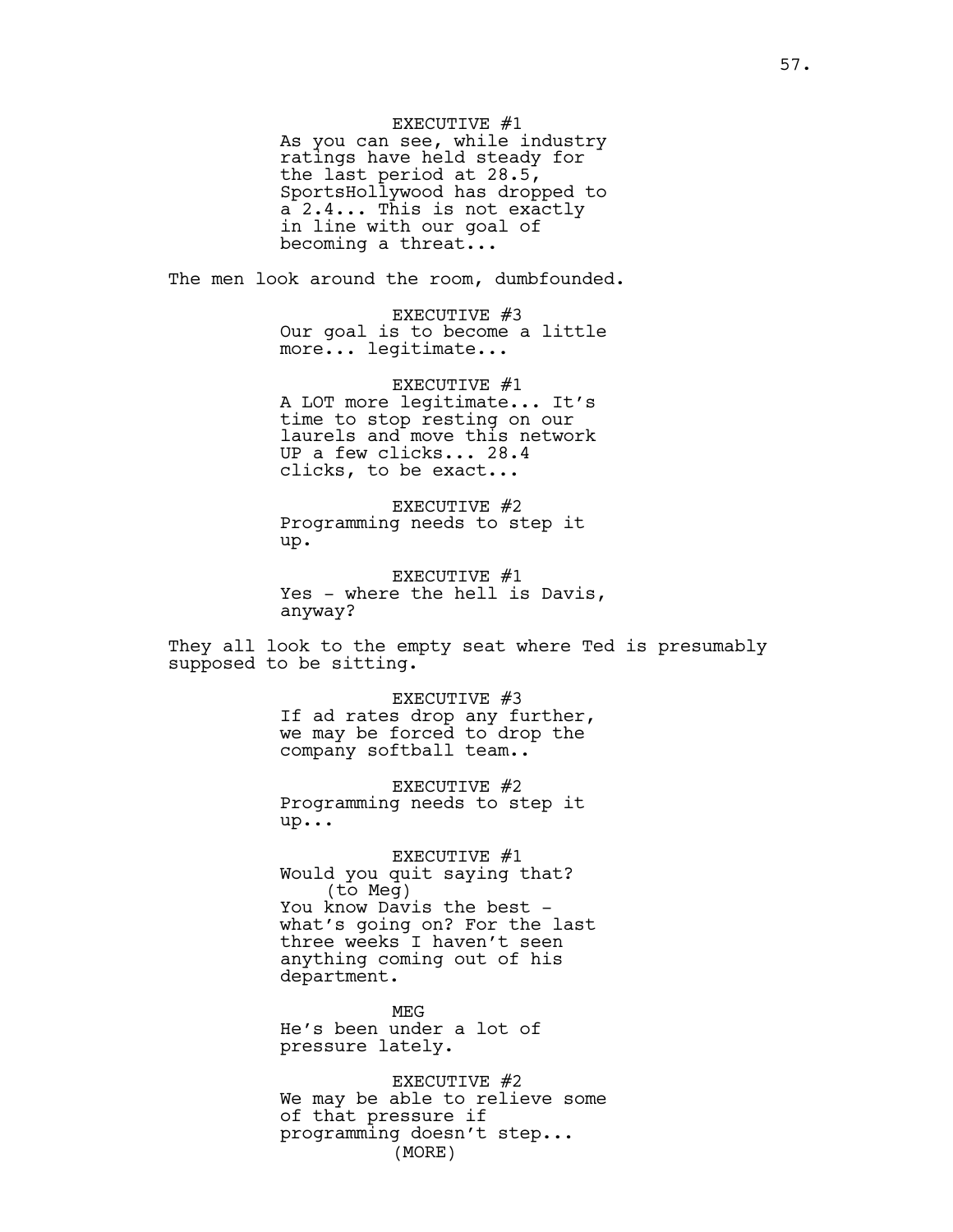(stops himself) ... take a new turn soon. EXECUTIVE #2 (cont'd)

Executive #3 sheepishly speaks up.

EXECUTIVE #3 There's this young guy who's always coming to me with ideas. He's only in sales, but it's got to be better than this stuff. (into intercom) Send in Hardin.

Meg senses trouble as Doug Hardin steps in, playing the room confidently.

> DOUG Hello, Burt... Andy... Jen... (big shit-eating grin) ...Meg.

EXECUTIVE #3 Hardin, get a list of those ideas together. We may be asking you for a presentation real soon. There may be a shake-up in programming.

Doug nods, feigning sincerity.

DOUG I understand. Davis has always done a fine job in the past, but maybe it's time for some new blood to help relieve some of the load...

MEG (under her breath) Speaking of loads...

Doug hears her, flashing an irritated glance as she does her best to cover for Ted.

> MEG (CONT'D) I think your concern is premature. (to Doug) In fact, as I recall, everything about you is premature. (back to crowd) Right this moment Ted is planning something huge. A blockbuster, one-of-a-kind extravaganza.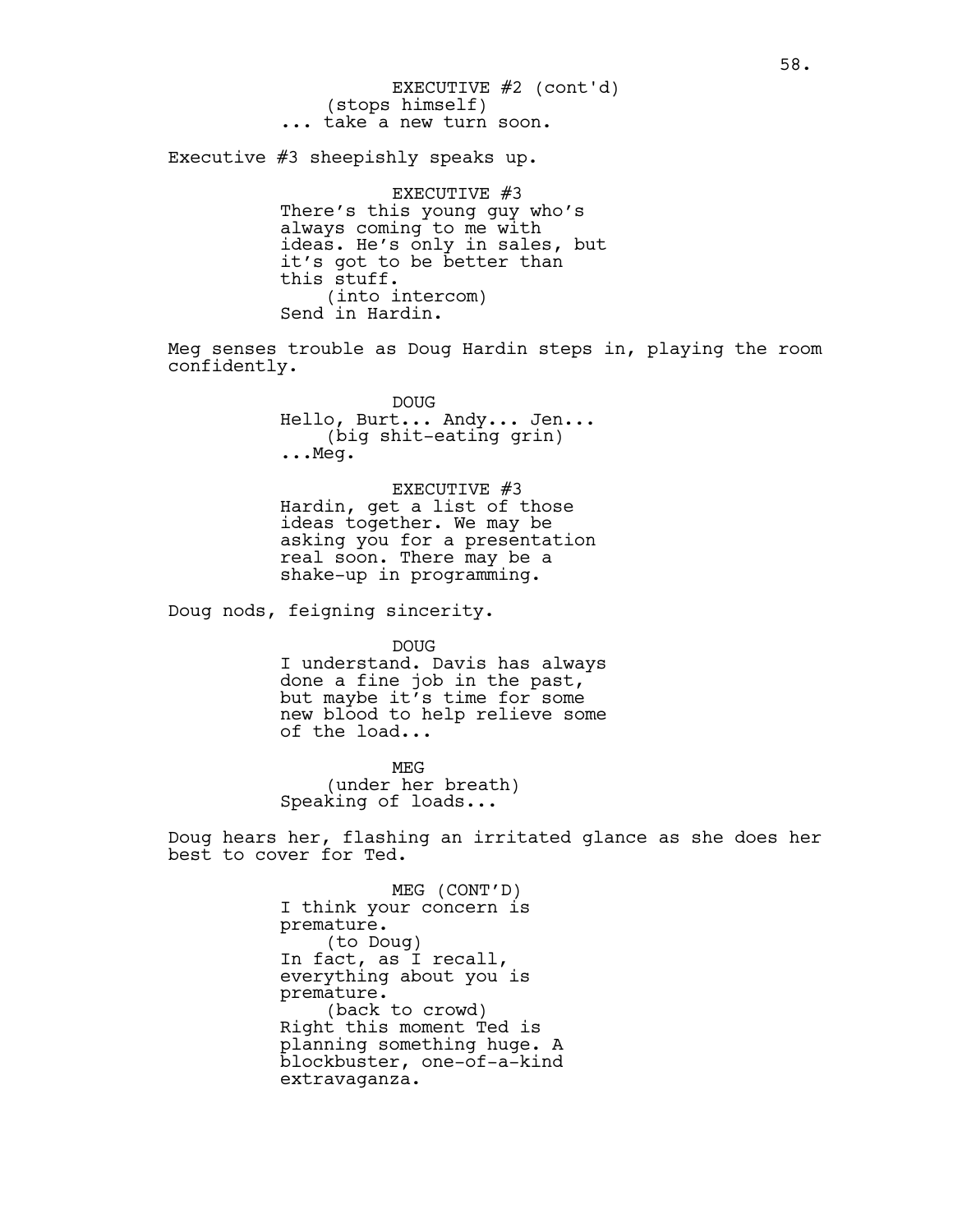EXECUTIVE #1 He better be. And if it's anything involving monkeys or super models, he's fired!

CUT TO:

INT. TED'S BEDROOM - NIGHT

On a TV, is "Battle of the Super Model's Golf."

A fabulous babe in a thong concentrates on a putt. She drains it, picks her ball out of the hole and waves to the crowd. As they cheer, the golf analyst jokes:

> ANNOUNCER (V.O.) Her boobs certainly didn't get in the way of that putt!

We PULL BACK to show the woman is now on the TV in Ted's bedroom. Ted and Heather lay in bed, cuddled up close.

> HEATHER ... You know what else is great? Equestrian stuff with the big horses and pretty costumes.

Ted grabs a microcassette recorder off the bed stand.

TED Yeah? (into recorder) Dump 'Career-Ending NFL Bloopers' and replace with horse jumping... (he QUICKLY flips it back on) ... with Super Models...

HEATHER Enough talk... time to play.

Heather slides down OUT OF FRAME. Ted grins, then YELPS in surprise.

TED

Youch!

TED (V.O.)(cont'd) Bachelor tip #64: In a relationship, expect a two or three week period where your girlfriend will become completely fascinated with your penis.

He winces, stifling a scream.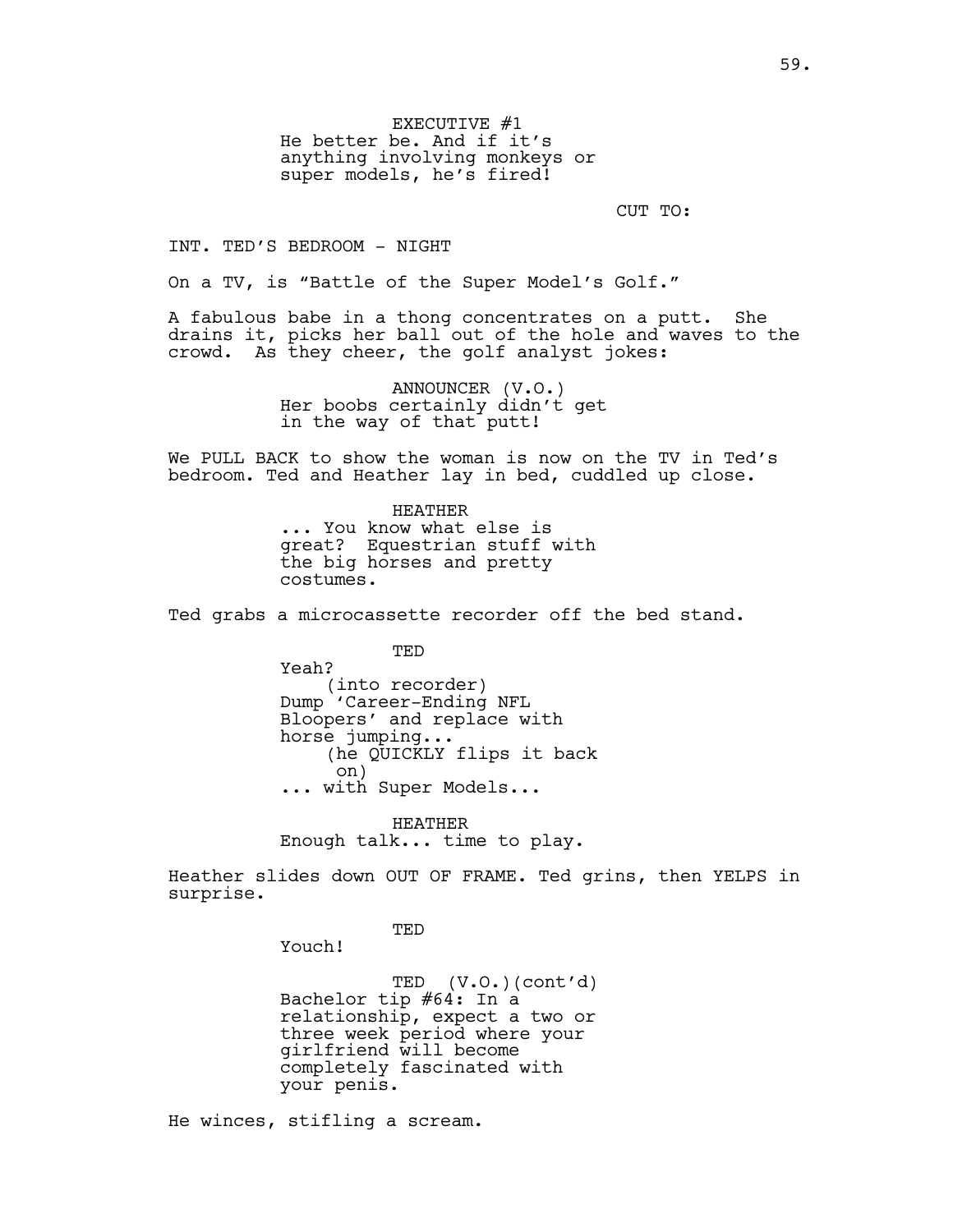TED

Ow!

Ted grimaces, until the phone on the bed stand RINGS. Heather's head pops back up when he reaches for it.

> HEATHER Don't you move. Let the machine pick it up.

Ted lays still, twitching nervously as Heather once again slides down OUT OF FRAME. The answering machine picks up.

> TED'S VOICE (V.O.) (on machine) This is Ted Davis. Leave a message.

Tsuki's voice comes over the answering machine. He cringes, glancing at the phone nervously.

> TSUKI (V.O.) (on machine, suggestively) Hey there, BachelorMan ... Just wanted to see if you're busy tonight. I was thinking about what you gave me last time... call me... Me and the moose need a refill...

Heather comes back into frame.

TED (V.O.) That tip about the answering machine's a biggie... never forget  $#12...$ 

HEATHER

... Well?

TED

... Just some girl I know... knew. Knew before I met you, that is. Have since forgotten.

HEATHER What gift? A refill? Did you give her Poopmoose? It better not be Poopmoose.

Ted hangs his head sheepishly. Heather stands, moving across the room, where her clothes hang on the back of a chair. She starts to get dressed.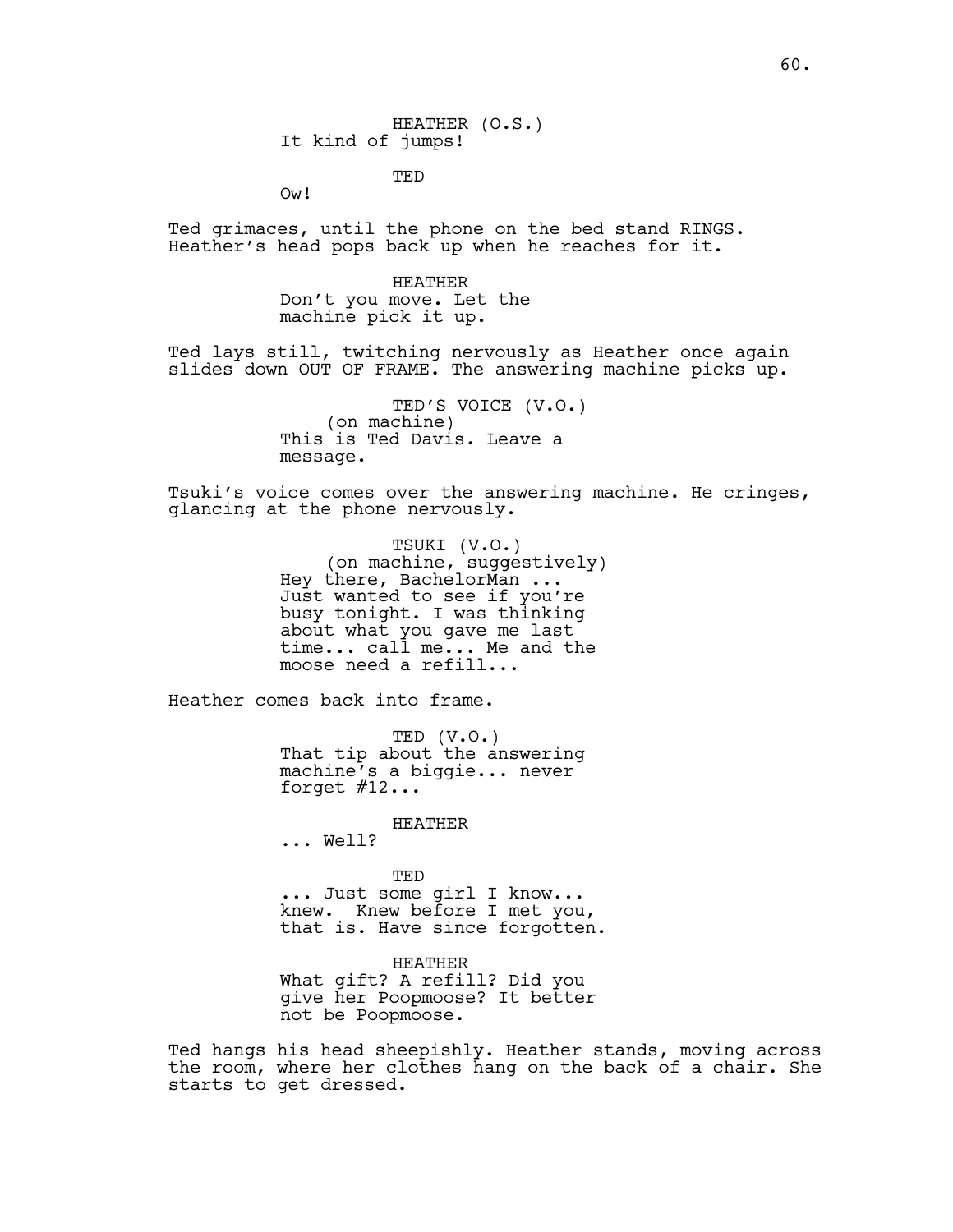HEATHER (CONT'D) Look, I really like you, Ted. I know you're used to seeing a lot of women, and I'm not going to try and make you change. You don't want a relationship, just admit it. I don't want you to have to be deceitful.

Ted sits up, insulted.

TED Me? Deceitful? I've never been deceitful!

INT. ND SPACE

TESTIMONIAL #1: An EX-GIRLFRIEND sits in shadow, silhouetted against a neutral background to conceal her identity as she speaks nervously.

> EX-GIRLFRIEND  $#1$  (V.O.) He saw me at a basketball game. I was with another guy at the time, so he went to the police and reported that his wallet was stolen and gave them my description. When they tracked me down he dropped the charges and asked me to dinner. I guess I was flattered...

INT. ND SPACE

TESTIMONIAL #2: Another girl, also silhouetted.

EX-GIRLFRIEND #2 (V.O.) I'm a nurse. He came into the emergency room on my shift pretending to be sick. Only problem was he was so convincing that they removed his appendix. (giggles) We were bedridden for weeks.

INT. ND SPACE

TESTIMONIAL #3: A third girl, silhouetted, and angry.

EX-GIRLFRIEND #3 (V.O.) His car smacked into mine in the Safeway parking lot. We were only going about five miles an hour, but he insisted on taking me to the hospital. (MORE)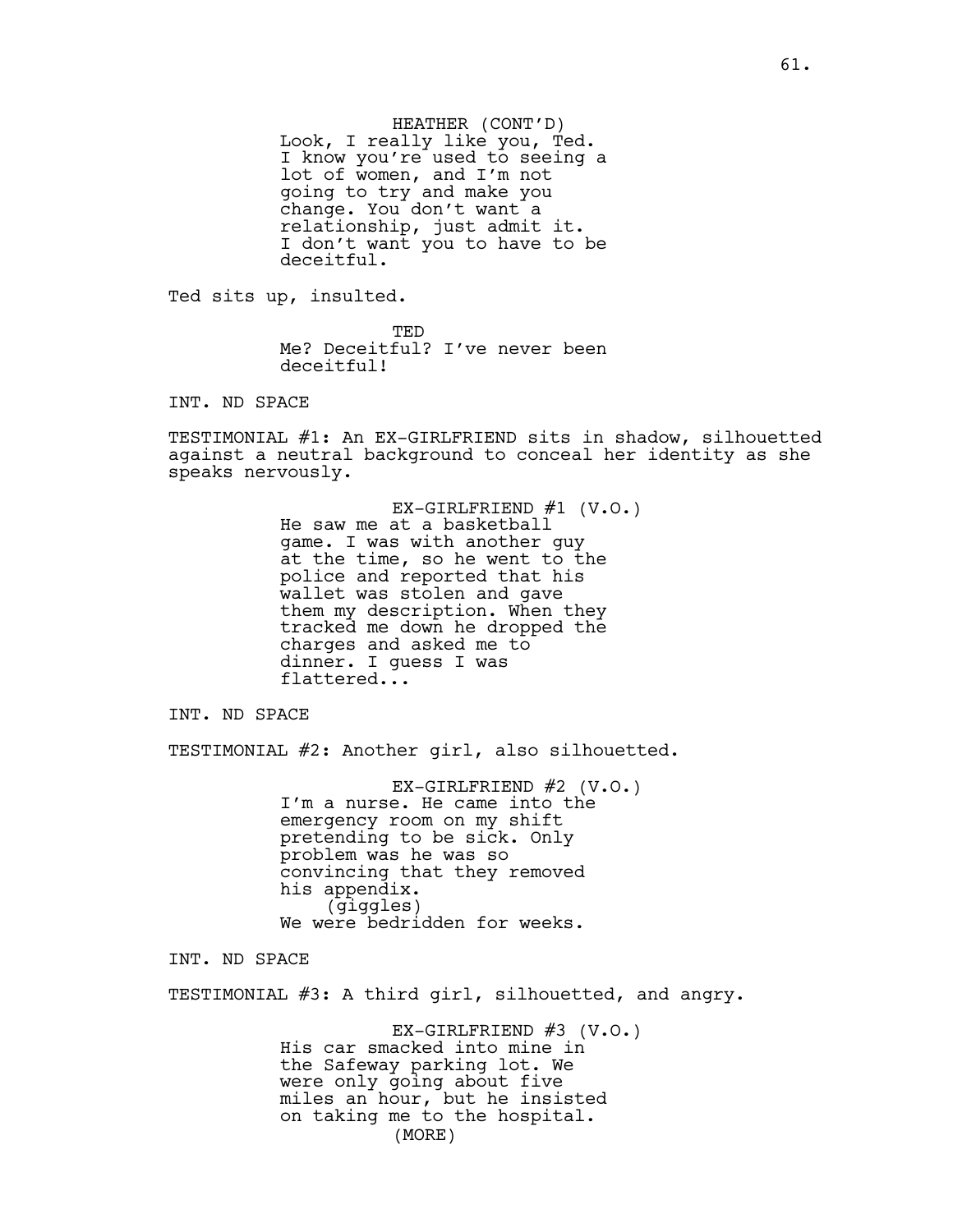Later I found out he bought my chest x-rays from the doctor. If you see him, tell him I want them back. EX-GIRLFRIEND  $#3$  (V.O.) (cont'd)

INT. TED'S BEDROOM - NIGHT

Ted sits in bed, stunned by the realization.

TED My God - I am deceitful!

# HEATHER

Ted, I didn't want a relationship - I didn't even want to go out with you. I'm a very passionate person. Once I get into a relationship - I want it to last. I devote all my feelings to it. I want somebody to love me. I can't afford to get hurt again.

TED

I do want a relationship. I swear I do. I want you - no one else. I swear, I've never felt like this, nothing even close. I just want to be with you. I don't know how else to say it, except... Please don't leave, just stay, because....

Heather looks back at Ted skeptically. But we see something new in him. The camera ZOOMS in on Ted's face.

TED (CONT'D)

I love you.

She slides into his arms and his expression turns to 'Oh Shit', as we...

## CUT TO:

## IN LOVE MONTAGE

Ted and Heather with more relationship music. They hold hands at sunset, he brushes her hair, They feed a horse a carrot. At the end is an intimate setting with Ted staring at Heather next to him. She is looking away, but when she turns, he kisses her very romantically. He is definitely in love, as we...

### DISSOLVE TO:

## INT. TED'S BEDROOM - NIGHT

Ted continues his stare, now on a sleeping Heather. She is beautiful and he smiles, contented, knowing...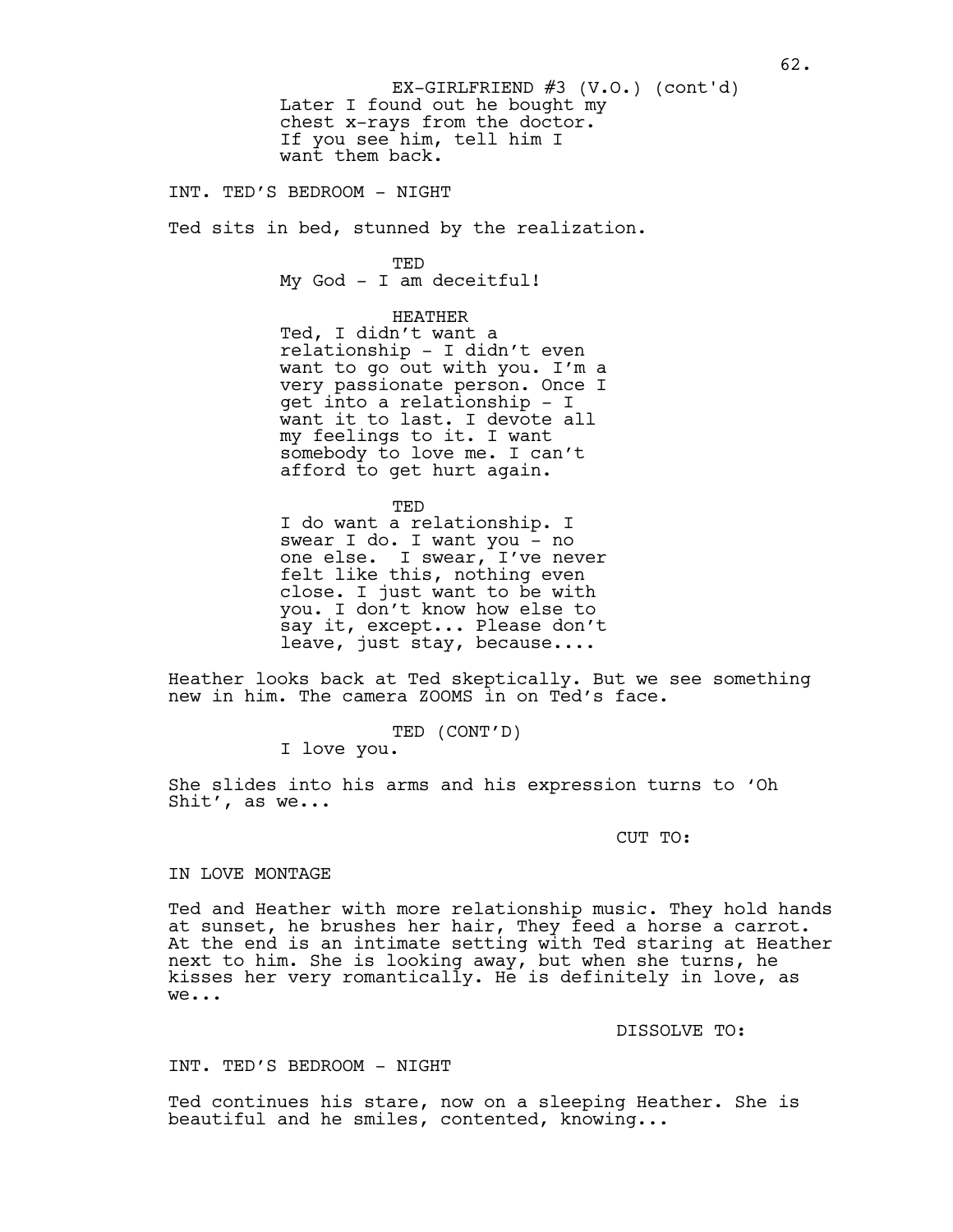He gets out of bed and quietly retrieves his little black book from a drawer under his socks.

CUT TO:

EXT. TED'S DUMPSTER - NIGHT

Ted looks out the open second floor window wearing his bathrobe. On the ground below sits a large green dumpster. Above, Ted has his little black address book in hand. He looks at it longingly.

> TED Good-bye, Jill... good-bye, Laurie... good-bye Liz... Diane... Janet... Eileen... Lisa... Wendy... Bobbie... (holding Poopmoose) ... Poopmoose.

Gathering his strength, he lets the last few candies poop out and drops the Poopmoose into the trash, followed by the address book, watching it tumble from his grasp sadly.

ANIMATED FANTASY

BachelorMan stands on the edge of a cliff, holding his sword before him. He drops it over the side, watching it spiral away from him, disappearing into the blackness of the abyss.

CUT TO:

INT. TED'S CONDO - DAY

Ted and Gordie step inside. Ted doesn't look as well puttogether as normal. Just little things - his shirt and pants don't match, and his shirttail is untucked, hanging over his belt.

> GORDIE Are you okay, man? You look different... (grabs Ted's shirttail) What's with the shirt? Is that a little pot belly under there...?

> TED (slaps his hands away) Knock it off. Things are great - they're perfect.

Gordie calmly runs over several items denoting the changes in Ted's bachelor pad.

> GORDIE Fluffy pillows... Knick-knacks and figurines... Photo collaaaaage?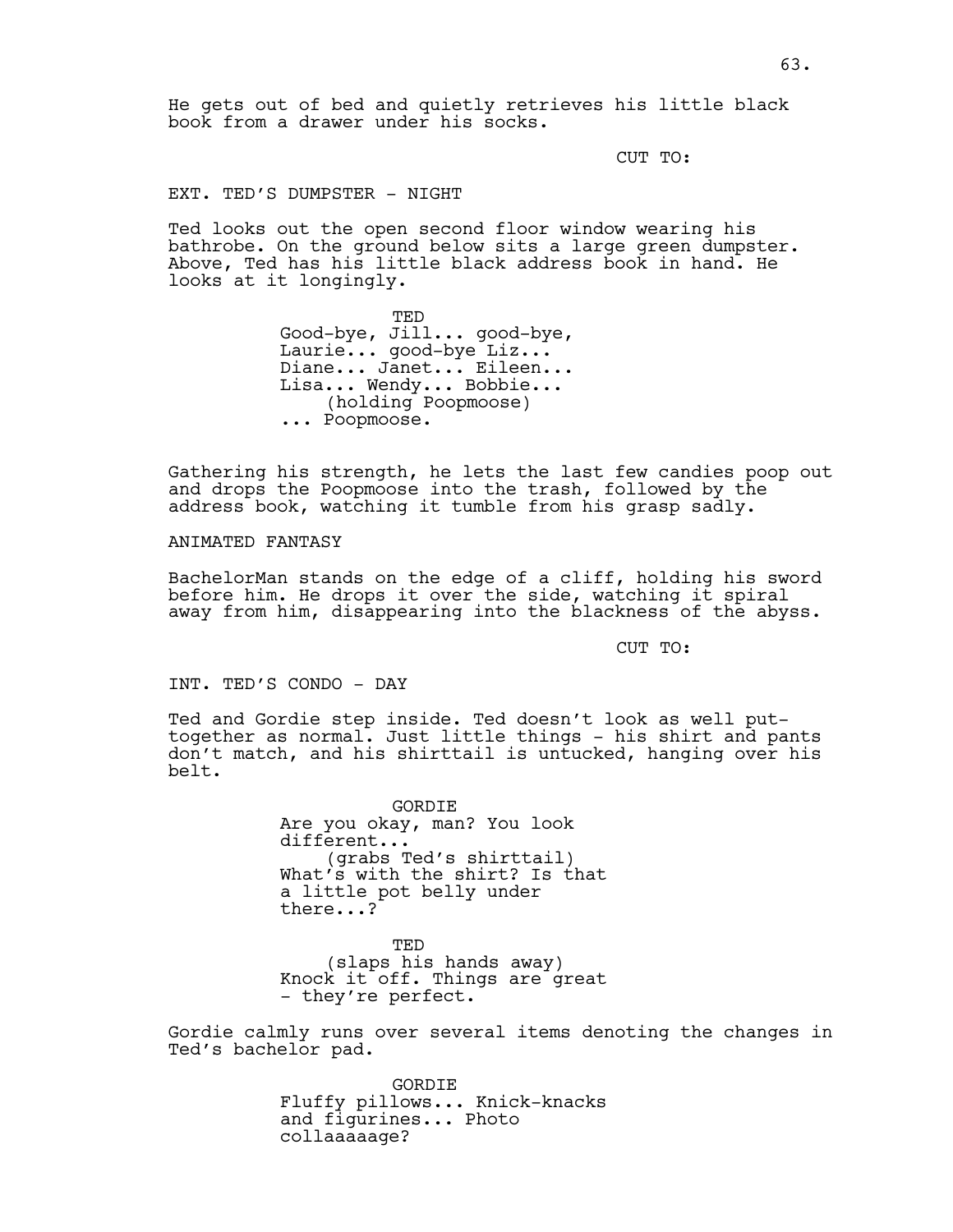Gordie looks at the new calendar.

GORDIE (CONT'D)

Kittens!!

TED That's Pookie The Cat!

GORDIE Men don't like cats. They HATE cats! WOMEN love cats. Men SAY they love cats, but when women aren't looking, men KICK cats.

Gordie falls back onto the couch, eyes closed. He opens them to see Ted saunter over with a glass, placing it on the table in front of him - careful to set it on a coaster.

> TED Diet Ice tea?

GORDIE Ted - what's happened?

TED

What?

Gordie pulls Ted onto the couch next to him. He shakes his friend urgently.

> GORDIE You sure you're ready for this?

TED What do you mean?

GORDIE This chick. Is this the one?

TED (laughs) Heather? You're paranoid.

GORDIE (pointing and yelling) There's a love seat where your weight machine used to be!

Ted frowns quizzically.

TED Well, I hardly... we need more space when we entertain...

Gordie looks into Ted's eyes seriously, trying to break the spell.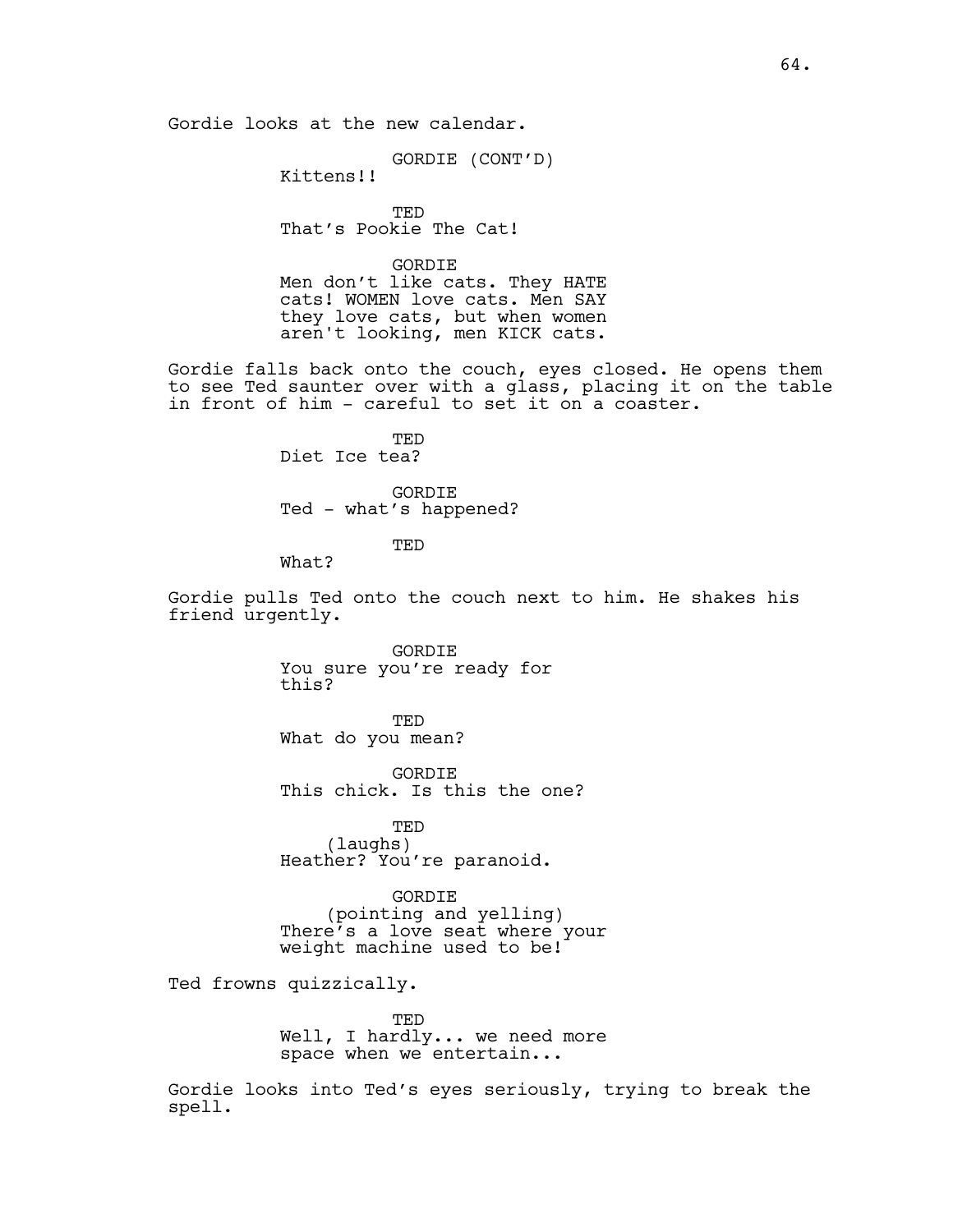GORDIE What are you..... HIGH?

TED Heather.. I... that is, we... thought...

ANIMATED FANTASY

BachelorMan flies through the air with some difficulty caused by the long ball and chain attached to his ankle.

CUT TO:

INT. TED'S CONDO - DAY

The phone RINGS, Ted relieved at the interruption.

TED Oops - I'll just be a sec...

GORDIE Let the machine get it.

The room goes silent as the answering machine picks up. The outgoing message was recorded by both Ted and Heather, and is insufferably cutsie. Ted cringes, embarrassed, as they listen.

> TED (V.O.) (on machine) Hi. This is Ted... HEATHER (V.O.) (on machine) ... and Heather. TED (V.O.) (on machine) I'm not in... HEATHER (V.O.) (on machine) ... and I don't even live here. TED & HEATHER (V.O.) (on machine - giggling together) So leave your name and number, and we'll call you when we're done with what we're doing...

There is more giggling as the machine answers the incoming call, Heather's voice coming over the speaker.

> HEATHER (V.O.) (on phone) Hey lovey-buns. (MORE)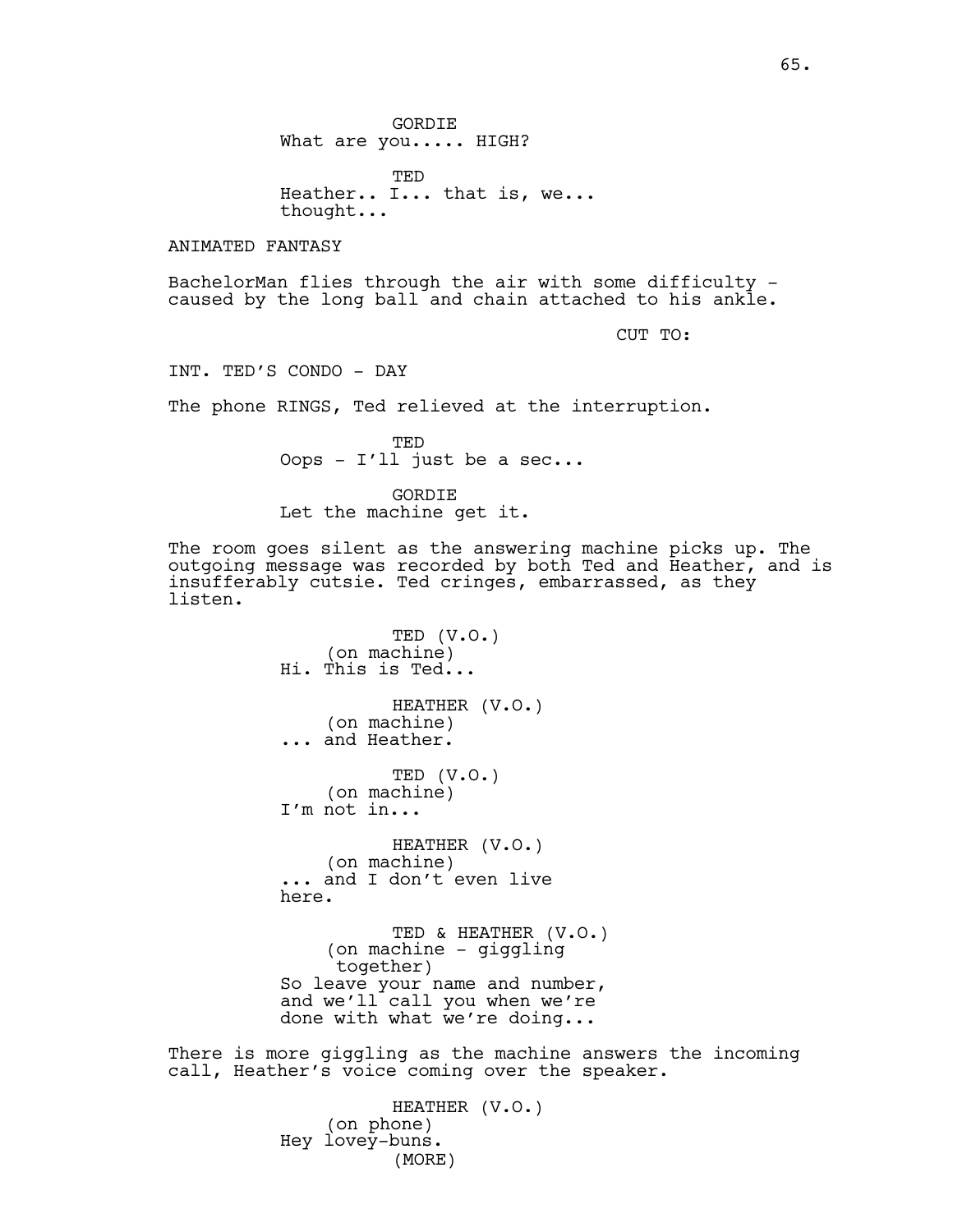I'm home and I see your light on. Why aren't you picking up? What are you up to in there? (playfully) I've got someone here that wants to see you. She's been thinking about you and Herby all day. See you soon... She makes kissy noises before hanging up. GORDIE Herby? She renamed your wang? What are you, high? TED She didn't like 'Super Gulp'... GORDIE Is this a scam to get laid? Ted stands, chuckling and pacing as he tries to save face. TED That's exactly it - you figured it out, man. You know me way too well. GORDIE (stands defiantly) She's not here now. TED Yeah. So? GORDIE So let's hang out. TED Solid. Gordie slowly advances on Ted, who backpedals uneasily. GORDIE How about let's you and me watch some TV? TED Bitchin'. GORDIE It's eight o'clock, Ted. TED HEATHER (V.O.) (cont'd)

Great. Your pick.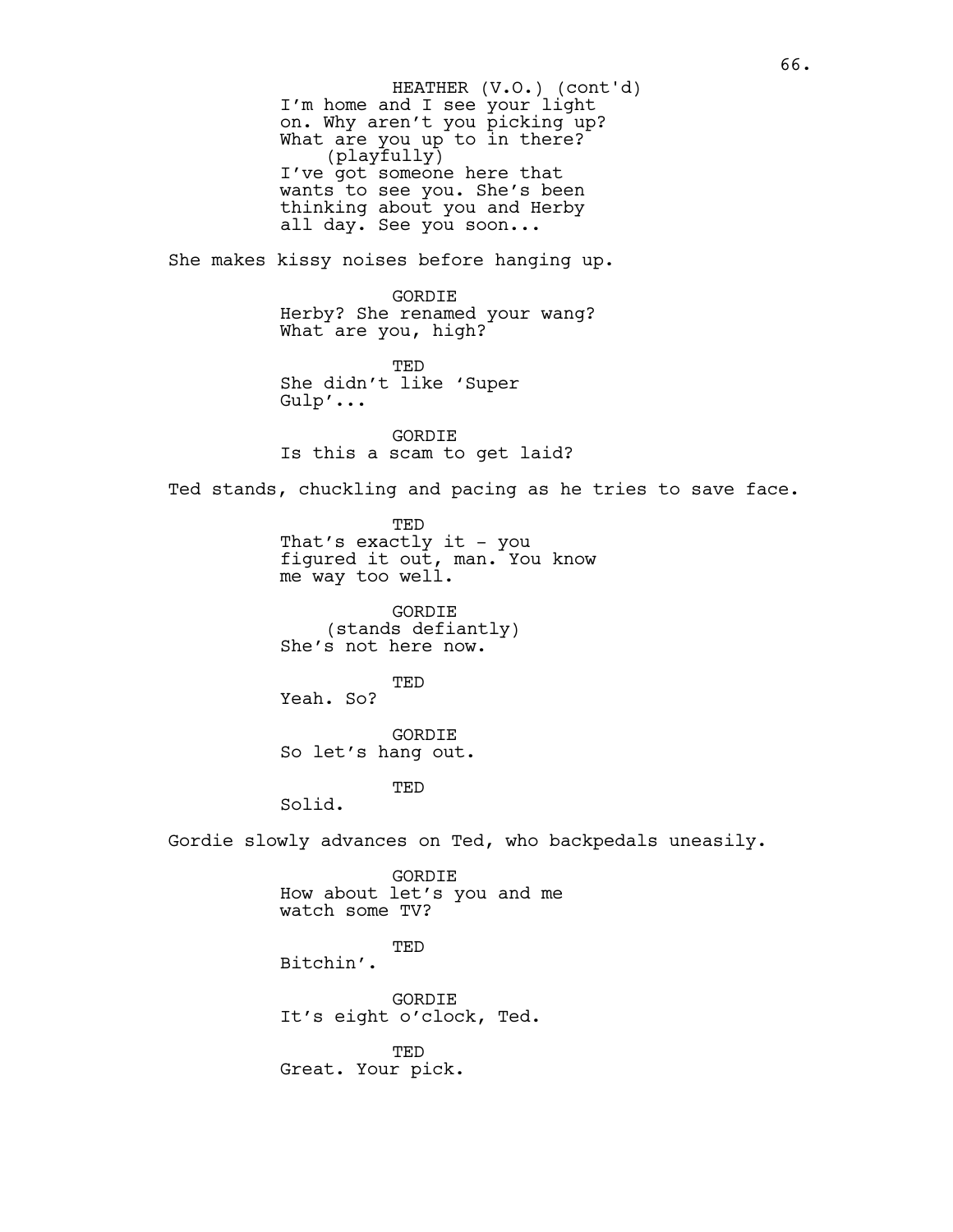GORDIE Egg salad... I say we watch what we always watch at eight o'clock, Ted. TED Uh-oh... yeah. GORDIE 'Then Came Tree,' Ted. TED You're gonna laugh, Gordie. GORDIE I'm only gonna laugh when Tree kicks the crap out of five rednecks at the end of the show, Ted. TED We can't watch 'Then Came Tree,' Gordie. GORDIE We can't watch 'Then Came Tree?' Why not, Ted? For the past 15 years, it's our favorite show... TED

Heather is, uh... she's taping something over here. It's a one-time shot, I really don't want to mess with the VCR...

Gordie holds up the remote control.

## GORDIE

Snatch the remote from my hand, Ted.

TED

Come on, man - I'm humoring her. It's a scam! It's just that it's a really important show and she really has to see it.

GORDIE What's the show, Ted?

TED I don't know, but she...

GORDIE

... What woman stops you from watching whatever the hell you want?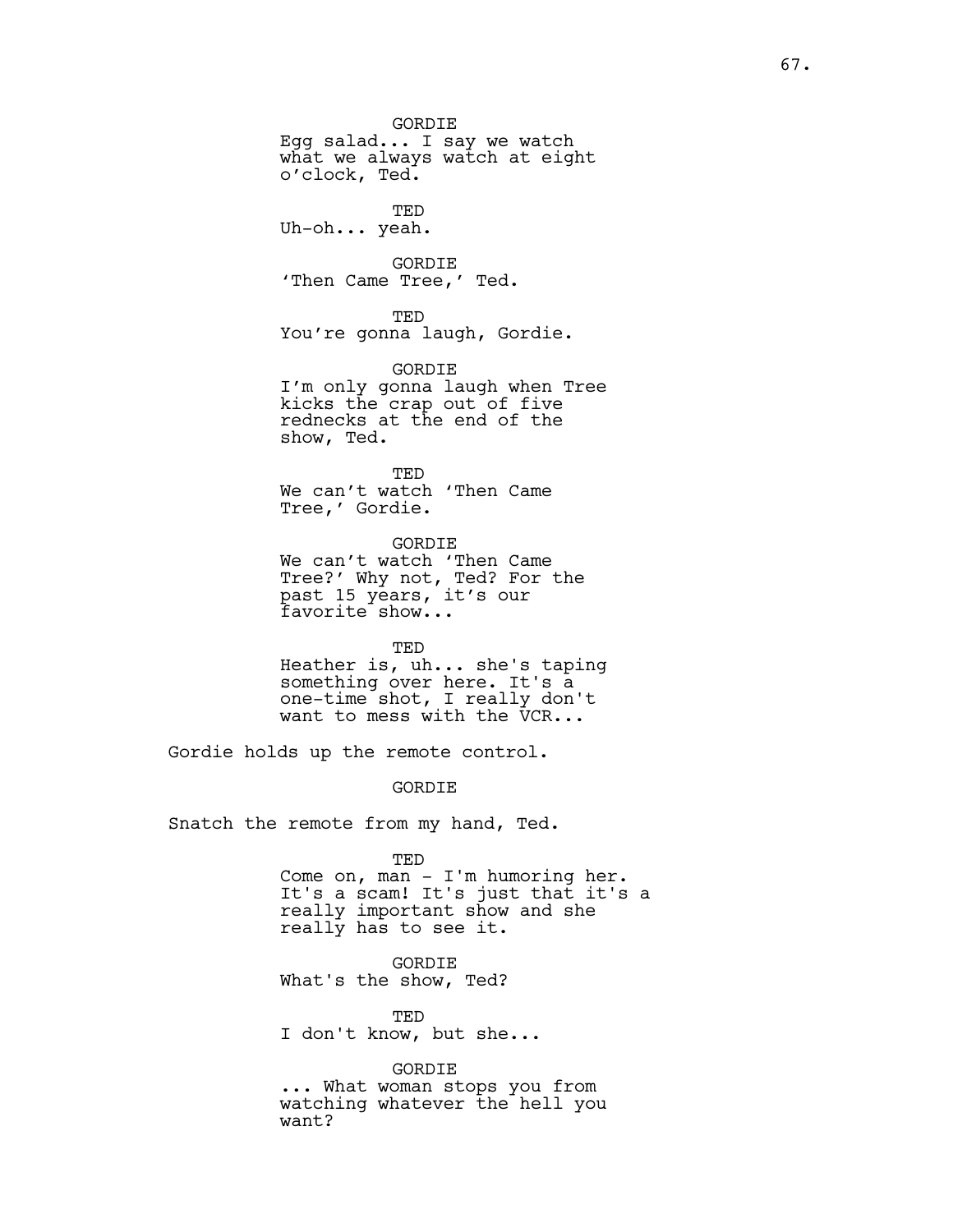TED It might be a re-run too... no, I really don't remember...

Gordie has Ted backed up against the wall.

GORDIE What show is she taping that we can't watch 'Then Came Tree'?

TED (nearly crying) Mel...

GORDIE Yes? Mel... Mel? ... Gibson? That's not bad.

Gordie makes a move back toward the couch, but stops dead in his tracks when Ted continues.

> GORDIE (CONT'D) ... Nuthin' wrong with the Road Warrior, huh?

> > TED

Mel...row...

GORDIE Mel what? Mel Torme? Melanoma? Mel... ba toast? What?!?

Ted finally breaks down, sliding down the wall in a crouch, ashamed. He can't look Gordie in the eyes.

TED

Melrose Place...

GORDIE

Ohhhhh, well... why didn't you say so? RE-RUNS of Melrose Place yes. You can't miss an episode of Melrose Place and expect to enjoy it to it's fullest. For unlike 'Then Came Tree,' which is essentially comprised of selfcontained episodes and, except in the case of the rare two-parter, does not rely heavily on information gleaned from previous shows, Melrose Place must be viewed in it's entirety - every show, every week, week-in and week-out as it's producers intended - in order to appreciate the intricacies of the story and how each character's actions affect and influence future plots.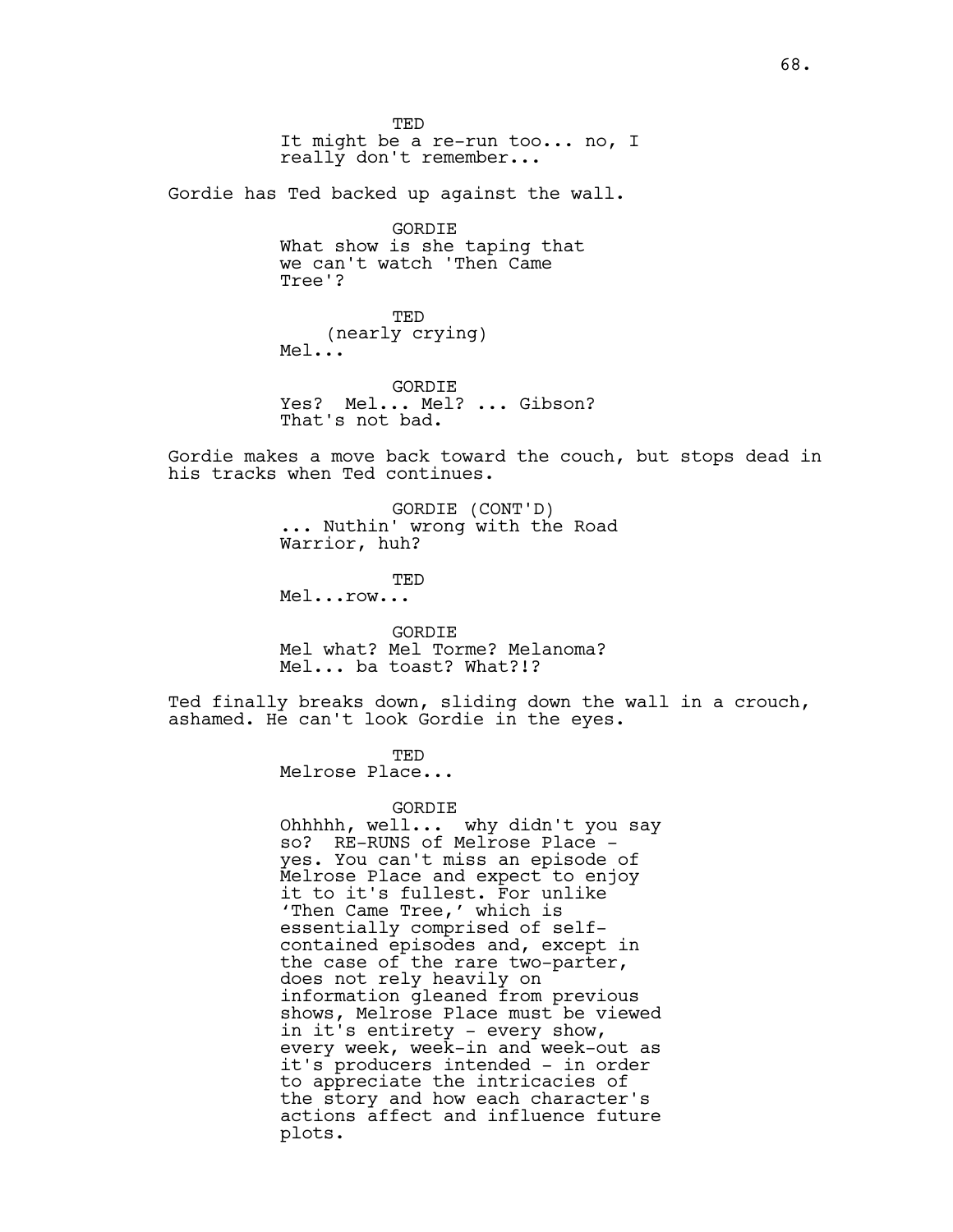TED

Well, it's just that Sydney and Amanda are sniping at each other again and while Jane and Alison are trying to be supportive, they still end up looking like a couple of doormats. And the fact that Billy constantly checks on Alison doesn't exactly sit too well with Brooke...

GORDIE (feigning interest) Really? I bet ol' Brooke has something up her sleeve...

**TED** 

Ah, little Brooke has so much else on her mind. See, there's the matter of this trust fund her mother left her. And it turns out by getting married, she fulfilled the last condition of her receipt thereof...

GORDIE Ahh, I see...

TED (seriously) It's good - you want to check it out with us later?

GORDIE (loses it) WHAT ARE YOU, HIGH?

A look of determination on his face, Gordie marches to the phone, momentarily disgusted to see Ted's cool phone replaced by one with the huge number keys. He dials, glancing back at Ted worriedly.

> GORDIE (CONT'D) (into phone) Artie? Get Kelley and get over here to Ted's - he needs our help.

He hangs up, Ted looking at him defensively.

TED What are you talking about? I don't need any help.

GORDIE You don't need any help?

He holds up the stupid looking phone as evidence and gives Ted a cringing smile.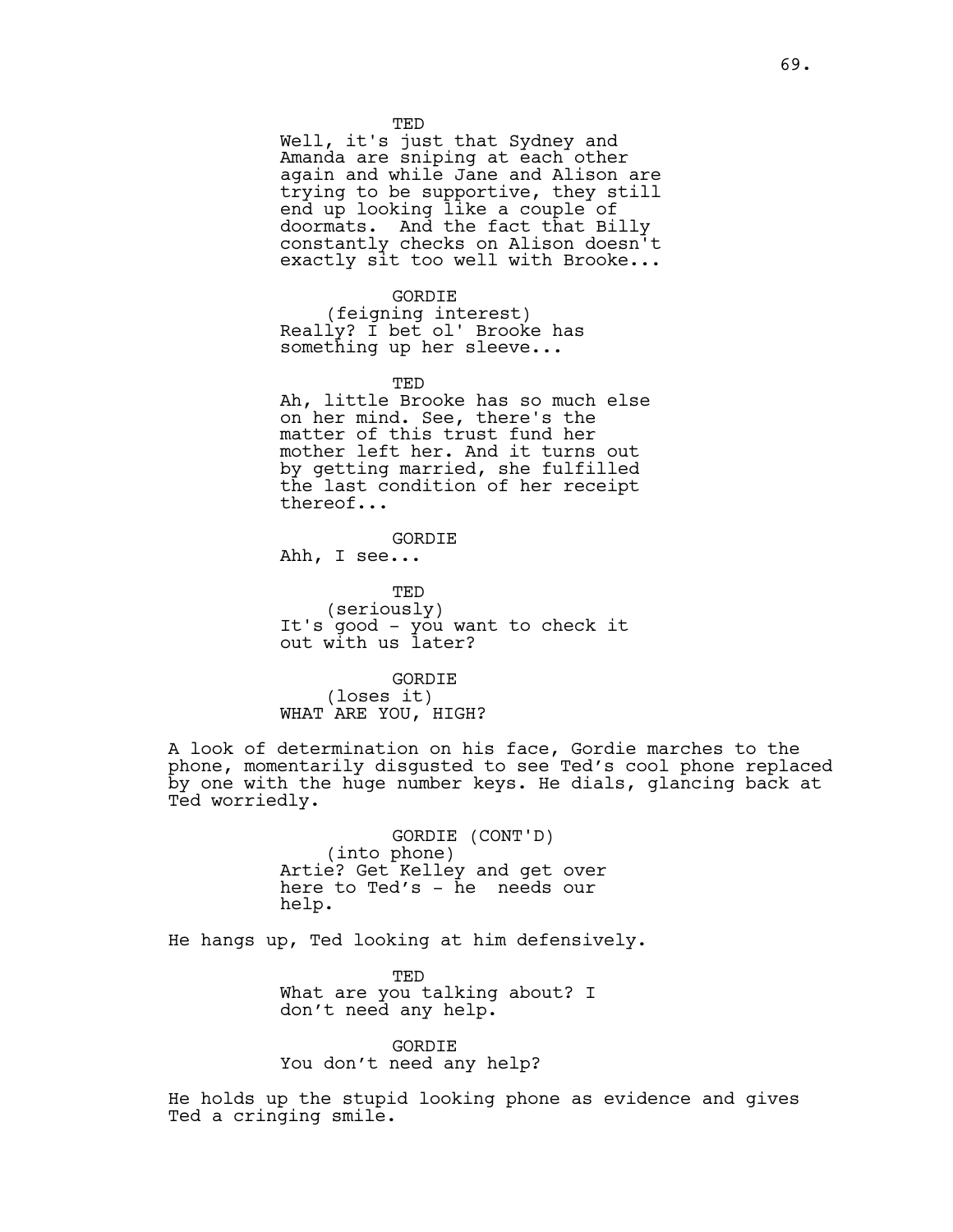TED Okay, okay, so there's a new phone, and a different calendar, and we're not gonna see the one where Tree loses his virginity. But I'm fine.

### GORDIE

(calmly) Well, obviously you're fine. You've got some new plants, a mail order catalog and even a cute kitty cat calendar. (pointedly, voice rising) Your life contains everything you've ever despised! Shelf paper, potpourri... Face it, man, she's got you, she's changed you... (PUSH-IN in on Ted's face) ... You're pussy whipped!

# ANIMATED FANTASY

BachelorMan vacuums the Pink Palace, wearing an apron like Ted's dad, pot belly growing beneath his super hero costume. He looks to Bachelorette Woman, now fat with curlers in her hair, sitting in an easy chair, stroking the cat while she watches TV. He looks down to see the 'BM' logo on his chest has changed to 'PW'.

INT. TED'S CONDO - DAY

As the words "pussy whipped" resound, a look of horrible realization crosses Ted's face. He breaks down miserably.

> TED Okay! Okay! It's true! I'm tired of pretending! I don't know how it happened - one minute everything's fine, the next I've got throw-pillows! I really like Heather, but I want things back the way they used to be. I like my freedom. I like flirting and underwear with holes. I liked leaving wet towels on the floor and using the TV Guide instead of a coaster! And look what I found in the mailbox today... (holds up a flyer, almost hysterical) She made party fliers for a neighborhood potluck! And look how she signed it - "Ted  $n'$ Heather"! I've become a 'n'! I want to be a 'me' again, not a 'n'!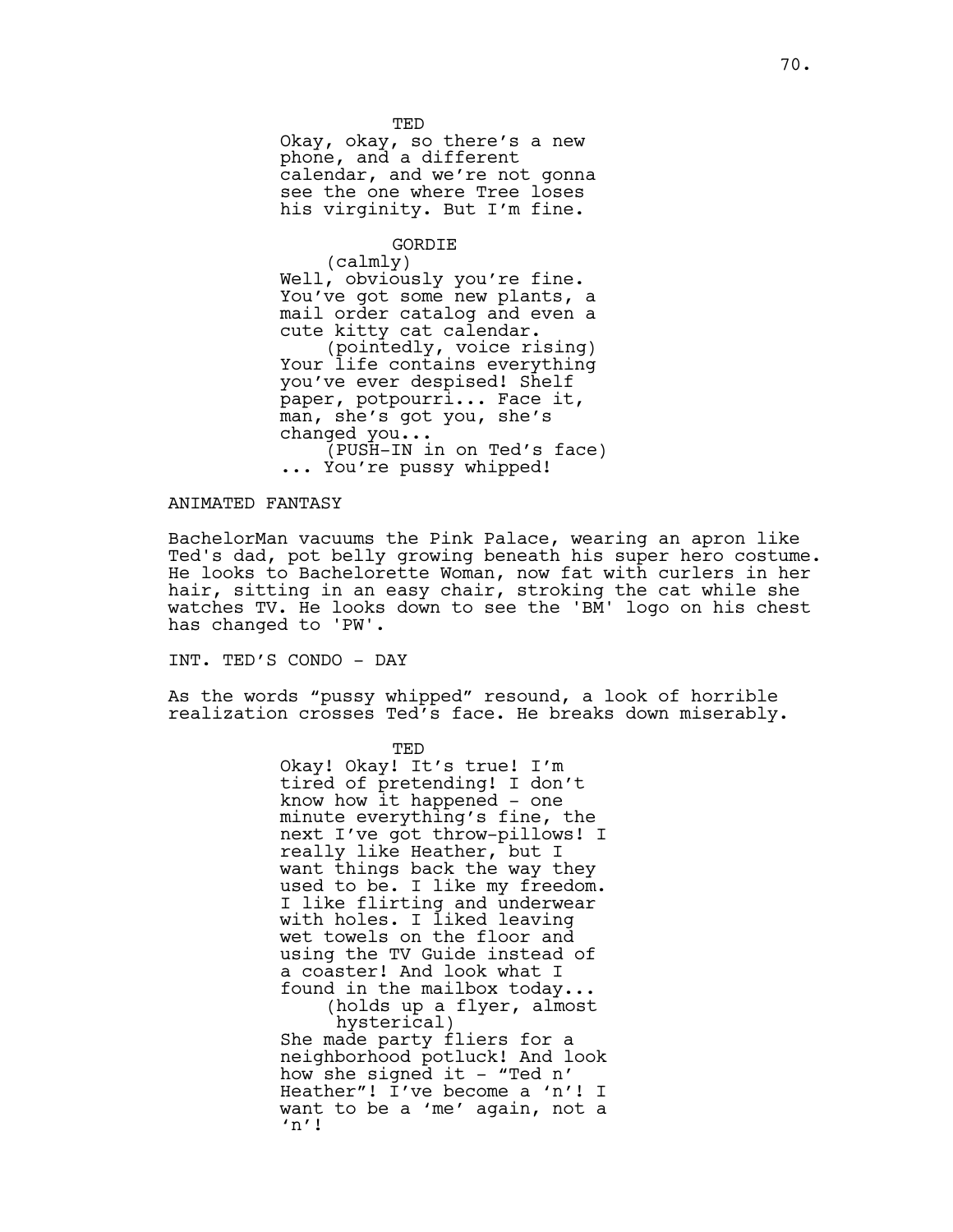He grabs Gordie by the shirt, screaming in his face.

TED (CONT'D) Help me before it's too late!

CUT TO:

INT. TED'S CONDO - NIGHT

A MUSIC VIDEO of Gordie, Artie and Kelly returning Ted's apartment to its former bachelor glory. They rip up the kitten calendar, rejoicing as the girlie tool calendar goes back on the wall... The girlie phone is out, replaced by a cool one. Plants go flying out the window. Through it all Ted is a wreck, but knows they must do it.

Artie runs in from the bedroom with a CD, which he holds out to them.

> **ARTIE** Look - Janice Morrisettie!

They squeal madly and destroy the CD.

INT. TED'S BATHROOM - NIGHT

Ted stands before the toilet, urinating as Gordie, Artie and Kelly watch in anticipation. Ted is uncomfortable as he finishes, tapping and zipping up. He glances back at them as he reaches to flush.

> GORDIE That's it, man. KELLY

Flush only.

ARTIE Your work here is done.

Ted gives them a 'don't worry' look, and flushes. His EYES LOCK ON THE UPRIGHT TOILET SEAT.

> KELLY Don't do it, man.

GORDIE You're out of here. Leave it, Ted.

Ted stares, reaching slightly as the lid beckons.

ARTIE Ted, please! Leave it. For God's sake, leave it up!

Ted looks back, confused.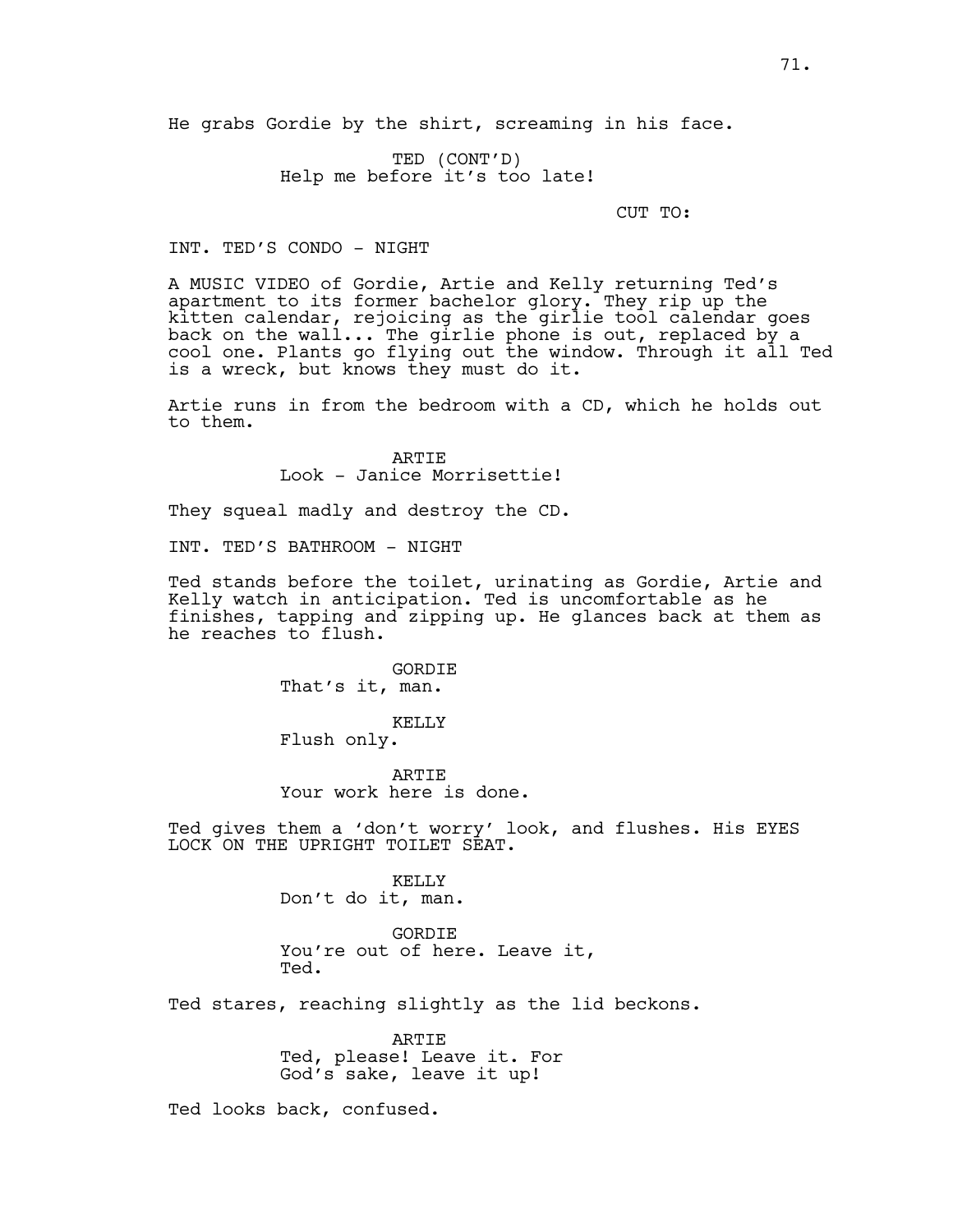TED But what if she... what if she sits on the...

GORDIE (on his knees, pleading) Ted - it's for your own good!

Ted's trembling hand slowly reaches for the lid, the others watching in horror. Ted strains, reaching, reaching. His face is a mass of conflicting emotions as he grabs the seat... finally tearing off the furry toilet lid cover, raising it over his head in triumph, the lid defiantly 'up'! The men cheer lustily and lift Ted onto their shoulders, marching around the condo, Ted with the cover raised high.

EXT. TED'S CONDO - NIGHT

WE SEE through the window, the silhouette of their victory dance as we...

CUT TO:

INT. TED'S CONDO - NIGHT

Later. The big screen TV plays 'Then Came Tree', while Ted, Gordie, Artie and Kelly sit around a green velvet poker table in the center of the room. Smoke and fun fill the air. Artie puffs on a cigar, deck of cards in his hand - poised to deal. He looks at the others, deadly serious.

> ARTIE Low Chicago, five dollar ante.

> > CUT TO:

INT. TED'S CONDO - NIGHT

A few minutes later - Kelly's deal. He squints through the smoke at the others.

> KELLY Four card Clint-shit, no peekie. Loser matches pot...

> > CUT TO:

INT. TED'S CONDO - NIGHT

A little later. Gordie's now dealing.

GORDIE Seven-card Anaconda, pass to the right, low card in your hand is wild, high-low split, roll your own and you must declare...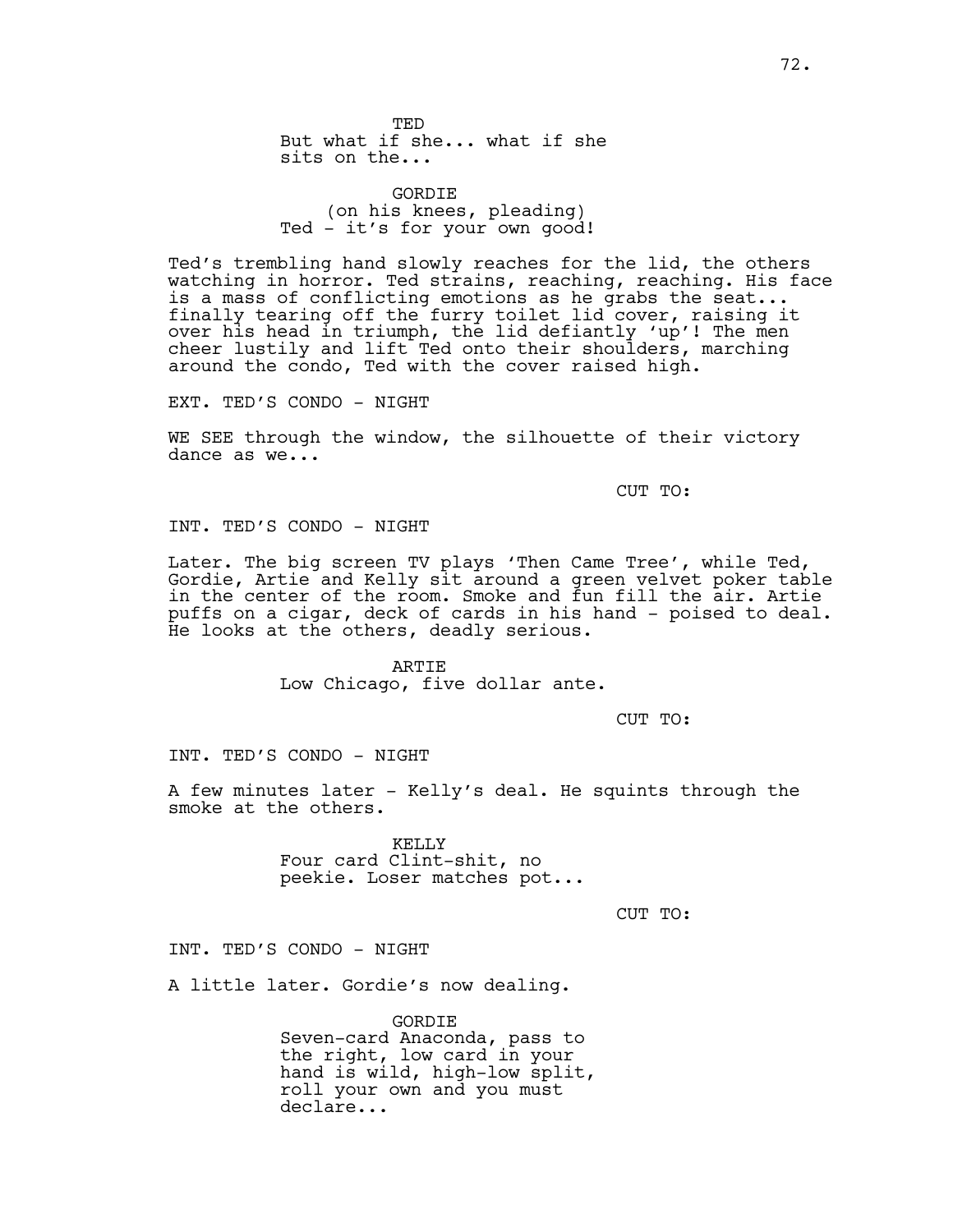KELLY Straights count against you?

GORDIE What are you, high?

CUT TO:

INT. TED'S CONDO - NIGHT

A little later. Ted holds the cards, hesitating. The others watch in suspense. Ted grins, pulls the cigar out of his mouth, and lets out two weeks of pent-up bacheloritis.

> TED Low-high, buck-'em, fuck-'em. Three-balled queens are wild, and eat me out on Tuesday...

They all cheer as he starts to deal.

TED (CONT'D) I'm back. We're all back!

They all look at him skeptically.

TED (CONT'D) Guys, guys, guys! This is me you're talking to! (stands, holding beer aloft) I, Ted Davis, by the power vested in me by Poopmoose Incorporated, pledge to you that I am and will forever always be... BachelorMan!

Ted downs the beer, crushing the can. The guys cheer.

**GUYS** Viva BachelorMan!

CUT TO:

INT. DANCE CLUB - NIGHT

Heather, Janey and Carol are swaying to the music on couches. Janey yells above the music to Heather.

JANEY

Herby?

They all laugh.

HEATHER Yes: "The Love Bug"...

CAROL Anteater or helmet head?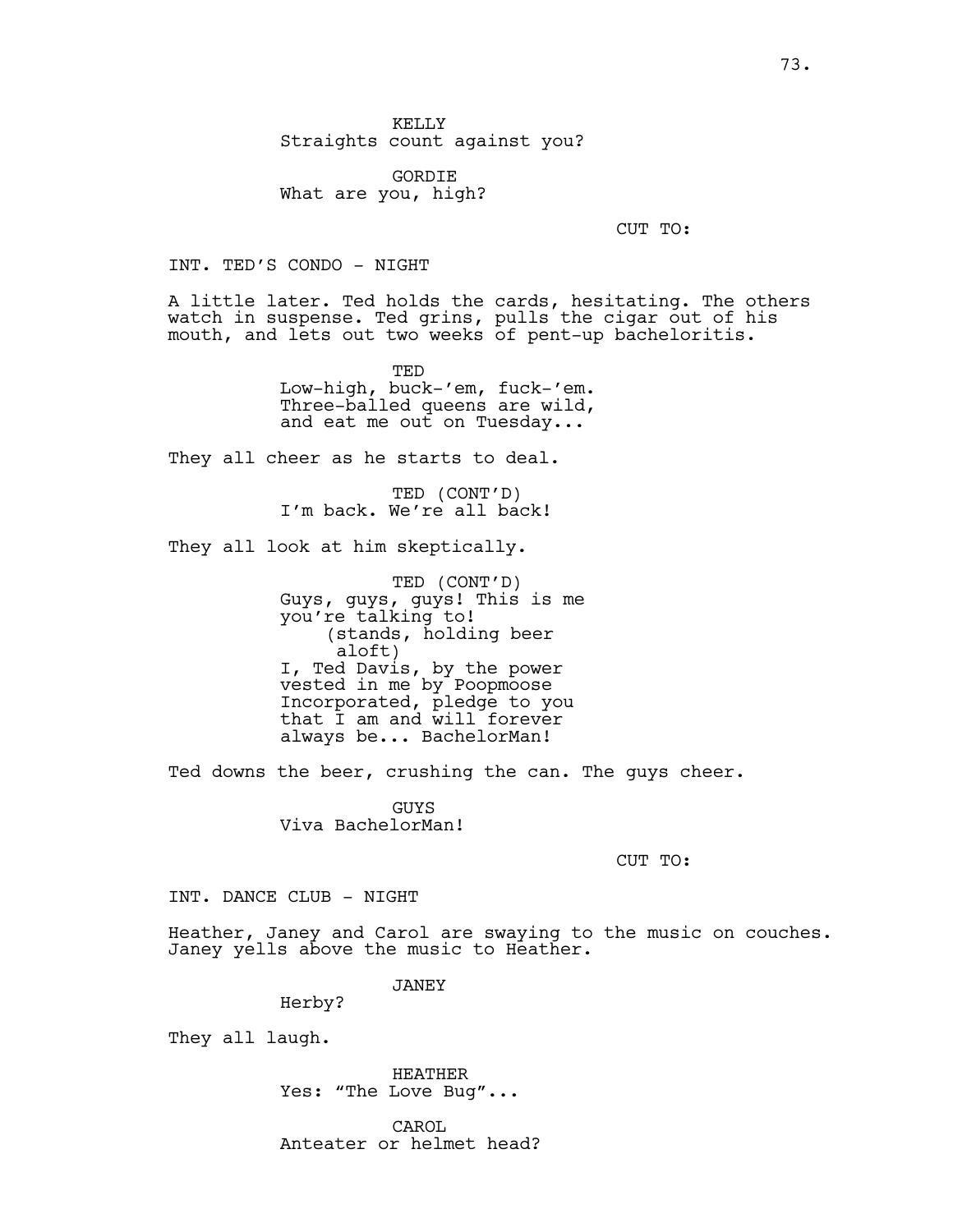HEATHER Please... There's definitely a helmet down there...

JANEY (revelation) You know I've never slept with a man that was uncircumcised? I bet it would be a novelty…

CAROL

Yeah, but what happens when you pull back the drape and he's got stuff built up in there?

HEATHER That's when the novelty wears off!

CAROL Hold the mayo!

They laugh drunkenly. A new song begins, and Janey moves her body frenetically to the beat, as a guy approaches her.

> CLUB GUY  $#1$  (V.O.) You wanna dance?

Janey STOPS MOVING, sizing him up.

JANEY I don't like this song...

He moves on. Janey continues gyrating once he's gone.

CAROL So this Ted thing is working out, huh?

JANEY We never see you anymore.

CAROL I always hate it when women get into a relationship with a guy and ignore all their friends.

HEATHER You do it.

CAROL Yeah, but I hate myself for it.

CLUB GUY  $#2$  (V.O.) Wanna dance?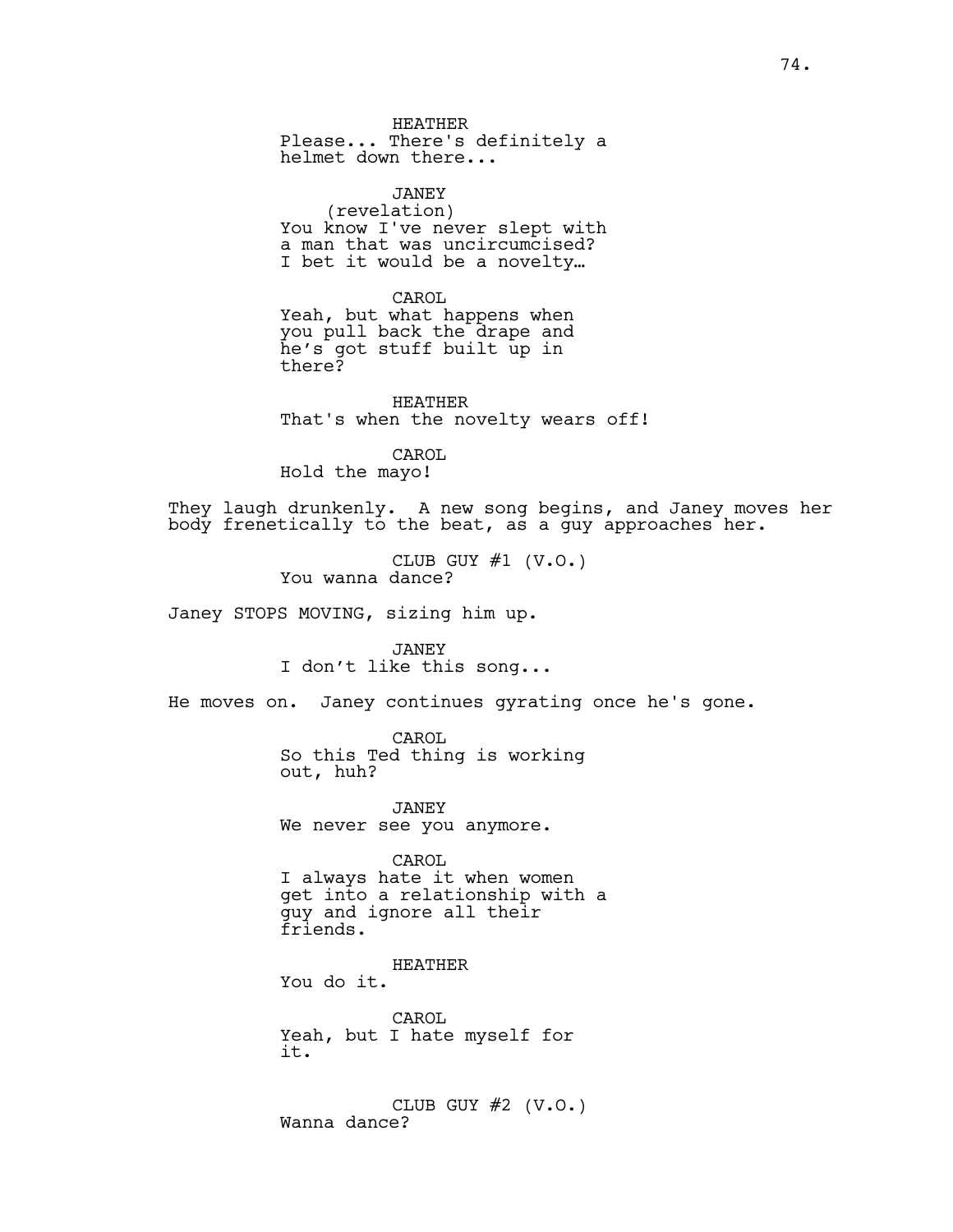CAROL

No.

CLUB GUY  $#2$  (V.O.) Don't be so picky. I wasn't.

He turns and leaves. They start dancing again.

### JANEY

Well I for one, am very happy for our little Heather, and I propose a toast to the man of the hour: Ted… what's his butt...

They start to toast, but Carol cuts them off.

CAROL ... and to Herby!

They all cheer, then clink their glasses.

CUT TO:

INT. SPORTSHOLLYWOOD NETWORK CONFERENCE ROOM - DAY

Ted sits at the big table while Meg pleads with him.

MEG You better pull your head out of your ass and get your shit together, Ted.

TED Question: How can I get my shit together if I pull my head OUT of my ass?

MEG I mean it. They're thinking of letting Hardin pitch show ideas. If that happens, our ratings are gonna drop lower than Bob Dole's testicles...

They look at each other, then Meg realizes what she's said...

MEG (CONT'D) My point is, you better come up with a winner pretty soon, or you're out of a job.

#### TED

Don't worry. I'm breaking up with Heather and fully immersing myself in my career. I'm gonna have this network back up to a .05 in no time...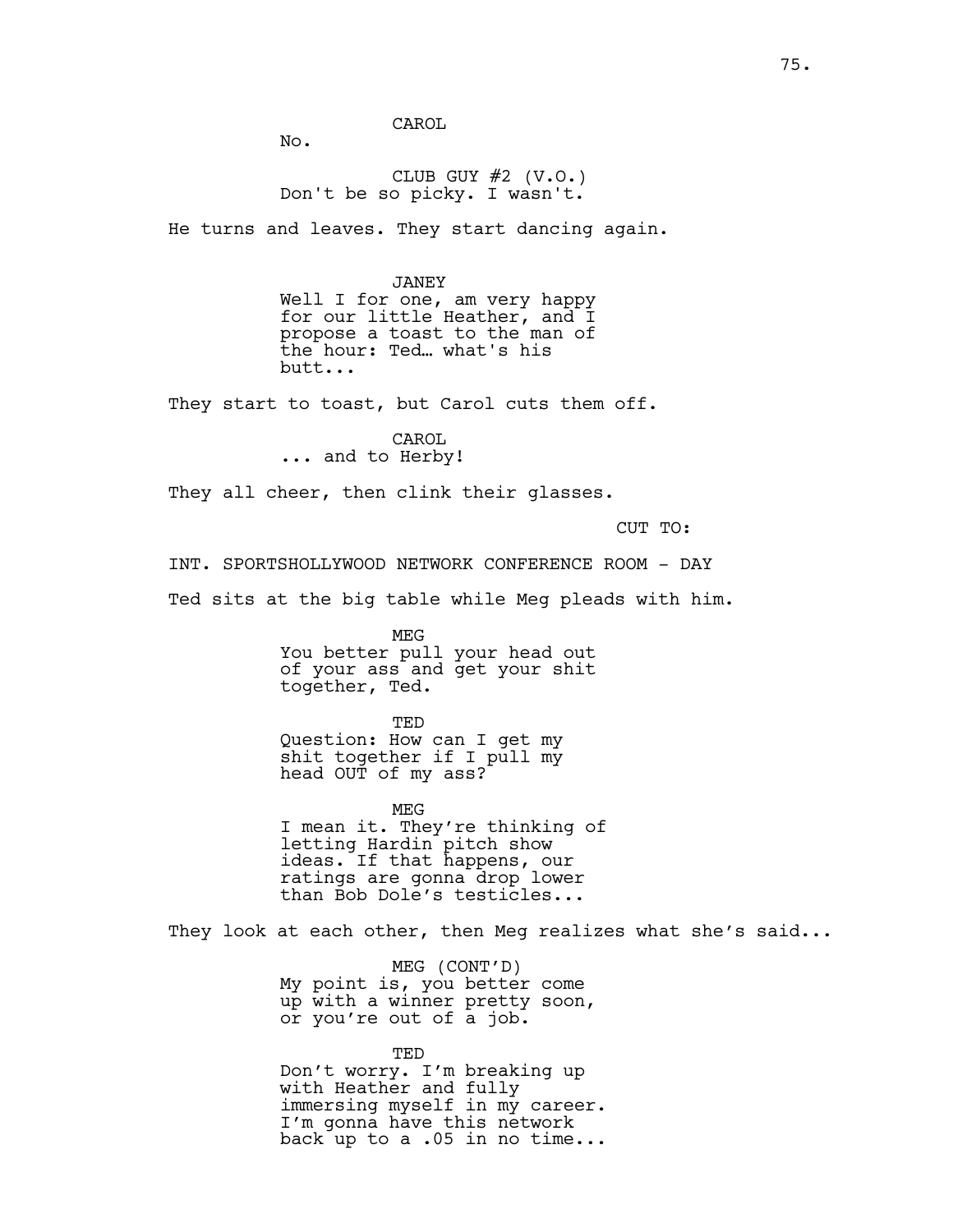MEG Oooh. Break up, huh? I thought you dug her.

TED Yeah - not looking forward to it either...

MEG Well whatever you do, you've got to tell her the truth. It may hurt now, but not nearly as much as it will if you drag it out with a bunch of lame stories and unreturned phone calls... What are you worried about - you've done this before, haven't you?

INT. SPORTSHOLLYWOOD NETWORK CONFERENCE ROOM - DAY

A little later. A network veteran enlightens Ted.

DICK VITALE You want out, you gotta telegraph it. Billboards. Print media. I see a possible infomercial. You explain the benefits of her being an unattached woman again.

Ted kind of shakes his head no.

DICK VITALE (cont'd) Then hit her with the stats, baby: Tell her three out of every five marriages end up in divorce. You don't want that, do you? Then shut -up. Don't say a word. The first one that talks loses. Just run. Bingo.

Ted is not fired up for that either.

DICK VITALE (CONT'D) No problem - Big Ted Davis show her the real you. Be sincere, tell her you made a mistake. Show her you're a man. Be up front, honest, genuine, compassionate...

TED What if that doesn't work?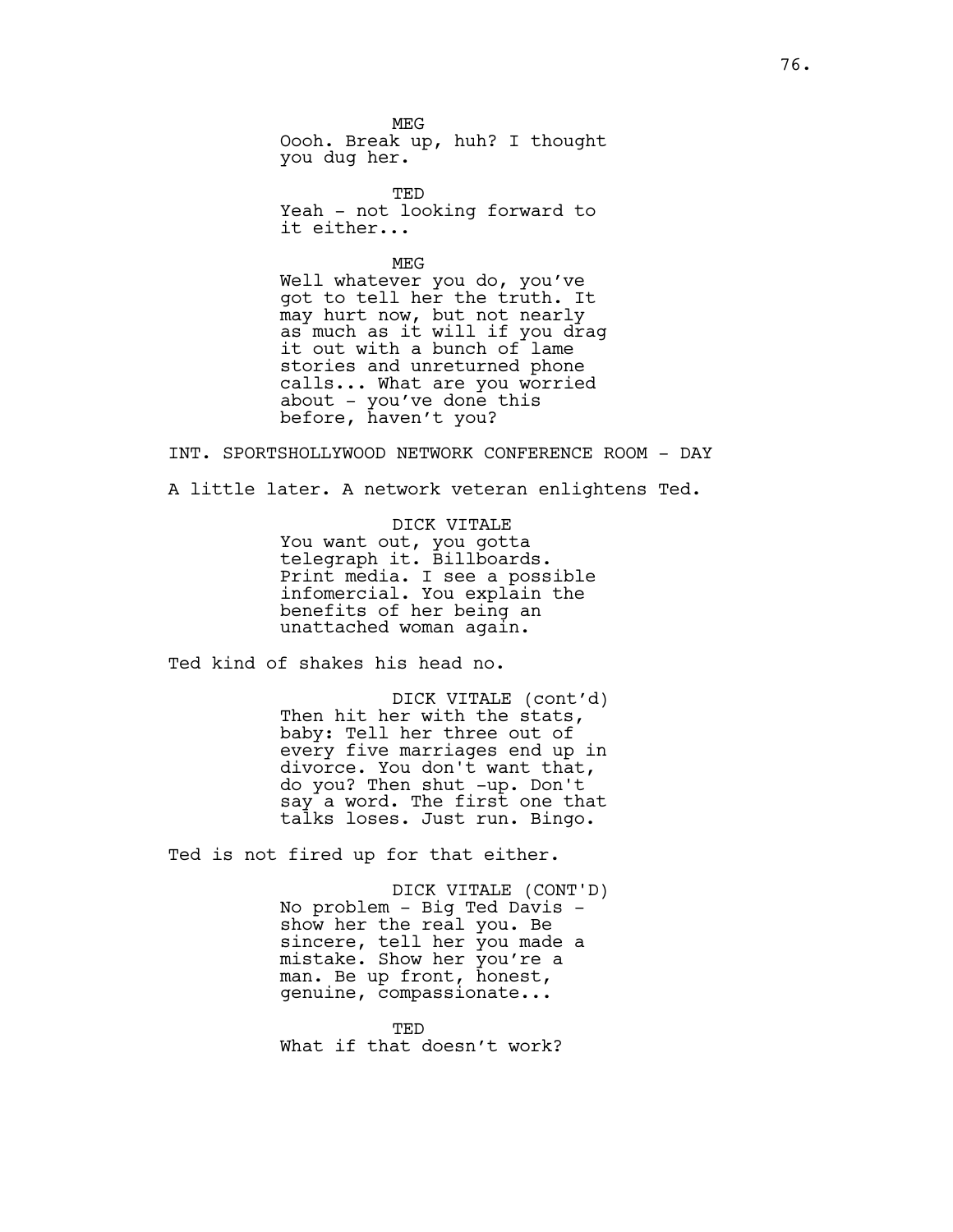DICK VITALE Tell her you're a homo - then you're out of there, baby!

CUT TO:

INT. POOL HALL - NIGHT

Ted and Heather shoot pool among yuppies, entertainment wannabe's and miscellaneous beautiful people. As WE HEAR Ted, he circles the table, making shots.

> TED (V.O.) Bachelor tip #85: When breaking up with your girlfriend always be up front. Be direct, yet gentle. Take her someplace she likes to go, so the evening won't seem quite so horrible. Also, she's less likely to do something crazy or violent - she'll want to come back here.

Ted misses. Heather lines up a shot and dunks it.

TED (CONT'D) You got lucky.

HEATHER Not as lucky as you're gonna get later.

TED Heather, I have something to tell you.

HEATHER Is it a surprise?

TED

Oh yeah.

Heather grins at him playfully.

HEATHER Well, I've got a surprise for you, too.

Ted's face stiffens as we DISSOLVE TO TED'S IMAGINATION:

INT. POOL HALL - NIGHT

We see Heather in Ted's mind as she cheerfully announces all the things her surprise could be.

> HEATHER I'm pregnant!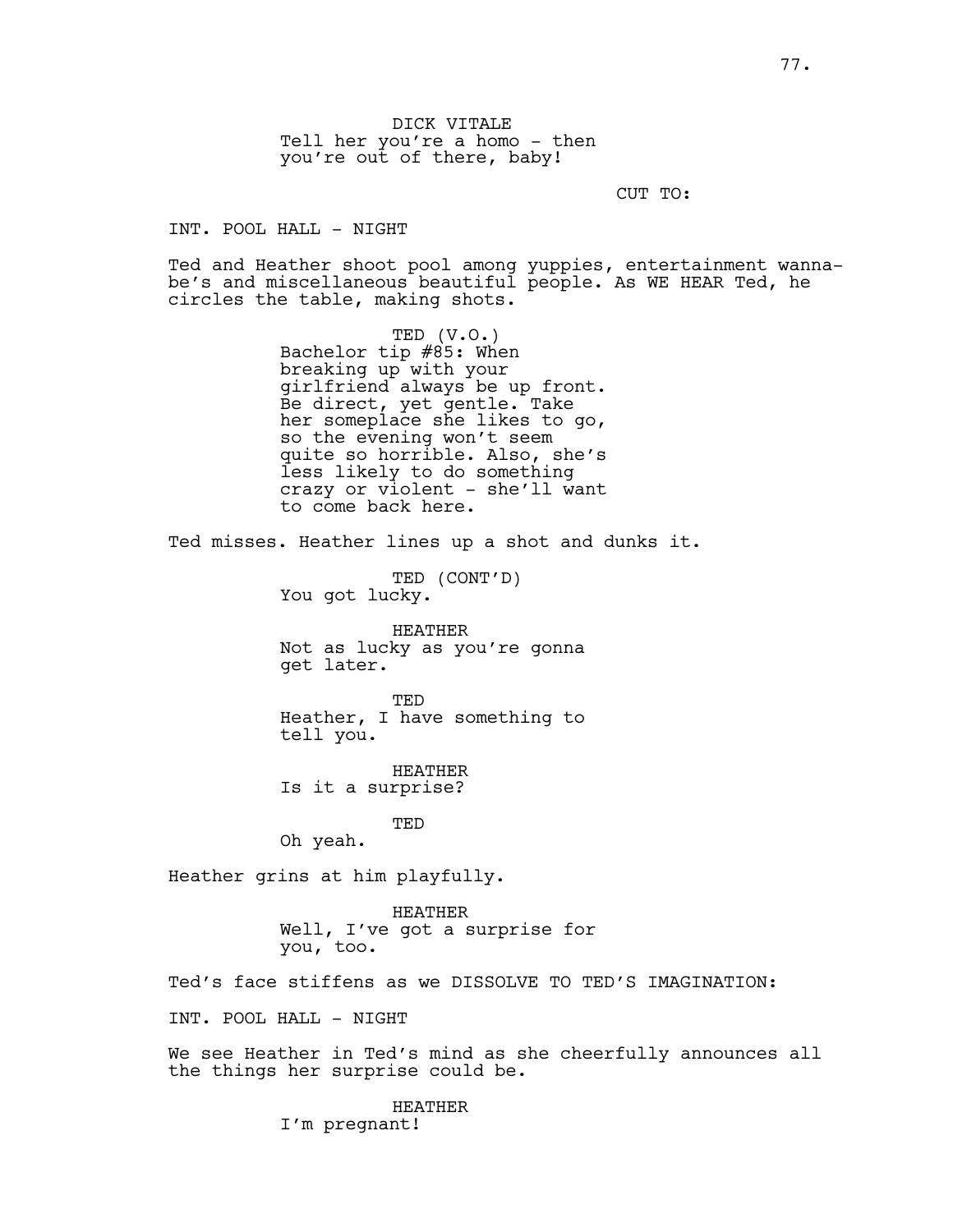HEATHER (CONT'D) My husband's been paroled!

She exposes the inside of her lip

HEATHER (cont'd) My herpes is in remission!

She lifts up her skirt to reveal a prop obviously left over from 'Boogie Nights.'

> HEATHER (CONT'D) I'm a man!

Heather stands with a tall redhead.

HEATHER (CONT'D) I talked my friend Judy into sleeping with us!

INT. POOL HALL - NIGHT

Back to reality, Ted has a horny grin on his face.

HEATHER

Ted?

TED What? (snaps back) Oh, you go first.

HEATHER Okay, but I have to tell you alone. In private.

CUT TO:

INT. TED'S CONDO - NIGHT

Ted and Heather snuggle close, Ted sighing uncomfortably as she pulls him over to her. Ted groans, starting to make out with her halfheartedly.

> HEATHER I love the way you kiss... It reminds me of a magazine cover I saw at my gynecologist's office the other day...

TED Listen, Heather, I've got something I absolutely have to tell you. It may come as a shock, but in the long run you'll thank... (realizing) (MORE)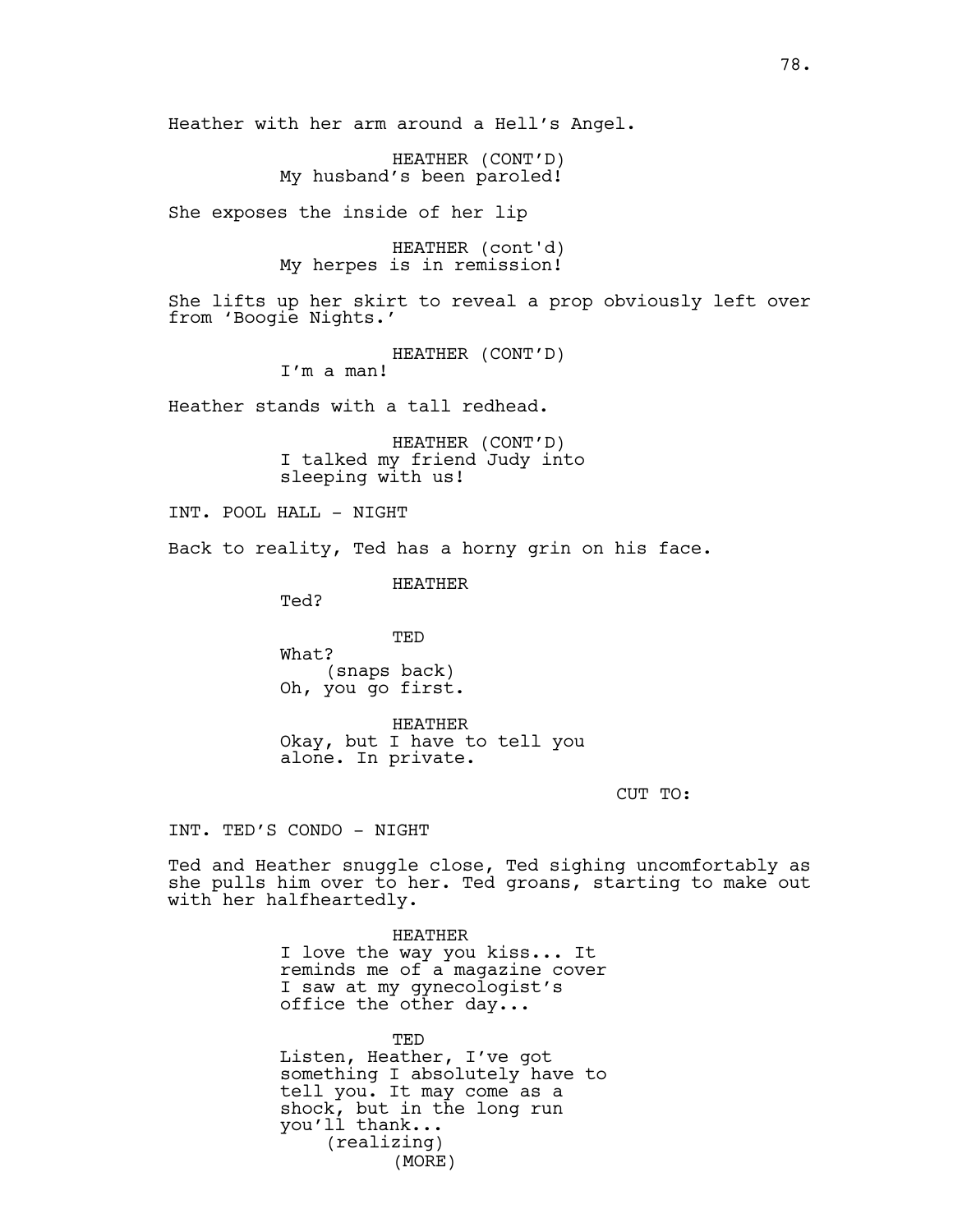... You... you were at the gynecologist? TED (cont'd)

HEATHER That's my surprise.

TED (stomach tightening) Yeahhhhhh?

HEATHER I know how you hate condoms, so I got on the pill.

Ted is surprised, and touched.

TED

You did?

HEATHER You can't tell? For the past three days I've been growing a mustache like Pancho Villa. But you're worth it. Now let's go home. I've got another surprise.

INT. TED'S BEDROOM - NIGHT

Dazed, Ted sits on the bed, fully clothed. He doesn't know what to do. Heather steps out of the bathroom wearing a revealing teddy. Ted can't bear to look. She sits next to him, running her fingers through his hair.

> HEATHER Well? You ever gonna tell me what your surprise is?

> TED (nervously) Yes. I have to... I mean we have to...

HEATHER (interrupting) Wait! I almost forgot...

She pulls a baseball out from under the bed, handing it to him proudly.

> HEATHER (CONT'D) For you. Look who autographed it.

Ted examines the ball, taken aback.

TED Manny Mota?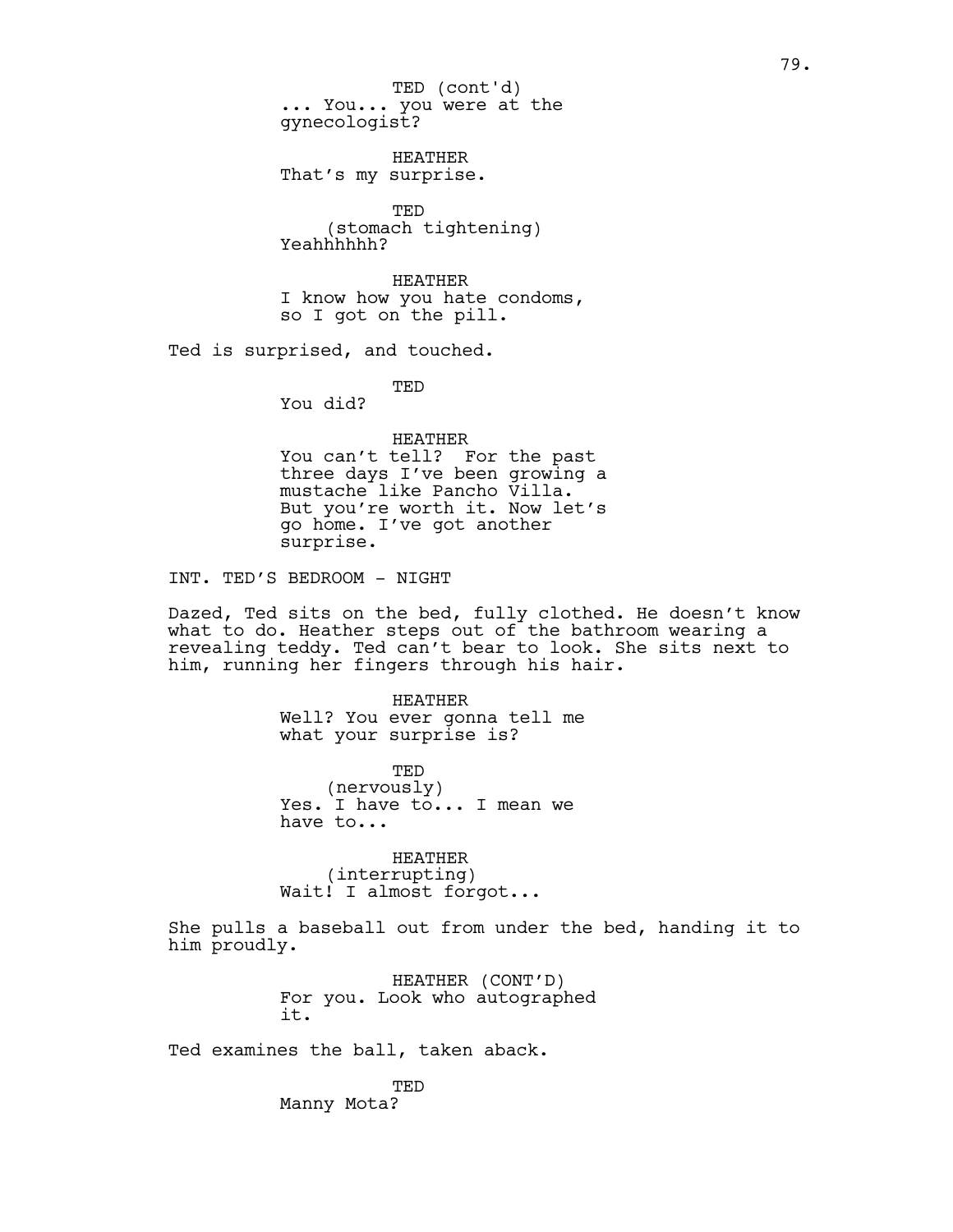HEATHER That's the guy you like, right?

TED (sincerely) I've wanted this since I was five. This must've cost a fortune. (bewildered) I've never told that to anybody - how did you know?

HEATHER Your mom told me. (models teddy) She also let me borrow this teddy. Like it?

Ted's expression sours, grossed out at the thought. Heather begins unbuttoning his pants.

> HEATHER (CONT'D) Now what do you say we get a look at that big surprise of yours...

Ted spaces out as Heather starts to undo his belt.

FLASH BACK TO:

INT. TED'S PARENTS' KITCHEN - TED'S IMAGINATION

Ted's dad eerily intones the familiar words, the red flashlights of Hell burning outside the kitchen window. An evil looking jester juggles torches beside him.

> MR. DAVIS Give up, son - it won't hurt a bit!

> > CRASH CUT TO:

INT. TED'S BEDROOM - NIGHT

Ted stands, breaking away from a surprised Heather.

TED No! That's not my surprise. I have to get out of this relationship. I'm BachelorMan people depend on me...

HEATHER People? What people? Your friends? The three stooges - Wimpy, Crazy and Moron?

Ted paces, frenzied.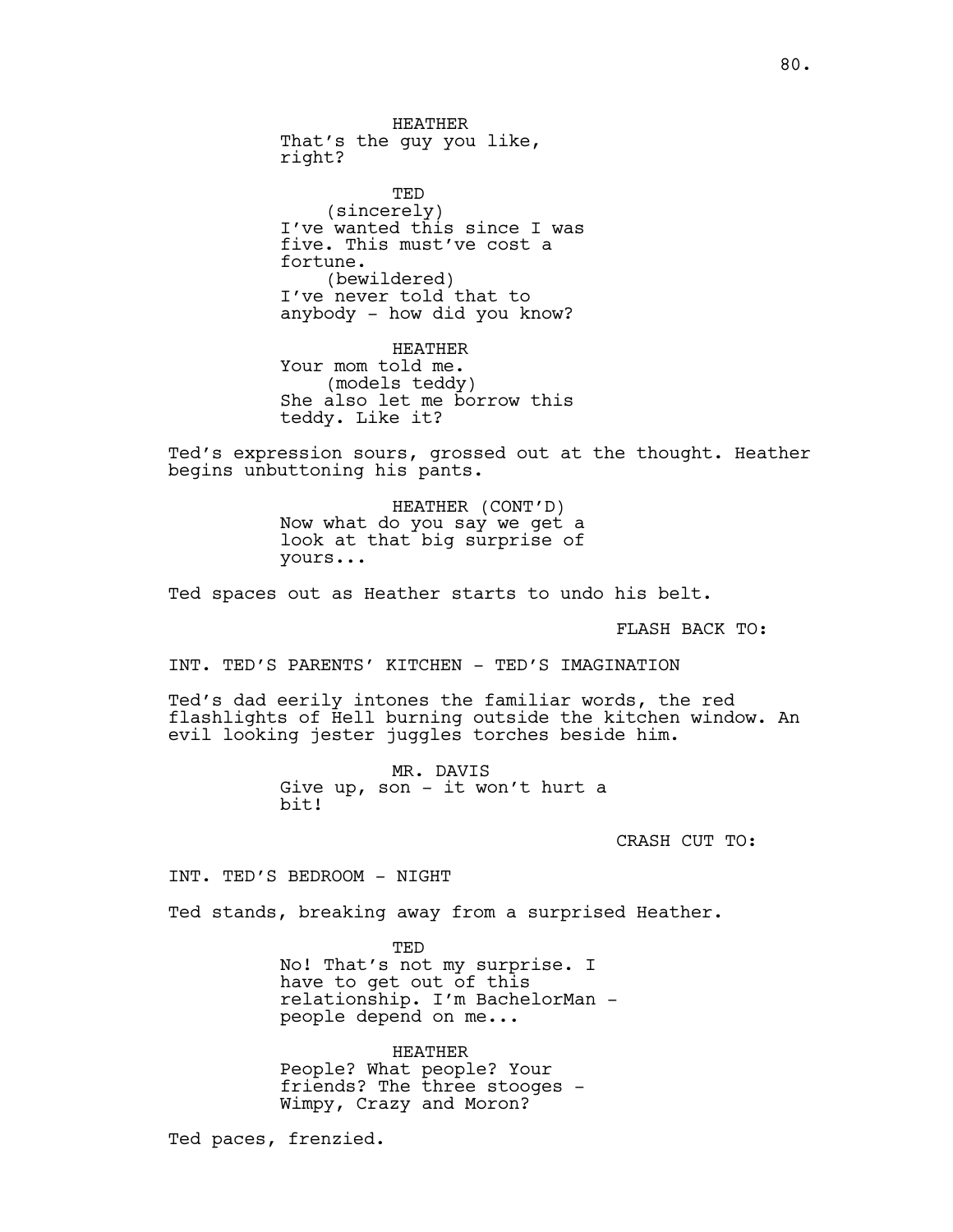TED I tried to break up with you but you wouldn't listen! You don't play by the rules. You're perfect! (gestures wildly) I just couldn't do it! You stopped me... you told me I was great in bed!

HEATHER

Well, you are.

TED

(covers ears) Stop it! Stop it! I'm sorry, it's not my fault. I thought I could be content, but I can't!

HEATHER

What more can I do? How can I make you understand that what we have is deeper than a titty calendar or "Then Came Tree"? Men always think they're giving up some great freedom, when all they're really sacrificing is the ability to goof off whenever they feel like it.

Ted calms himself, sitting next to her. He takes her hand, speaking gently.

> TED Heather. First of all... I love you. I know you're gonna think this is a scam, but I really do love you. It's just that the thought of getting married is beyond me. It's terrifying - it terrifies me that I might hurt you, or wreck your life somehow. And I couldn't live with that, because I truly am in love with you. (pause) I'm just not ready. I don't know if I'll ever be.

There's a long silence. She stares at him expressionlessly.

HEATHER

Fine.

She stands and goes into the bathroom. Ted is relieved.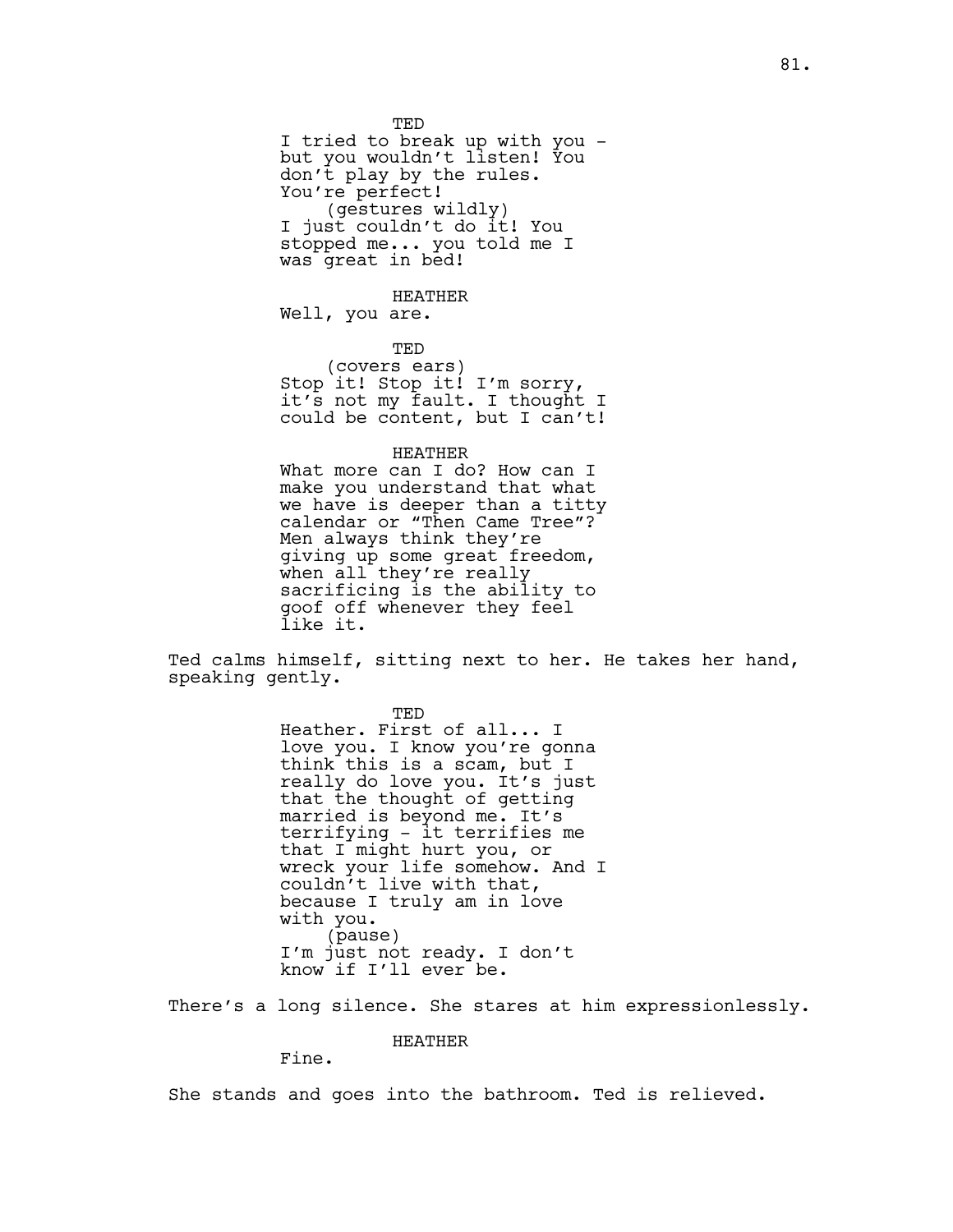TED (to himself) That was easier than I thought...

Just then the baseball flies in and beans him on the side of the head. Ted picks it up and looks at the signature, rubbing his head.

> TED (CONT'D) ... Greatest pinch hitter ever played the game...

> > CUT TO:

INT. BAR - NIGHT

Ted and Gordie are seated at the bar. They've obviously thrown back a few. Ted seems a little depressed, Gordie trying to pump him up again.

> GORDIE What are you, high? Look at you - out having a blast, just like old times. Me and you, pal.

**TED** You're right - who needs her? Any minute now I'll be right back in the swing of things.

GORDIE Right on, bro'.

They raise their glasses, letting out distinct male-bonding howls.

TED

Whooooo!

GORDIE

Whooooo!

Gordie spots a nice-looking woman stepping in the door. She looks around like she's lost. He nudges Ted and points.

> GORDIE (CONT'D) Comin' in hot - ten o'clock ten o'clock - ten o'clock...

Ted spins and slides off the bar stool, sauntering over to where the woman stands. Not finding who she's looking for, she starts to leave as Ted calls to her.

> TED Excuse me... excuse me - Sally?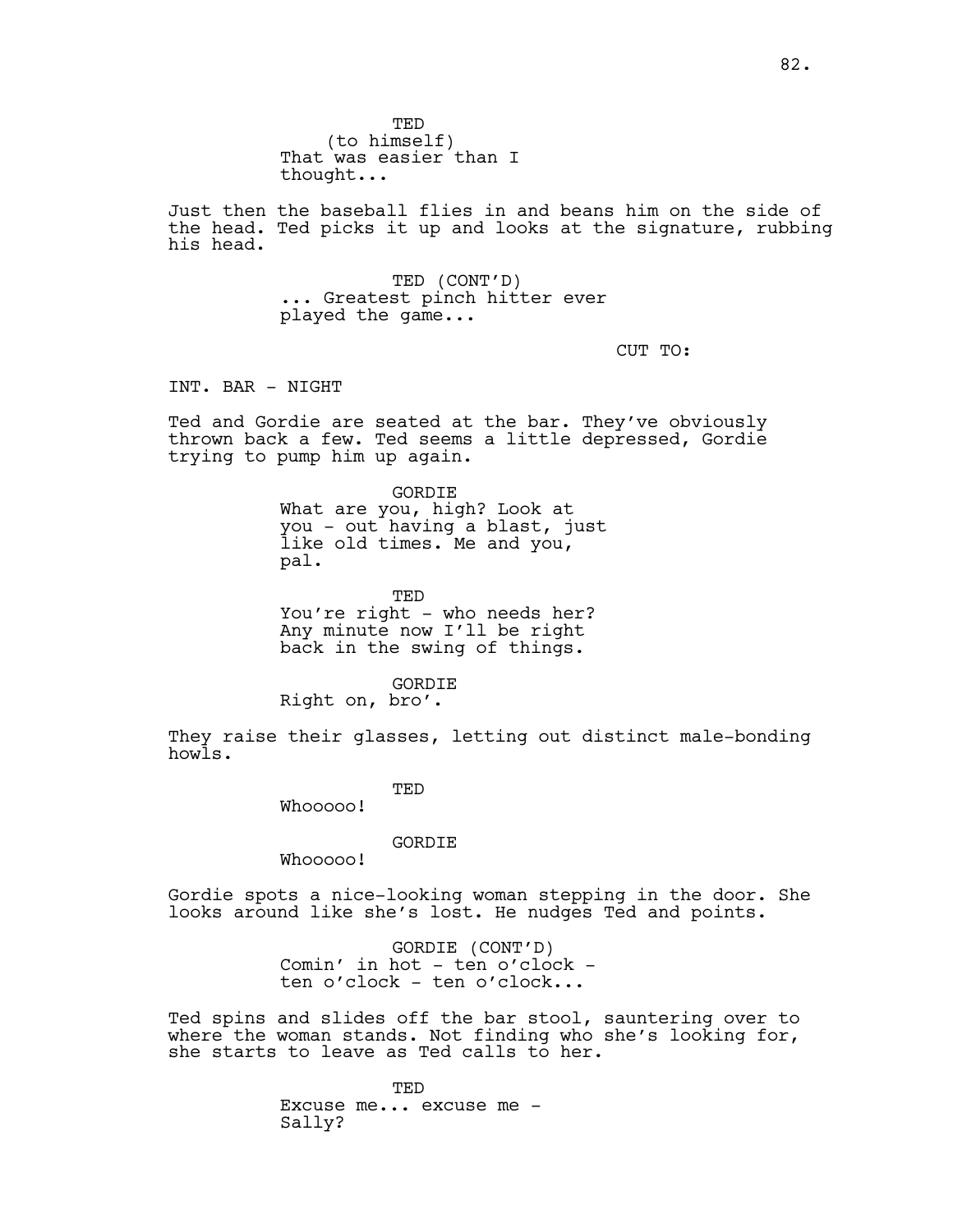She turns with a wary look. BAR GIRL #1 I'm sorry? TED (happy) Sally Bevins. BAR GIRL #1 No, I'm not her. Ted chuckles as though she's pulling his leg. TED I'm Ted. We're supposed to meet here. Ted Davis? BAR GIRL #1 You've got me confused with someone else. TED Tom said you'd be the gorgeous brunette with the smile and the knockout legs. Look around here and tell me you're not Sally Bevins... She gives in, smiling gently. BAR GIRL #1 Ohhhhh - you're Ted? You must be the obnoxious, drunken asshole that Tom warned me about. Her expression changes as she turns and walks out the door. Ted is momentarily frozen, finally staggering back to the bar where Gordie waits anxiously. GORDIE So? What happened? You meeting her later? You get her number? TED Hold on, hold on... I'm going in with the James Coburn on this one...

Ted is scanning the room. He sees a place open up next to a sexy woman just down the bar, moves in and shoots her a pitiful James Coburn.

> TED (CONT'D) Hi - haven't we met before?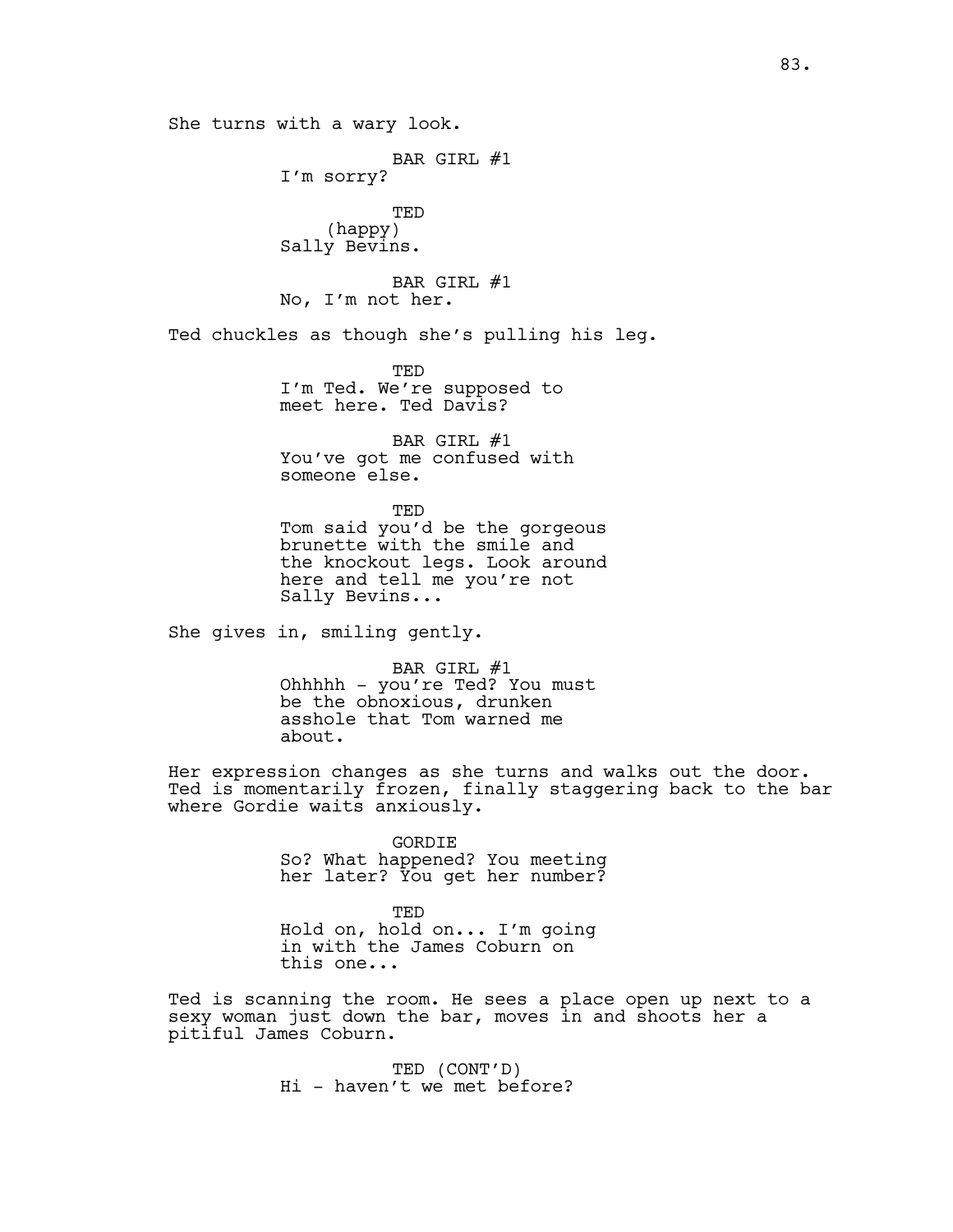BAR GIRL #2 Yeah, that's why I don't go there anymore...

TED So going back to my place is out of the question?

BAR GIRL #2 Oh, I don't know - will two people fit under a rock?

TED I'll be over here if you need me.

Ted walks back to Gordie.

GORDIE Remember when James Coburn guest-starred on "Picket Fences?"

TED Shut up. It's over, I'm a done deal.

GORDIE What are you, high? So you're out of practice. Like your mom always says - girls are like streetcars, Ted. You need another beer.

TED And the sad thing is I've lost all my super powers. That's it. I've had my share. I hogged all the fun and now I'm gonna pay.

GORDIE Ted, Ted, Ted - what are you... HIGH? It's just a glitch. An aberration...

TED ... No! I'm a loser, I'm a dope, I'm an idiot, I'm a schmuck, I'm a fool...

Suddenly a woman's tongue runs up the side of his face.

TSUKI Ted Davis - sex machine...

It's our old friend Tsuki.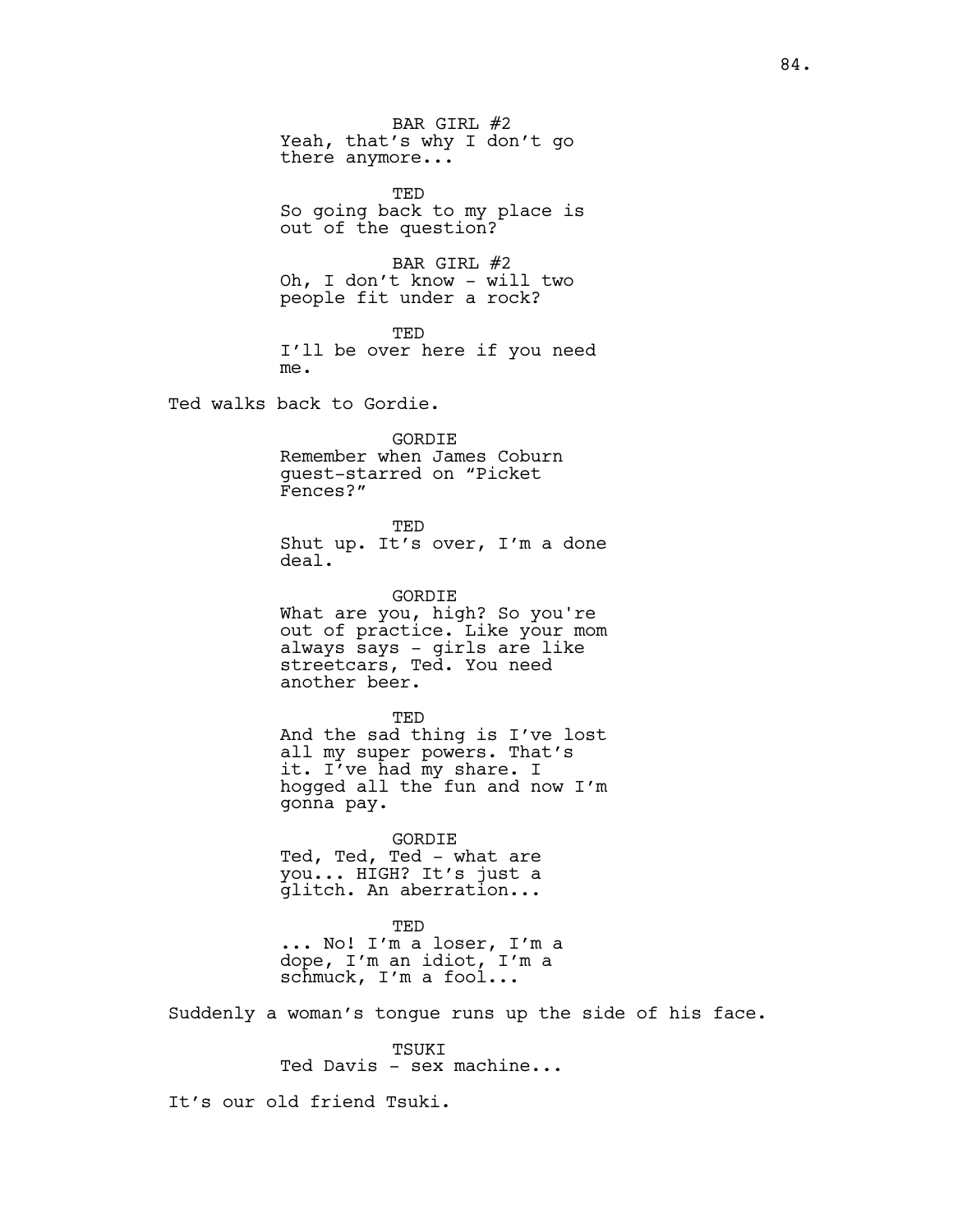TED (straightens, voice deeper) ... I'm BachelorMan.

Gordie stands, patting Ted on the shoulder like he arranged the whole thing.

> GORDIE Schmell you later pal. Take good mental notes.. Stories, baby...

Ted collects himself, turning to Tsuki suavely.

TSUKI I'm bored, want to go to your place for a nightcap?

She finishes his sentence with him.

TED Of course, I'd be delighted. How could anybody resist you? It's like...

TSUKI & TED ... being with a centerfold...

Ted grins, caught. She takes him by the arm, steering him toward the exit. He swaggers as we...

CUT TO:

INT. TED'S BEDROOM - NIGHT

Ted and Tsuki are in bed, under the covers, getting close.

TSUKI Oh... I'm ready when you are, honey...

TED Any second now, baby doll...

Ted seems to be having a little trouble. Tsuki opens her eyes, squinting in the light.

> TSUKI Could you hit that light, sweetie?

TED (nervously) Yoooouuuu betcha...

Ted reaches out to turn off the light.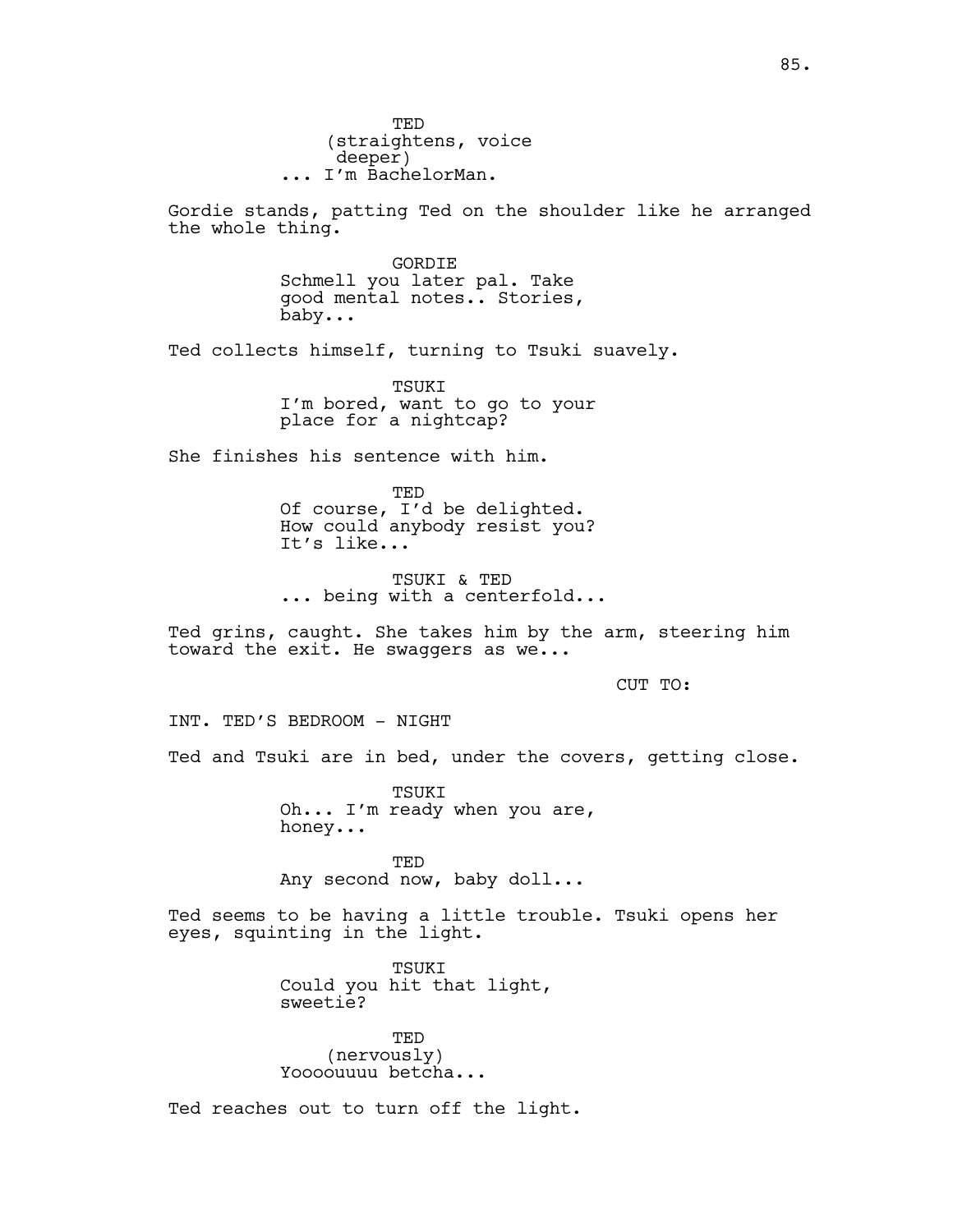Bachelorman soars through the air toward the Palace of Love once more. The haunting BachelorMan theme plays in the background.

> TSUKI (V.O.) I'm ready when you are, big guy...

But BachelorMan begins to stall, unable to maintain altitude. The theme begins to wind down as well.

> TSUKI (V.O.)(cont'd) ... Need some help?

Bachelorman is sputtering and hitching  $-$  as is the music.

TSUKI (V.O.)(cont'd) (a little impatient) ... Strike while the iron's hot...

BachelorMan plummets earthward, landing short of the Palace of Love with a sickening THUD. The music warps to an end as he rolls and bounces off the door, his body limp.

INT. TED'S BEDROOM - NIGHT

After a beat, Ted turns the light back on and they both lie there staring at the ceiling with eyes wide open.

> TSUKI It's okay, Ted... Even super heroes have trouble getting into the Palace of Love sooner or later...

TED Not BachelorMan...

**TSUKT** I think I know what the problem is.

TED I drank too much, that's the problem. Whiskey-dick, plain and simple. Too much alcohol...

TSUKI No. You've got someone else on your mind. You're in love. You're obviously taken...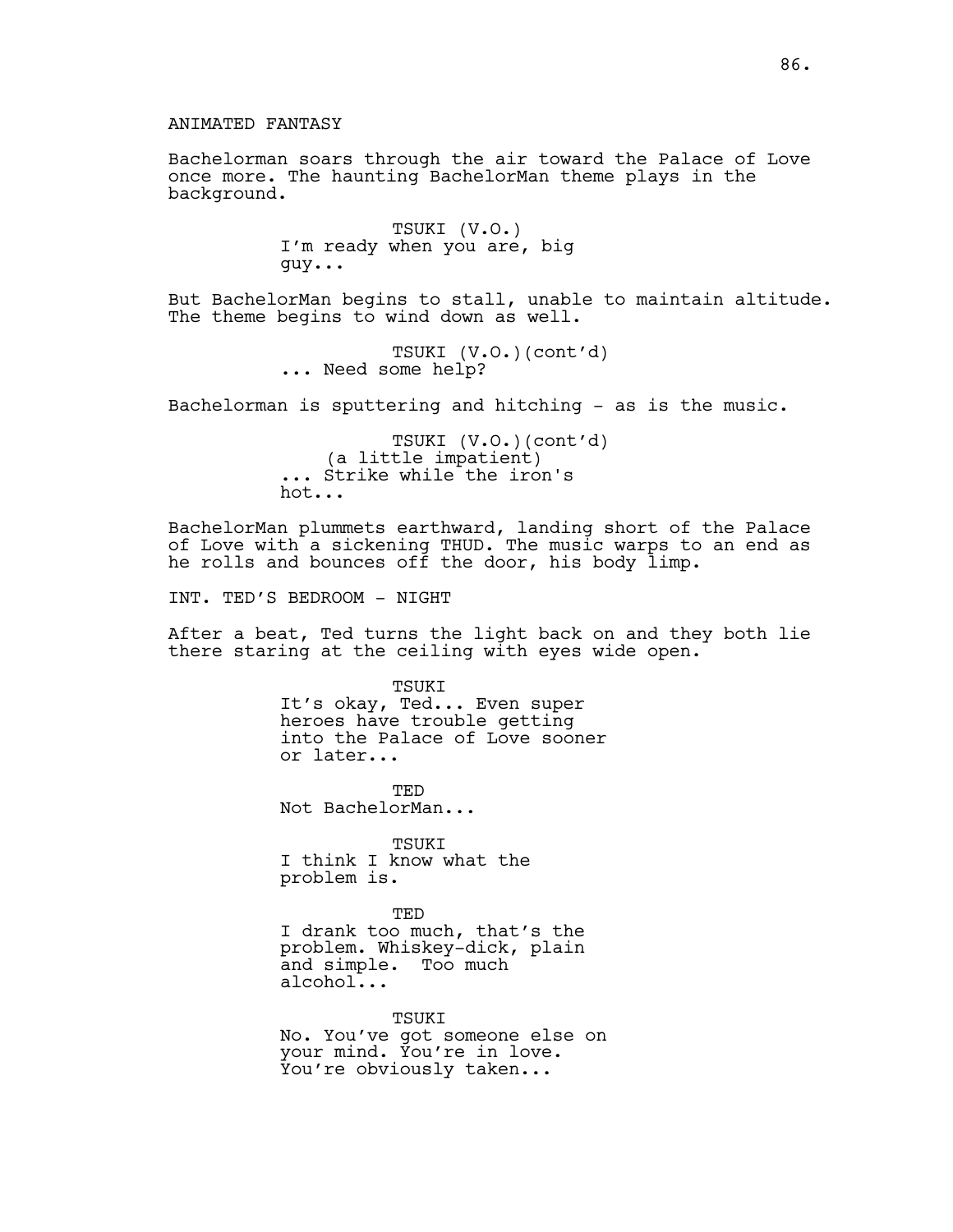TED (scoffs) You don't know what you're talking about, Heather.

CUT TO:

### INT. CLINIC EXAMINATION ROOM - DAY

Ted sits on the examination table in his shorts, waiting nervously. The Doctor enters, taking a long look at Ted's chart, looking at him compassionately.

> DOCTOR I have my prognosis, Ted. Nearly every man has a little trouble in the old erection department at one time or another.

TED Give it to me straight, doc.

DOCTOR I will. Too bad you can't do the same.

He laughs like he's told the joke a million times - and he has. Ted remains stone-faced.

> DOCTOR (CONT'D) (regaining composure) Yes, well...All the test results are normal. You're in good health - no diabetes, drug abuse, nervous disorders...

TED Give me a week.

DOCTOR You're young, you seem to be perfectly healthy and normal in almost every way.

# TED

Then what is it?

#### DOCTOR

There's a quick and easy way to diagnose this: If you're unable to masturbate, then the problem is physical. On the other hand, if you are able to masturbate, then it's psychological.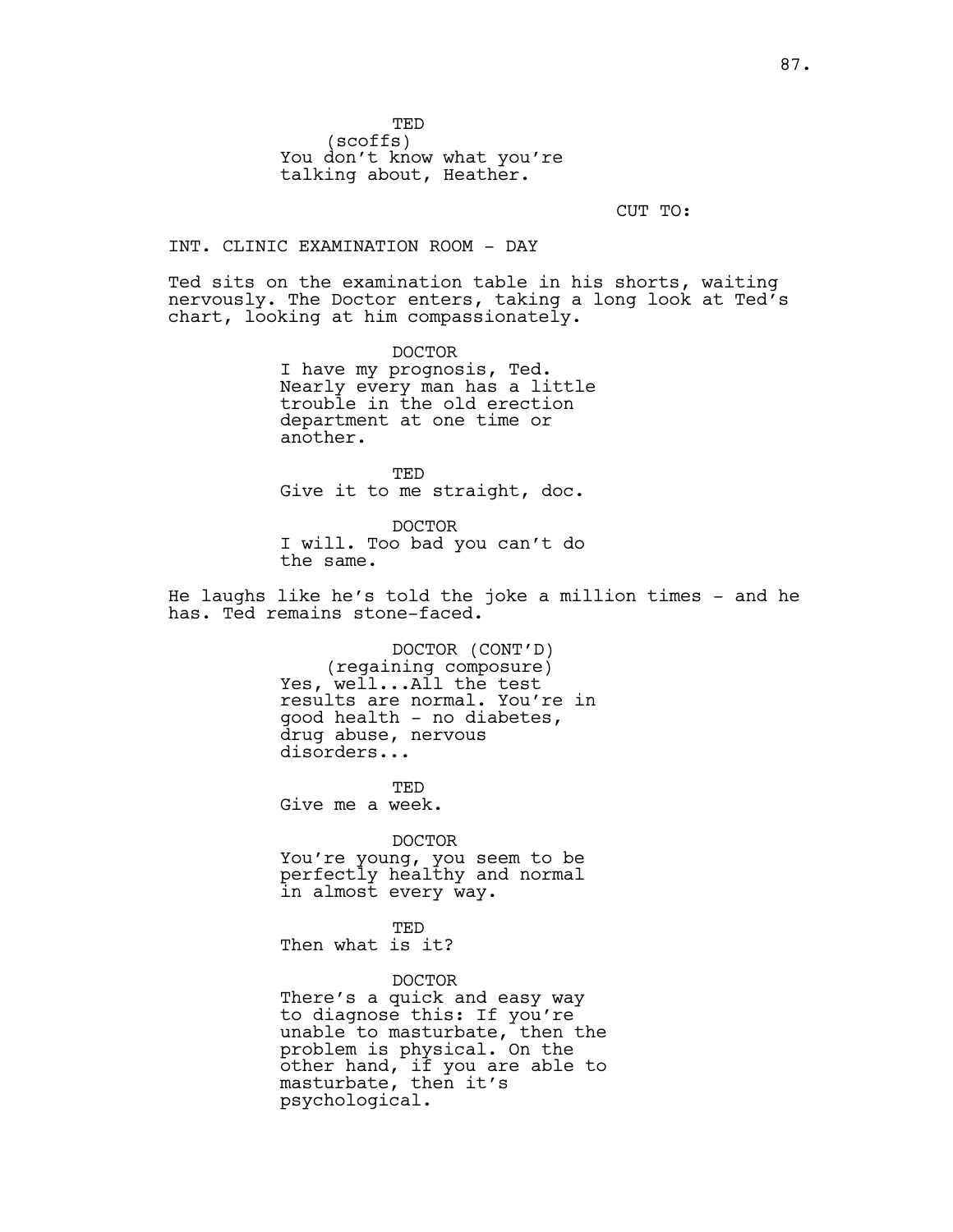The doctor pauses, giving Ted a hard stare.

DOCTOR Have you fallen in love recently?

CUT TO:

INT. SPORTSHOLLYWOOD NETWORK CONFERENCE ROOM - DAY

Several SportsHollywood Executives sit around a huge table, looking at a flow chart with television ratings on it.

> EXECUTIVE #1 As you all know, our ratings for the last period dropped to zero. No one is watching anymore...

The men look around the room, dumbfounded.

EXECUTIVE #2 Programming needs to step it up.

They look at Ted, who is asleep, slumped over in a chair and not paying attention.

> EXECUTIVE #1 I guess we made a big mistake putting Davis, here, in charge of programming...

EXECUTIVE #2 Programming needs to step it up...

EXECUTIVE #1 Would you quit saying that?

MEG No, you're wrong - he's asleep

because of all the hours he's been putting in on his big project - trust me - it's going to be HUGE!

EXECUTIVE #1 In the meantime, we've had to go a different way, Thompson...

Executive #3 proudly announces: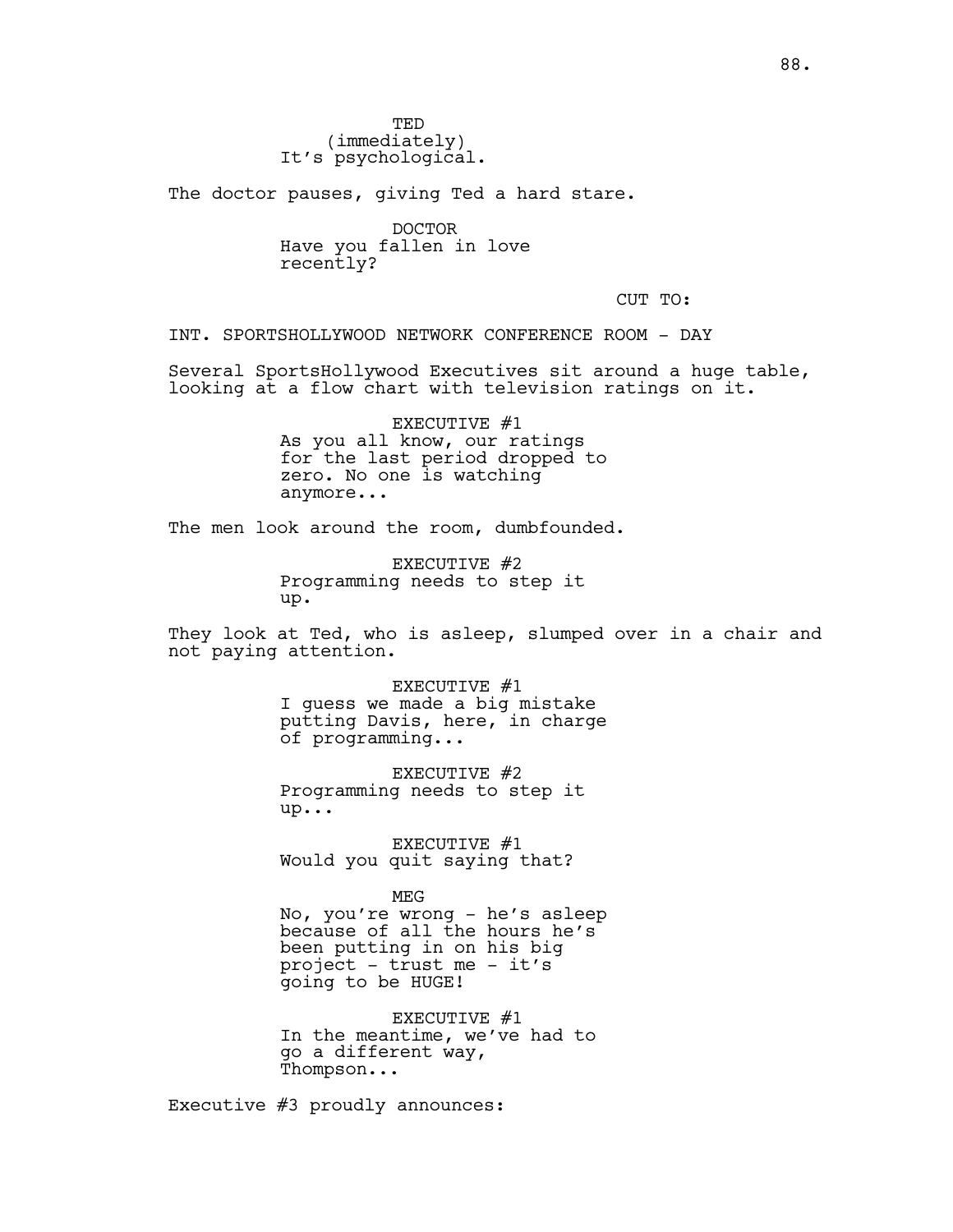Meg senses trouble as Doug Hardin steps in, playing the room confidently.

> DOUG Hello, everyone. I call this meeting to order...

He walks over to where Ted is and slides him and his chair out of the way, and takes Ted's place.

> DOUG (CONT'D) I think you'll find that I fit in Davis' position quite nicely...

Meg is initially horrified, but then gets an idea...

CUT TO:

INT. HEATHER'S CONDO - NIGHT

Heather's on her business phone again, balancing her checkbook with a calculator on the kitchen counter.

> HEATHER Yes, Lucky! Oh yes - nobody does it like you... I've never felt like this before... I never... I never withdrew this much from the Versateller...

> > VOICE ON PHONE (O.S.)

Huh?

HEATHER Oops - never mind. What else would you do to me, Lucky?

VOICE ON PHONE (O.S.) After the oil and assorted seasonings? I'd rip your bra and panties off my body and love you like no other man could.

Heather's mood shifts at the mention of 'love'.

HEATHER You'd "love" me, would you? What do you men know about love? You run from love...

VOICE ON PHONE (O.S.) ... So anyway, I've got this egg beater...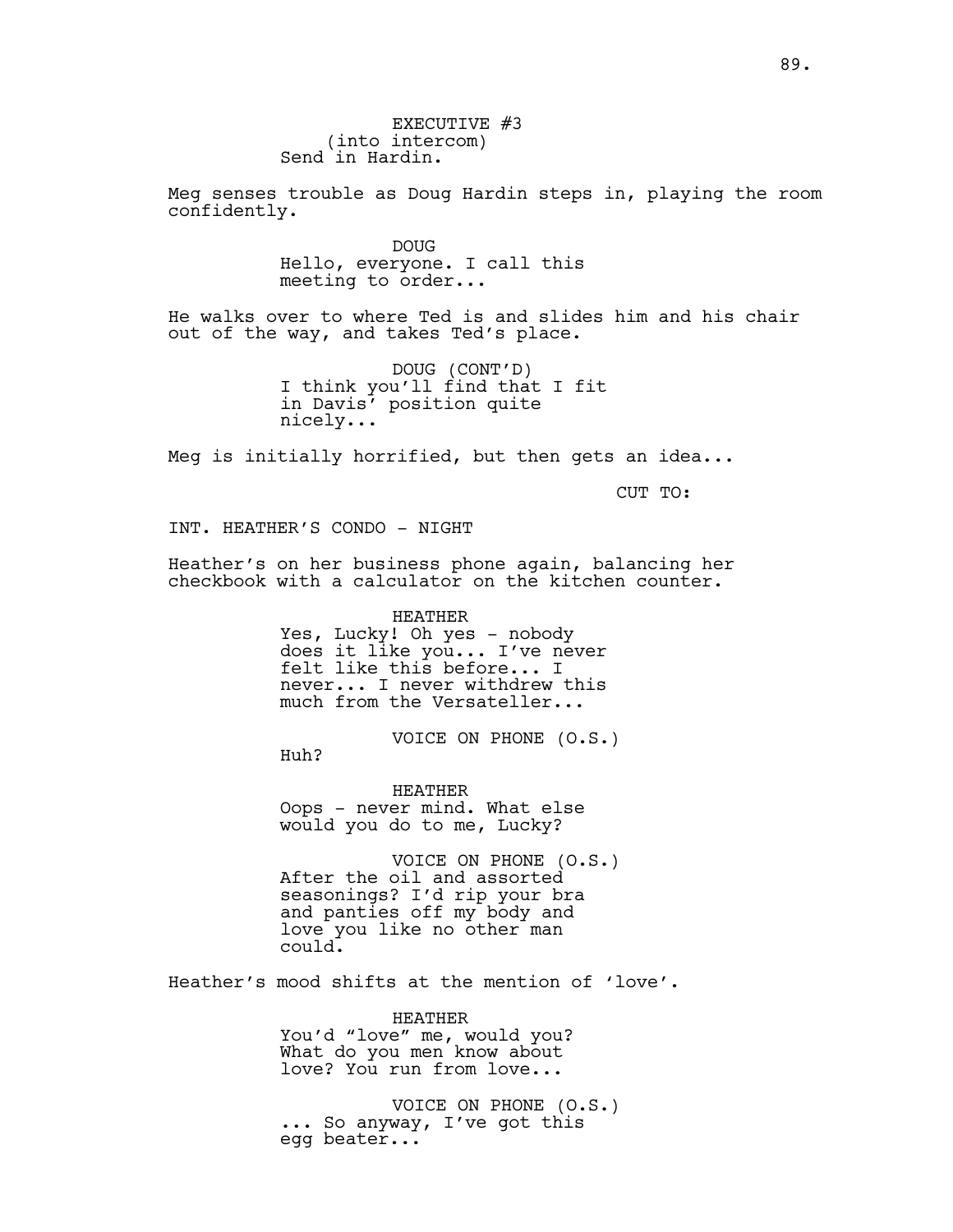### HEATHER

(not listening) ... Because you men just feed on us - not just with oil and assorted spices - you feed on our souls, devouring our energy and emotions until we're left barren and empty. Then you're off for another meal down the street...

VOICE ON PHONE (O.S.) Am I being charged for this...?

HEATHER Don't talk about how much you're getting charged, Lucky it's the women who really pay in relationships!

VOICE ON PHONE (O.S.) (breaking down) I can change! I promise you've just got to give me a chance...

HEATHER You use us until you're tired of us, and then you abandon us in search of something better that just isn't out there...

There is a brief pause.

VOICE ON PHONE (O.S.) Look, we have to talk. I just don't think this relationship is working out...

CUT TO:

EXT. HORSE RANCH - DAY

Ted and Meg brush their horses. Ted seems tired and jumpy, like he hasn't slept.

> MEG I'm telling you, Ted - you need a hit at the station or they're gonna can your ass. I told the brass that you were coming in with something BIG! You gotta deliver, and SOON!

**TED** I'm just in a little slump.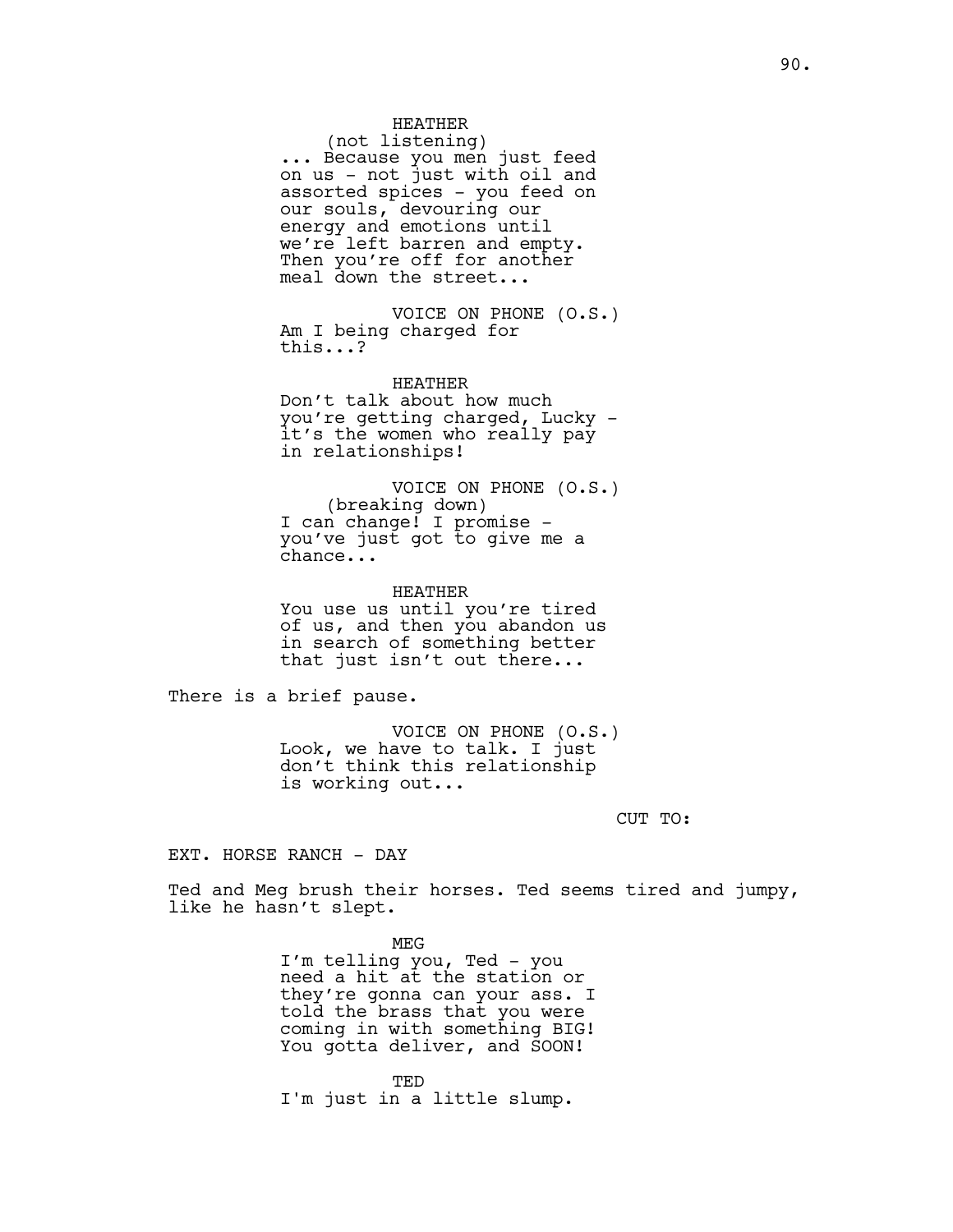MEG A slump? First you put on all those stupid shows with Super models, and now you want to do 'Greatest Impotent Sports Legends'? Ted breaks down, holding his head in his hands. TED Okay, I've lost it! I admit it - all my charm, my business savvy, my confidence... it's all gone. MEG Get hold of yourself. You just need a good  ${\rm id}$ ea, that's a ${\rm il.}$ It's like riding a bike... you can still ride a bike, can't you? Ted shamefacedly pulls up his pant leg to reveal a bad scrape. Sighing, Meg reaches into her saddle and pulls out a gift. MEG (CONT'D) Pathetic. Here - have a Poop...

Ted looks up as she poops out a candy from a Poopmoose dispenser. He grins.

> TED Thanks - I needed a poop. You always know how to cheer me up.

Ted laughs as she gives him a supportive pat on the back. Meg looks up as Doug Hardin steps out of a barn, leading two horses. She groans.

> MEG Oh, God - it's Doug.

Ted looks up as Heather steps out of the barn. He groans.

TED Oh, God - it's Heather.

Doug and Heather kiss. Ted's jaw drops in shock.

TED (CONT'D) ... And she's with Doug!

Stunned, Ted staggers through a pile of road apples and falls against a fence, watching helplessly as Doug puts Heather into the saddle.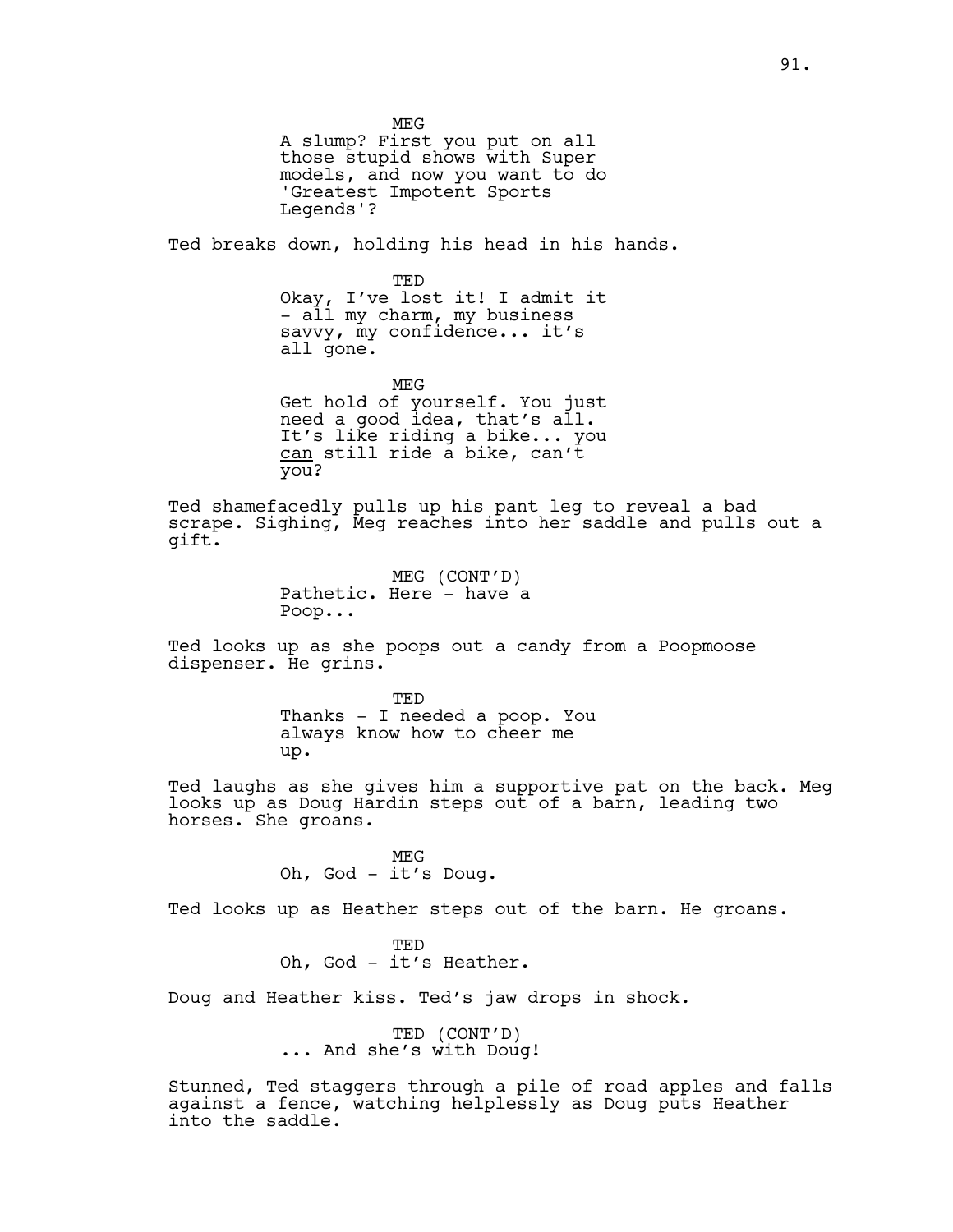TED (CONT'D) Heather! Heather! Heather turns to see Ted pounding on the fence. HEATHER Oh, no... As she looks, Ted rushes to greet her. HEATHER (CONT'D) Hello, Ted. TED Heather - we've got to talk. Heather stares him down coolly. HEATHER Says who? TED I'm serious. My life has fallen apart without you. Well, actually, it was falling apart with you, too, but it was a hell of a lot more fun... HEATHER No. You wanted it to be over, so it's over. (turning away) I've got to go. TED I'm miserable. I might lose my job. HEATHER (turns back, confused) What's that got to do with me? Heather walks away. He stands there a moment, thinking. CUT TO: INT. TED'S PARENTS' GARAGE - DAY Ted sits in the garage drinking a beer, next to a jacked-up

> MRS. DAVIS She spoiled you, that's why you can't get it up. 3/8ths inch deep well.

Her hand shoots out from under the car. Ted finds the 3/8ths deep well socket in the toolbox and hands it to her.

old T-Bird. Mrs. Davis is underneath the car, working on it.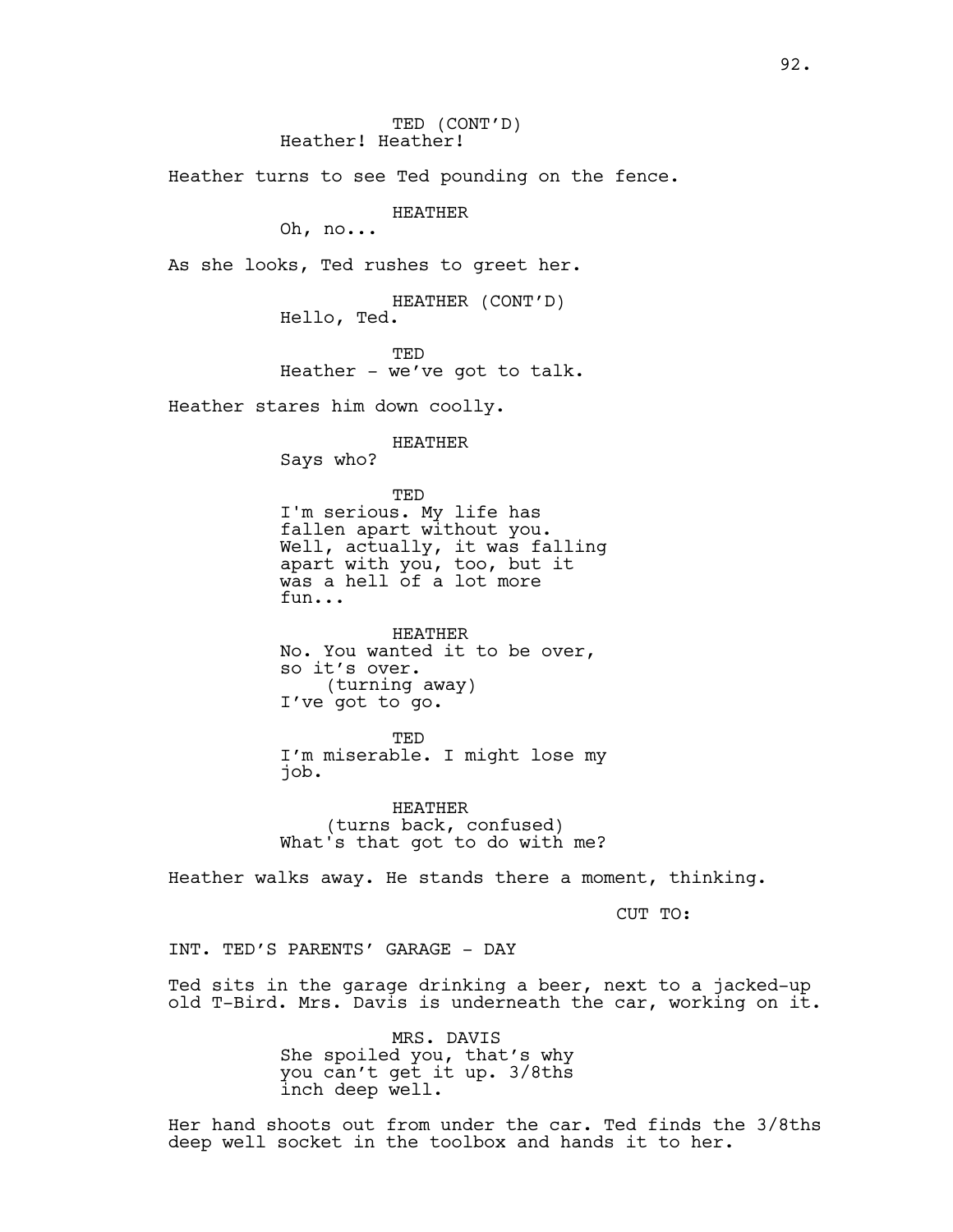TED I'm really worried.

MRS. DAVIS That's only gonna make it worse. Trust me. Torque wrench...

TED (hands her tool) Did this ever happened to dad?

MRS. DAVIS No, but I banged several guys in college that were intimidated by me at first and they had trouble... vise grips.

TED (hands her tool) But they were okay, right?

MRS. DAVIS I have no idea. I laughed my ass off at 'em. Really humiliating. But women only have so many chances in life to make a man feel completely inferior, so you've got to take advantage of every opportunity... flathead.

Ted frowns, sighing unhappily.

TED You don't have to call me names, mom. This is kind of a sensitive time...

Mrs. Davis pokes her head out from under the car, looking at him like he's an idiot.

> MRS. DAVIS Flathead screwdriver...

> > TED

Oh! (hands her tool) All I can say is I hope it doesn't last too long.

MRS. DAVIS You're in love... (nostalgically) ... I remember when your father fell in love with me. It was pitiful, but at least I knew I had him.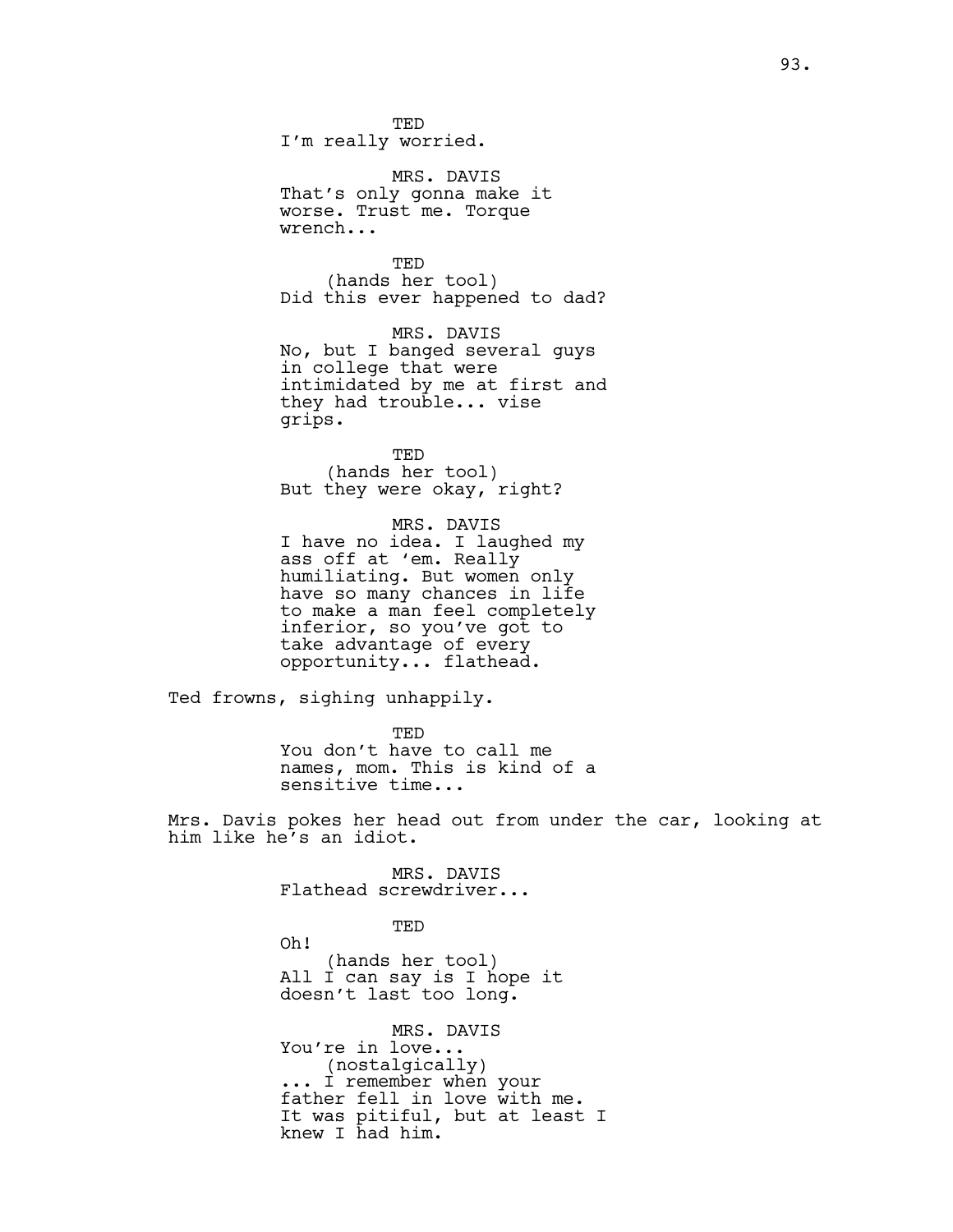TED

M<sub>O</sub>m?

MRS. DAVIS Ball peen. (hand reaches out, Ted gives her tool) What is it?

TED Am I turning into dad?

Mrs. Davis erupts in gales of laughter.

MRS. DAVIS Is that what you're worried about? (slides out, pops beer, takes swig) You will if you keep whining and don't get Heather back. If your Aunt Sally were here you'd have a fight on your hands over that babe. Just her type.

CUT TO:

INT. TED'S CONDO - NIGHT

Ted slumps on the couch, watching TV. He's bored and becomes distraught, changing channels so rapidly that only a few words of dialogue from each show is heard.

(NOTE: Shot from behind TV) The strung together shows make the staggered sentence; (NEWSCAST) "... It's well known across the world... (EVANGELIST CRYING) ... no matter what you do... (RICHARD SIMMONS-LIKE)... try, and try, and try, and try... (MANIC EXERCISE INFOMERCIAL) ... but it won't work - and I'll tell you why! (LOUIE DEPALMA ON 'TAXI') ... because you... are a loser!"

Ted jumps up from the couch, and spins around with his head back and his eyes closed.

Loud MOANING starts from next door.

HEATHER (O.S.) ... Oh, Lucky - you stud...

Ted groans as he prepares to hear another tortuous session with "Lucky." Able to take no more, he grabs the phone. He brightens when Heather answers.

> HEATHER (V.O.) (CONT'D) Hi. This is the 'Reach Out and Touch Yourself...'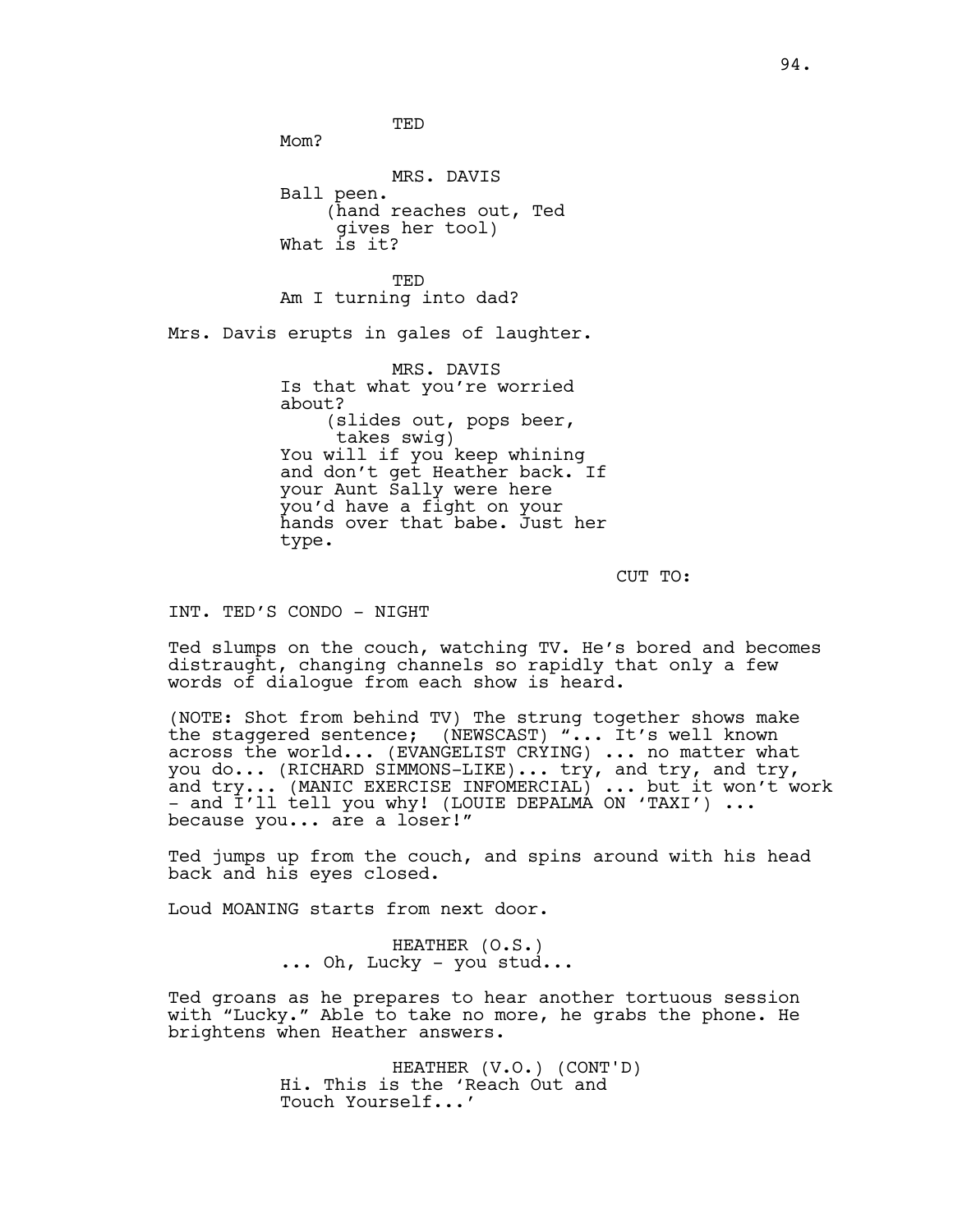TED Heather - hi. It's me. This is costing \$3.99 a minute, so be nice.

INT. HEATHER'S CONDO - NIGHT

Heather thinks about hanging up, but holds off.

HEATHER

Right.

SPLIT SCREEN BETWEEN TED AND HEATHER AS THEY SPEAK.

TED Listen, I wanted to call and apologize about the way I acted at the ranch. I was pretty stressed about my job, but I took your advice and everything's okay.

HEATHER

I'm glad.

Ted smiles, encouraged.

TED Well, I just wanted to call and see if you think we could get together tonight? I could cook a nice dinner...

Heather grins slyly, seeing right through him.

HEATHER Sure, that sounds nice. I'll bring Doug. Do you have a date?

Ted grimaces as we...

CUT TO:

EXT. TED'S DUMPSTER - DAY

Ted is inside in search of something.

TED (muttering) Doug, huh?... I'll Doug her...

The music chimes in as Ted grows weaker by the moment.

TED (CONT'D) (fist raised to the sky) Damn her... damn the woman who would vex BachelorMan...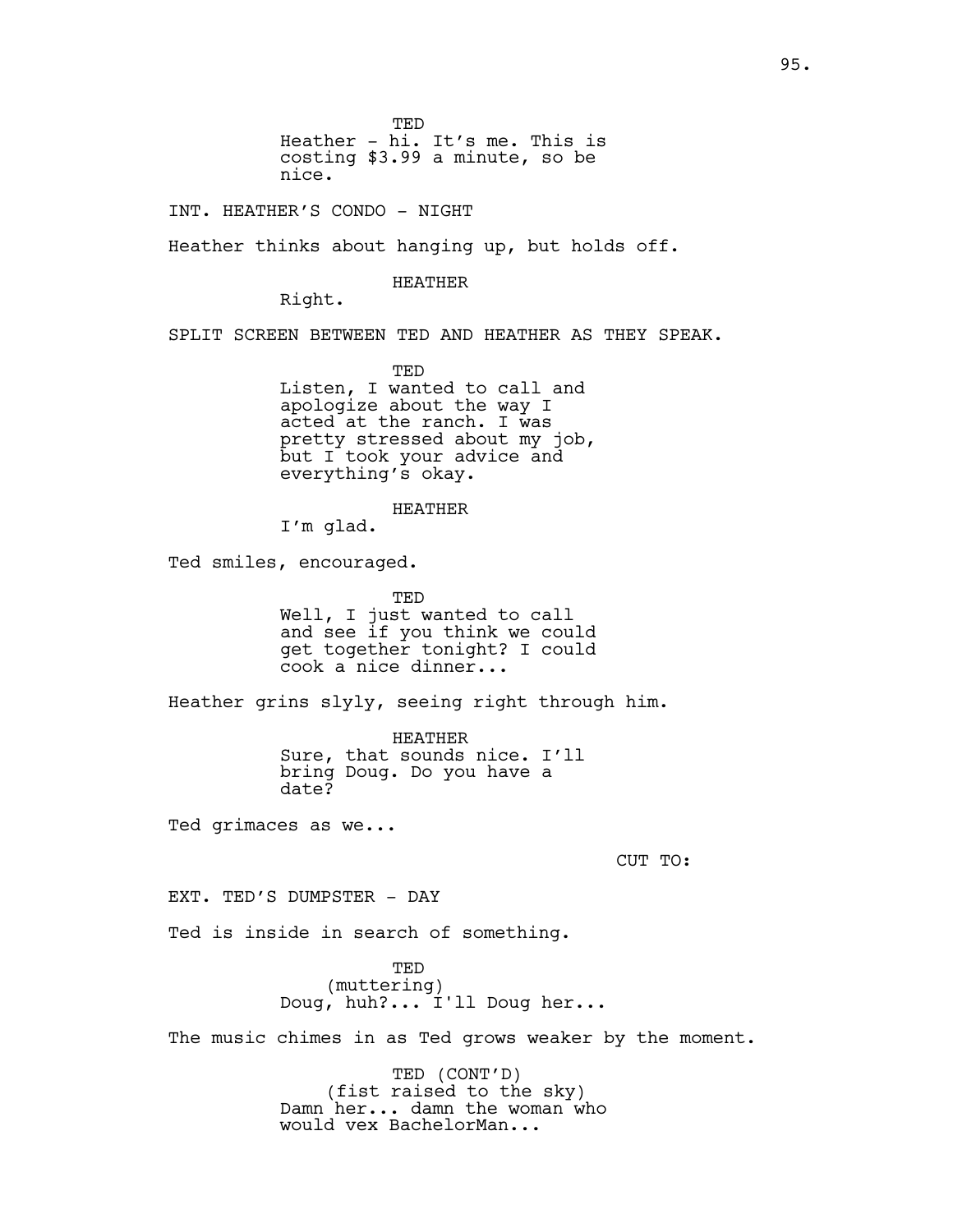Suddenly, the sky opens up. Holy music plays while a lone shaft of heavenly sunlight beams down. He has found his little black book. He holds it skyward, the trumpet fanfare announcing his glory.

> TED (CONT'D) (fully recovered) Hello, Jill... Hello, Laurie... Hello, Liz... Janet... Eileen... Lisa... Wendy... Bobbie...

He SUDDENLY PANICS. Searching wildly through the rubbish, he cannot find what he's desperately searching for, until he HEARS THE POOPMOOSE MUSIC. He finds and holds up the POOPMOOSE dispenser, glowing. TED LAUGHS WILDLY as we...

DISSOLVE TO:

INT. TED'S CONDO - NIGHT

Ted sits on the couch with Tsuki, who wears a sexy red minidress. She snuggles up to him, but he's distracted, checking his watch and glancing at the door.

> TSUKI I'm really glad you called, Ted. You seem a little different, though. Is everything okay?

> TED Nah, I just got sick of the old lifestyle, the flashy shallow stuff. I'm a relationship guy, it turns out...

Ted begins nuzzling her neck, Tsuki responding.

TSUKI I'm really glad to...

The doorbell RINGS, Ted jumping up so fast Tsuki falls face first onto the cushions.

He opens the secret chamber with the polish in it, giving the door a quick spray.

> TED (V.O.) Bachelor tip, blah, blah, blah, whatever...

Ted opens the door, to reveal Heather and Doug.

HEATHER Hey - hi. Ted.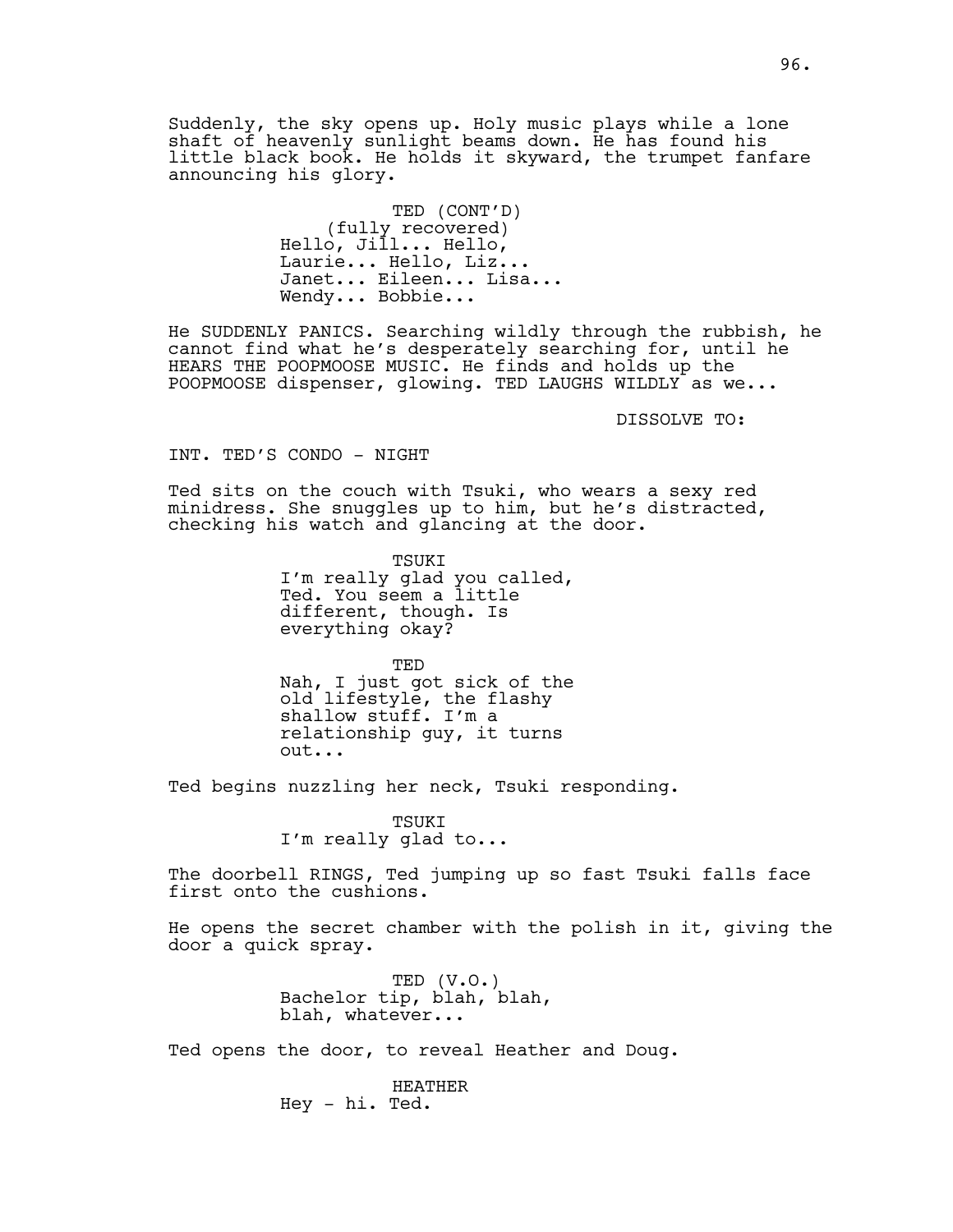DOUG Ted. TED Heather. (shit head) Doug. DOUG How are you? And WHO are you? Ted sneers at Doug as he gestures to Tsuki. TED Terrific. This is Tsuki. (pointedly, to Heather) We're very close. TSUKI (waving) Hi. Glad to meet... Ted quickly steps between them, clapping his hands together loudly, and motioning to the dining room. TED Enough pleasantries! Let's eat the food already. CUT TO: INT. TED'S CONDO - NIGHT They're about half done. TED So... anybody want a drink? Wine... beer... cyanide? The others shake their heads 'no'. Ted gives a big yawn, stretching and putting his arm around Tsuki. TED (CONT'D) Well, it's getting pretty late. I guess we'll turn in. TSUKI Huh? Ted stares at Heather pointedly. She glares back at him, taking Doug by the hand. HEATHER Then I quess we will, too. Goodnight. DOUG

(pleasantly surprised) All right!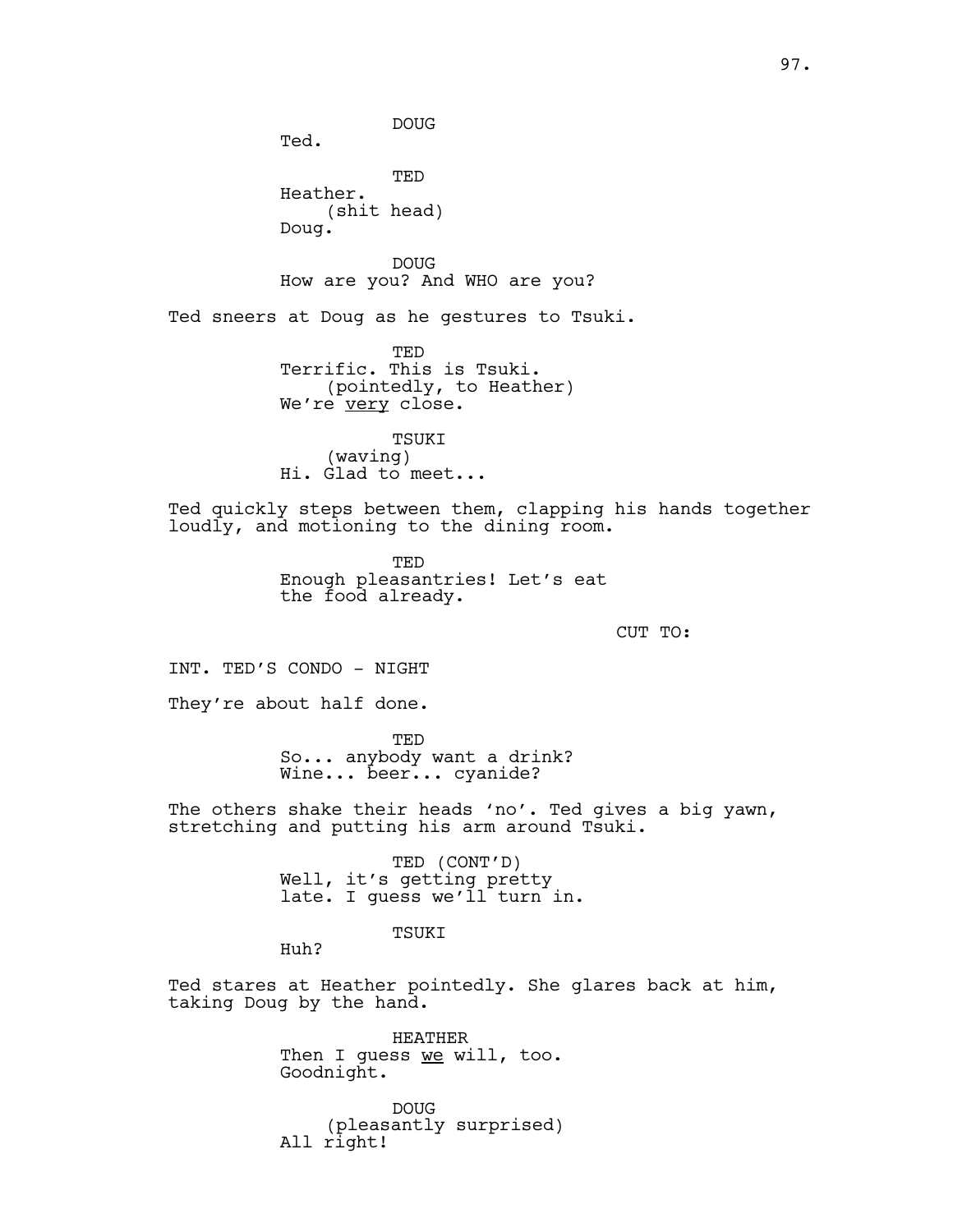CUT TO:

INT. TED'S BEDROOM - NIGHT

Furious, Ted bursts into the room, leading a confused Tsuki by the hand.

> TED (V.O.) Tip #1,273 subparagraph 'A': If one woman breaks your heart, get a different one. (to Tsuki) Let's make love.

> TSUKI I don't know... this is even weird for me, Ted.

> > CUT TO:

INT. HEATHER'S BEDROOM - NIGHT

Heather rushes in with Doug, complaining angrily as she addresses the CAMERA.

> HEATHER (V.O.) Bachelorette tip #488: Sex with love is great, but sex for revenge ain't bad, either! (to Doug) Let's make love.

DOUG (rips open shirt) Okay!

CUT TO:

INT. TED'S BEDROOM - NIGHT

Ted kisses Tsuki's neck passionately, moaning loudly. They are leaning against the adjoining bedroom wall. She sighs.

> TSUKI I've got to admit - what you lack in sincerity you make up for in enthusiasm. Can I use the bathroom?

TED No - I mean, yes, but hurry!

CUT TO: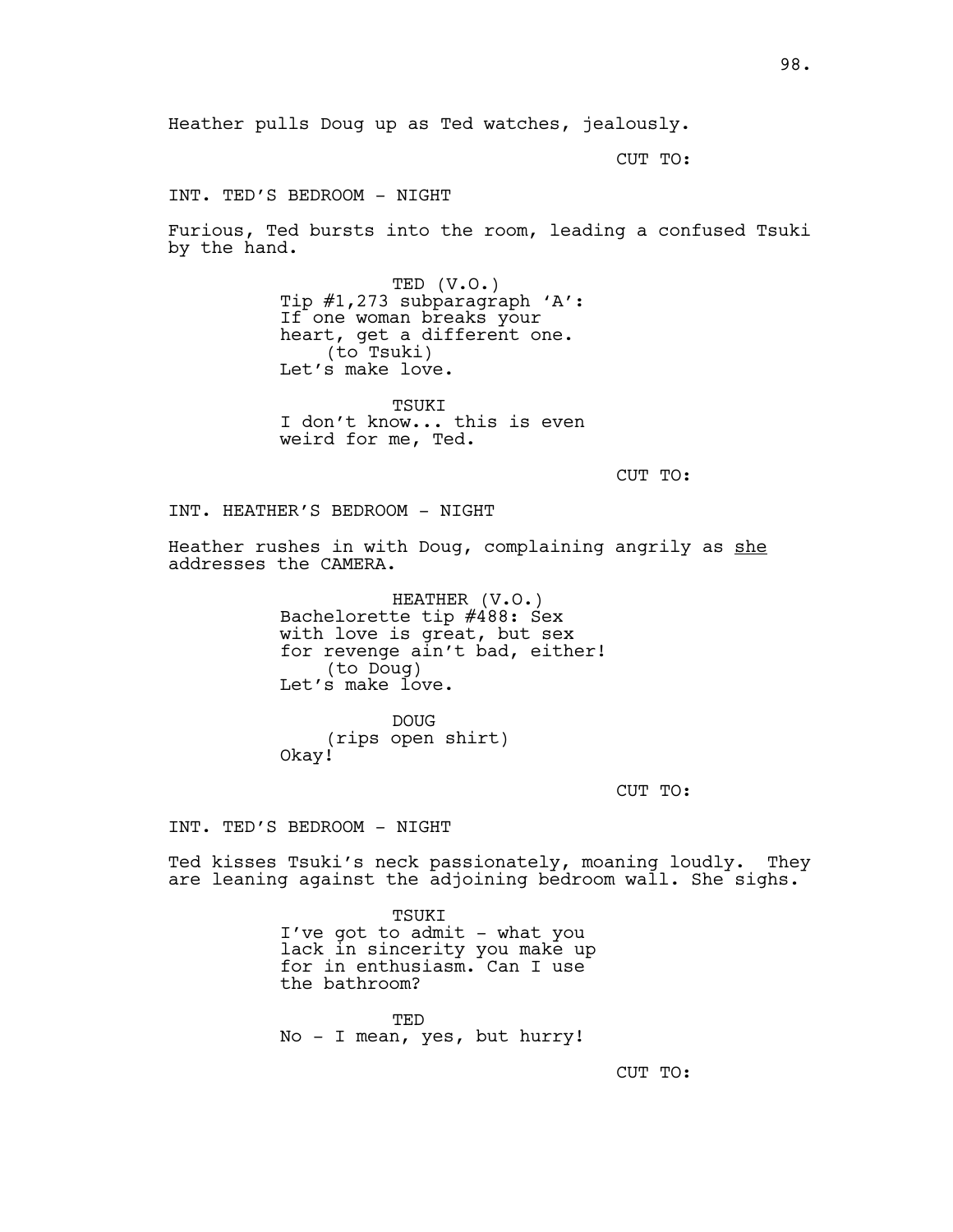INT. HEATHER'S BEDROOM - NIGHT

Doug places his hands on Heather's hips. Hearing Ted's moans through the wall she matches them, moaning louder.

> DOUG (thrilled) Jesus, this is going to be easy!

> > CUT TO:

INT. TED'S BEDROOM - NIGHT

Ted is still moaning as Tsuki leaves. Noticing that she's gone, he moans at a higher pitch, trying to imitate her voice.

> TED Oh yes... yes... !

> > CUT TO:

INT. HEATHER'S BEDROOM - NIGHT

Doug kisses Heather on the cheek. She cries out in ecstasy as she tries to out-moan Ted.

CUT TO:

INT. TED'S BEDROOM - NIGHT

Hearing Heather's cry, Ted grabs a chair. He bangs it against the wall rhythmically, mimicking Heather's cry in a higher pitch.

CUT TO:

INT. HEATHER'S BEDROOM - NIGHT

Heather screams louder, more urgently. Doug steps back, taking a seat near the window, where he watches her in amazement.

> HEATHER Uh... uh... Oh my God!... I'm coming!

She pauses, listening for a response.

CUT TO:

INT. TED'S BEDROOM - NIGHT

Ted continues to bang the chair against the wall, crying out petulantly.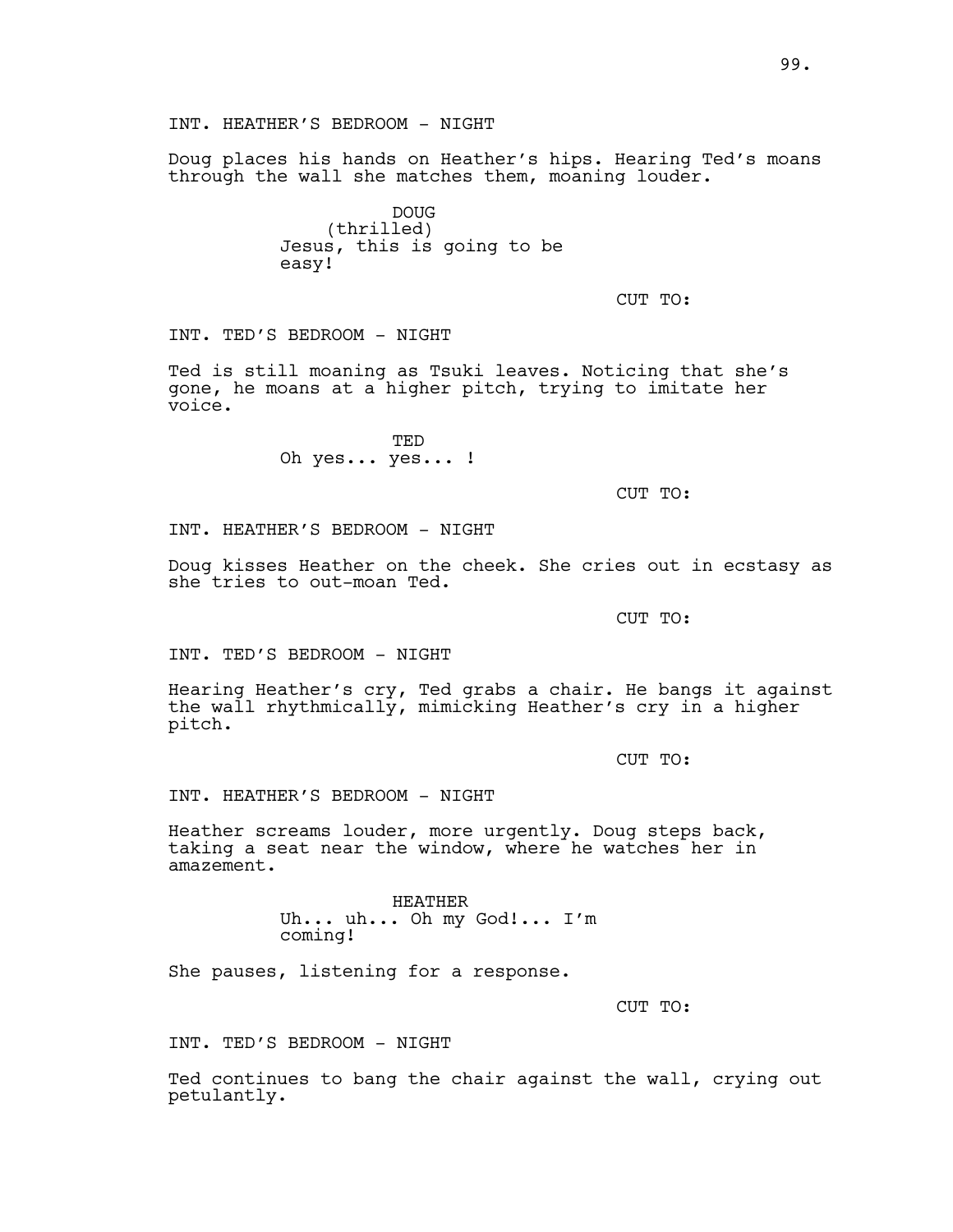TED Oh yeah? Well  $I'm$  coming, too! Ooof!

CUT TO:

INT. HEATHER'S BEDROOM - NIGHT

Heather is in the final throes of ecstasy.

DOUG Tell the truth - are you faking it?

Unable to form words anymore, she starts to cry. Seeing this, Doug claps his hands like a blackjack dealer, and hurries out. Heather pauses as she hears Ted wailing.

CUT TO:

INT. TED'S BEDROOM - NIGHT

Ted bangs the chair against the wall as Tsuki steps out of the bathroom, naked. She climbs into bed, speaking seductively.

> TSUKI Okay, Ted. I'm ready!

TED (preoccupied) Come on, Tsuki - not now...

CUT TO:

INT. HEATHER'S BEDROOM - NIGHT

Heather backs up against the far wall, determined, and runs across the room, calling out angrily.

> HEATHER I'm COMING!!!

INT. TED'S BEDROOM - NIGHT

Heather CRASHES THROUGH the wall into his bedroom. Ted, with chair raised overhead, looks at her in shock.

CUT TO:

EXT. TED'S CONDO - NIGHT

Doug scratches his head as TSUKI runs past, screaming, naked but for a sheet. A beat. Doug runs after her.

CUT TO: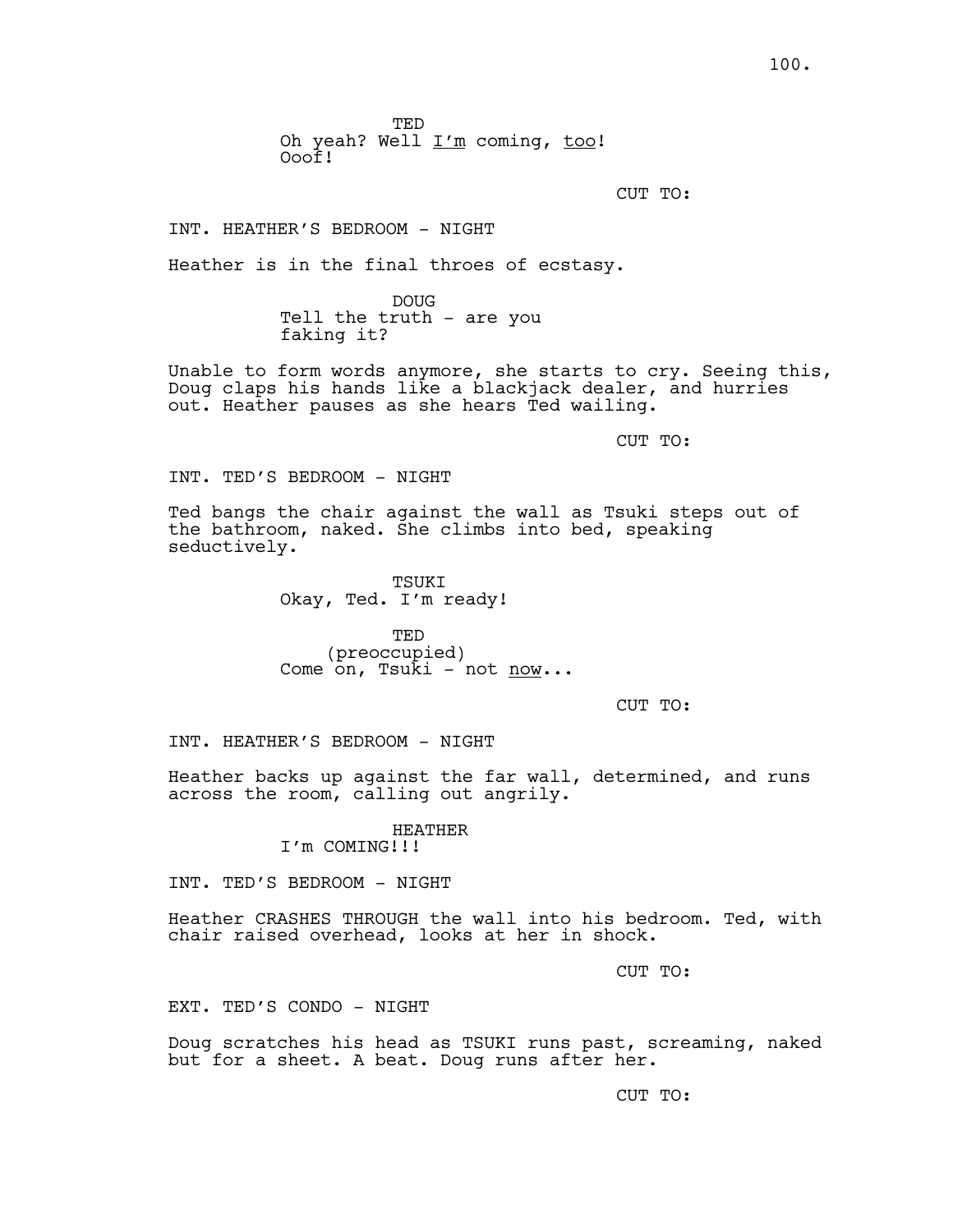101.

INT. TED'S BEDROOM - NIGHT

Ted and Heather sit on the bed, Heather with drywall in her hair.

> HEATHER One of us has to move...

TED I can't believe you're with that prick!

HEATHER He's gone. Meg set us up. She said it would drive you insane - and she was right! We only did it to piss you off and show you what a lunatic you are.

TED Great - my reputation is ruined too.

HEATHER You deserve it...

TED Me? You wrecked my house and destroyed my life!

HEATHER What about my life? My house?

They pause. Ted wipes some tears and dust off her face. Their eyes meet.

> TED This place has never been better...

> > HEATHER

What?

He points at the huge hole in the wall.

TED Yeah - we just knock out the whole adjoining wall... Bingo... That is, if you'll marry me...

HEATHER (saw it coming) Yes!

They fall into each others' arms, kissing passionately.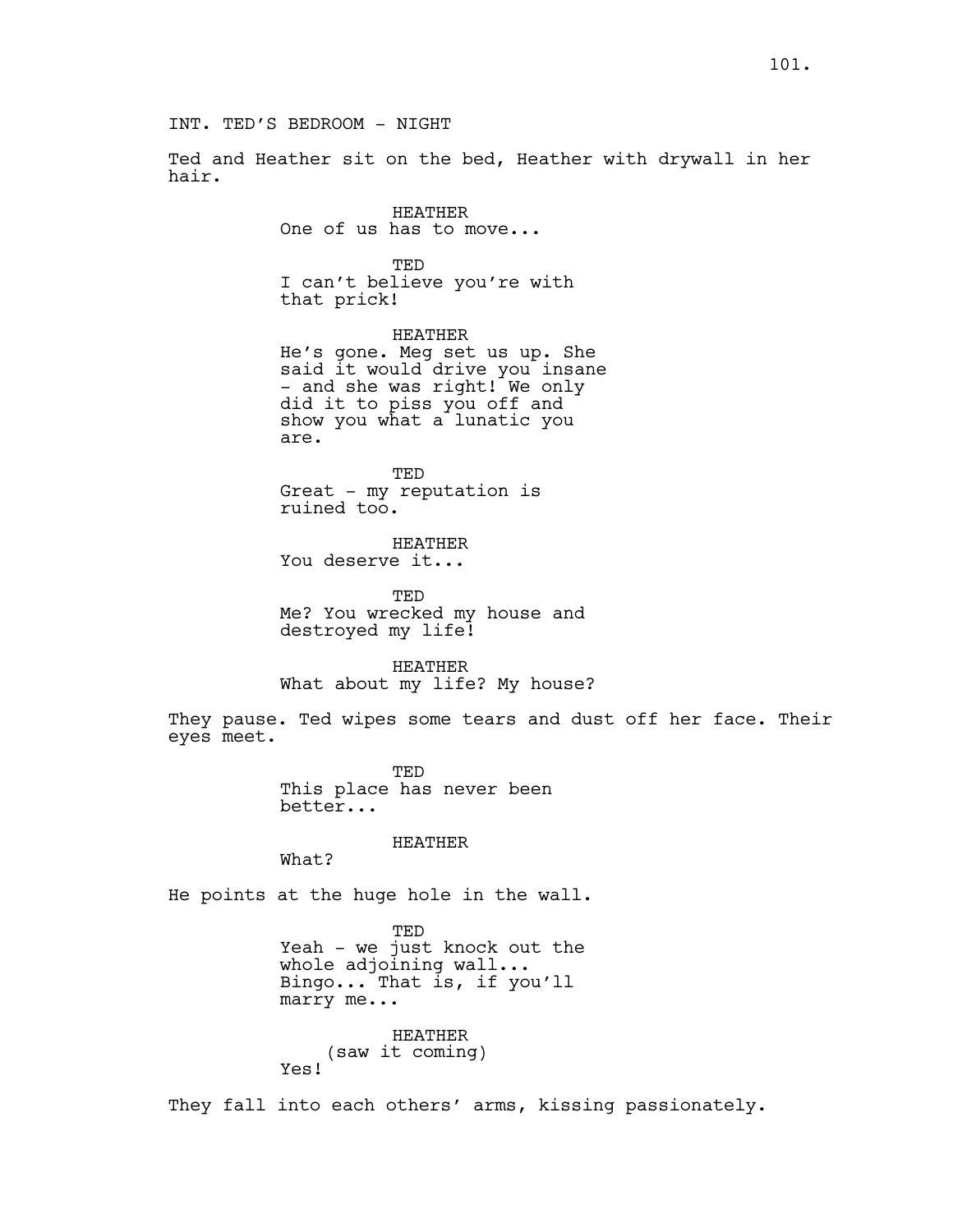TED

I love you!

HEATHER

I love you too...

They resume pawing at each other, obsessed. Heather pauses, worried.

> HEATHER (CONT'D) Do you think we woke the neighbors?

> TED I don't care! I'm with the woman I love. I'm no good without you...

Ted SUDDENLY stops.

TED (cont'd) You'll have to get back on that phone, though. Somebody needs to bring home the bacon. I've lost my magic touch at work. At least I know you'll be there when I fail...

HEATHER (had enough) Here's my advice: You're the hotshot programmer, so program what YOU like. What about that stupid kung fu junk you and your stupid friends worship? It'd be the first time those guys were actually productive.

The victory music starts. Suddenly a crazy grin spreads across his face as we...

CUT TO:

INT. SPORTSHOLLYWOOD NETWORK CONFERENCE ROOM - DAY

CLOSE on a TV screen as "TREE," the actor from "THEN CAME TREE" is in a kitchen, whipping something up in the microwave. He speaks over the noise.

> TREE Tree's Bachelor Tip #32: The ultimate bachelor NEVER eats ANYTHING that takes longer to cook, than it does to eat!

The doorbell rings.

TREE (cont'd) Ooh! Who could that be?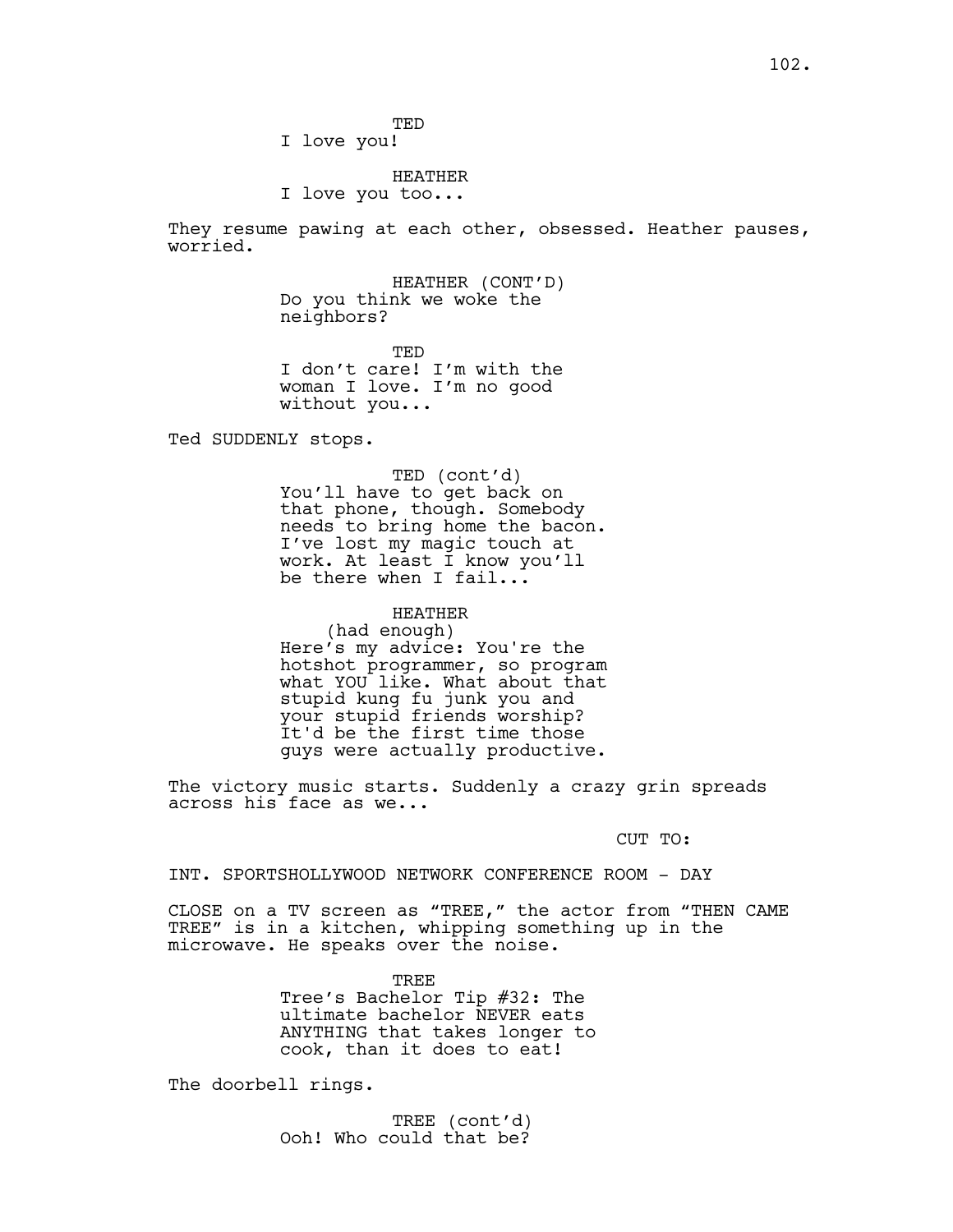DICK VITALE (V.O.) Here we go, baby! The grudge match of the century! "Then Came Tree" against "The Outdoor Barbecue Brothers" to prove once and for all who is truly the toughest, meanest spiritual television-mentor in a no-holds-barred ten round free-for-all! We'll be back after these messages, with "The Ultimate Bachelor!"...

We PULL BACK to see Ted, Meg, and the SportsHollywood Executives sitting at the conference table, watching the screen in rapt attention.

> EXECUTIVE #1 Brilliant! We pulled a 15 rating and a 39 share.

MEG 'Ultimate Bachelor' beat out everything on cable!

EXECUTIVE #2 Programming stepped it up...

EXECUTIVE #1 Would you stop... uh, yeah, they did...

They all turn admiringly to Ted, who smiles with some satisfaction.

> TED Sounds great. Now, if you'll excuse me, I think I'll take the afternoon off.

EXECUTIVE #1 Sure thing! You deserve it. Got a big date lined up?

The Executives grin knowingly as Ted stands, chuckling halfheartedly.

> TED No - something much better...

> > CUT TO:

EXT. HORSE RANCH - DAY

The ranch has been dressed up for a wedding ceremony. Guests throw rice on Ted and Heather as they run down the line. Mr. Davis hugs Heather happily.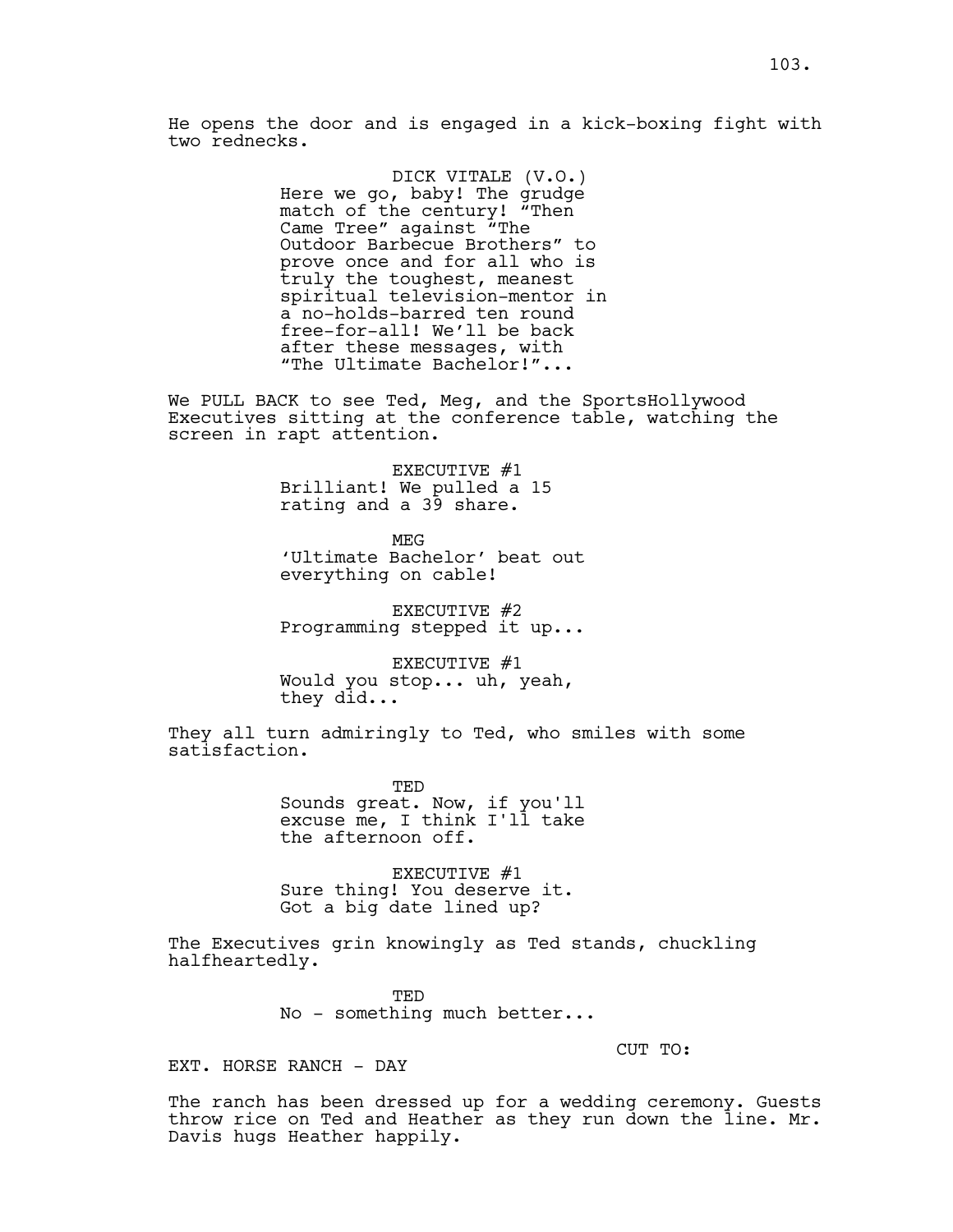HEATHER Thanks... dad...

Mr. Davis gives her an odd look. Heather grins shyly as Mrs. Davis pulls Ted aside.

> MRS. DAVIS Listen, honey - I know you're wondering how to keep the magic alive now that you're married.

TED (looks at her skeptically) Yeah...

Mrs. Davis reaches into her purse.

MRS. DAVIS One word... (pulls out vibrator) ... plastics.

Meg hugs Ted and congratulates them.

TED Think you guys can handle the network without me for two weeks?

MEG We'll survive - besides, I got a huge promotion for spearheading your project. You're not going to believe this - Doug Hardin will actually be working for ME now! I can't wait - I'm going to make him wear Speedos and pinch his ass every morning!

Heather moves up behind him as their limo pulls up.

HEATHER Ready to go?

Ted and Heather climb into the back of a limo, Ted turning to the CAMERA.

> TED Bachelor tip  $#1$  - and this is the most important: Don't ever take any tips on love and romance... especially from me.